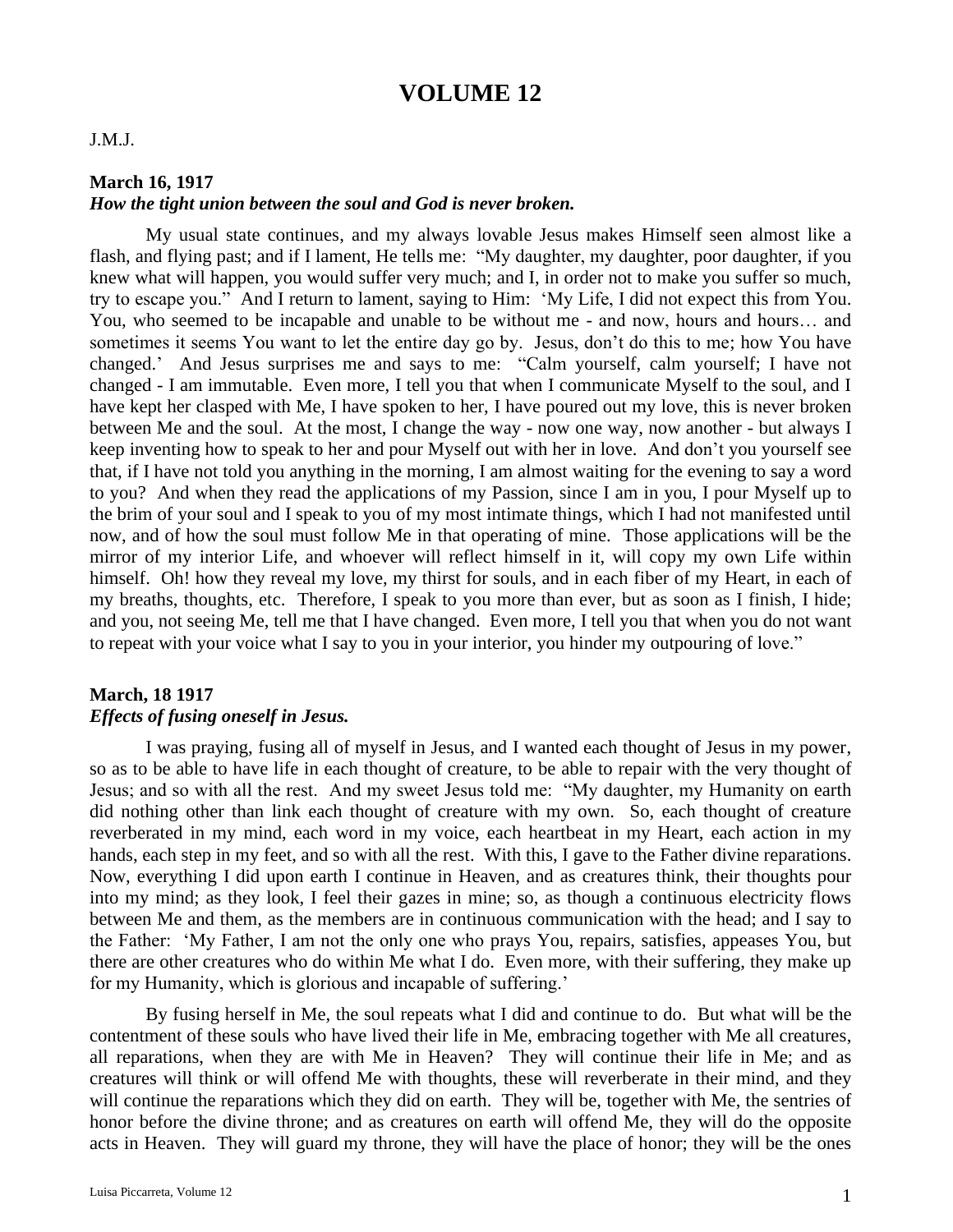who will comprehend Me the most - the most glorious. Their glory will be all fused in mine, and mine in theirs.

So, let your life be all fused in mine – make no act without letting it pass into Me; and every time you fuse yourself in Me, I will pour in you new grace and new light, and will make Myself the vigilant sentry of your heart, so as to keep any shadow of sin away from you. I will guard you as my own Humanity, and I will command the Angels to form a circle around, that you may be defended from everything and from everyone."

### **March 28, 1917**

### *The 'I love you' of Jesus. The immediate act with Him.*

Continuing in my usual state, my always lovable Jesus just barely made Himself seen - but so afflicted as to arouse pity. And I said to Him: 'What's wrong, Jesus?' And He: "My daughter, there will be, and will happen, unexpected things – and all of a sudden; and revolutions will break out everywhere. Oh! how things will get worse." And, all afflicted, He remained in silence. And I: 'Life of my life, tell me another word.' And Jesus, as though breathing over me, said: *"I love you".*  But in that *'I love you'* it seemed that everyone and all things received new life. And I repeated: 'Jesus, say one more word.' And He: "More beautiful word than an *'I love you'* I could not tell you. And this *'I love you'* of mine fills Heaven and earth; it circulates in the Saints, and they receive new glory; it descends into the hearts of pilgrim souls, and some receive grace of conversion, some of sanctification; it penetrates into Purgatory, and it pours over souls like beneficial dew, and they feel refreshment from it. Even the elements feel invested with new life in fecundating, in growing. So, all perceive the *'I love you'* of your Jesus. And do you know when the soul draws an *'I love you'* of mine upon herself? When, fusing herself in Me, she takes on the divine attitude, and dissolving herself within Me, she does everything I do."

And I: 'My Love, many times it is difficult to always maintain this divine attitude.' And Jesus: "My daughter, what the soul can not always do with her immediate acts in Me, she can make up for with the attitude of her good will. And I will be so pleased with it as to make Myself the vigilant sentry of each thought, of each word, of each heartbeat, etc.; and I will place them inside and outside of Me as my cortege, looking at them with such love, as the fruit of the good will of the creature. When the soul, then, fusing herself in Me, does her immediate acts with Me, then I feel so drawn toward her that I do what she does together with her, and I transmute the operating of the creature into divine. I take everything into account, and I reward everything, even the smallest things; and even just one good act of the will does not remain defrauded in the creature."

## **April 2, 1917**

### *The pains of the privation of Jesus are divine pains.*

I was lamenting to my always lovable Jesus about His usual privations, and was saying to Him: 'My Love, what a continuous death. Each privation of You is a death that I feel - but such cruel and ruthless death, that while it makes me feel the effects of death, it does not make me die. I have not understood how the goodness of your Heart can endure seeing me suffer so many continuous deaths, and then make me still continue to live.'

And blessed Jesus came for a just a little, and pressing me to His Heart, told me: "My daughter, press yourself to my Heart and draw life. But know, however, that the pain most satisfying, most pleasing, most powerful, that equals Me the most and can stand before Me, is the pain of my privation, because it is divine pain. You must know that souls are so bound with Me as to form many links connected together within my Humanity; and as souls become lost, they break these links, and I feel the pain as if one member were detaching itself from the other. Now, who can join these links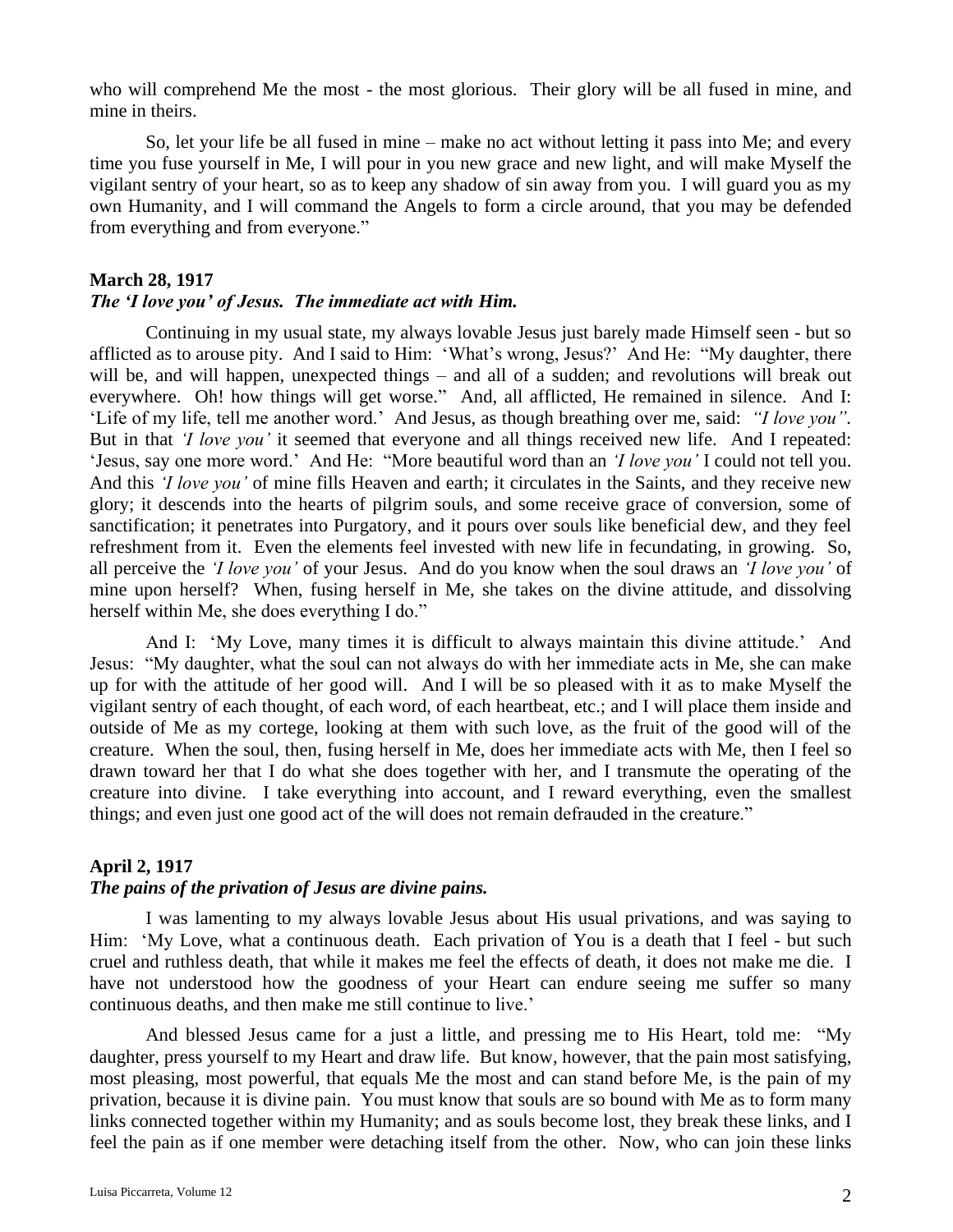for Me? Who can weld them in such a way as to make the split disappear? Who can make them enter into Me again, to give them life? The pain of my privation, because it is divine. My pain because of the loss of souls is divine; the pain of the soul who cannot see Me, cannot feel Me, is divine. And since both of them are divine pains, they can kiss each other, join together, stand before each other, and have such power as to take the souls unlinked, and connect them in my Humanity.

My daughter, does my privation cost you much? And if it does cost you, do not keep as useless a pain of such great cost. As I give it to you as gift, do not keep it for yourself, but let it fly into the midst of the combatants; snatch souls from amid the bullets, and enclose them in Me. And as the weld and seal, place your pain; and then let your pain go around through the whole world, to make it catch souls and bring them all back into Me. So, as you feel the pains of my privation, you will keep placing the seal of the reconnection."

### **April 12, 1917**

# *It is not the suffering that renders the creature unhappy; she becomes unhappy when something is missing to her love.*

As I was in my usual state, my always lovable Jesus came, and since I was a little in suffering, He took me in His arms and told me: "My beloved daughter, beloved daughter of mine, rest in Me. Even more, your pains - do not keep them with yourself, but send them up to my Cross, that they may become the cortege of my pains and relieve Me, and my pains may be the cortege of yours and sustain you, burn with the same fire and be consumed together. And I will look upon your pains as my own; I will give them the same effects, the same value; and they will do the same offices which I did on the Cross, before the Father and before souls. Even more, come, you yourself, onto the Cross - how happy we will be together, even in suffering. In fact, it is not the suffering that renders the creature unhappy; on the contrary, suffering makes her victorious, glorious, rich, beautiful. But she becomes unhappy when something is missing to her love. You, united with Me on the Cross, will be completely satisfied in love; your pains will be love; your life, love - all love; and therefore you will be happy!"

### **April 18, 1917**

# *Pouring oneself into the Divine Will and fusing oneself in Jesus, forms beneficial dew over all creatures.*

I was fusing myself in my sweet Jesus, to be able to diffuse myself in all creatures and fuse them all in Jesus; and I kept flinging myself between the creatures and Jesus, to prevent my beloved Jesus from being offended, and creatures from being able to offend Him. Now, while I was doing this, He told me: "My daughter, as you pour yourself into my Will and fuse yourself in Me, a sun is formed in you. As you keep thinking, loving, repairing, etc., the rays are formed; and my Will, as background, makes Itself crown of these rays; and the sun is formed which, rising up in the air, melts into beneficial dew over all creatures. So, the more you fuse yourself in Me, the more suns you keep forming.

Oh! how beautiful it is to see these suns which, rising and rising, remain circumfused within my own Sun, and pour beneficial dew over all. How many graces do creatures not receive! I am so taken by this, that as they fuse themselves, I pour abundant dew of all kinds of graces upon them, so that they can form greater suns, such that I may be able to pour, more abundantly, the beneficial dew over all." And as I was fusing myself, I could feel light, love, graces, being poured over my head.

**May 2, 1917** *How Jesus died little by little.*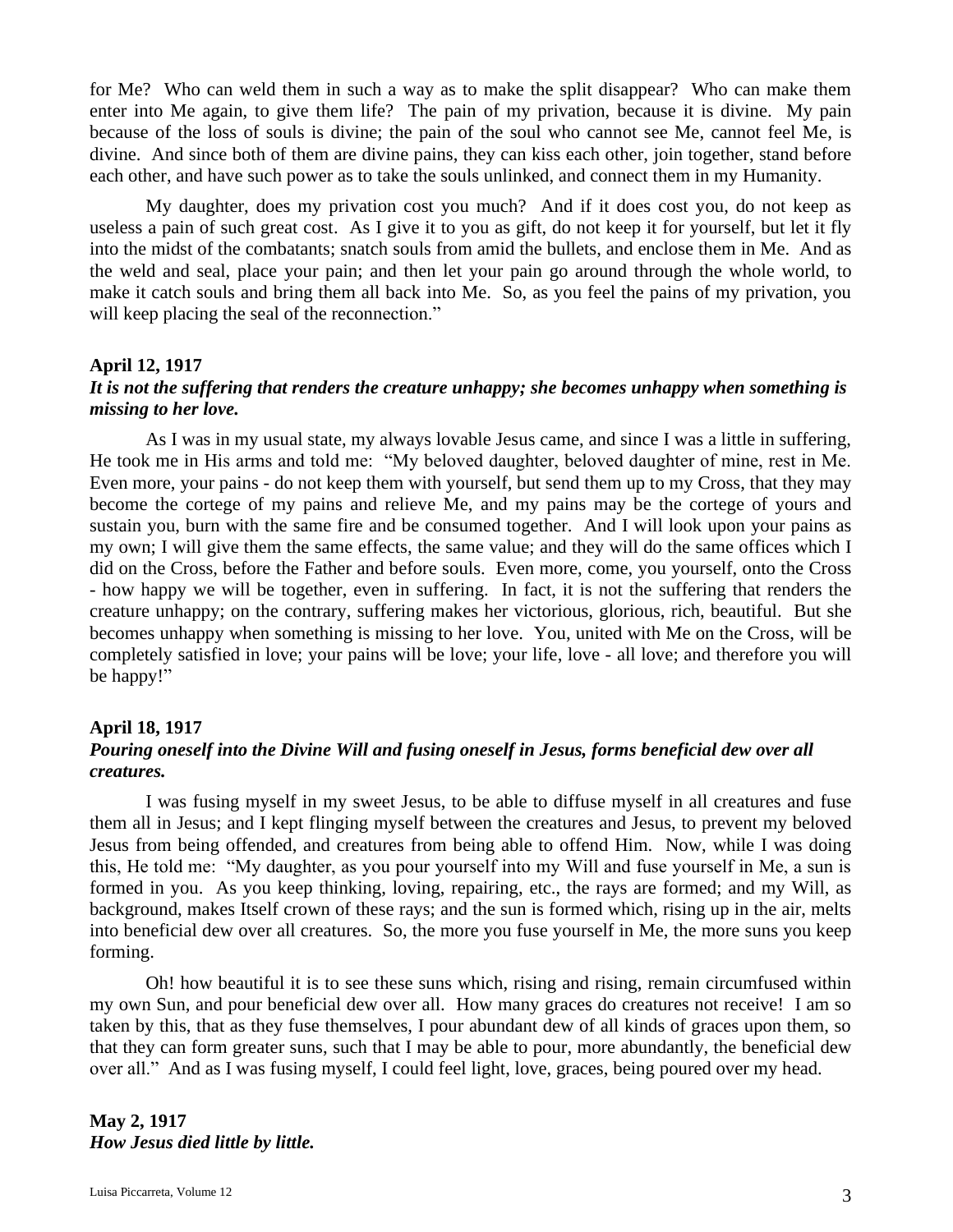Finding myself in my usual state, I was lamenting to my sweet Jesus because of His privations, saying to Him: 'My Love, who could ever think that your privation would have to cost me so much? I feel myself dying little by little. Each act of mine is a death that I feel, because I cannot find the life; but dying and living is even more cruel – even more, it is double death.'

And my lovable Jesus came flashing by, and told me: "My daughter, courage and firmness in everything. And then, don't you want to imitate Me? I too died little by little. As creatures offended Me in their steps, I felt the tearing in my feet, but with such bitterness of spasm as to be capable of giving Me death; and while I would feel Myself dying, yet, I would not die. As they offended Me with their works, I felt death in my hands, and at the cruel torment, I agonized, I felt faint; but the Will of the Father sustained Me. I would die, and not die. As the evil voices, the horrendous blasphemies of creatures reverberated in my voice, I felt Myself suffocating, my word being choked, poisoned; and I felt death in my voice, but I would not die. And my tortured Heart? As It palpitated, I felt in my heartbeat the evil lives, souls tearing themselves away; and my Heart was in continuous tearing and lacerations. I agonized and died continuously in each creature, in each offense; yet, love, the Divine Will, forced Me to live. This is the reason for your dying little by little; I want you together with Me - I want your company in my deaths. Aren't you happy?"

#### **May 10, 1917**

# *How, with His breath, Jesus gives motion and life to all creatures.*

Continuing in my poor state, I was trying to fuse myself in my sweet Jesus according to my usual way; but as hard as I tried, it was in vain. Jesus Himself distracted me, and sighing strongly, told me: "My daughter, the creature is nothing other than my breath. As I breathe, I give life to everything. All life is in the breathing; if there is no breathing, the heart no longer beats, the blood no longer circulates, the hands remain inactive, the mind feels the intelligence die; and so with all the rest. So, the whole of human life is in receiving and in giving this breath. But while, with my breath, I give life and motion to all creatures, and with my holy breath I want to sanctify them, love them, embellish them, enrich them, etc., in giving Me the breath they receive, they send Me offenses, rebellions, ingratitudes, blasphemies, denials, and all the rest. So, I send the breath as pure, and it comes to Me impure; I send it in blessing, and it comes to Me cursing; I send it all love, and it comes to Me offending Me deep into my inmost Heart. But love makes Me continue to send breath, to maintain these machines of human lives; otherwise they would no longer function, and would end up in ruin.

Ah! my daughter, have you heard how human life is maintained? By my breath. And when I find a soul who loves Me, how sweet her breath is, how she amuses Me - I feel cheered. An echo of harmonies forms between Me and her, which remain distinct from the other creatures, and will be distinct also in Heaven. My daughter, I could not contain my love, and I wanted to pour Myself out with you."

So, today I could not fuse myself in Jesus, because He Himself kept me occupied in His breath. How many things I comprehended, but I am unable to say them well, and I stop here.

#### **May 12, 1917**

### *One who doubts about the love of Jesus saddens Him.*

Since my always lovable Jesus had not come and I was very afflicted, while I was praying, a thought flew into my mind: 'Did the thought ever come to you that you might be lost?' I never really think about this, so I remained a bit surprised. But good Jesus, who watches over me in everything, immediately moved in my interior and told me: "My daughter, this is true strangeness,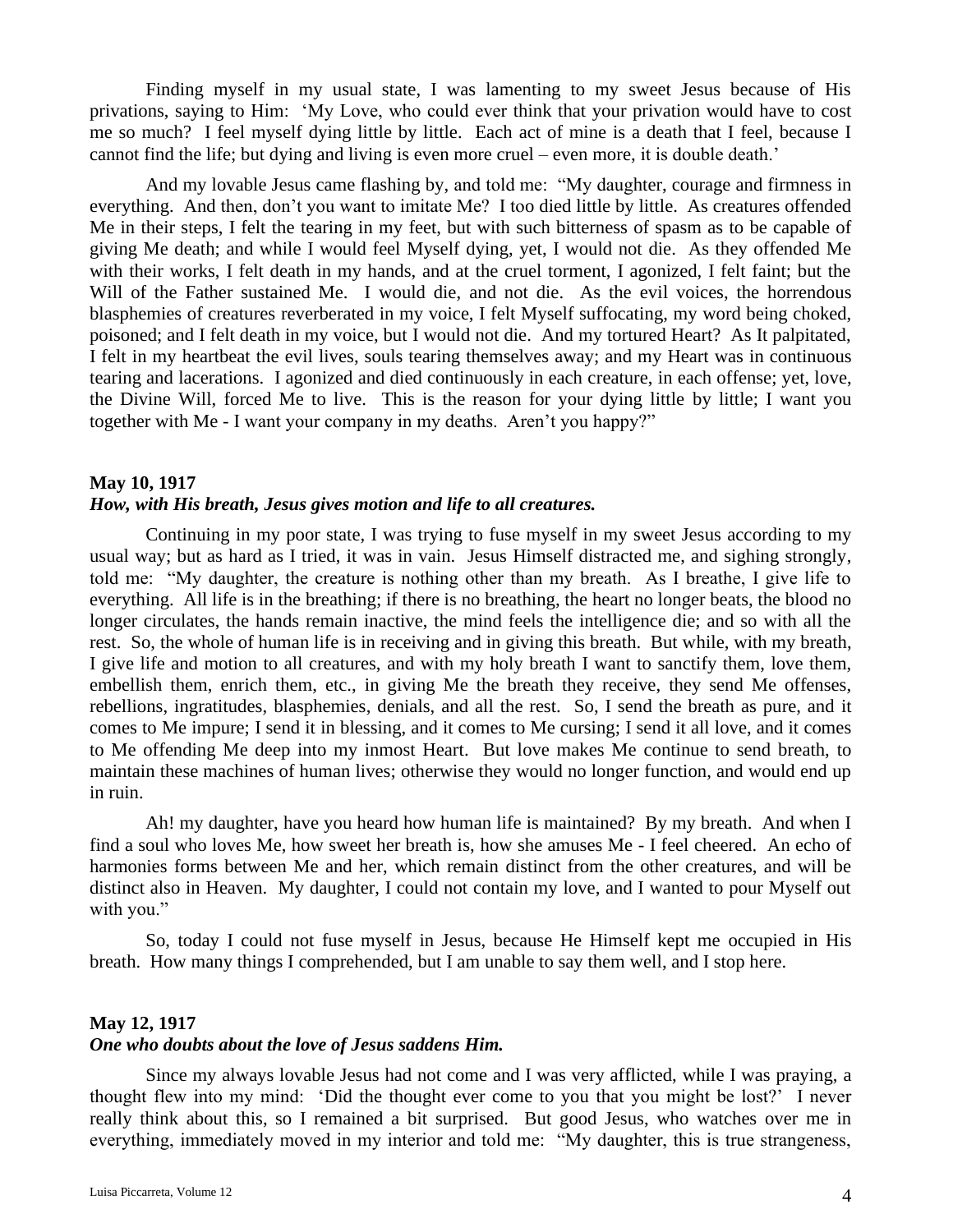and which saddens my love very much. If a daughter said to her father: 'I am not your daughter; you will not give me a share of your inheritance, you don't want to give me food, you don't want to keep me in your house', and she torments herself and sends out laments - what would the poor father say? 'Strangeness - this daughter is crazy.' And with all love he would say to her: 'But, tell me, if you are not my daughter, whose daughter are you? How is this? You live under my same roof, you eat at my same table; I clothe you with my money, earned with my own sweat. If you are ill, I assist you and I procure the means to heal you. Why then, do you doubt that you are my daughter?'

With more reason, I would say to one who doubts about my love, and feared that she might be lost: 'How is this? I give you my Flesh for food, you live completely of my own. If you are ill, I heal you with the Sacraments; if you are stained, I wash you with my Blood. I can say that I am almost at your disposal - and you doubt? Do you want to sadden Me? Tell Me, then: do you love someone else? Do you recognize some other being as another father, since you say that you are not my daughter? And if this is not, why do you want to afflict yourself and sadden Me? Aren't the bitternesses that others give Me enough - you too want to put pains in my Heart?"

# **May 16, 1917** *Effects of the Hours of the Passion.*

Finding myself in my usual state, I was fusing all of myself in my sweet Jesus, and then I poured all of myself into the creatures, in order to give the whole of Jesus to all creatures. And my lovable Jesus told me: "My daughter, every time the creature fuses herself in Me, she gives to all creatures the influence of Divine Life; and according to what creatures need, they obtain their effect: those who are weak, feel strength; those who are obstinate in sin, receive light; those who suffer, comfort; and so with all the rest."

Then I found myself outside of myself. I was in the midst of many souls who were saying to me - they seemed to be purging souls and Saints, and were mentioning one person known to me, who died not too long ago - and they were saying to me: 'He feels as though happy in seeing that there is not one soul who enters Purgatory without carrying the mark of the *Hours of the Passion*; and surrounded by the cortege of these *Hours* and helped by them, souls take a safe place. And there is not one soul who flies into Heaven without being accompanied by these *Hours of the Passion*. These *Hours* make a continuous dew rain down from Heaven to earth, into Purgatory, and even into Heaven.'

On hearing this, I said to myself: 'Maybe my beloved Jesus, in order to keep the word He had given - that for each word of the *Hours of the Passion* He would give a soul - there is not one soul whom He saves who does not benefit from these *Hours.*'

Afterwards, I returned into myself, and as I found my sweet Jesus, I asked Him whether that was true. And He: "These *Hours* are the order of the universe; they put Heaven and earth in harmony, and hold Me back from sending the world to ruin. I feel my Blood, my wounds, my love, and everything I did, being placed in circulation; and they flow over all in order to save all. And as souls do these *Hours of the Passion,* I feel my Blood, my wounds, my yearnings to save souls, being put on the way, and I feel my Life being repeated. How could creatures obtain any good if not by means of these *Hours*? Why do you doubt? This thing is not yours, but mine. You have been the strained and weak instrument."

# **June 7, 1917**

*The soul remains separated from Jesus when she lets something that does not belong to Him enter into herself.*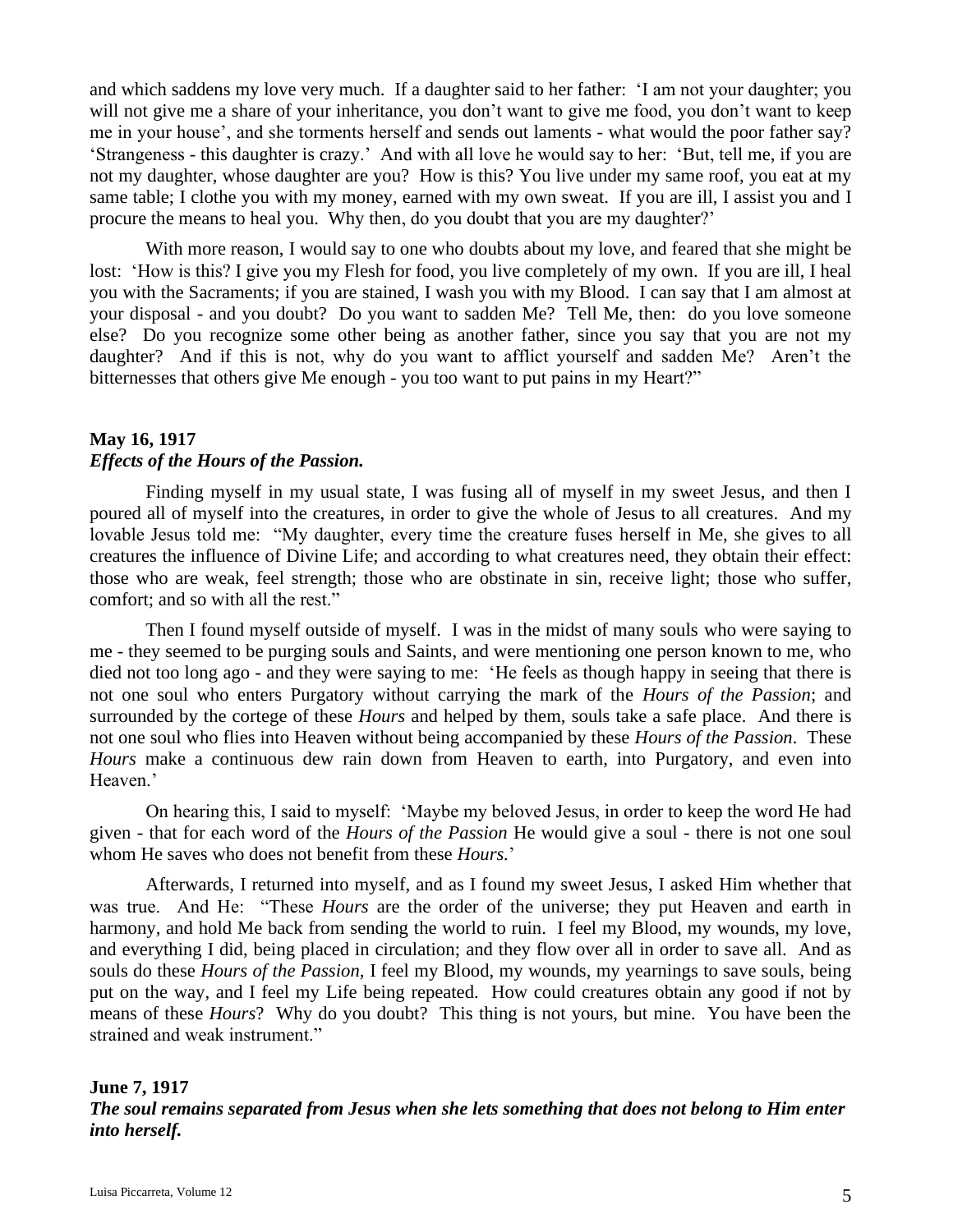Finding myself in my usual state, I was lamenting to my sweet Jesus because of His privations, and was saying to Him: 'What bitter separation; separated from You - everything is over. I have remained as the most unhappy creature that can exist.' And Jesus, interrupting my speaking, told me: "My daughter, what separation are you fishing for? Only when she lets something that does not belong to Me enter into herself, then is the soul separated from Me. Therefore, I enter into the soul, and if I find her will as my own, her desires, her affections, her thoughts, her heart – everything as my own, I absorb her into Myself, and with the fire of my love I keep liquefying her will with Mine, making them one. I liquefy her desires with mine, her affections, her thoughts, with mine; and once I have formed one single liquid, I pour it over my whole Humanity like celestial dew; and as it forms into as many drops of dew for as many offenses as I receive, they kiss Me, love Me, repair Me, and embalm my embittered wounds. And since I am in the act of doing good to all, this dew descends for the good of all creatures.

But if I find something extraneous in the soul, which does not belong to Me, then I cannot melt what is hers into mine, because love alone is what has the virtue of melting and becoming one. Things that are similar are those that can mix together, and that have the same value. Therefore, if in the soul there is iron, thorns, stones - how can they melt? And then there are separations, unhappinesses.

So, if nothing has entered into your heart, how can I separate?"

### **June 14, 1917**

### *The more the soul strips herself of herself, the more Jesus clothes her with Himself.*

Continuing in my usual state, I was praying my lovable Jesus to come into me in order to love, to pray, to repair, for I knew how to do nothing. And sweet Jesus, moved to compassion for my nothingness, came, remaining with me to pray, loving and repairing together with me. And then He said to me: "My daughter, the more the soul strips herself of herself, the more I clothe her with Myself. The more she believes she can do nothing, the more I act in her, and I do everything. I feel all my love, my prayers, my reparations, etc. being placed in act by the creature; and to give honor to Myself, I listen to what she wants to do. Love? I go to her and love together with her. Does she want to pray? I pray together with her. In sum, her stripping and her love, which is mine, bind Me and force Me to do with her whatever she wants to do. And I give to the soul the merit of my love, of my prayers and reparations; and to my highest contentment, I feel my Life being repeated, and I make the effects of my operating descend for the good of all, because it is not of the creature, who is hidden in Me - but it is mine."

#### **July 4, 1917**

# *All the pains of creatures were suffered before by Jesus. One who does the Divine Will is together with Jesus in the Tabernacle.*

Continuing in my usual state, I was feeling a little in suffering, and my adorable Jesus, on coming, placed Himself in front of me, and it seemed that between me and Jesus there were many electric wires of communication; and He told me: "My daughter, each pain that the soul suffers is one more communication that the soul acquires. In fact, all the pains that the creature could suffer were suffered before by Me in my Humanity, and took their place in the divine order. And since the creature cannot suffer them all together, my goodness communicates them little by little; and as it communicates them, the chains of union with Me keep growing. And not only with pains, but with anything good that the creature can do; so do the links of connection develop between Me and her."

Another day I was thinking to myself of the good that other souls receive by being in front of the Most Holy Sacrament, while I, poor one, was deprived of it. And blessed Jesus told me: "My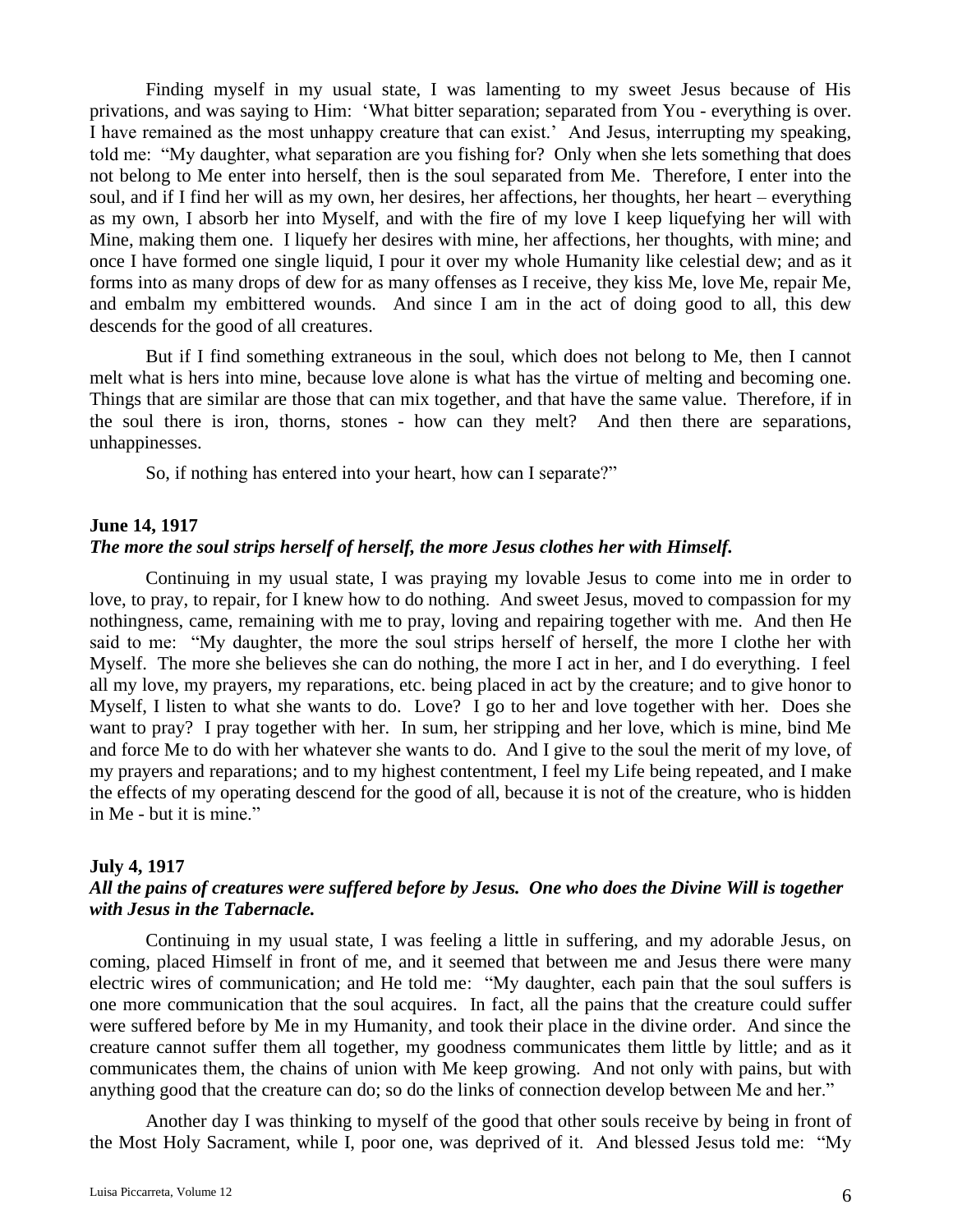daughter, one who does my Will is together with Me in the Tabernacle, and takes part in my pains, in the coldness, in the irreverences, in everything, which the very souls who are in my Sacramental Presence do. One who does my Will must excel in everything; and the place of honor is always reserved for her. Therefore, who receives more good: one who is before Me, or one who is with Me? For one who does my Will I do not tolerate even one step of distance between Me and her, or division of pains or of joys. I may keep her on the cross - but always with Me. This is why, then, I want you always in my Will: to give you the first place over my Sacramental Heart. I want to feel your heart palpitating in Mine, with my own love and pain. I want to feel your will in Mine, which, multiplying in everyone, may give Me, with one single act, the reparations of all and the love of all; and my Will in yours, which, making your poor humanity my own, may elevate it before the Majesty of the Father as my continued victim."

## **July 7, 1917**

### *For one who does the Divine Will everything is present.*

I was fusing myself in my sweet Jesus, but I saw myself as so meager that I didn't know what to give Him. And the always lovable Jesus, to console me, told me: "My daughter, for one who does my Will there is no past or future, but everything is present in act. And just as everything I did and suffered is all present in act, in such a way that, if I want to give satisfaction to the Father or do good to creatures, I can do it as if, in act, I were suffering and operating - in the same way, what the creature can suffer or do in my Will is already identified with my pains and with my works, and they become one. And when the soul wants to give Me an attestation of love with her pains, she can take the pains suffered at other times, which are in act, and give them to Me in order to replicate her love, her satisfactions for Me. And I, in seeing the industriousness of the creature who places her acts as though in a bank in order to multiply them and collect the interest to give Me love and satisfactions, so as to enrich her more and not to be outdone in love, I will give her my pains, my works multiplied, to give her love and to be loved."

### **July 18, 1917**

## *The soul who lives in the Divine Will lives in Jesus, and at His expense.*

Continuing in my usual state, I was trying to pour all of myself into the Holy Will of Jesus, and I prayed Him to pour all of Himself into me, in such a way that I would no longer feel myself, but the whole of Jesus. And blessed Jesus came and told me: "My daughter, when the soul lives in my Will, and everything she does, she does in my Volition, I feel her everywhere. I feel her in my mind, and her thoughts flow within mine; and as I diffuse the life of intelligence in the creatures, she diffuses herself together with Me in the minds of the creatures; and as she sees Me being offended, she feels my pain. I feel her in my heartbeat - even more, I feel one heartbeat for two inside my Heart; and as my love pours into creatures, she pours herself together with Me, and she loves with Me; and if I am not loved, she loves Me for all to requite Me in love, and she consoles Me. In my desires I feel the desire of the soul who lives in my Will; in my works I feel hers - in everything. Therefore, one can say that she lives at my expense."

And I: 'My Love, You do everything by Yourself, and do not need the creature. Why, then, do You love so much that the creature live in your Will and of your Will?' And Jesus: "Indeed I have need of nothing and do everything by Myself, but love, in order to have life, wants its outpouring. Imagine a sun, which has no need of light - it is sufficient for itself and for others; but, still, since there are other little lights, even though it does not need them, it wants them within itself for company, to pour itself out and to enlarge the little lights. What wrong would the little lights not do, if they refused? Ah! my daughter, when the will is alone, it is always sterile; love, when isolated,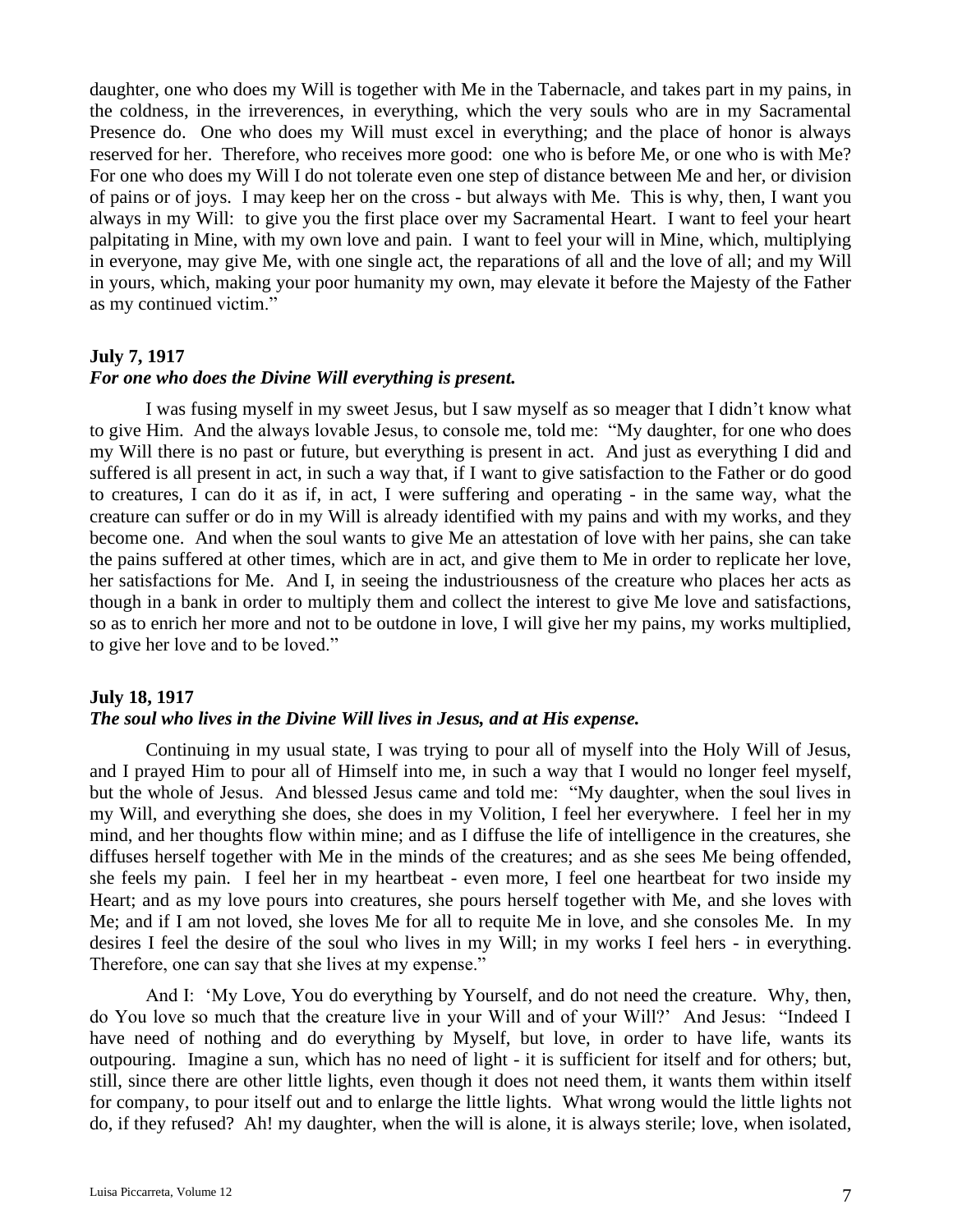languishes and dies down. And I love the creature so much that I want her united with my Will, so as to render her fecund, to give her life of love; then do I find my outpouring, because I created the creature only to pour Myself out in love - for nothing else; and therefore this is all my commitment."

# **July 25, 1917**

### *Jesus purifies the soul in order to admit her to live in His Will.*

Continuing in my usual state, I was lamenting to Jesus, and I also prayed Him to put an end to the many chastisements. And Jesus told me: "My daughter, you lament? Yet, this is still nothing; the great chastisements will come. The creature has rendered herself unbearable; under the blows, she rebels more; even more, she does not want to recognize my hand that strikes her. I have no other means to use than to exterminate her. In this way I will be able to remove many lives which infect the earth and kill my growing generation. Therefore, do not expect an end for now, but rather, more and worse evils. There will not be one place on earth, which will not be soaked in blood."

On hearing this, I felt my heart being lacerated; and Jesus, wanting to cheer me, told me: "My daughter, come into my Will to do what I do; and in my Will you will be able to run for the good of all creatures; and from within the blood in which they are swimming, you will be able to save them with the power of my Volition, in such a way as to bring them to Me, washed by their own blood, with the touch of my Will."

And I: 'My Life, I am so bad - how can I do this?' And He: "You must know that the most noble, the most sublime, the greatest, the most heroic act is to do my Will and to operate in my Volition. So, at this act, which no other will be able to equal, I make display of all my love and generosity. And as soon as the soul decides to do it, I, in order to give her the honor of keeping her in my Volition, in the act in which the two wills meet to be fused into each other and become one, if she is stained, I purify her; if the thorns of the human nature enwrap her, I shatter them; and if some nail pierces her - that is, sin - I pulverize it, because nothing evil can enter my Will. Even more, all my attributes invest her and change weakness into fortitude, ignorance into wisdom, misery into richness, and so with all the rest. In the other acts something from herself always remains, but in these she remains completely stripped of herself, and I fill her completely with Myself."

#### **August 6, 1917**

## *The Divine Will renders the soul happy, even in the midst of the greatest storms.*

Continuing in my usual state, my always lovable Jesus came; and since I was very afflicted because of the continuous threats of worse chastisements, and because of His privations, He told me: "My daughter, be cheered, do not loose heart too much. My Will renders the soul happy, even in the midst of the greatest storms. Even more, she rises so high that the storms cannot touch her, though she sees them and hears them. The place in which she dwells is not subject to storms, but is always serene, and smiling sun, because her origin is in Heaven, her nobility is divine, her sanctity is in God, in which she is kept by God Himself; because, jealous of the sanctity of this soul who lives in my Will, I keep her in my inmost Heart, and I say: 'Nobody touch her - my Will is untouchable, It is sacred, and all must give honor to my Will'."

## **August 14, 1917**

## *Jesus did nothing other than give Himself prey to the Will of the Father. Difference between living resigned to the Will of God, and living in the Divine Will.*

As I was in my usual state, my sweet Jesus came for just a little and flying past, and told me: "My daughter, I did nothing other than give Myself prey to the Will of the Father. So, if I thought, I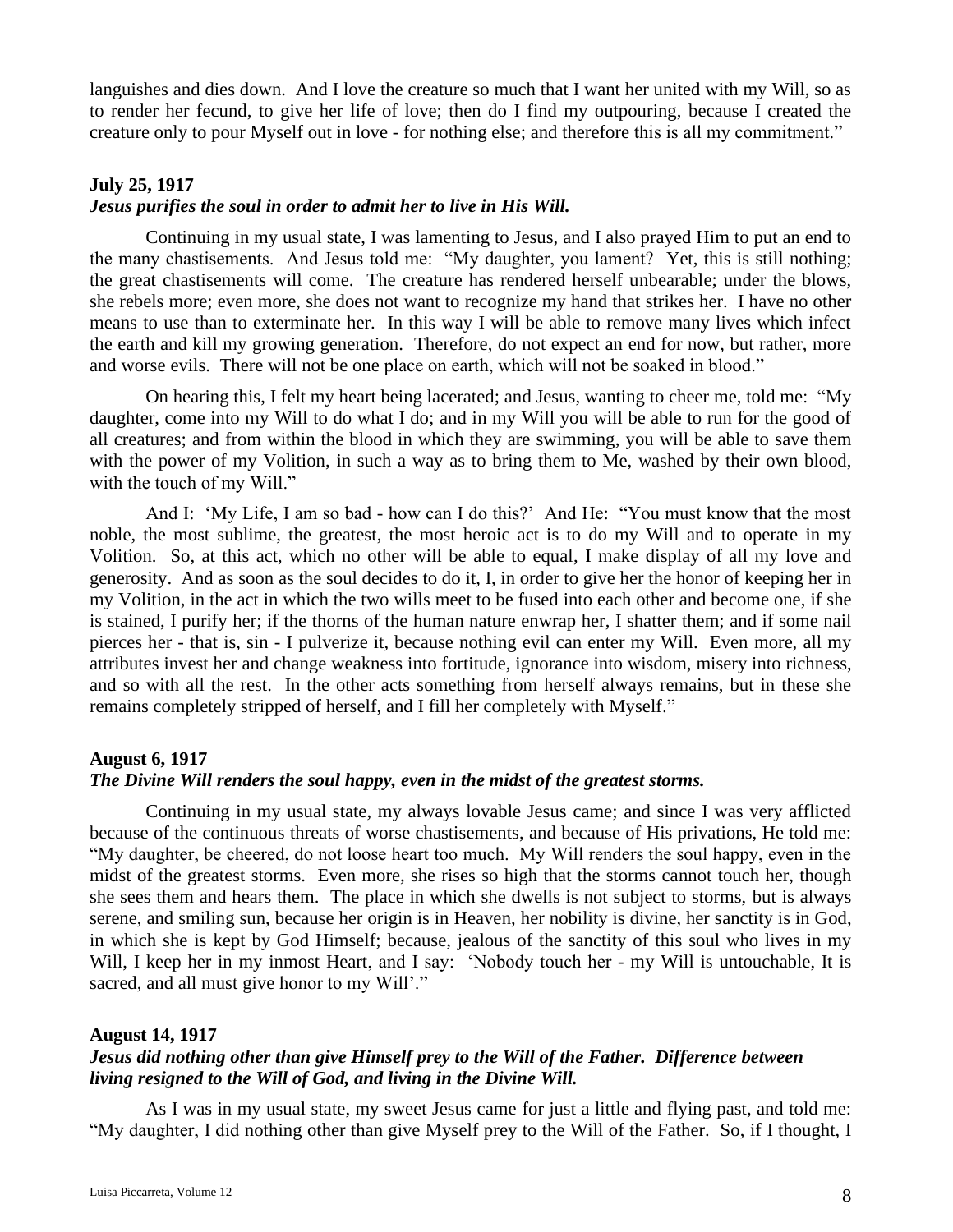thought in the mind of the Father; if I spoke, I spoke in the mouth and with the tongue of the Father; if I worked, I worked in the hands of the Father; even my breath I breathed in Him, and everything I did was ordered as He wanted. Therefore, I could say that I carried out my Life in the Father, and I was the bearer of the Father, because I enclosed everything in His Will and I did nothing by Myself. My main point was the Will of the Father, because I did not care about Myself, nor did I interrupt my course because of the offenses they gave Me, but I kept flying more and more toward my center; and only when I fulfilled the Will of the Father in everything - then did my natural Life end.

The same for you, my daughter. If you give yourself prey to my Will, you will have no more concern for anything. The very privation of Me, which torments you and consumes you so much, flowing in my Will, will find support, my hidden kisses, my Life in you, clothed with you. In your very heartbeat you will feel mine - burning and sorrowful; and if you do not see Me, you feel Me; my arms hold you tightly; and how many times do you not feel my motion, my refreshing breath that refreshes your ardors? You do feel all this; and when you try to see who squeezed you, who breathes on you, and you do not see Me, I smile at you, I kiss you with the kisses of my Will, and I hide more within you, in order to surprise you again and to give you one more jump into my Will. Therefore, do not sadden Me by afflicting yourself, but let Me do. Let the flight of my Volition never cease in you; otherwise you would hinder my Life in you; while by the living in my Will, I do not find any hindrance, and I make my Life grow, and I carry It out as I want."

Now, in order to obey, I want to say a few words on the difference between living resigned to the Divine Will, and living in the Divine Will.

First: living resigned. According to my poor opinion, this means to resign oneself to the Divine Will in everything, both in prosperous and in adverse circumstances, looking at the Divine Will in all things - the order of the divine dispositions which It has over all creatures, such that not even one hair can fall from our head if the Lord does not want it so. It seems to me like a good son, who goes wherever his father wants, and suffers whatever his father wants. Poor or rich, it is indifferent to him; he is content only with being what the father wants. If he receives or asks for an order to go somewhere for the fulfillment of some business, he goes only because the father wanted it. But in the meantime, he must take some refreshment, stop to rest, have some food, deal with people; therefore he has to put in much of his own will, even though he goes because the father wanted it. However, in many things he finds himself in the circumstance of doing them by himself; so, he may be far away from the father for days, for months, without receiving specification of the will of the father in all things. So, for one who lives resigned to the Divine Will, it is almost impossible not to mix his own will with It; he may be a good son, but will not have, in everything, the thoughts, the words, the life of the Father fully portrayed in him. In fact, since he has to go, return, follow, deal with others, love is already broken - because only continued union makes love grow, and it never breaks - and the current of the Will of the Father is not in continuous communication with the current of the will of the son; and in those intervals, the son may get used to doing his own will. However, I believe that this is the first step toward sanctity.

Second: living in the Divine Will. I would like the hand of my Jesus to write this. Ah! He alone could tell all the beauty, the goodness and the sanctity of living in the Divine Will. I am incapable, I have many concepts about It in my mind, but I lack the words. My Jesus, pour Yourself into my word, and I will say what I can.

Living in the Divine Will means being inseparable, doing nothing by oneself, because before the Divine Will one feels incapable of anything. He does not ask for orders, nor does he receive them, because he feels incapable of going on his own; and he says: "If You want me to do this, let us do it together; and if You want me to go, let us go together." So, he does all that his Father does. If the Father thinks, he makes the thoughts of the Father his own, and has not one thought more than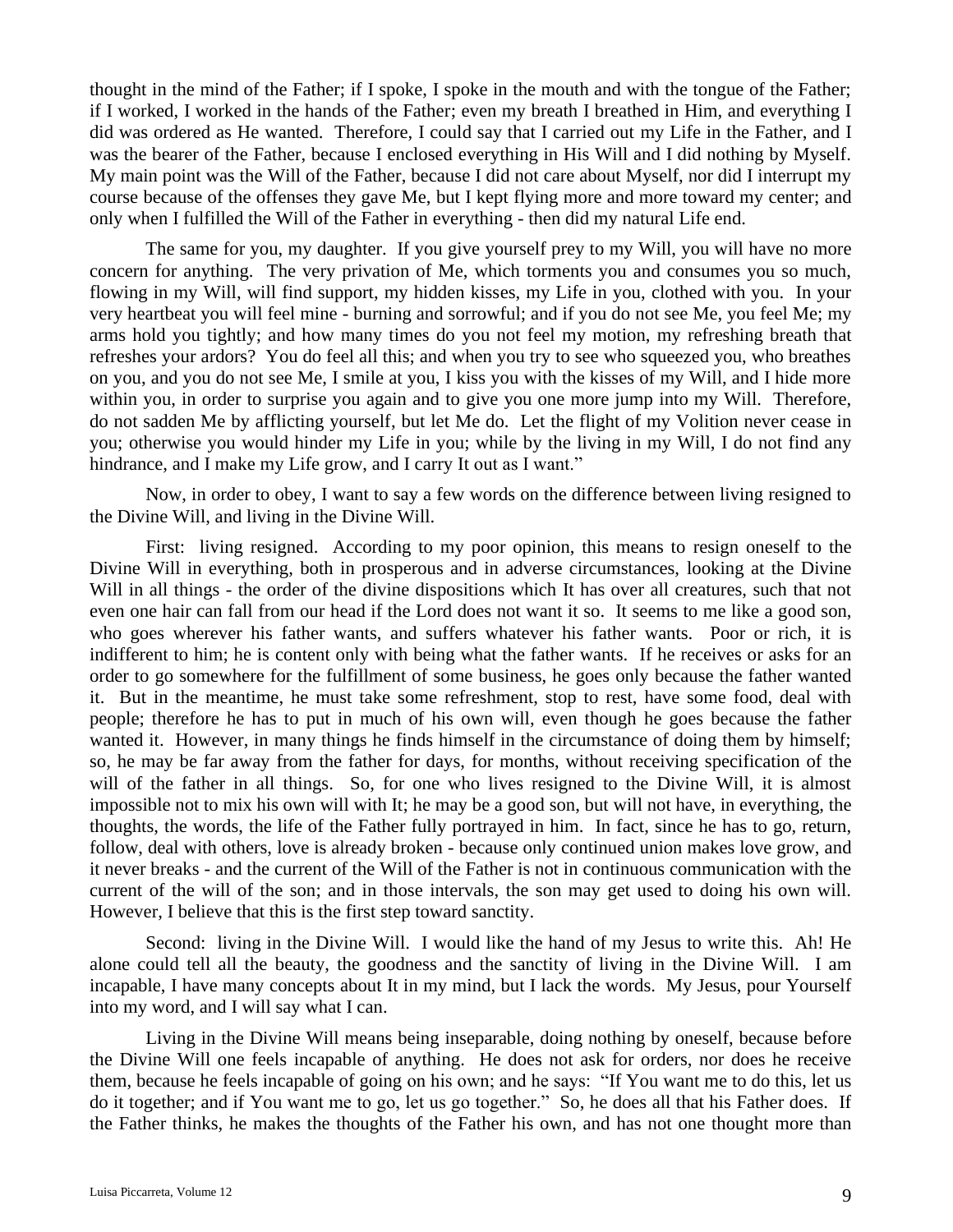those of the Father. If the Father looks, if He speaks, if He works, if He walks, if He suffers, if He loves, he too looks at what the Father looks at, repeats the words of the Father, works with the hands of the Father, walks with the feet of the Father, suffers the same pains of the Father, and loves with the love of the Father. He lives, not outside, but inside the Father, therefore he is the reflection and the perfect portrait of the Father - which is not for one who lives only resigned. It is impossible to find this son without the Father, or the Father without him; and not only externally, but all his interior is as though interwoven with the interior of the Father - transformed, dissolved completely, completely, in God.

Oh! the rapid and sublime flights of this child in the Divine Will. This Divine Volition is immense; in every instant It circulates in everyone, It gives life to everything and orders everything; and the soul, moving within this immensity, flies to all, helps all, loves all, but as Jesus Himself helps and loves - which one who lives only resigned cannot do. Therefore, one who lives in the Divine Will finds it impossible to act on his own; even more, he feels nausea for his human operating, be it even holy, because in the Divine Will all things, even the smallest ones, take on a different look. They acquire nobility, splendor, divine sanctity, divine power and beauty; they multiply to infinity, and in one instant one does everything. And after he has done everything, he says: 'I have done nothing - Jesus did it. And this is all my contentment: that, meager as I am, Jesus has given me the honor to keep me in the Divine Will, to let me do what He Himself has done.' So, the enemy cannot bother this child - whether he has done well or badly, little or much - because Jesus Himself did everything, and he together with Jesus. He is the most peaceful; he is not subject to anxiety; he loves no one and loves everyone - but divinely. It can be said that he is the repeater of the Life of Jesus, the organ of His voice, the heartbeat of His Heart, the sea of His graces.

True sanctity, I believe, consists only in this. All other things are shadows, larvae, specters of sanctity. In the Divine Will, virtues take their place in the divine order; while, outside of It, in the human order, they are subject to self-esteem, to vainglory, to passions. Oh! how many good works, how many attended Sacraments are to be cried over before God, and to be repaired for, because they are empty of Divine Will, and therefore without fruits. Heaven willing that all would comprehend true sanctity. Oh! how all other things would disappear.

Therefore, many find themselves on the false way of sanctity. Many place it in the pious practices of piety - and woe to those who move them! Oh! how they deceive themselves. If their wills are not united with Jesus, and also transformed in Him - which is continual prayer - with all their pious practices their sanctity is false. And it shows how these souls pass very easily from pious practices to defects, to amusements, to the sowing of discord, and other things. Oh! how dishonored is this kind of sanctity. Others place it in going to church to attend all the services, but their will is far from Jesus; and it shows how these souls have little care for their own duties. And if they are hindered, they get angry, they cry that their sanctity goes up in the air, they lament, they disobey, they are the wounds of the families. Oh! what false sanctity. Others place it in frequent confessions, in minute spiritual directions, in having scruples about everything; but then they have no scruple that their will does not run together with the Will of Jesus - and woe to those who contradict them! These souls are like inflated balloons: a little hole is enough for the air to come out, and their sanctity goes up in smoke, and falls to the ground. These poor balloons have always something to say, they are mostly inclined to sadness, they live always in doubt, and therefore would like to have a director for themselves, who would advise them, give them peace and console them in every little thing. But they are soon more agitated than before. Poor sanctity, how forged it is.

I would like the tears of my Jesus to cry together with Him over these false sanctities, and make everyone know how true sanctity is in doing the Divine Will and in living in the Divine Volition. This sanctity sinks its roots so deep that there is no danger that it may oscillate, because it fills earth and Heaven, and everywhere it finds its support. This soul is firm, not subject to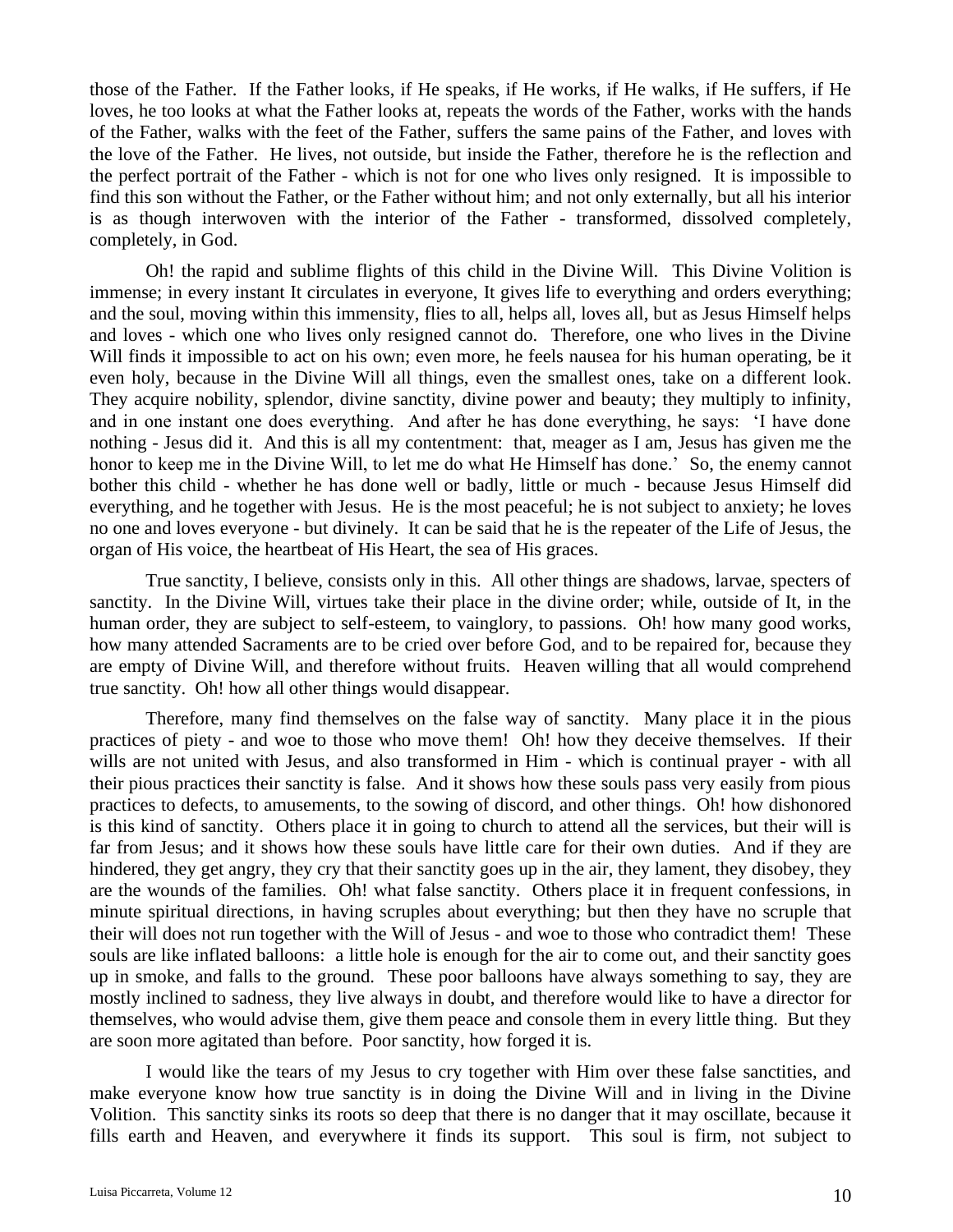inconstancies, to voluntary defects; she is attentive to her duties, she is the most sacrificed, detached from everyone and from everything, even from directions themselves; and since the roots are deep, she rises so high that the flowers and fruits bloom in Heaven; and she is so hidden in God that the earth sees little or nothing of this soul. The Divine Will keeps her absorbed within Itself; only Jesus is the author, the life, the form of the sanctity of this enviable creature. She has nothing of her own, but everything is in common with Jesus; her passion is the Divine Will; her characteristic is the Will of her Jesus, and the Fiat is her continuous motto.

On the other hand, the poor and false sanctity of the balloons is subject to continuous inconstancies, and while it seems that the balloons of their sanctity swell so much as to seem to be flying in the air at a certain height, to the point that many, and even the directors, are amazed - soon they are disillusioned. One humiliation, one preference of the directors toward someone else, is enough to make these balloons deflate, for they believe this is a theft against them, considering themselves the neediest. Therefore, while having scruples about trifles, they then reach the point of disobeying. Jealousy is the woodworm of these balloons, which, consuming the good they do, keeps sucking air from them, and the poor balloon deflates and falls to the ground, reaching the point of dirtying itself with earth. Then the sanctity that was in the balloon appears. And what does one find? Love of self, resentment, passions hidden under the aspect of good, almost to have occasion to say: 'They have made themselves the amusement of the devil.' So, of all their sanctity, nothing was found but a mass of defects, apparently disguised as virtues. But then, who can say everything? Only Jesus knows the worst evils of this false sanctity, of this devout life without foundation, because it leans on false piety. These false sanctities are the spiritual lives without fruit, sterile, which are the cause of who knows how much crying for my lovable Jesus. They are the ill feeling of society, the worries of the very directors, and of families. It can be said that they bring with themselves a noxious air that harms everyone.

Oh! how so very different is the sanctity of the soul who lives in the Divine Will! These souls are the smile of Jesus; they are far away from everyone, even from the very directors. Only Jesus is everything for them; therefore, nobody worries because of them. The beneficial air that they possess embalms all; they are the order and the harmony of all. Jesus, jealous of these souls, makes Himself actor and spectator of whatever they do – there is not one heartbeat, breath or thought which He does not regulate and dominate. Jesus keeps this soul so absorbed in the Divine Will that she can hardly remember that she is living in the exile.

## **September 18, 1917** *Effects of constancy in good.*

Continuing in my usual state, I was in it in the midst of pains; more so, since my Celestial Mama had made Herself seen crying. And as I asked Her: 'My Mama, why are You crying?'; She told me: "My daughter, how could I not cry, since the fire of Divine Justice would want to devour everything? The fire of sins devours all the good of souls, and the fire of Justice wants to destroy all that belongs to creatures. And in seeing the fire running, I cry. Therefore, pray, pray."

Then, I was lamenting to Jesus about His privations. It seemed to me that, without Him, I could take no more. And my lovable Jesus, moved to compassion for my poor soul, came, and transforming me into Himself, told me: "My daughter, patience; constancy in good places everything in safety. Even more, I tell you that when you, deprived of Me, fight between life and death for the pain of being without your Jesus, and in spite of this you remain constant in good and you neglect nothing, you do nothing other then squeeze yourself. And in squeezing, love of self, natural satisfactions, come out; your nature remains as though undone, and what is left is a juice so pure and sweet, which I take with so much delight, that I am sweetened, and I look at you with so much love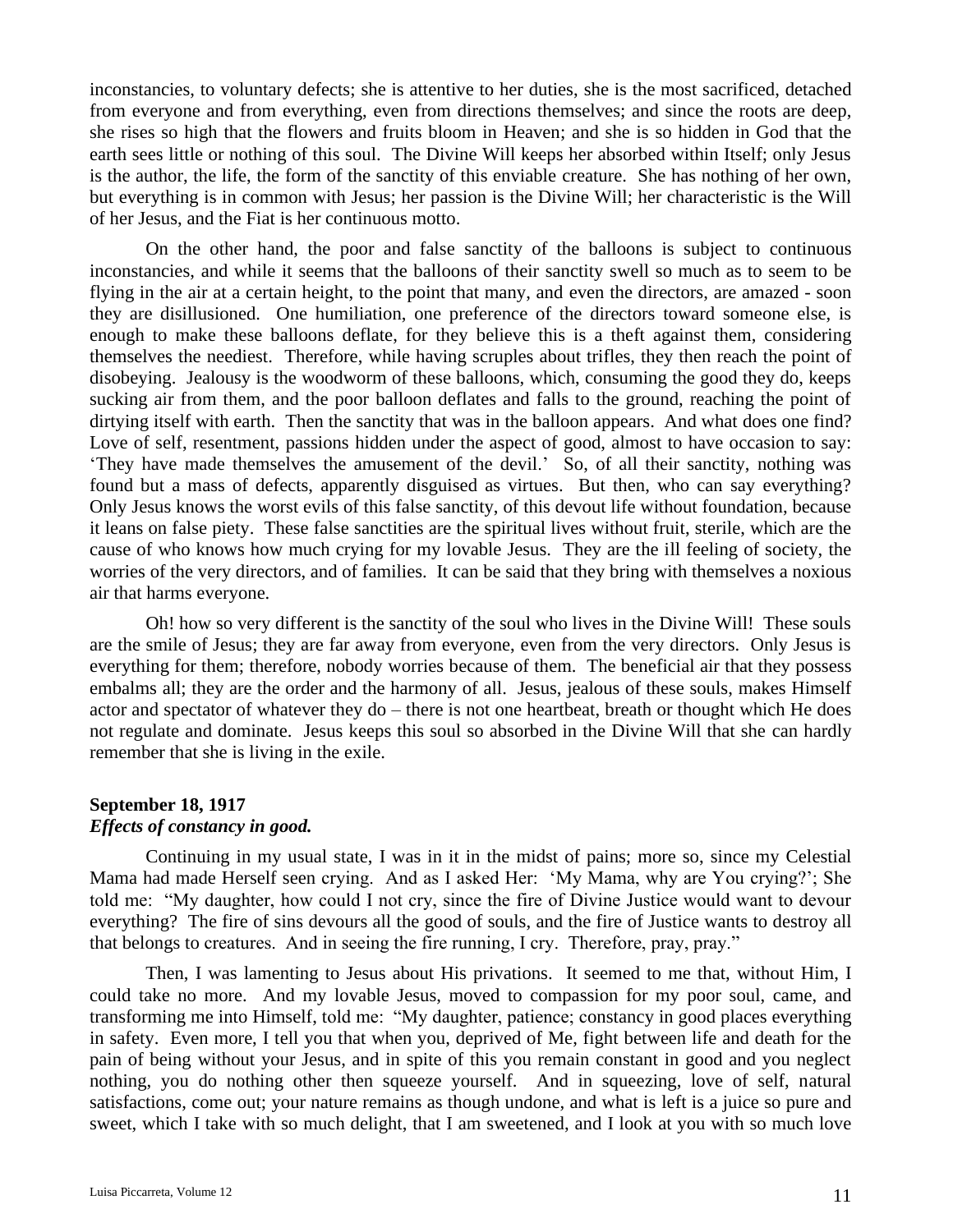and tenderness as to feel your pains as if they were my own. In the same way, if you are cold, arid, and the like, and you remain constant, you give as many more squeezes to yourself, and you form more juice for my embittered Heart.

It happens as with a fruit that is prickly and has a hard skin, but contains a sweet and useful substance inside. If the person is constant in removing the prickles, in squeezing that fruit, he will extract all the substance of the fruit, and will enjoy the best of that fruit. So, the poor fruit has remained empty of the good which it contained; even more, the prickles and the skin have been thrown away. The same for the soul: in coldness, in aridities, she throws natural satisfactions to the ground, she empties herself of herself and, through constancy, she squeezes herself. And the soul remains with the pure fruit of good, and I enjoy the sweetness of it. So, if you are constant, everything will serve you as good, and I will lay my graces with confidence."

#### **September 28, 1917**

# *The acts done in the Divine Will are suns which illuminate all, and will serve to put in safety those who have a little bit of good will.*

Continuing in my usual state, my sweet Jesus told me: "My daughter, darkness is thick and creatures precipitate more. Even more, in this darkness they are digging the precipice in which they will perish. The mind of man has remained blind; it has no more light to look at good – but only at evil; and evil will inundate him, and will make him perish. So, there where they believed to find escape, they will find death. Ah! my daughter, ah! my daughter."

Then He added: "The acts done in my Will are like suns which illuminate all; and as long as the act of the creature in my Will lasts, one more sun shines in the blind minds, and those who have a little bit of good will will find the light to escape from the precipice. As for the others, they will all perish. Therefore, in these times of thick darkness, how much good the acts of the creature done in my Will do. For those who will escape, it will be only by virtue of these acts." Having said this, He withdrew.

Then He came back again and added: "I can say of the soul who does my Will and lives in It that she is my carriage, and I hold the reins of everything. I hold the reins of her mind, of her affections, of her desires, and I leave not even one of them in her power. And sitting upon her heart in order to be more comfortable, my dominion is complete and I do whatever I want. Now I make the carriage run, now I make it fly, now it brings Me to Heaven, now I go around the whole earth, now I stop. Oh! how glorious and victorious I am - and I dominate and rule.

 But if the soul does not do my Will and lives of the human will, the carriage falls apart. She takes the reins away from Me, and I remain without dominion, like a poor king cast out of his kingdom. And the enemy takes my place, while the reins remain at the mercy of her own passions."

### **October 4, 1917**

### *The pains and the Blood of Jesus run after man, to heal him and save him.*

This morning my always lovable Jesus transported me outside of myself; and He was in my arms, with His face so very close to mine, kissing me very softly, as if He did not want me to perceive it. But after He repeated His kisses, I could not contain myself from requiting Him with my kisses. But while I was kissing Him, the thought came to me of kissing His most holy lips and try to suckle the bitternesses that He contained - who knows, Jesus might surrender. Said and done. I kissed Him and I tried to suckle, but nothing would come out. I prayed Him to pour His bitternesses into me and, again, I suckled with more strength, but - nothing. It seemed that my Jesus suffered from the efforts I was making over Him; and after I repeated, with ardor, for the third time, I felt the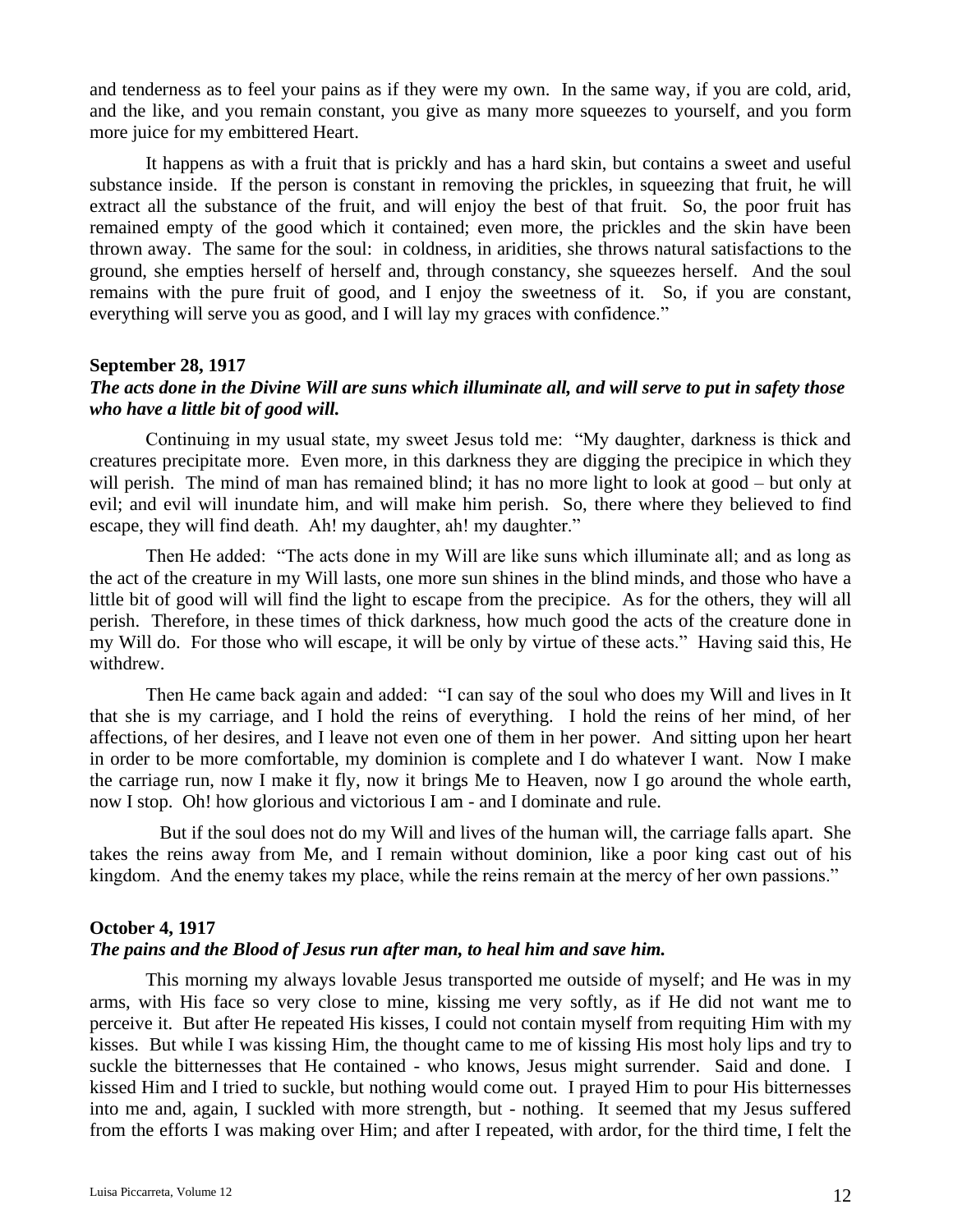breath of Jesus, most bitter, coming into me, and I saw something hard across the throat of Jesus, which could not come out, and prevented the bitternesses that He contained from coming out so that He might pour them into me.

And my afflicted Jesus, almost crying, told me: "My daughter, my daughter, resign yourself. Don't you see what hardness man has put into Me with sin, which prevents Me from sharing my bitternesses with one who loves Me? Ah! don't you remember when, in the past, I would tell you: 'Let Me do, otherwise man will reach the point of doing so much evil as to exhaust evil itself, not knowing what more evil to do'? And you did not want Me to strike man, and man became worse and worse. He has accumulated so much pus within himself that not even the war managed to make this pus come out. War did not knock man down; on the contrary, it made him grow bolder. The revolution will make him furious; misery will make him despair and give himself prey to crime. All this will serve, in some way, to make the rot which man contains come out; and then my goodness, not indirectly through creatures, but directly from Heaven, will strike man. And these chastisements will be like beneficial dew descending from Heaven, which will kill man; and he, touched by my hand, will recognize himself, will wake up from the sleep of sin, and will recognize His Creator. Therefore, daughter, pray that everything may be for the good of man."

Jesus remained with His bitterness, and I remained afflicted because I was unable to relieve Jesus. I could just feel His bitter breath, and I found myself inside myself. But I felt restless; the words of Jesus tormented me; I could see the terrible future before my mind. And Jesus, to calm me, came back, and almost to distract me, told me: "How much love! How much love! See, as I suffered, and pain remained in Me, I would say: 'My pain, go, run, run - go in search of man. Help him, and may my pains be the strength of his.' As I shed my Blood, I would say to each drop: 'Run, run - save man for Me. And if he is dead, give him life, but Divine Life. And if he escapes, run after him, besiege him from all sides, confound him with love until he surrenders.' As the wounds were forming in my Body, under the scourges, I repeated: 'My wounds, do not remain with Me, but go in search of man. And if you find him wounded by sin, place yourselves as seal in order to heal him.' So, everything I did and said - everything I placed around man to put him in safety. You too, for love of Me, do not keep anything for yourself, but let everything run after man to save him, and I will regard you as another Me."

### **October 8, 1917**

## *Everything that has been done by Jesus is eternal. The souls who love Jesus stand in for Him.*

Continuing in my usual state, my lovable Jesus came for just a little; and since I was very much in pain, He told me: "My daughter, everything that has been done by Me is eternal. So, my suffering Humanity was to be, not for a time, but for as long as the world is world. And since my Humanity in Heaven is no longer capable of suffering, I make use of the humanities of creatures, making them share in my pains in order to continue my Humanity on earth; and this, with justice, because when I was on earth I incorporated all the humanities of creatures within Me, in order to place them in safety and do everything for them. Now, being in Heaven, I diffuse this Humanity of Mine in them, especially in those who love Me - my pains and everything that my Humanity did for the good of souls astray, so as to say to the Father: 'My Humanity is in Heaven but also on earth, in the souls who love Me and who suffer.' Therefore, my satisfaction is always complete; my pains are always in act, because the souls who love Me stand in for Me. So, be consoled when you suffer, because you receive the honor of standing in for Me."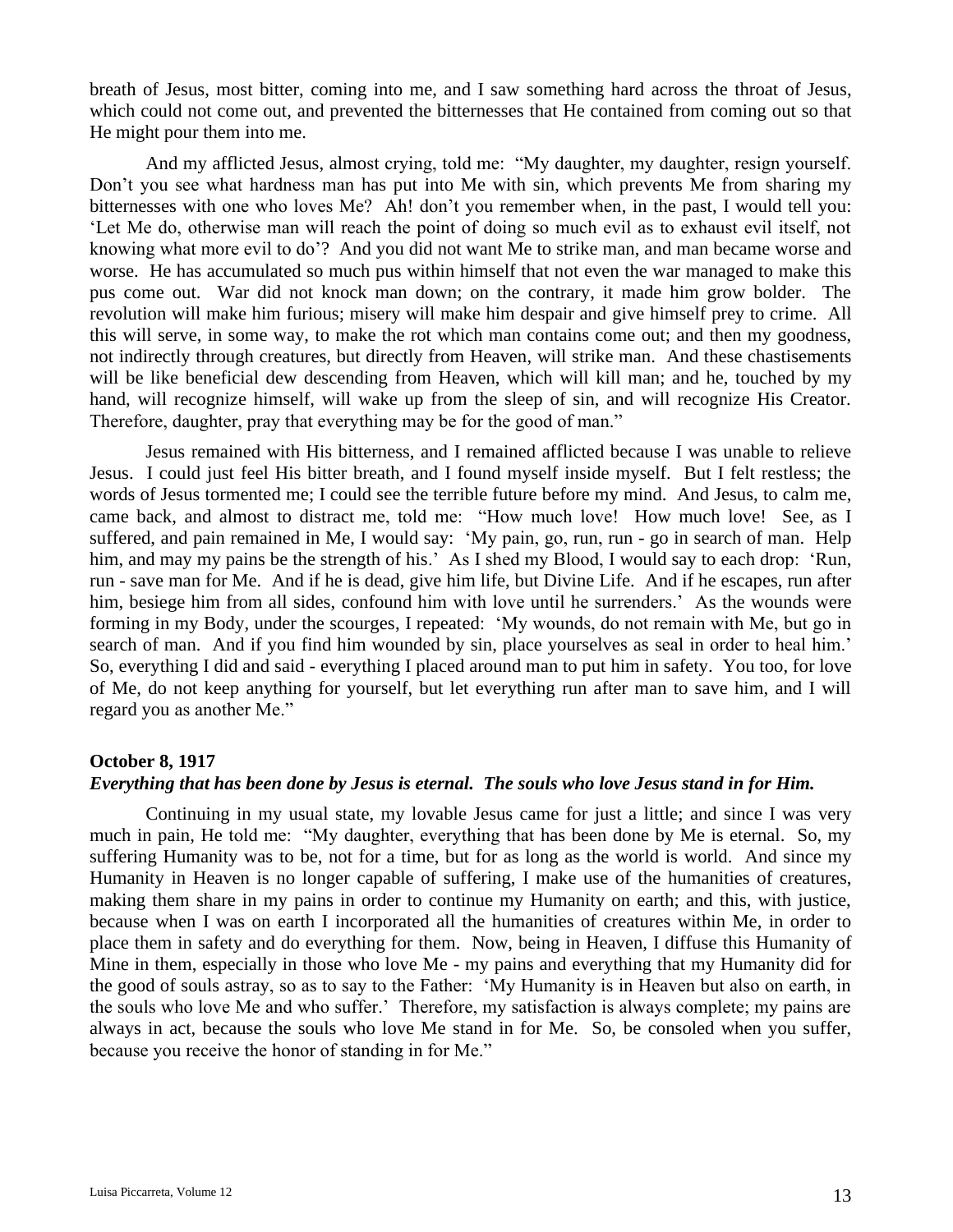# **October 20, 1917** *How the soul can make of herself a host for love of Jesus.*

Having received my Jesus, I was thinking of how I could render love for love, and I found it impossible for me to be able to restrict myself, make myself smaller, as Jesus does in the host for love of me. This is not in my power, as it is in the power of Jesus. And my beloved Jesus told me: "My daughter, if you cannot restrict all of yourself within the small circle of a host for love of Me, you can very well restrict all of yourself within my Will, to be able to form the host of yourself in my Will. For each act you do in my Will, you will make a host for Me; and I will feed Myself of you, as you of Me. What forms the host? My Life in it. And what is my Will? Is It not the whole of my Life? So, you too can make of yourself a host for love of Me: the more acts you do in my Will, the more hosts you will form, to render Me love for love."

# **October 23, 1917**

# *The first act that Jesus did in receiving Himself sacramentally.*

This morning, after having received blessed Jesus, I was saying to Him: 'My Life, Jesus, tell me: what was the first act You did when You received Yourself sacramentally?' And Jesus: "My daughter, the first act I did was that of multiplying my Life into as many lives for as many creatures as can exist in the world, so that each one might have one Life of Mine within herself alone; a Life that continuously prays, thanks, satisfies, loves, for her alone. In the same way, I multiplied my pains for each soul, as if I were suffering for her alone, and not for others. In that supreme moment of receiving Myself, I gave Myself to all, and to suffer my Passion in each heart, to be able to subdue the hearts by dint of pains and of love. And giving all of my Divine Self, I came to take the dominion of all. But alas! my love remained disappointed by many, and I anxiously await loving hearts which, in receiving Me, would unite with Me to multiply themselves in everyone, desiring and wanting what I want, so that I may take at least from them what the others do not give Me, and receive the contentment of having them as conformed to my desire and to my Will. Therefore, my daughter, when you receive Me, do what I did, and I will have the contentment that there are at least the two of us wanting the same thing."

But while He was saying this, Jesus was very afflicted; and I: 'Jesus, why are You so afflicted?'

"Ah! ah! like a flood they will inundate the countries - how many evils! how many evils! Italy is going through sad - most sad hours. Draw yourselves closer to Me, be in accord among yourselves. Pray that the evils may not be much worse."

And I: 'Ah! my Jesus – and my country? what will happen to it? You don't love me as before when, loving Me, You would hold back.' And He, almost sobbing: "It is not true, I love you."

# **November 2, 1917**

# *Laments of Jesus. Threats of chastisements for Italy.*

Continuing in my state amid privations, pains and bitternesses, especially because of so many evils that one hears about, and the entrance of the foreigners into Italy, I was praying good Jesus to stop the enemies, and I said to Him: 'Was this perhaps the flood You were talking about in the last days?' And good Jesus, on coming, told me: "My daughter, the flood I was talking about was precisely this, and the flood will continue to flow, and flow; the foreigners will continue to invade Italy - she has very much deserved it. I had chosen Italy as a second Jerusalem; she, in return, has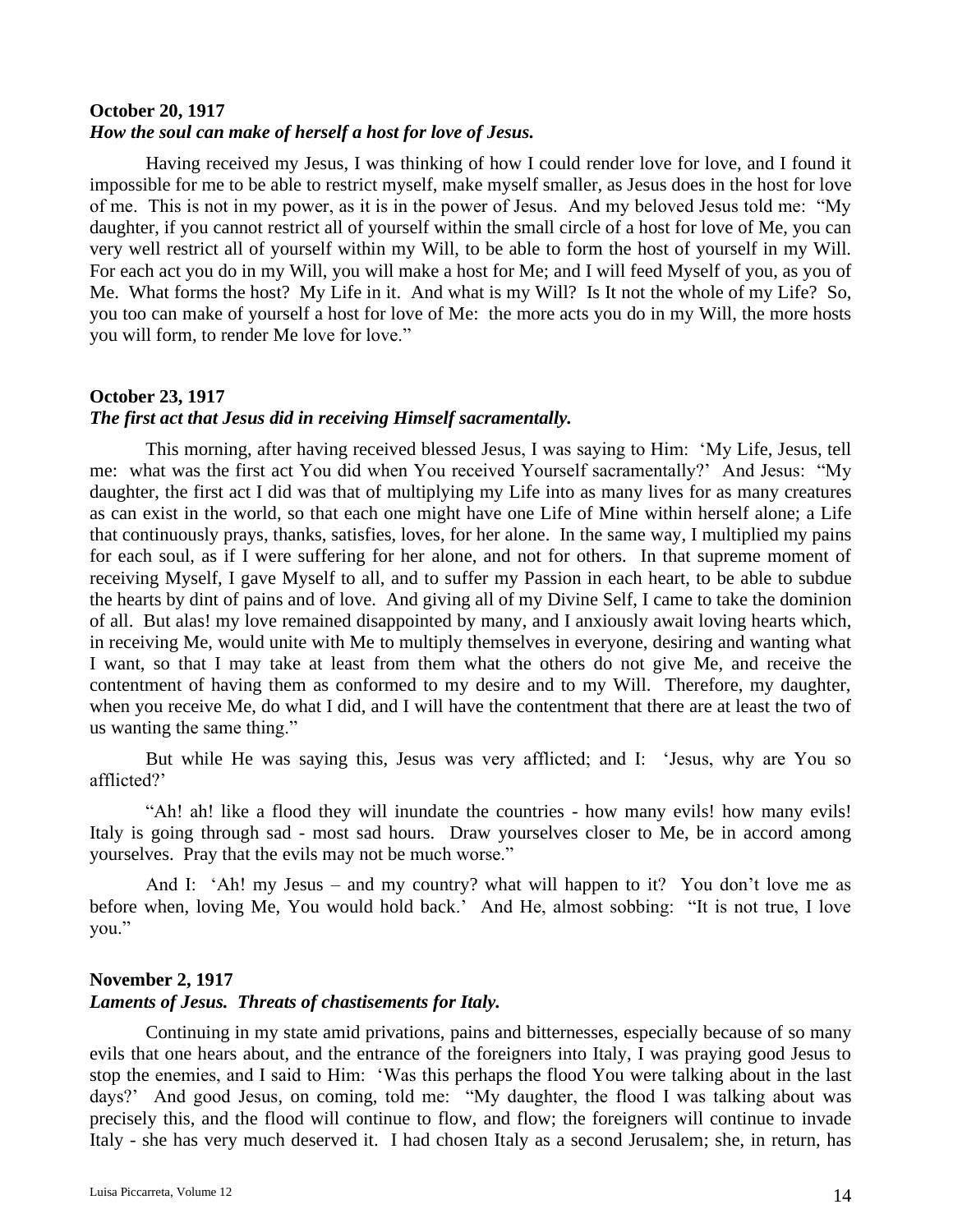disregarded my laws, has denied to Me the rights which were due to Me. Ah! I can say that she no longer behaved like man, but like beast; and under the heavy scourge of the war, I was not even recognized, and she wanted to go on as my enemy. Justly has she deserved this defeat, and I will continue to humiliate her to the dust."

And I, interrupting Him: 'Jesus, what are You saying? Poor homeland of mine, how torn you will be! Jesus, have pity - stop the current of the foreigner.' And Jesus: "My daughter, to my sorrow I have to allow the foreigner to advance. You, because you do not love souls as I do, would want her victory; but if Italy wins, it will be a ruin for souls. Their pride would reach such point as to ruin that little bit of good that is left in the nation; they would have pointed themselves out to the peoples as the nation which can do without God. Ah! my daughter, the scourges will continue, towns will be devastated, I will strip them of everything - the poor and the rich will be one single thing. They did not want to know my laws; they had made of the earth a god for each one; and I, by stripping them, will make them recognize what the earth is. I will purify the earth by fire, for the stench it gives off is such that I cannot bear it. Many will remain buried in the fire, and in this way I will make the earth come to its senses. It is necessary - the salvation of souls requires it. I had told to you about these scourges a long time before; the time has come, but not yet completely; more evils will come. I will make the earth come to its senses - I will make the earth come to its senses."

And I: 'My Jesus, placate Yourself - enough for now.' And He: "Ah! no. You, pray, and I will render the enemy less cruel."

### **November 20, 1917**

### *The reason for chastisements. Jesus will make the Sanctity of living in the Divine Will reappear.*

Continuing in my state, ever more painful, my always lovable Jesus comes and runs away like a flash, and He does not give me time even to pray Him for the great evils that poor humanity is going through, especially my dear homeland. What a blow to my heart, the entrance of the foreigners into her. I thought that Jesus had told me this before in order to make me pray; and when He comes, if I pray Him, He says to me: "I will be inexorable." And if I press Him by saying to Him: 'Jesus, don't You want to have compassion? Don't you see how towns are destroyed, how people remain naked and starving? Ah! Jesus, how hard You have become', He answers me: "My daughter, I am not concerned about the cities, the great things of the earth - I am concerned about souls. Cities, churches and the like, after they have been destroyed, can be redone. Did I not destroy everything in the Flood? And then was it not redone again? But if souls are lost, it is forever - there is no one who can give them back to Me again. Ah! I cry for souls. They have denied Heaven for the earth; and I will destroy the earth, I will make disappear the most beautiful things which, like rope, bind man."

And I: 'Jesus, what are You saying?' And He: "Courage, do not lose heart. I will move forward; and you - come into my Will, live in It, so that the earth may no longer be your dwelling, but I Myself may be your dwelling; and in this way you will be completely safe. My Will has the power to render the soul transparent, and since the soul is transparent, whatever I do is reflected in her. If I think, my thought is reflected in her mind and becomes light; and her thought, like light, is reflected in mine. If I look, if I speak, if I love, etc., like many lights, they are reflected in her, and she in Me. So, we are in continuous reflections, in perennial communication, in reciprocal love. And since I am everywhere, the reflections of these souls reach Me in Heaven, on earth, in the Sacramental Host, in the hearts of creatures. Everywhere and always, I give light, and light they send Me; I give love, and love they give Me. They are my terrestrial dwellings, in which I take refuge from the disgust of the other creatures.

Oh! the beautiful living in my Will. I like it so much that I will make disappear all other sanctities under any other aspect of virtue in the future generations, and I will make the Sanctity of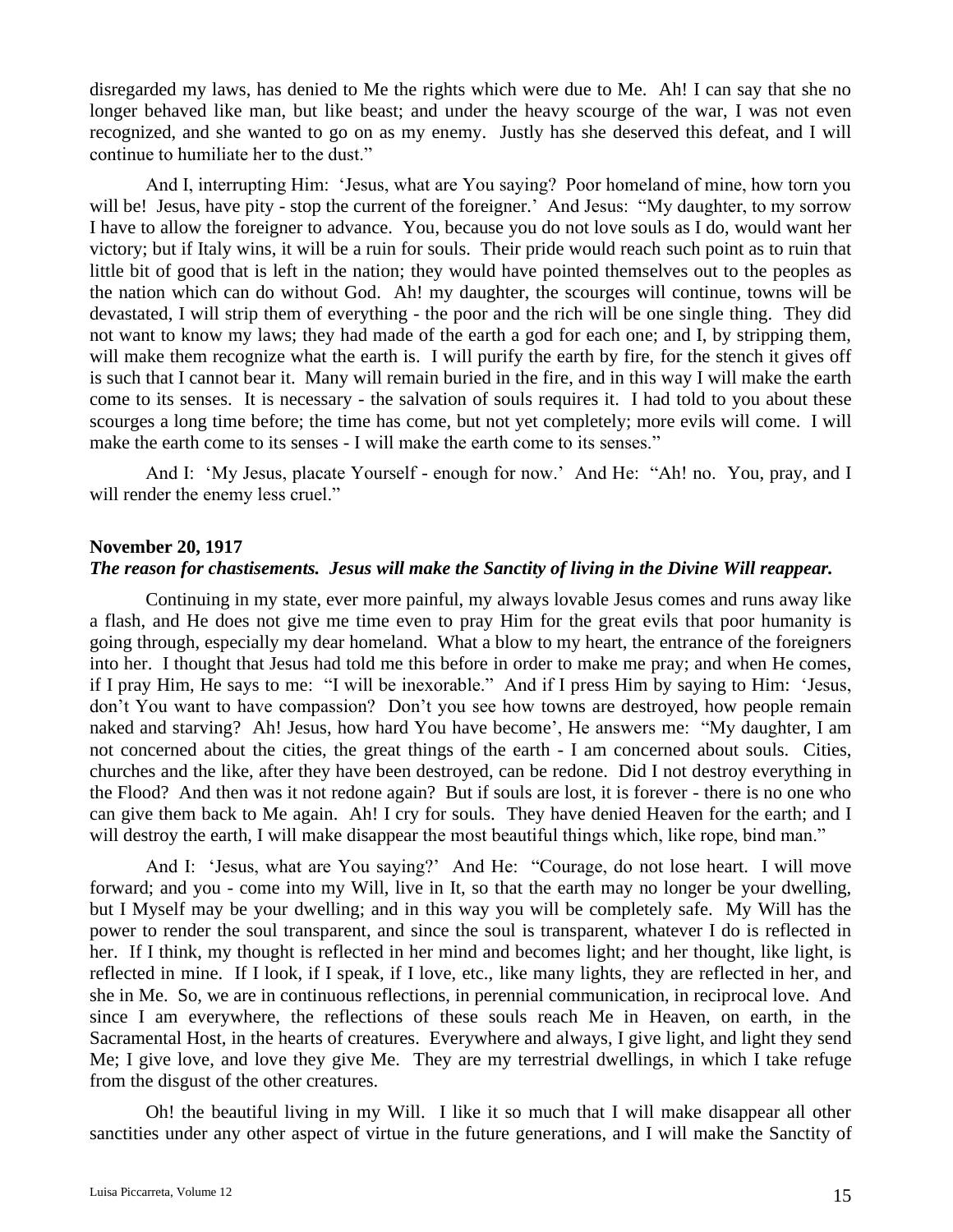living in my Will reappear, which are and will be, not human sanctities, but divine. And their Sanctity will be so high that, like suns, they will eclipse the most beautiful stars of the Saints of the past generations. This is why I want to purge the earth – because it is unworthy of these portents of Sanctity.

# **November 27, 1917** *The Sanctity of living in the Divine Will is exempt from personal interest and waste of time.*

I continue in order to obey. It seems that my always lovable Jesus wants to speak about the living in His Most Holy Will. It seems that when He speaks of His Most Holy Will, He forgets everything and makes one forget everything. The soul finds no other thing but the necessity - no other good but to live in His Volition. So, after I had written about His Will on November 20, my sweet Jesus, being disappointed with me, told me: "My daughter, you did not say everything. I want you to neglect to write nothing when I speak to you about my Will - not even the littlest things, because all of them will serve for the good of posterity. In all sanctities there have always been Saints who, as the first, have started each kind of sanctity. So, there was the Saint who started the sanctity of the penitent; another who started the sanctity of obedience; another of humility, and so with all other sanctities. Now I want you to be the beginning of the sanctity of living in my Will.

My daughter, all other sanctities are not exempt from waste of time and from personal interest. As for example, a soul who lives attentive to obedience in everything: there is much waste of time; that continued saying and re-saying distracts her from Me, and she mistakes the virtue for Me; and if she does not have the opportunity to take all the orders, she lives restless. Another one suffers temptations – oh! how much waste of time. She never tires of telling all her trials, and she mistakes the virtue of suffering for Me; and many times these sanctities end up in ruin. But the sanctity of living in my Will is exempt from personal interest, from waste of time; there is no danger that they might mistake the virtue for Me, because I Myself am the living in my Will.

This was the sanctity of my Humanity on earth, and therefore It did everything, and for everyone, without a shadow of interest. Self-interest takes away the mark of divine sanctity, therefore it can never be sun; at the most, as beautiful as it is, it can be a star. This is why I want the sanctity of living in my Will in these times so sad - this generation needs these suns, which may warm it, illuminate it, fecundate it. The disinterest of these terrestrial angels, all for the good of others, without a shadow of their own self, will open the way in their hearts to receive my grace.

And then, churches are few and many will be destroyed; many times I find no priests who may consecrate Me; other times they allow unworthy souls to receive Me, and worthy souls not to receive Me; others are unable to receive Me; so, my love finds itself hindered. This is why I want to make the sanctity of living in my Will; in them, I will have no need of priests for Me to be consecrated, nor churches, tabernacles or hosts; but they will be everything together: priests, churches, tabernacles and hosts. My love will be more free; anytime I want to consecrate Myself, I will be able to do it - in every moment, day and night, in whatever place they might be. Oh! how my love will have its complete outpouring. Ah! my daughter, the present generation deserved to be destroyed completely; and if I will allow a little something to be left of it, it is to form these suns of the sanctity of living in my Will, who, on my example, will repay Me for all that other creatures, past, present and future, owed Me. Then will the earth give Me true glory, and my '*Fiat Voluntas Tua* on earth as it is in Heaven' will have its completion and fulfillment."

## **December 6, 1917**

*Why Jesus can never be pleased with acts done outside of His Will.*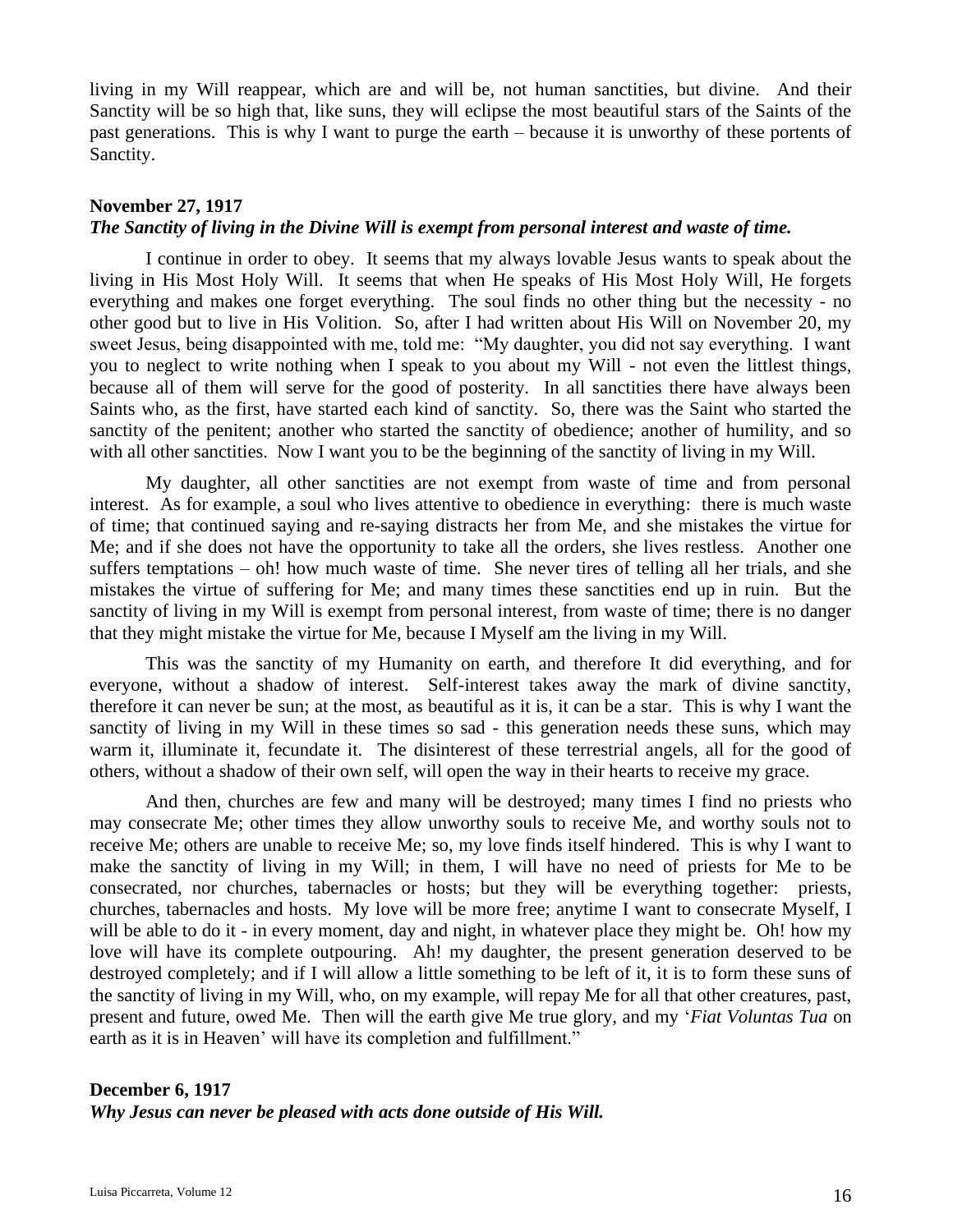After having received Jesus in the Sacrament, I was saying to my Jesus: 'I kiss You with the kiss of your Will. You are not content if I give You only my kiss, but You want the kiss of all creatures, and therefore I give You the kiss in your Will, because in It I find all creatures; and on the wings of your Will, I take all their mouths and I give You the kiss of all; and as I kiss You, I kiss You with the kiss of your love, so that I may kiss You, not with my love, but with your own love, and You may feel the contentment, the sweetnesses, the gentleness of your own love on the lips of all creatures, in such a way that, as You are drawn by your own love, I may force You to give the kiss to all creatures.' And then, who can say all my nonsense that I was speaking to my lovable Jesus?

Then, my sweet Jesus told me: "My daughter, how sweet it is for Me to see, to hear, the soul in my Will. Without realizing it, she finds herself at the heights of my acts, of my prayers, of the way I acted when I was on this earth. She places herself almost at my level. In my littlest acts, I enclosed all creatures, past, present and future, in order to offer to the Father complete acts in the name of all creatures. Not even one breath of creatures escaped Me, which I did not enclose in Me; otherwise, the Father could have raised exceptions in recognizing the creatures, and all the acts of creatures. In fact, as they would not have been done by Me and come out of Me, He could have said to Me: 'You have not done everything, and for everyone; your work is not complete. Nor can I recognize all, because You have not reincorporated all within Yourself; and I want to know only what You have done.' Therefore, in the immensity of my Will, of my love and power, I did everything, and for everyone.

So, how could other things, outside of my Will, ever please Me, as beautiful as they might be? They are always low, human and finite acts. Instead, the acts in my Will are noble, divine, without end, infinite - as it is my Volition. They are similar to mine, and I give them the same value, love and power of my own acts; I multiply them in everyone; I extend them to all generations, to all times. What do I care if they are small? They are always my acts being repeated, and that's enough. And then, the soul places herself in her true nothingness - not in humility, in which she always feels something of herself. And, as a nothing, she enters into the All, and she operates with Me, in Me and like Me - completely stripped of herself, not caring about merit or self-interest, but all intent only on making Me content, giving Me absolute lordship over her acts, without even wanting to know what I do with them. Only one thought occupies her: to live in my Will, praying Me to give her the honor. This is why I love her so much, and all my predilections, my love, are for this soul who lives in my Will. And if I love others, it is by virtue of the love which I have for this soul, and which descends from her - just as the Father loves the creatures by virtue of the love He has for Me."

And I: 'How true it is what You say - that in your Will one wants nothing, and wants to know nothing. If one wants to do something, it is because You have done it; one feels the ardent desire to repeat your things. Everything disappears; one does not want to do anything any more.' And Jesus: "And I make her do everything, and I give her everything."

#### **December 12, 1917**

### *How the sun gives a simile of the acts done in the Divine Will.*

Continuing in my usual state, I was fusing all of myself in the Holy Will of my sweet Jesus, and I prayed, loved and repaired. And He said to me: "My daughter, do you want a simile of the acts done in my Will? Look up and you will see the sun - a circle of light, containing its limits, its shape. But the light that comes out of this sun, from within the limits of its roundness, fills the earth and extends everywhere - not in a round shape, but wherever it finds earth, mountains, seas to illuminate and to invest with its heat; so much so, that with the majesty of its light, with the beneficial influence of its heat, and by investing everyone, the sun becomes the king of all planets, and holds supremacy over all created things.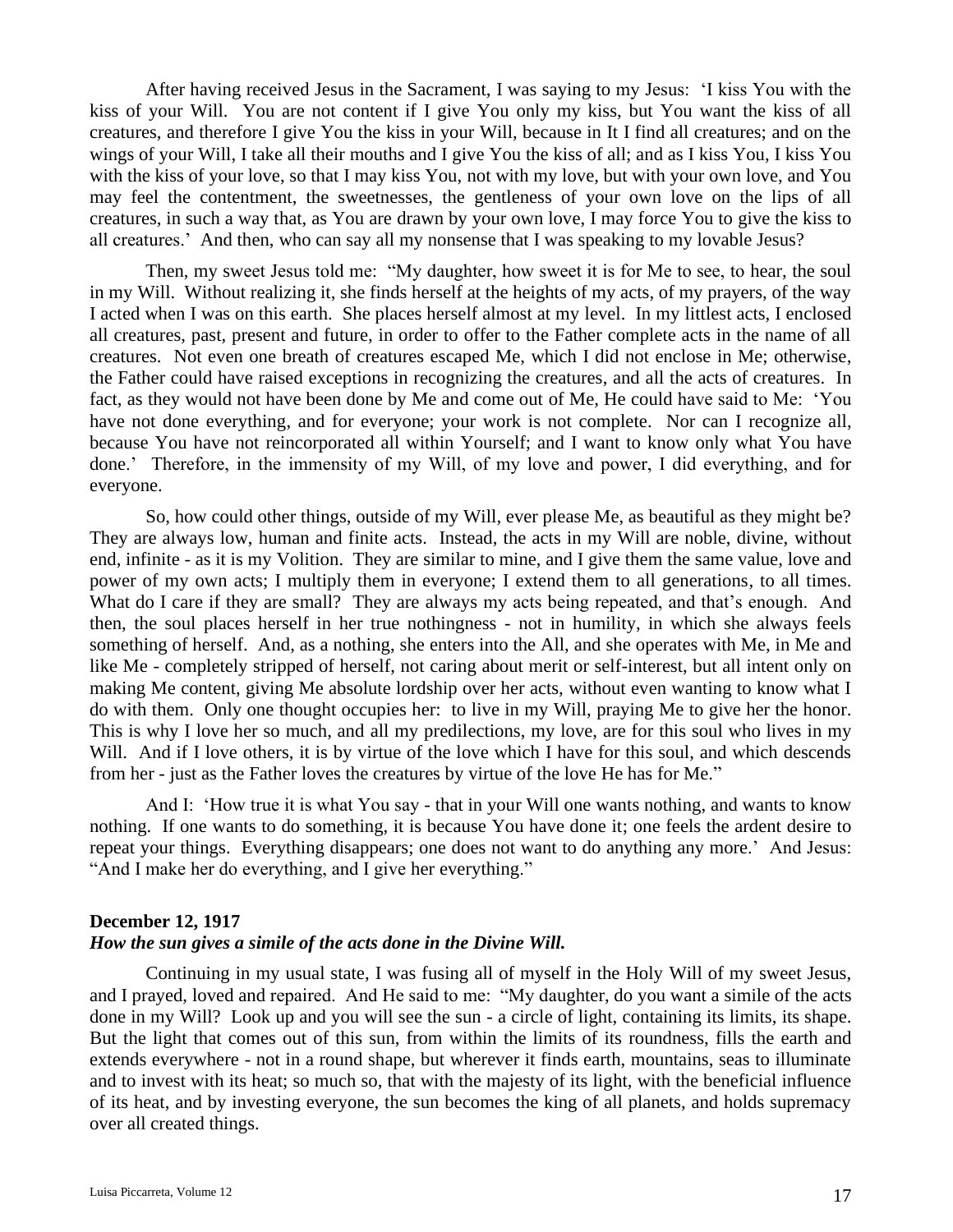Now, such are the acts done in my Will, and still more. As the creature does her act, it is small, limited; but as it enters into my Will, it becomes immense, it invests all, it gives light and heat to all, it reigns over all, it acquires supremacy over all the other acts of creatures - it has right over all. So, it rules, commands, conquers; yet, her act is small, but by doing it in my Will, it has undergone an incredible transformation, which not even to the Angel is it given to comprehend. I alone can measure the just value of these acts done in my Will. They are the triumph of my glory, the outpouring of my love, the fulfillment of my Redemption; and I feel as though repaid for the very Creation. Therefore, always forward in my Will."

### **December 28, 1917**

## *Jesus wants the continuous acts of the creature. It does not matter if they are small; as long as there is the motion, the seed, He unites them to His own and makes them great.*

Continuing in my usual state and being a little in suffering, I was thinking to myself: 'How is it that it is not given to me to find rest, either at night or during the day; rather, the weaker and the more in suffering, the more my mind is awake and unable to take rest.' And my sweet Jesus told me: "My daughter, you do not know the reason, but I do; and now I will tell you. My Humanity had no rest, and even in my sleep I had no respite, but I worked intensively; and this, because having to give life to everyone and to everything, and redo everything within Me, it was convenient for Me to work without stopping for one instant; and one who must give life must be a continuous motion and an uninterrupted act. So, I was in continuous act of making lives of creatures come out of Myself, and of receiving them. Had I wanted to rest, how many lives would not come out? How many, without my continuous act, would not develop and would remain withered? How many would not enter into Me, because the act of life of the One who alone can give life, would be missing?

Now, my daughter, wanting you together with Me in my Will, I want your continuous act. So, your awake mind is act, the murmuring of your prayer is act, the movements of your hands, the beating of your heart, the moving of your gaze, are acts. They may be small, but what do I care? As long as there is the motion, the seed, I unite them to my own and I make them great, and I give them the virtue of producing lives.

My acts too were not all great in appearance, especially when, as a little one, I moaned and suckled milk from my Mama, I amused Myself in kissing Her, caressing Her, entangling my little hands with hers. When I was a little older, I picked flowers, I drew the water, and other things. These were all small acts, but they were united in my Will, in my Divinity - and this was enough. And they were so great as to be able to create millions and billions of lives. So, while I was moaning, lives of creatures were coming out from my moans; I suckled, I kissed, I caressed, but it was lives that were coming out. Souls were flowing in my fingers entangled with the hands of my Mama; and while I picked flowers and drew the water, it was souls that were coming out from the heartbeat of my uncreated Heart, and they entered into It. My motion was continuous - this is the reason for your vigil. When I see your motion, your acts in my Will - now placing themselves at my side, now flowing in my hands, now in my voice, in my mind, in my Heart - I make of them the motion of all, and I give life to each one in my Will, giving them the virtue of my acts; and I make them run for the salvation and for the good of all."

#### **December 30, 1917**

### *Sorrow of Jesus because of those of steal from Him the affections and the hearts of creatures.*

Continuing in my usual state, my always lovable Jesus made Himself seen afflicted, and was lamenting because of the many who steal from Him the affections and the hearts of creatures, putting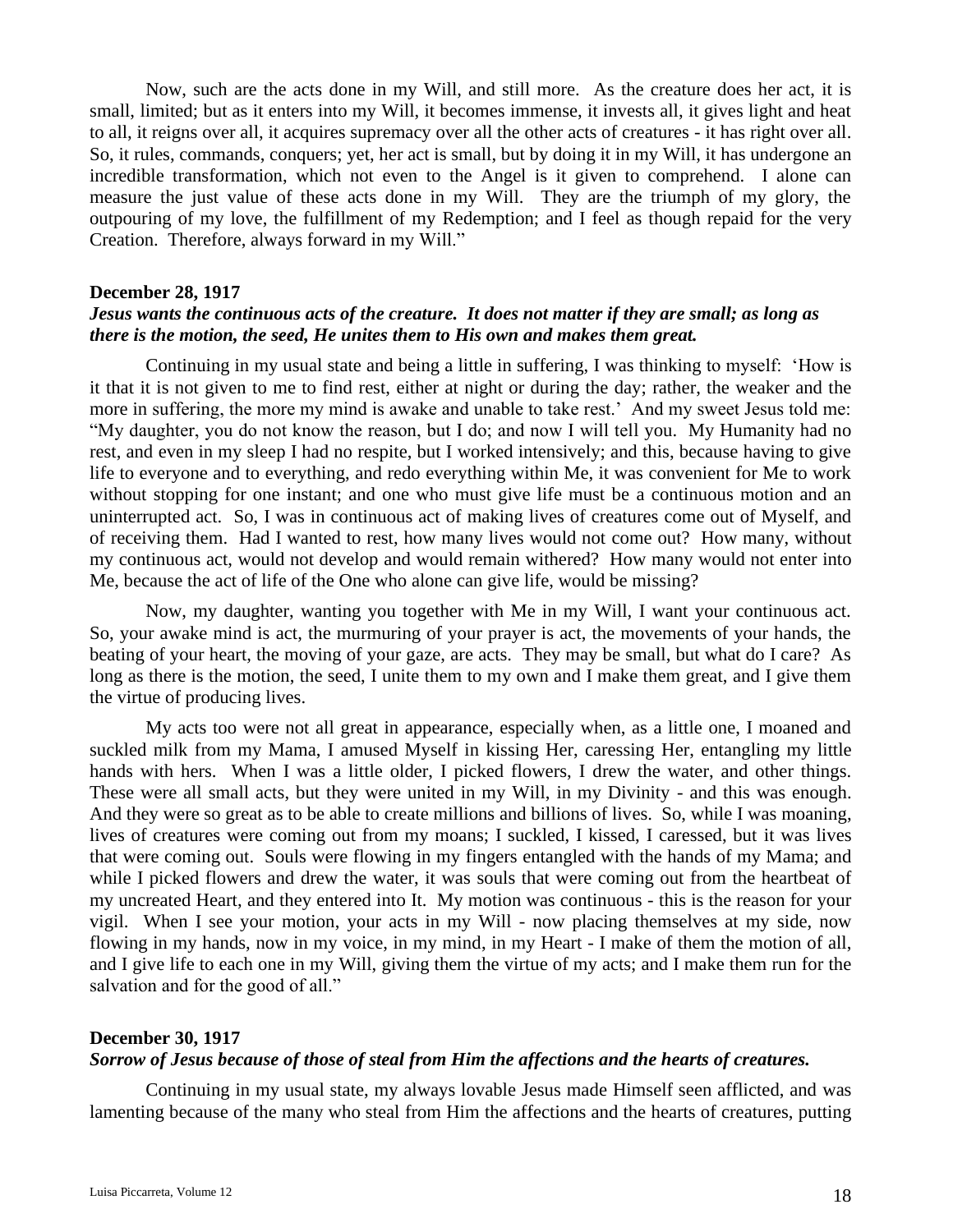themselves in His place within souls. And I said to Him: 'My Love, is this vice so ugly that it saddens You so much?'

And He: "My daughter, it is not only ugly, but awful. It is to turn upside down the order of the Creator, putting themselves on top and Myself below, and saying to Me: 'I too am good at being God.' What would you say if someone stole a million from someone else, and rendered him poor and unhappy?" And I: 'Either he should give it back, or he would deserve condemnation.' And Jesus: "Yet, when they steal from Me affections, hearts, it is more than stealing a million from Me, because these are material and low things, while those are spiritual and high. If one wants, the millions can be returned, but those - never. So, these are irreparable and uncancelable thefts. And if the fire of Purgatory will purify these souls, it will never be able to return and fill the void of one single affection that they took away from Me. Yet, this is not taken into account; on the contrary, it seems that some go along selling these affections, and they are content only when they find one who buys them, to make a purchase of someone else's affection without having any scruple. They have scruples if they steal from creatures; but they steal from Me, and do not give it a thought. Ah! my daughter, I gave everything to creatures, and I said: 'Take anything you want for yourself; and for Me – leave Me only your heart.' Yet, this is denied to Me. Not only this, but they steal the affections of others; and this is not only from secular people, but from sacred people, from pious souls. Oh! how many evils they do by certain directions too sweet, by certain unnecessary compliances, by too much listening, using attractive manners. Instead of doing good, it is a maze that they form around souls; and when I am forced to enter into those hearts, I would rather flee, seeing that the affections are not mine, the heart is not mine. And this, from whom? From one who should reorder souls in Me. On the contrary, he has taken my place, and I feel such nausea that I cannot adapt to being in those hearts; but I am forced to stay until the accidents are consumed. What a slaughter of souls! These are the true wounds of my Church. This is the reason for so many ministers being snatched from churches; and no matter how many prayers they say to Me, I do not listen - there are no graces for them; rather, I answer them with the sorrowful cry of my Heart: 'Thieves! Move - go out of my Sanctuary, for I cannot stand you any more."

I remained frightened, and I said: 'Placate Yourself, Oh Jesus! Look at us within Yourself, as the fruit of your Blood, of your wounds, and change the scourges into graces.' And He added: "Things will go forward. I will humiliate man to the dust, and various sudden and unexpected incidents will continue to occur, to confound man even more. And there where he believes to find escape, he will find a tie; where a victory, a defeat; and where light, darkness; so, he himself will say: 'I am blind, and I don't know what else to do.' And the destructive sword will continue to devastate until everything is purified."

### **January 27, 1918** *Things will rage more.*

Days are most bitter. Sweet Jesus almost does not come, or He does like a flash; and in that flash He makes Himself seen while He dries His tears, and without telling the reason, He runs away. Finally, after many hardships, He told me: "My daughter, after so long that you have been dealing with Me, you still have not learned to know my ways and the reason for my absence; yet, I have told you many times. How easily you forget my words. Things will rage more – that's all."

Then, finding myself outside of myself, I saw, and they were saying, that two or three nations were to be rendered powerless to defend themselves. How many miseries, how many ruins, because other nations were clutching them so tightly, to the point of laying hands on them, in such a way that they will remain powerless.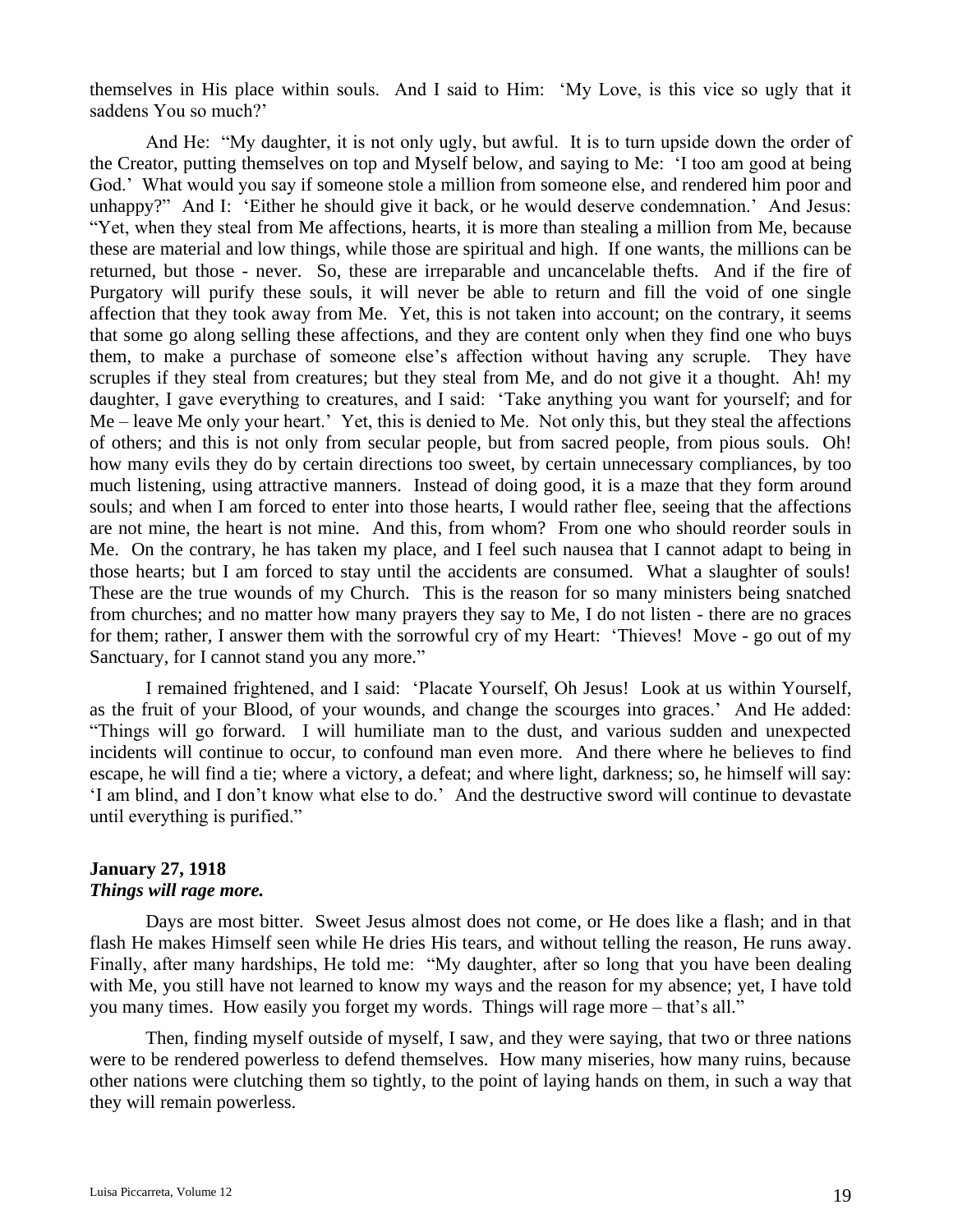# **January 31, 1918** *Dissolving oneself in Jesus, to be able to say: 'What belongs to Jesus is mine'.*

I was abandoning all of myself in Jesus, and He said to me: "My daughter, dissolve yourself in Me. Your prayer - dissolve it in mine, so that your prayer and mine may be one single prayer, and it may not be recognized which one is yours and which mine. Your pains, your works, your will, your love - dissolve them all with my pains, with my works, etc., in such a way that they may mix one with the other, to form one single thing; so much so, that you may be able to say: 'What belongs to Jesus is mine', and I: 'What is yours is mine.'

Imagine a glass of water, which is poured into a large container of water. Would you be able to distinguish, afterwards, the water of the glass from the water of the container? Certainly not. Therefore, to your greatest gain and my highest contentment, repeat to Me often, and in whatever you do: 'Jesus, I pour it into You, that I may do not my will, but Yours'; and I, immediately, will pour my acting into you."

## **February 12, 1918**

# *Churches deserted and without ministers.*

Continuing in my usual state, my always lovable Jesus made Himself seen so very afflicted, and I said to Him: 'My Love, what's wrong that You are so afflicted?' And He: "Ah! my daughter, when I allow that churches remain deserted, ministers dispersed, Masses reduced, it means that the sacrifices are offenses to Me, the prayers insults, the adorations irreverences, the confessions amusements, and without fruits. Therefore, no longer finding my glory, but rather, offenses, nor any good for them, since they are of no use to Me any more, I remove them. However, this snatching ministers away from my Sanctuary means also that things have reached the ugliest point, and that the variety of scourges will multiply. How hard man is - how hard!"

# **February 17, 1918**

# *The heat of the Divine Will destroys imperfections.*

I was feeling a little distracted, and pouring myself into the Holy Will of God, I was asking forgiveness for my distraction. And Jesus told me: "My daughter, the sun, with its heat, destroys the miasma, the infectious part of manure, when it is spread in the soil to fecundate the plants; otherwise they would rot and would end up withering. Now, the heat of my Will, as soon as the soul enters into It, destroys the infection, the defects which the soul has contracted in her distraction. Therefore, as soon as you feel the distraction, do not remain within yourself, but enter immediately into my Will, so that my heat may purify you and prevent it from making you wither."

## **March 4, 1918** *Firmness produces heroism.*

Continuing in my usual state, I was lamenting to Jesus about my poor state, and He told me: "My daughter, courage, do not move in anything; firmness is the greatest virtue. Firmness produces heroism, and it is almost impossible that one not be a great saint. Even more, as she keeps repeating her acts, she forms two bars - one to the right, and the other to the left - which serve her as support and defense; and as she reiterates her acts, a fount forms within her, of new and increasing love. Firmness strengthens grace and places on it the seal of final perseverance. Your Jesus does not fear that His graces may remain without effects, and therefore I pour them in torrents over the constant soul. From a soul who today operates and tomorrow does not, who now does one good, now another,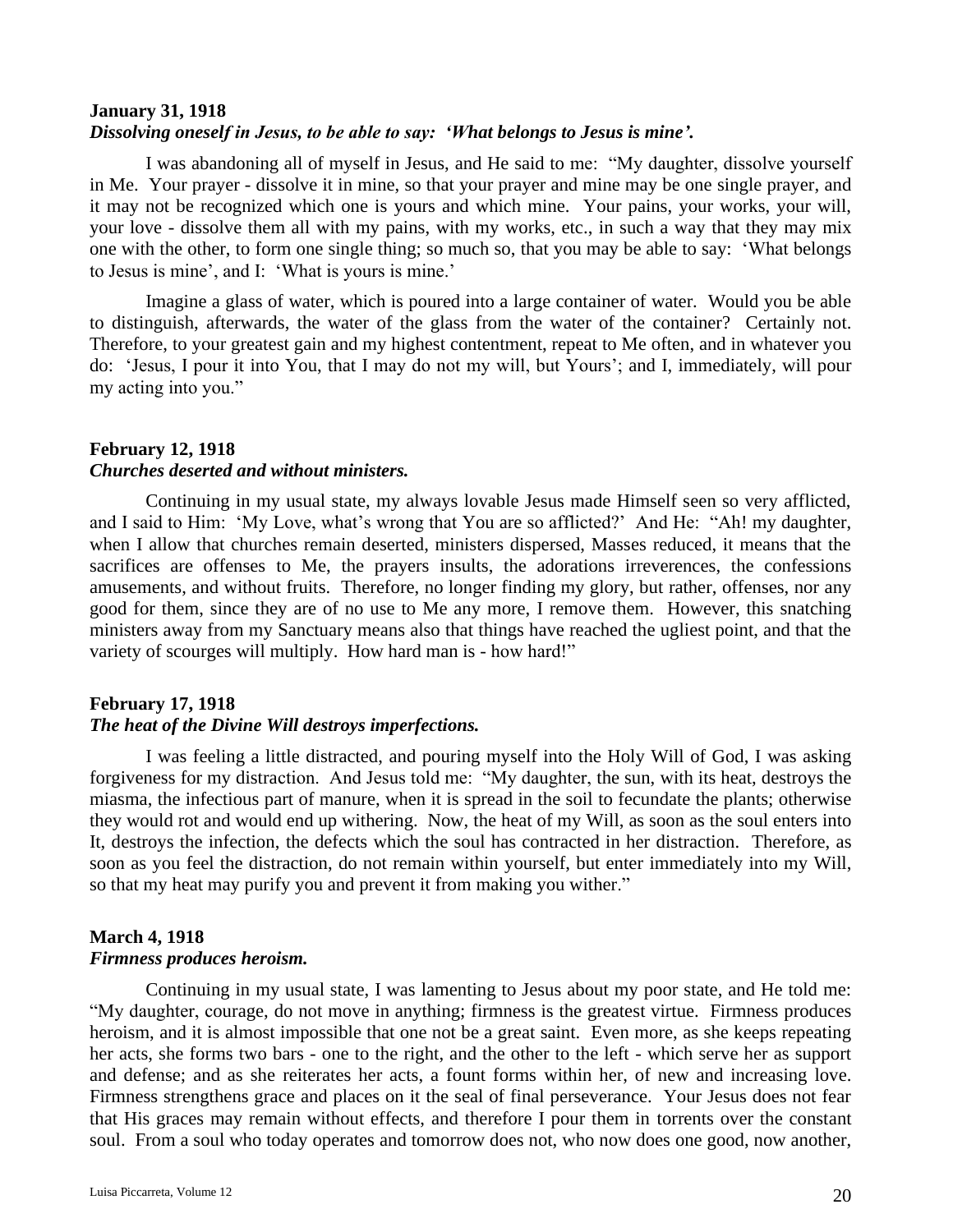there is not much to expect. She will not have any support, and will be bounced now to one point, now to another. She will die of hunger, because she will not have the fount of firmness, which makes love arise. Grace fears to pour itself, because she will abuse it, and will use it to offend Me."

# **March 16, 1918** *The nourishment of Jesus.*

I felt a great need, and I turned my sorrowful laments to Jesus. And He, all goodness, came out from within my interior, clothed in a garment studded with most refulgent diamonds, and as though waking up from a great sleep, and all tenderness, told me: "My daughter, what do you want? Your laments wounded my Heart, and I woke up to answer your needs immediately. You must know that I was inside your heart, and as you were doing your acts, your prayers, the reparations, as you were pouring yourself into my Will and were loving Me, I took everything for Myself, and I used it to nourish Myself and to embellish my garment with precious diamonds. This is so true that, as you were loving Me, praying Me, and so on, I did not remain on an empty stomach as if you were doing nothing. I was the One who took everything, since you gave Me full freedom. Now, when the soul does this, I cannot rest when she is in need - I make Myself all for her. Tell Me then, what do you want?"

And I told Him my extreme needs, shedding bitter tears, to the point of wetting the most holy hands of Jesus. And sweet Jesus clasped me to His Heart, pouring a most sweet water from His Heart into mine, which refreshed all of me; and then He added: "My daughter, do not fear, I will be all for you. If creatures will be missing, I will do everything - I will bind you and release you. I will never leave you without Me; you are too dear to Me. I have raised you in my Will, you are part of Myself; I will guard you, and I will say to everyone: 'Nobody touch her.' Therefore, calm yourself, for your Jesus does not leave you."

# **March 19, 1918**

## *Jesus feels nausea over the disunion of priests.*

Continuing in my usual state, my always lovable Jesus came, all afflicted, and told me: "My daughter, what nausea I feel over the disunion of priests - it is intolerable for Me. Their disordered lives are the cause for my Justice to permit my enemies to be over them to ill-treat them. The evil ones are already about to come out against them, and Italy is about to commit the greatest sin - that of persecuting my Church and of dirtying her hands with innocent blood." And while He was saying this, He showed our allied nations devastated, many places disappeared, and their pride knocked down.

## **March 26, 1918**

# *As one operates in the Divine Will, what is human remains as though suspended, and the Divine Life acts and takes its place.*

Continuing in my usual state, I was trying to fuse myself in the Divine Volition, and my sweet Jesus told me: "My daughter, every time the soul enters into my Volition, and prays, works, suffers, etc., she acquires as many new divine beauties. So, one more act or one less, done in my Will, is one more beauty or one less that the soul acquires. Not only this, but in each additional act that she does in my Will, she takes one more divine strength, wisdom, love, sanctity, and the like. And while she takes the divine qualities, she leaves the human ones. Even more, as she operates in my Will, what is human remains as though suspended, and the Divine Life acts and takes its place, and my love has the freedom to undertake its attitude within the creature."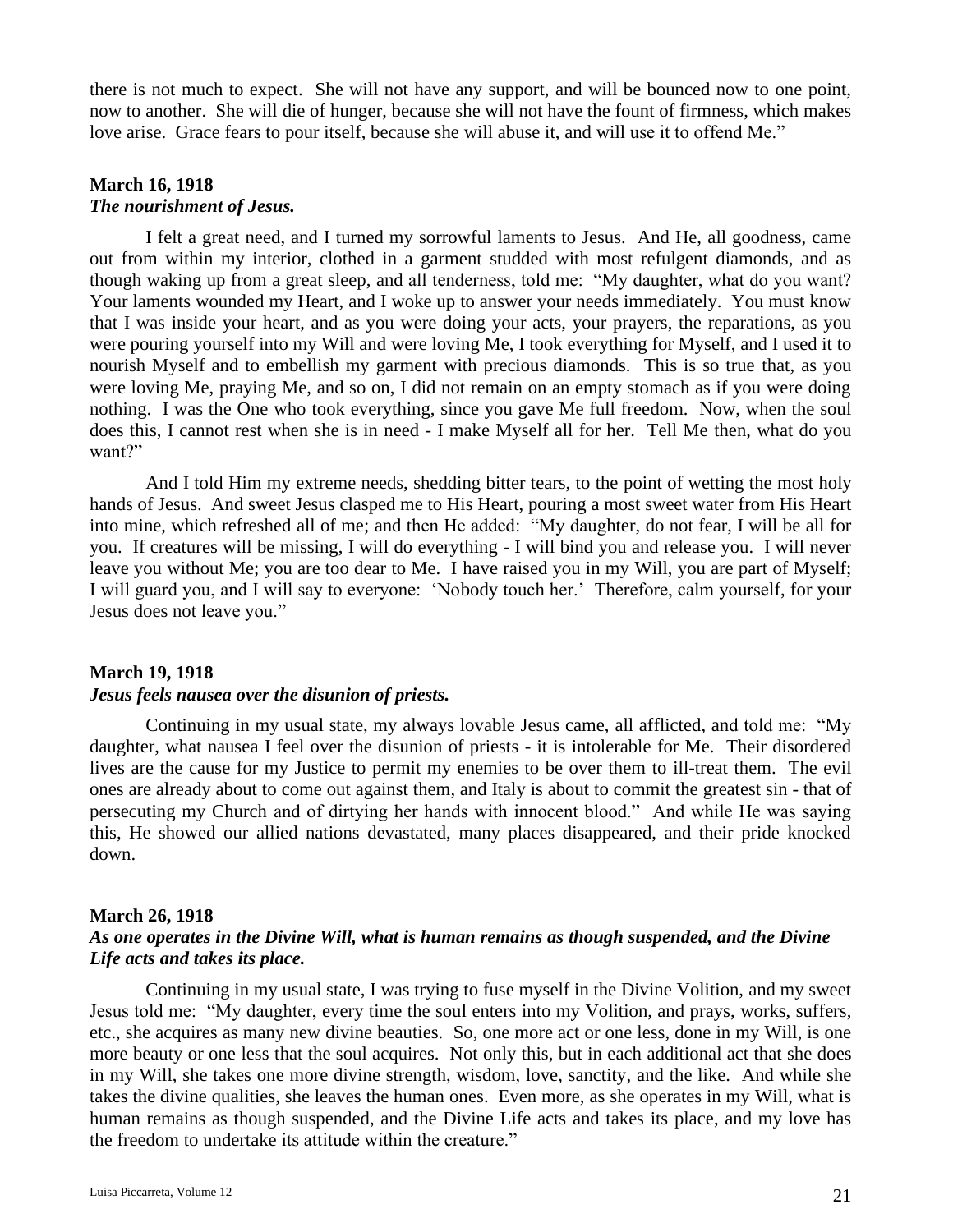# **March 27, 1918** *By living in the Divine Will, the soul finds everything in a divine and infinite way.*

I was lamenting to Jesus for I could not even listen to Holy Mass; and Jesus told me: "My daughter, am I not the One who forms the Sacrifice? Now, since I am present in each Sacrifice, the soul who lives with Me and in my Will remains as though sacrificed together with Me - not in one Mass, but in all the Masses. And since she lives in my Will, she remains consecrated with Me in all the hosts.

Never go out of my Will, and I will let you reach wherever you want. Even more, between you and Me there will be such electricity of communication, that you will not do one act without Me, and I will not do one act without you. So, when you lack something, enter into my Will, and you will find, ready, whatever you want: as many Masses as you want, as many Communions, as much love as you want. Nothing is missing in my Will. Not only this - but you will find things in a divine and infinite way."

# **April 8, 1918**

# *Difference between living united with Jesus and living in the Divine Will.*

Returning to the point about living in the Divine Will, I had been told that it was like living in the state of union with God; and my always lovable Jesus, on coming, told me: "My daughter, there is great difference between living united with Me and living in my Will." And as He was saying this, He stretched His arms toward me and told me: "Come into my Will, even for one instant, and you will see the great difference."

I found myself in Jesus; my little atom was swimming in the Eternal Volition; and since this Eternal Volition is one single act which contains all acts together, past, present and future, I, being in the Eternal Volition, took part in that single act which contains all acts, as much as it is possible for creature. I took part also in the acts which do not exist, and which must yet exist, until the end of the centuries, and until God will be God; and for these too I loved Him, I thanked Him, I blessed Him, etc. There was not one act that would escape me, and I would now take the love of the Father, of the Son and of the Holy Spirit, I would make it my own, just as Their Will was my own, and I would give it to Them as mine. How content I was to be able to give Them Their own love as mine; and how They found Their full contentment and complete outpouring in receiving from me Their own love as mine. But who can say everything? I lack the words.

Now, blessed Jesus told me: "Have you seen what it is to live in my Will? It is to disappear; it is to enter the sphere of Eternity; it is to penetrate into the all-seeingness of the Eternal One - into the Uncreated Mind, and to take part in everything, as much as it is possible for creature, and in each divine act. It is to enjoy the use, even while being on earth, of all the divine qualities; it is to hate evil in a divine way. It is extending oneself to everyone without exhaustion, because the Will that animates this creature is divine. It is the sanctity not yet known, which I will make known, and which will place the last ornament, and the most beautiful, the most refulgent, among all other sanctities, and will be crown and fulfillment of all other sanctities.

Now, to live united with Me is not to disappear - two beings can be seen together, and one who does not disappear cannot enter the sphere of Eternity to take part in all the divine acts. Ponder well, and you will see the great difference."

**April 12, 1918**  *The soul must lean within Jesus.*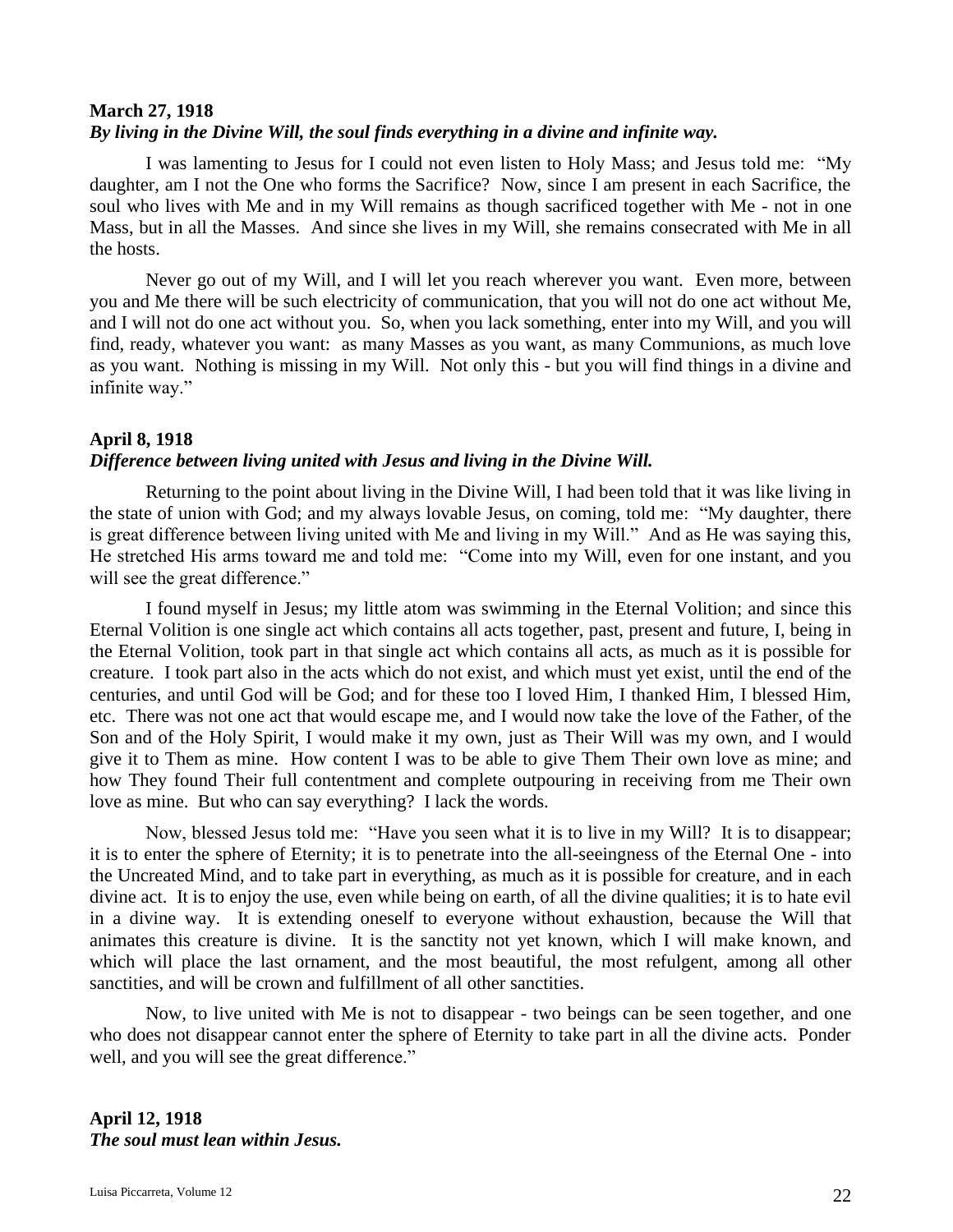Finding myself in my usual state, I felt an extreme need of Jesus, and of leaning myself all within Him. And my sweet Jesus came and told me: "My daughter, lean yourself completely within Me; you will find Me always ready  $- I$  will never be lacking to you. Even more, the more you lean within Me, the more I will pour Myself into you. And since many times I feel the need to lean, I will come to you and will lean within you, using my own support, which I have formed in you. And when I see that you despise the support of creatures, I will love you twice as much, and I will double for you my support."

Then He added: "When the soul does everything to please Me, to love Me and to live at the expense of my Will, she comes to be like members to my Body; and I glory in these members as my own. Otherwise, they would be like members dislocated from Me, which give Me pain - and not only to Me, but to themselves and to their neighbor. These are members which spurt a matter, such as to infect and wither the very good that they do."

## **April 16, 1918**

## *Jesus comes as hidden in the pains.*

Continuing in my usual state, I felt my poor heart oppressed and amid bitter pains - which it is not necessary here to say. And my always lovable Jesus, on coming, told me: "My daughter, I send pains to creatures, so that in the pains they may find Me. I am as though wrapped within the pains, and if the soul suffers with patience, with love, she tears the wrapping that covers Me and finds Me. Otherwise, I remain hidden in the pain, and she will not have the good of finding Me, and I will not have the good of revealing Myself."

Then He added: "I feel an irresistible force to spread Myself toward the creatures. I would like to spread my beauty to make them all beautiful; but the creature, dirtying herself with sin, rejects the divine beauty and covers herself with ugliness. I would like to spread my love, but, loving what is not mine, they live numb with cold, and my love is rejected. I would like to communicate all of Myself to man, overshadow him completely within my own qualities, but I am rejected; and in rejecting Me, he forms a wall of division between Me and him, to the point of breaking any communication between creature and Creator. But in spite of this, I continue to spread Myself - I do not withdraw, in order to find at least someone who would receive my qualities. And if I find him, I double my graces for him - I increase them a hundredfold; I pour all of Myself into him, to the point of making of him a portent of grace.

Therefore, remove this oppression from your heart; pour yourself into Me, and I will pour Myself into you. Jesus told you this, and that's enough; have no concern about anything, and I will do and take care of everything."

# **April 25, 1918**

# *Jesus plays with Luisa.*

I was saying to my sweet Jesus: 'My Life, how *cattiva<sup>1</sup>* I am; but even though I am *cattiva*, I know that You love me.' And my beloved Jesus told me: "My little *cattiva*, you surely are *cattiva* you have captivated my Will. Had you captivated my love, my power, my wisdom, etc., you would have captivated part of Me; but by captivating my Will, you have captivated the whole substance of my Being, which crowns all my qualities, and therefore you have taken the whole of Me at once. This is why I often speak to you not only about my Will, but of the living in my Will – because, since you have captivated It, I want you to know Its qualities and the way how to live in my Volition, so

<sup>&</sup>lt;sup>1</sup> *Cattiva*, in Italian, means bad, naughty.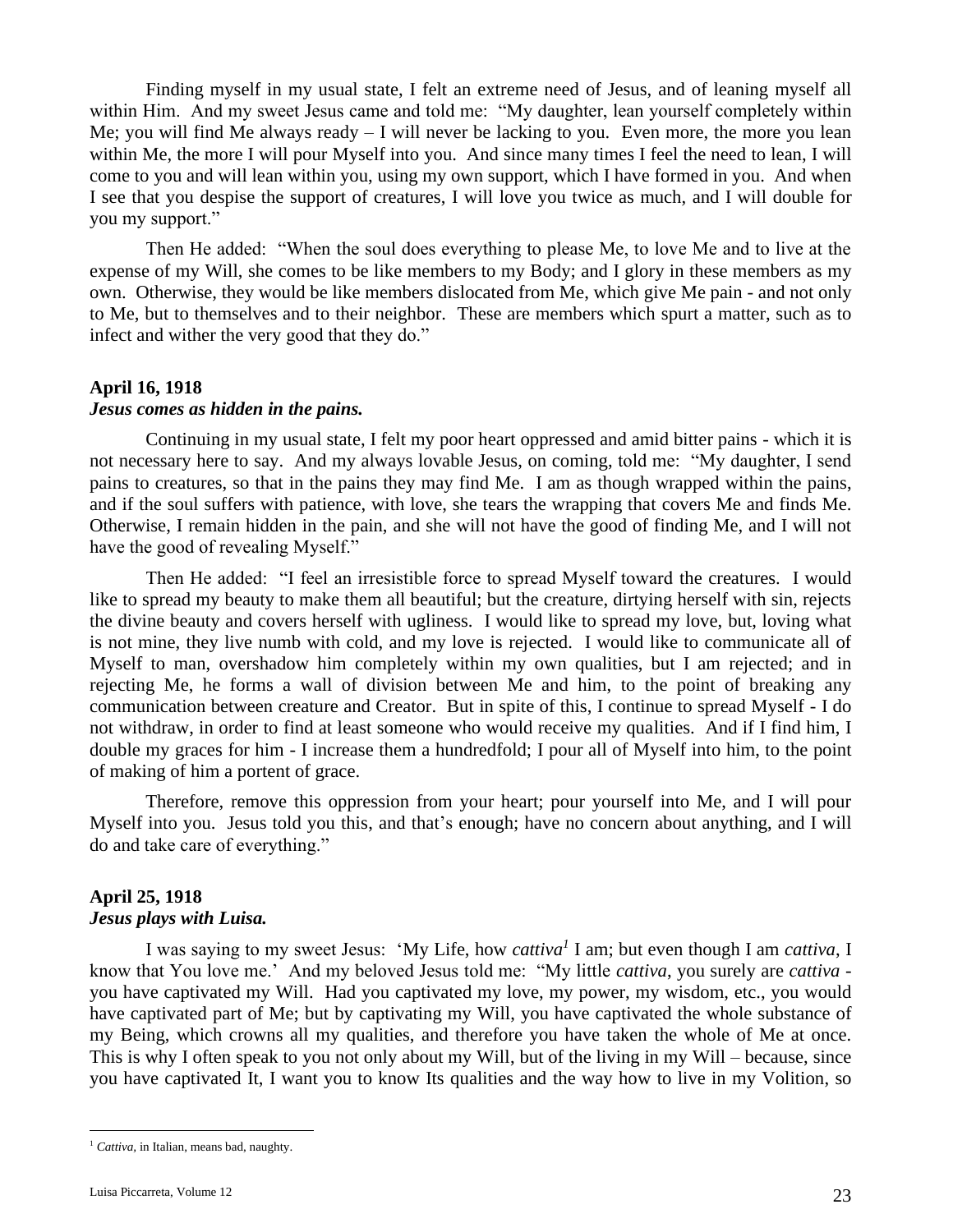that you may live common and inseparable life together with Me, and I may reveal to you the secrets of my Will. Could you be more *cattiva*?"

And I: 'My Jesus, You are making fun of Me. I want to tell You that I am really *cattiva*, and to help me to become good.'

And Jesus: "Yes, yes"; and He disappeared.

# **May 7, 1918**

### *The Divine Will grinds what is human.*

Continuing in my usual state, my sweet Jesus told me: "My daughter, if for a few days you do not see Me as usual, do not afflict yourself; evils will increase, and Heaven and earth will unite to strike man, and I do not want to afflict you by letting you see so many evils."

And I: 'Ah! my Jesus, the greatest pain for me is your privation; it is death without dying  $-a$ pain indescribable and without end. Jesus, Jesus, what are You saying? I without You? Without life? Mind, Jesus - don't say this to me any more.'

And Jesus added: "My daughter, do not become alarmed. I did not tell you that I will not come at all - but not often; and I told you before so as not to make you worry. My Will will compensate for everything, because in my Will the human remains ground down, and I extract the flower, the fruit, the crafting of my Will, and I place it together with Me, to live common life; and the human, like bran, remains separated and remains outside. Therefore, let the machine of my Will grind you thoroughly, so that nothing human may remain in you."

### **May 20, 1918**

### *Everything is concentrated in the Will of God.*

Continuing in my usual state, I was saying to my sweet Jesus: 'How I would like to have your desires, your love, your affections, your Heart, etc., to be able to desire, to love, etc., as You do.' And my always lovable Jesus told me: "My daughter, I do not have desires or affections, but everything is concentrated in my Will. My Will is everything in Me. One who can not, desires; but I can – in anything. One who does not have love, wishes to love; but in my Will there is the fullness, the fount of true love. And since I am infinite, in one simple act of my Will I possess all goods, which, overflowing from my Being, descend for the good of all. If I had desires, I would be unhappy, I would lack something; but I possess everything, therefore I am happy and I make everyone happy.

Infinite means having the power to do anything, possessing everything, making everything happy. The creature, who is finite, does not possess everything, nor can she embrace everything; and this is why she contains desires, anxieties, affections, etc., which she can use as many steps in order to ascend to the Creator, lap up the divine qualities into herself, and be filled so much as to overflow for the good of others.

But if the soul concentrates all of herself in my Will, dissolving herself completely in my Volition, then, she will not just lap up my qualities, but in one single gulp she will absorb Me into herself; and she will no longer have within herself her own desires and affections, but only the Life of my Will which, dominating her completely, will make everything disappear from her, and will make my Will reappear in everything."

# **May 23, 1918** *The flights of the soul in the Divine Will.*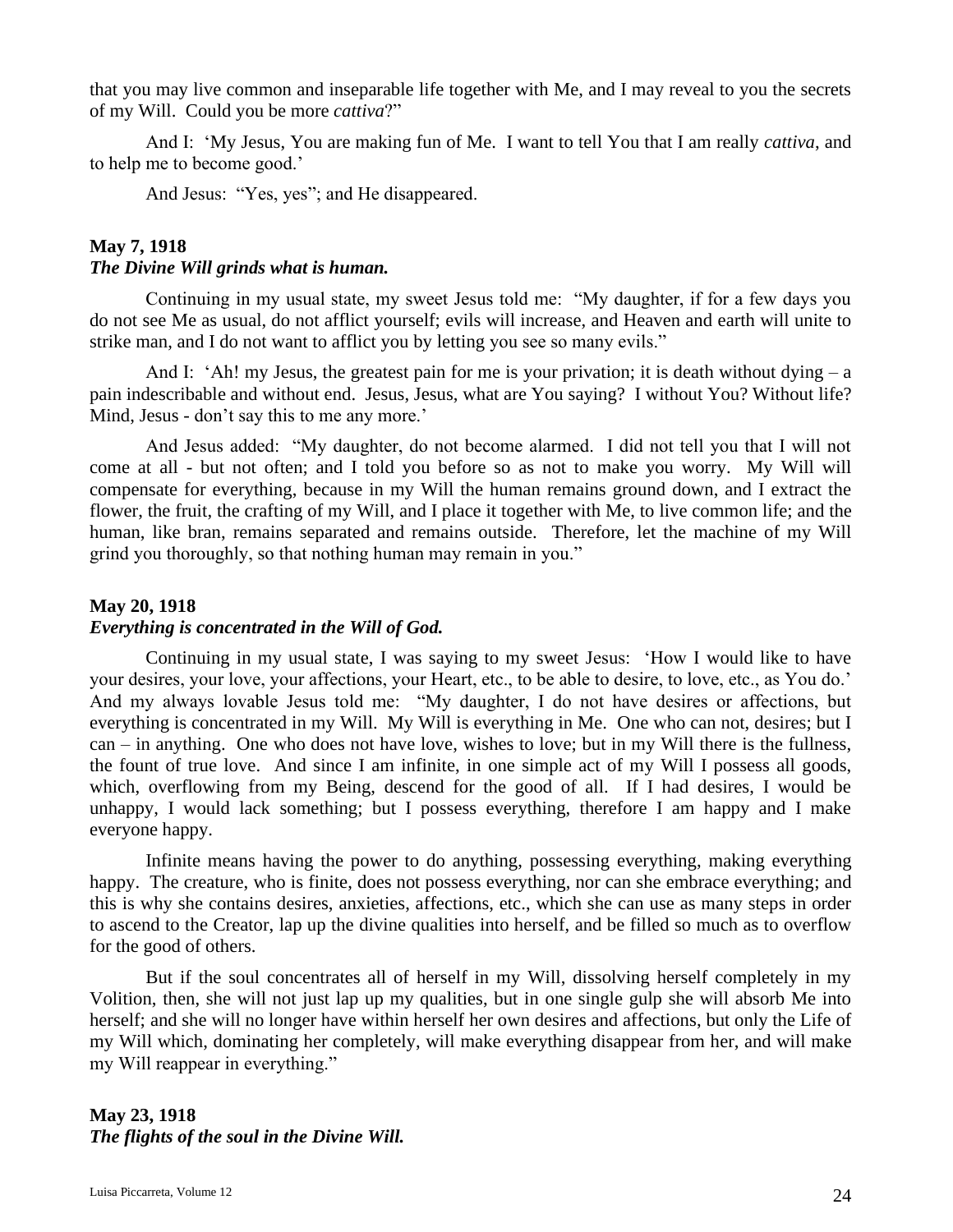This morning my sweet Jesus did not come, and I spent it amid sighs, anxieties and bitternesses, but all immersed in His Will. As the night came, I could not take any more, and I kept calling Him over and over again. My eyes could not close, I felt restless - I wanted Jesus at any cost. At that point He came, and said to me: "My dove, who can say to you the flights that you take in my Will, the space that you cover, the air that you swallow? No one, no one - not even you would be able to say it. I alone - I alone can say it; I, who measure the fibers; I, who number the flights of your thoughts, of your heartbeats; and as you fly, I see the hearts that you touch. But, do not stop - fly to more hearts, and knock, again and again; and fly over again, and on your wings bring my *'I love you'* to more hearts, to make Me loved; and then, in one single flight, come to my Heart to take refreshment, to then start again more rapid flights. I amuse Myself with my dove, and I call the Angels and my little Mama to amuse themselves with Me. But, you know? I am not telling you everything; the rest I will tell you in Heaven. Oh! how many surprising things I will tell you."

Then He placed His hand on my forehead and added: "I leave you the shadow of my Will, the breath of my Volition. Sleep." And I fell asleep.

### **May 28, 1918**

### *The jealousy of the love of Jesus for Luisa is so great, that He takes everything away from her.*

Finding myself in my usual state, I was saying to my beloved Jesus: 'Jesus, love me. I have more right than others to be loved, because neither do I love anyone but You, nor does anyone love me. And if someone seems to love me, it is for the good that comes to them - not for me. Therefore, between my love and yours, no other love enters in the middle.' And sweet Jesus told me: "My daughter, this is nothing other than my strongest love; and it is such that the jealousy of my love for you takes all things away from you. And my jealousy is such that I remain on guard, so that not even a shadow of love of creature may breathe on you. At the most, I tolerate that some may love you in Me, but not outside of Me; otherwise I would make them flee. And this also means that neither have you entered into any heart, nor has anyone entered into yours."

Then, around nighttime, Jesus came back with the Queen Mama, calling me by name, as if they wanted me to pay attention. How beautiful it was to see Mama and Jesus speaking to each other. The Celestial Mama was saying: "My Son, what are You doing? What You want to do is too much. I have the rights of Mother, and I grieve that my children have to suffer so much. You want to open Heaven to scourges, and destroy creatures and the food that will serve to nourish them; with infectious diseases You want to inundate them. What shall they do? You say that You love this daughter of mine - how much will she suffer if You do this. So as not to embitter her, You will not do it." And She pulled Him toward Me; but Jesus, determined, answered: "I cannot. I divert many evils because of her - but not everything. My Mama, let us allow the whirl of evils to pass, so that they may surrender."

Then they said many other things between themselves, which I could not fully understand. I remained terrified, but I hope that Jesus will placate Himself.

## **June 4, 1918**

### *Repetition of the reparations of Jesus.*

Continuing in my usual state, I was saying to my beloved Jesus: 'Do not disdain my prayers; it is your own words that I repeat, your own intentions - souls that I want, just as You want them, and with your own Will.' And blessed Jesus told me: "My daughter, when I hear you repeat my words, my prayers, wanting as I want, I feel drawn toward you, as though by many magnets. And as I hear you repeat my words, my Heart feels many distinct joys, and I can say that it is a feast for Me. And while I enjoy, I feel debilitated by the love of your soul, and I do not have the strength to strike the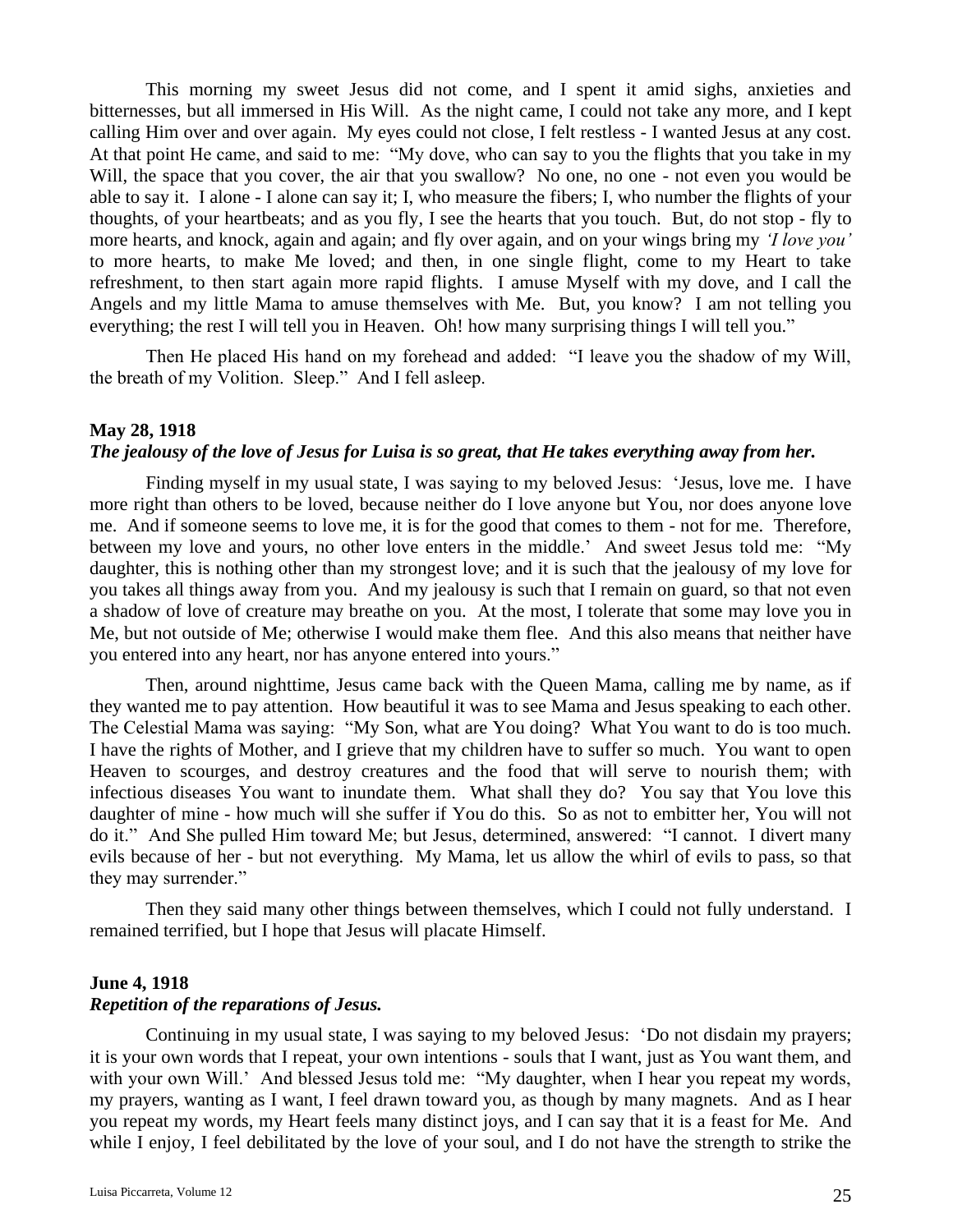creatures. I feel in you the same chains that I put on the Father in order to reconcile mankind. Ah! yes, repeat what I did - repeat it always, if you want that your Jesus, in the midst of so many bitternesses, may find one joy on the part of creatures."

Then He added: "If you want to be safe, repair always, and repair together with Me. Identify yourself with Me so much, as to form one single echo of reparations between Me and you. Wherever there is reparation, the soul is as though under shelter, where she is protected from cold, from hail and from everything. But where there is no reparation, it is like being out in the middle of the street, exposed to lightnings, to hail and to all evils. Times are most sad, and if the circle of reparations does not expand, there is the danger that those who remain uncovered may be struck by the lightnings of Divine Justice."

### **June 12, 1918**

#### *By sinning, man comes against Divine Justice. Jesus has done everything for us.*

Finding myself in my usual state, I was saying to my always lovable Jesus: 'How is it possible? You have done everything for us; You have satisfied everything; You have reintegrated the glory of the Father in everything on the part of creatures, in such a way as to cover us all with a mantle of love, of graces, of blessings; and in spite of this, scourges fall down, almost breaking the mantle of protection with which You covered us.' And my sweet Jesus, interrupting my speaking, said to me: "My daughter, all that you are saying is true; everything - I have done everything for the creature. Love pushed Me so much toward her, that in order to be sure of putting her in safety, I wanted to wrap her within my works, as though within a mantle of defense. But the creature, ungrateful, by voluntary sin, breaks this mantle of defense; she escapes from underneath my blessings, graces and love, and placing herself in the open air, she is struck by the lightnings of Divine Justice. I am not the One who strikes man - he himself, by sinning, comes against Divine Justice to receive Its blows. Pray, pray for the great blindness of creatures."

#### **June 14, 1918**

### *Jesus reproaches her because she does not write everything.*

Continuing, one evening, after I had written, my sweet Jesus came and told me: "My daughter, every time you write, my love receives one more little outpouring, one more contentment, and I feel more drawn to communicate my graces to you. Know, however, that when you do not write everything, or you pass over my intimacies with you - over the display of my love, I feel as though betrayed, because in that display of love, in those intimacies of mine with you, I tried to attract not only you to know Me and love Me more, but also those who would read my intimacies of love, in order to receive, also from them, one more love. And if you do not write, I will not have this love, and I remain as though saddened and betrayed."

And I: 'Ah! my Jesus, it takes such an effort to put on paper certain secrets and intimacies with You; it seems as if one wanted to go outside of the order of others.' And Jesus: "Ah! yes, this is the weakness of all the good, who, out of humility, out of fear, deny love to Me; and in hiding themselves, they want to hide Me, while they should manifest my love, in order to make Me loved. And I remain always the Jesus betrayed in love, even by the good."

### **June 20, 1918**

### *Jesus, doing the office of Priest, consecrates the souls who live in His Will.*

Continuing in my usual state, my sweet Jesus made Himself seen around me, all full of attentions. It seemed He was watching me in everything; and as He was doing this, a rope came out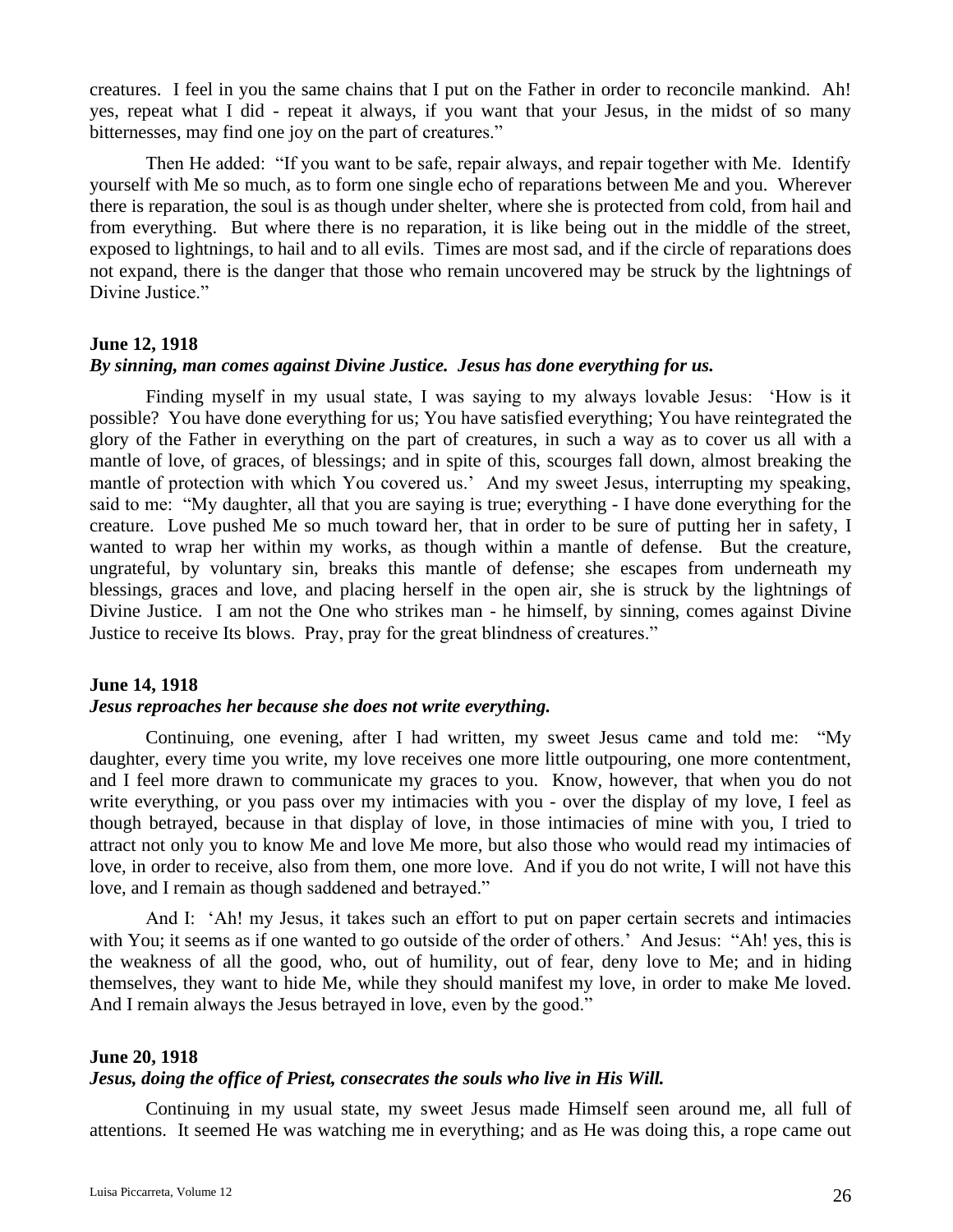from His Heart, coming toward my heart; and if I was attentive, the rope would remain fixed in my heart, and Jesus would move this rope and amuse Himself. And my beloved Jesus told me: "My daughter, I am all attention for souls. If they reciprocate Me, and pay as much attention to Me, the ropes of my love remain fixed in their heart, and I multiply my attentions and amuse Myself; otherwise, the ropes remain loose, and my love rejected and saddened."

Then He added: "With one who does my Will and lives in It, my love finds no obstruction; and I love her so much and have so much predilection for her, as to reserve to Myself alone everything that is needed for her: both help and direction, both unexpected aids and unforeseen graces. Even more, I am jealous that others might do something – I Myself want to do everything for her. And I reach so much jealousy of love that, if I give to priests the authority to consecrate Me in the Sacramental Hosts so that I may be given to souls, with these souls, instead, as they keep repeating the acts in my Will, as they resign themselves, as they make the human will go out in order to let the Divine Will enter, I Myself reserve to Myself the privilege to consecrate these souls. And what the priest does over the host, I do with them - and not only once, but every time she repeats the acts in my Will, like powerful magnet, she calls Me, and I consecrate her for Myself like privileged host, repeating over her the words of the Consecration. And I do this with justice, because the soul, by doing my Will, sacrifices herself more than those souls who receive Communion and do not do my Will. They empty themselves of themselves in order to place Me within; they give Me full dominion, and if needed, they are ready to suffer any pain in order to do my Will. And I cannot wait - my love cannot keep from communicating Me to them until when it is convenient to the priest to give them a Sacramental Host. Therefore, I do everything by Myself. Oh! how many times I communicate Myself before the priest feels comfortable to communicate her himself. If it were not so, my love would remain as though hampered and bound in the Sacraments. No, no, I am free; I have the Sacraments inside my Heart, I am the Owner of them and can exercise them whenever I want."

And while He was saying this, He seemed to go around everywhere, to see if there were souls who did His Will, in order to consecrate them. How beautiful it was to see lovable Jesus going around as though in a hurry, doing the office of Priest, and to hear Him repeat the words of the Consecration over those souls who did and lived in His Will. Oh! blessed are those souls who, by doing His Most Holy Will, receive the Consecration of Jesus.

## **July 2, 1918**

## *As the soul abandons herself in Jesus, He abandons Himself in the soul.*

I was saying to my beloved Jesus: 'Jesus, I love You; but my love is small, therefore I love You in your love, to make it great. I want to adore You with your adorations, pray in your prayer, thank You in your thanksgivings.' Now, while I was saying this, my lovable Jesus told me: "My daughter, as you placed your love in mine in order to love Me, yours remained fixed in mine, and it became longer and larger within mine; and I felt I was being loved the way I would want the creature to love Me. And as you adored in my adorations, prayed, thanked, these remained fixed in Me; and I felt I was being adored, prayed and thanked with my adorations, prayers and thanksgivings. Ah! my daughter, it takes great abandonment in Me. And as the soul abandons herself in Me, I abandon Myself in her; and filling her with Myself, I Myself do what she must do for Me. But if she does not abandon herself, then what she does remains fixed in her, not in Me; and I feel the operating of the creature as full of imperfections and miseries - which cannot please Me."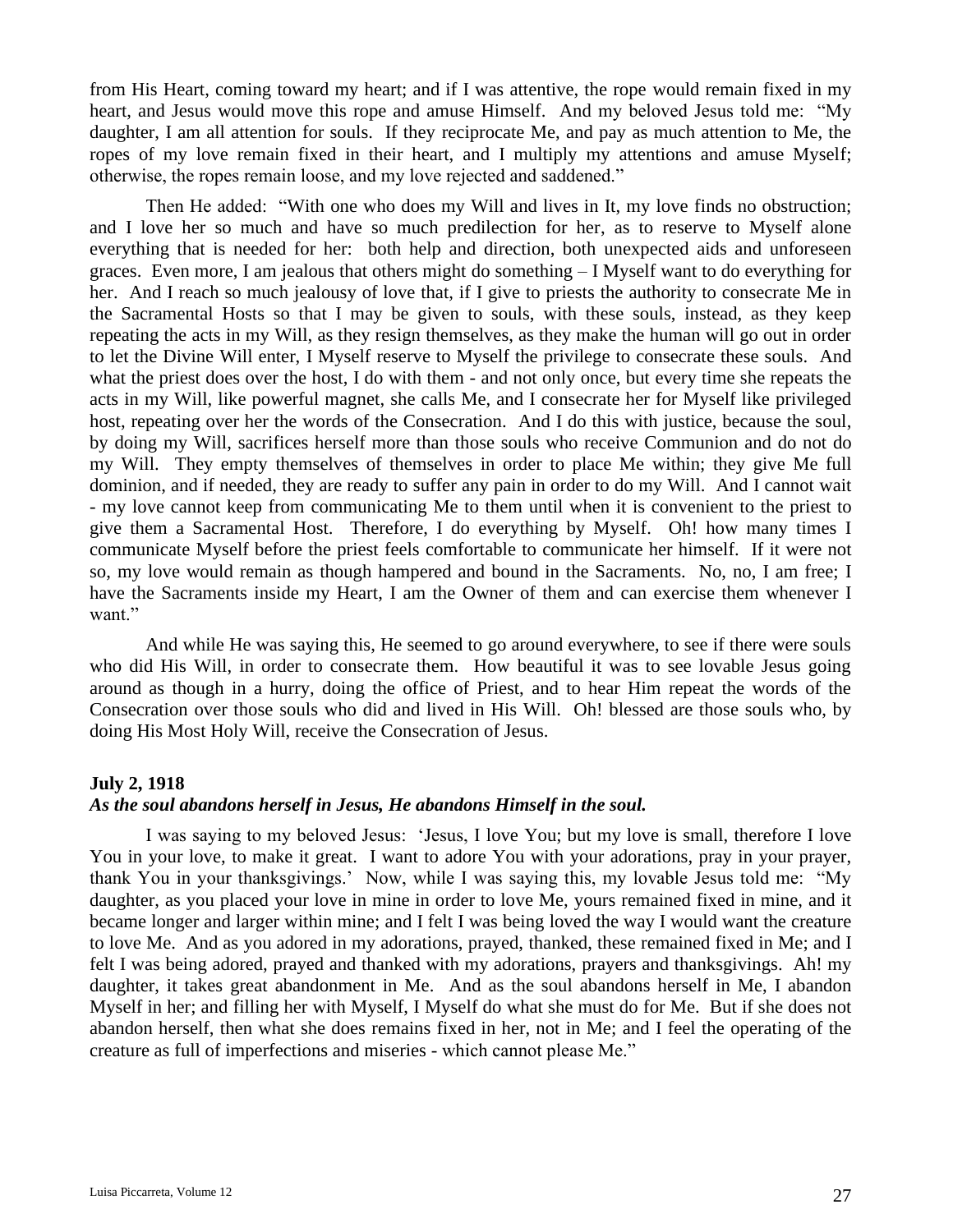# **July 9, 1918** *One who lives in the Divine Will, lives within the fount of the love of Jesus.*

Continuing in my usual state, my sweet Jesus came and told me: "My daughter, I am all love. I am like a fount which contains nothing other than love; and everything that might enter into this fount, loses its qualities and becomes love. So, in Me, justice, wisdom, goodness, strength, etc. are nothing other than love. But who directs this fount, this love, and everything else? My Will. My Will dominates, rules, orders. So, all my qualities carry the mark of my Volition - the Life of my Will; and wherever they find my Will, they make feast, they kiss each other; where they don't, saddened, they withdraw.

Now, my daughter, one who lets himself be dominated by my Will and lives in my Volition, lives within my same fount, being almost inseparable from Me; and everything in him turns into love. So, love are his thoughts; love the word, the heartbeat, the action, the step - everything. It is always daylight for him. But if he moves from my Will, it is always nighttime for him; and all that is human - miseries, passions, weaknesses - come out into the field and do their crafting on him. But what sort of a crafting - a crafting to be wept over."

# **July 12, 1918** *Effects of the Passion of Jesus.*

I was praying for a dying soul with a certain fear and anxiety, and my lovable Jesus, on coming, told me: "My daughter, why do you fear? Don't you know that for each word on my Passion, for each thought, compassion, reparation, memory of my pains, as many ways of electricity of communication open between Me and the soul, and therefore the soul keeps adorning herself with as many varieties of beauties? She has done the *Hours of my Passion*, and I will receive her as daughter of my Passion, clothed with my Blood and adorned with my wounds. This flower has grown inside your heart, and I bless it and receive it in my Heart as a favorite flower." And while He was saying this, a flower came out of my heart, and took flight toward Jesus.

# **July 16, 1918**

# *One who wants to do good to all must live in the Will of God.*

This morning my sweet Jesus came and told me: "My daughter, do not remain in yourself, in your will, but enter into Me and into my Will. I am immense, and only one who is immense can multiply acts for as many as he wants; one who is up high can give light to the bottom. Don't you see the sun? Because it is up high, it is light of every eye; even more, each man can have the sun at his disposal, as if it were all his own. On the other hand, the plants, the trees, the rivers, the seas, which are down below, are not at everyone's disposal. One cannot say of them as of the sun: 'If I want, I make it all mine, even though others can enjoy it.' However, all the low things receive the benefit of the sun: some the light, some the heat, the fecundity, the color.

Now, I am the Eternal Light, I am at the highest point, and as much higher as I am, so much more do I find Myself everywhere and deeper down; and therefore I am life of all, and as if I were only for each one. So, if you want to do good to all, enter into my immensity, live up high, detached from everything, and also from yourself. Otherwise, there will be earth around you, and then you could be a plant, a tree - but never a sun; and instead of giving, you have to receive, and the good you will do will be so limited that it could be numbered."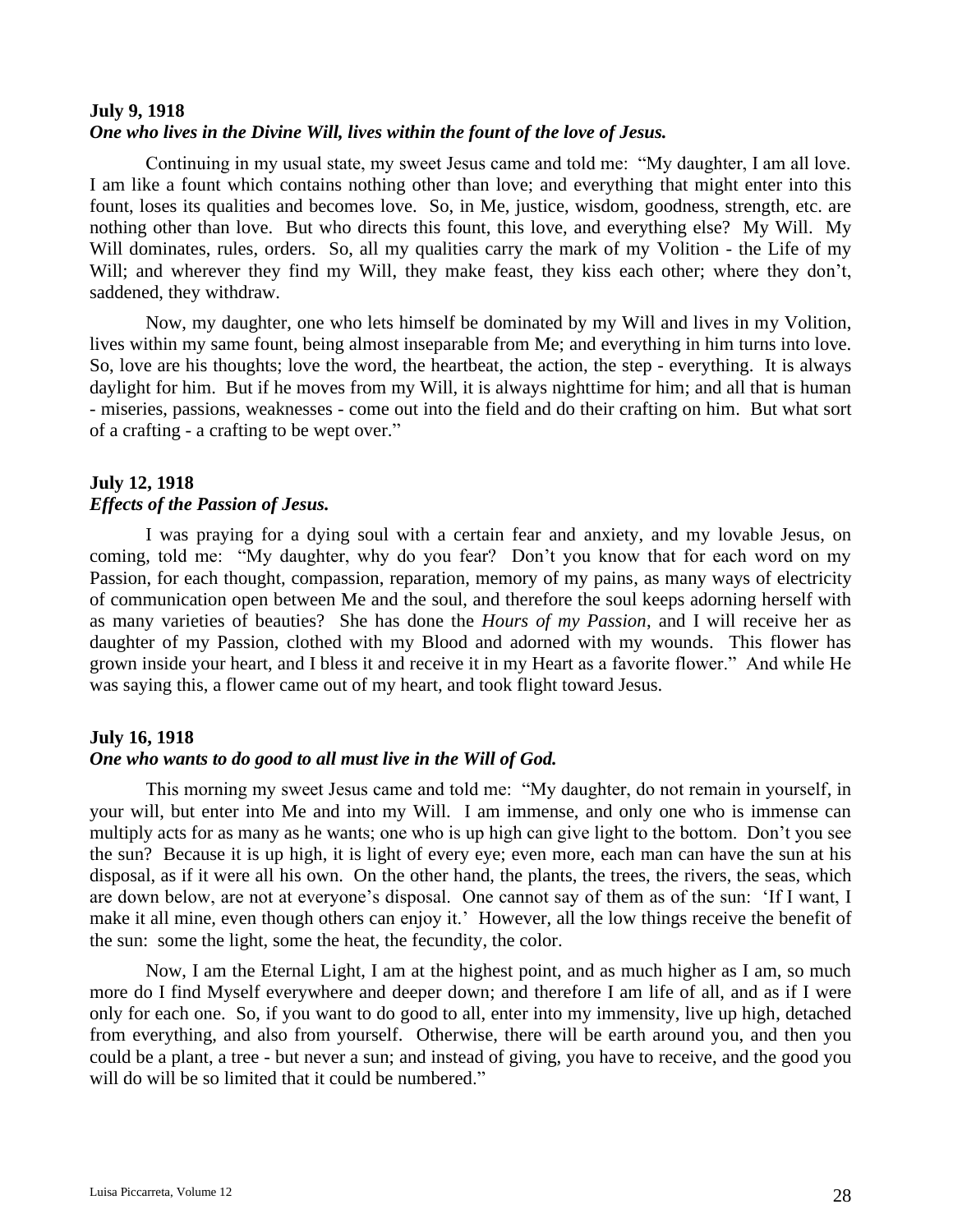# **August 1, 1918**  *Effects of the privation of Jesus.*

I go on amidst privations and anxieties, and I often lament to my sweet Jesus. And He came; and drawing close to me, He clasped me to His Heart and told me: "Drink from my Side." I drank the Most Holy Blood which came out from the wound of His Heart. How happy I was! But Jesus, not content with letting me drink the first time, told me to drink a second time, and then a third. I remained amazed at His goodness - that, without my asking, He Himself wanted me to drink.

Then He added: "My daughter, every time you remember that you are without Me and you suffer, your heart remains wounded with a divine wound which, being divine, has the virtue of being reflected in my Heart and of wounding It. This wound is sweet - it is balm to my Heart, and I use it to soothe Myself from the cruel wounds that creatures give Me – of the neglection of Me, of the scorns that they give Me, reaching the point of forgetting about Me. So, if the soul feels cold, dry, distracted, and she feels pain from this because of Me, she remains wounded, and she wounds Me and I feel relieved."

# **August 7, 1918**

# *The consummation of Jesus in the soul.*

I was lamenting to Jesus about His privation, and was saying to myself: 'Everything is over. What bitter days. My Jesus has eclipsed Himself, He has withdrawn from me. How can I continue to live?' While I was saying this and other nonsense, my always lovable Jesus, with an intellectual light that came to me from Him, told me: "My daughter, my consummation on the Cross still continues in souls. When the soul is well disposed and gives Me life within herself, I live again in her as if within my Humanity. The flames of my love burn Me; I feel the yearnings to attest it to creatures and say: 'See how much I love you. I am not content with having consumed Myself on the Cross for love of you, but I want to consume Myself for love of you in this soul who gave Me life within herself.' And therefore I make the soul feel the consummation of my Life within her. The soul finds herself as though in a tight corner; she suffers mortal agonies. No longer feeling the Life of her Jesus within herself, she feels consumed. As she feels my Life missing in her, with which she was accustomed to living, she writhes, she trembles, almost like my Humanity on the Cross, when my Divinity, withdrawing strength from It, let It die.

This consummation in the soul is not human, but fully divine; and I feel the satisfaction as if another Divine Life of Mine had consumed Itself for love of Me – as, in fact, it is not her life that was consumed, but Mine, which she can no longer feel, no longer see, and it seems to her that I am dead for her. And I renew the effects of my consummation for creatures, and I redouble grace and glory for the soul. I feel the sweet enchantment, the attractions of my Humanity, which allowed Me to do whatever I wanted. Therefore, you too, let Me do whatever I want in you – let Me be free, and I will carry out my Life."

Another day, I was lamenting again, and was saying to Him: 'How can this be - You have left me?' And Jesus, serious and imposing, told me: "Quiet, do not speak nonsense. I have not left you - I am in the depth of your soul; this is why you do not see Me. And when you see Me, it is because I come to the surface of your soul. Do not get distracted; I want you all intent in Me, so that I may keep you for the good of all."

## **August 12, 1918**

*The predominant passion of Luisa: that Jesus free her from the bother in which His Will put her. Why Luisa must take food.*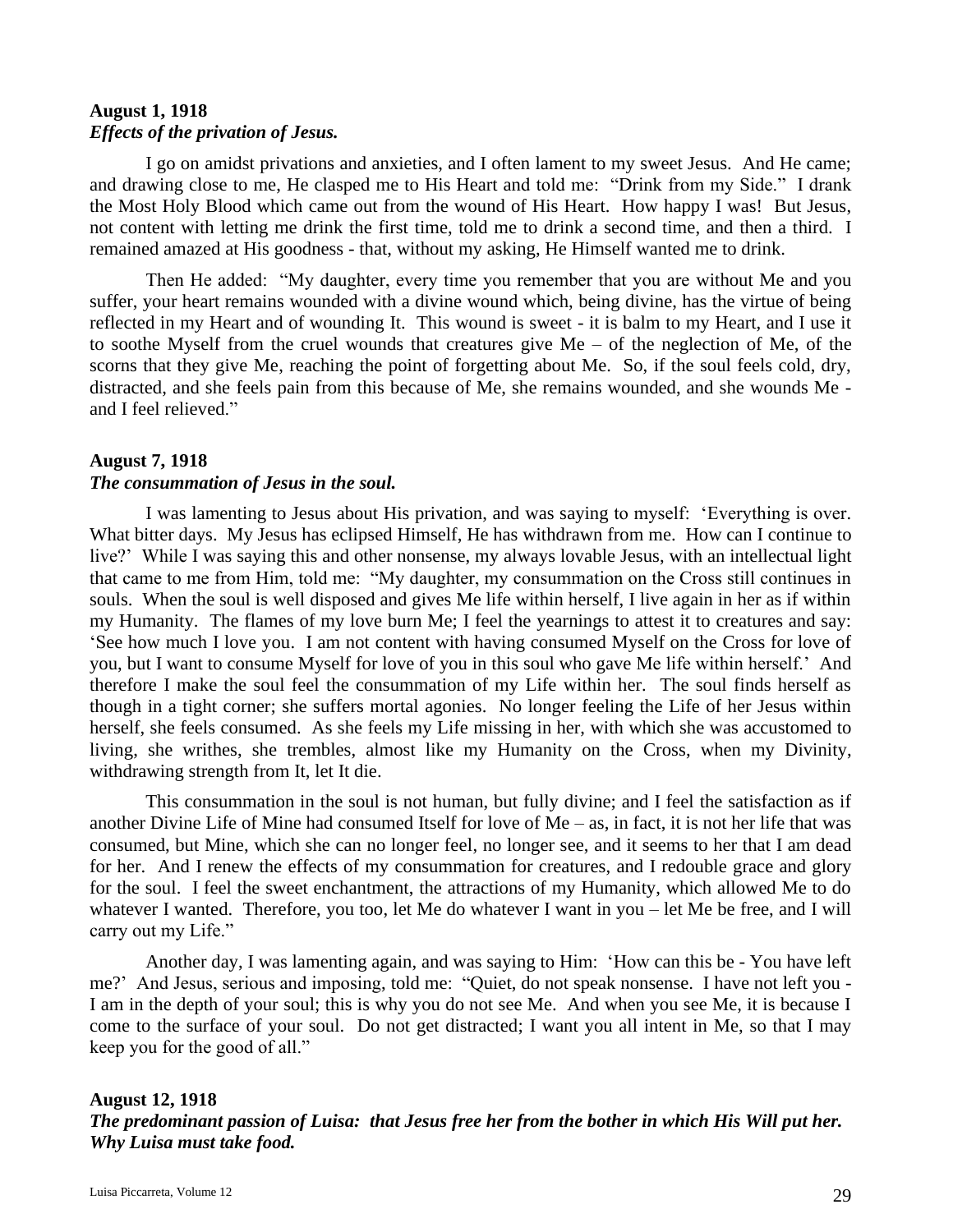Continuing in my usual state, I was thinking to myself that if the Lord wanted a certain thing from me, He should give me a sign; and it was that of freeing me from the coming of the priest. And blessed Jesus made Himself seen in my interior with a ball in His hand, as though in the act of throwing it to the ground; and then He told me: "My daughter, this is your predominant passion that I free you from the bother in which my Will put you. I keep you in this state for the whole world, and I use you so as not to send it to ruin completely; while this other thing with which you could do good is a small part."

And I: 'My Jesus, I am unable to understand this. You keep me without suffering; it seems that You keep me suspended from the state of victim, and then You tell me that You use me in order not to send the world completely to ruin?' And Jesus: "Yet, it is false that you do not suffer. At the most, you do not suffer such pains as to be able to disarm Me completely; and if sometimes you remain suspended, your part - your will - is not in it. But here your will would enter. Ah! you cannot understand the sweet violence you do to Me with your waiting; feeling suspended, not seeing Me as you used to, and remaining at the same place, without moving in anything. And besides, I want to be free over you - whenever I please, I will keep you suspended; when I don't, I will keep you bound. I want you at the mercy of my Will, without your will. If you are content with this, you can do It; otherwise - no."

Another day I was feeling ill, with the continuous throwing up that I do; and I was saying to my sweet Jesus: 'What would You miss by giving me the grace of not feeling the necessity to take food, to the point that I am forced to bring it up?' I say this to obey. And my lovable Jesus told me: "My daughter, what are you saying? Quiet, quiet, don't say this any more. You must know that if you had no need of anything, I would let the peoples die of starvation. But because you need it, since it can serve your necessities, I, for love of you and because of you, give the necessary things to creatures. So, if I listened to you, you would want harm for others. On the other hand, by taking food and then bringing it up, you do good to others, and your suffering glorifies Me. Even more, how many times, while you throw up, I see you suffering; and since you suffer in my Will, I take that suffering of yours, I multiply it and divide it for the good of creatures; and I enjoy, and say to Myself: 'This is the bread of my daughter, which I give for the good of my children'."

#### **August 19, 1918**

## *Jesus is tired of the vile deeds of priests.*

As I was in my usual state, my always lovable Jesus made Himself seen in my interior as though within a circle of light; and looking at me, He told me: "Let's see, what good have we done today?" And He looked and looked. I believe that that circle of light was His Most Holy Will, and that since I had united myself to His Most Holy Will, this is why He was saying so.

And He added: "Anyway, I am tired of the vile deeds of priests - I can take no more, I would want to have done with it. Oh! how many devastated souls, how many of them disfigured, how many idolatrized. To use holy things in order to offend Me – this is my most bitter pain, it is the most execrable sin, it is the mark of the total ruin, which draws the greatest maledictions and breaks any communication between Heaven and earth. I would want to eradicate these beings from the earth; therefore, chastisements will continue and will multiply - death will devastate the cities, many houses and roads will disappear, there will be no one to live in them; mourning, desolation will reign everywhere."

I prayed Him and prayed Him again, and having remained with me for a good part of the night, He was so much in suffering that I felt my heart break for the pain. But I hope that my Jesus will placate Himself.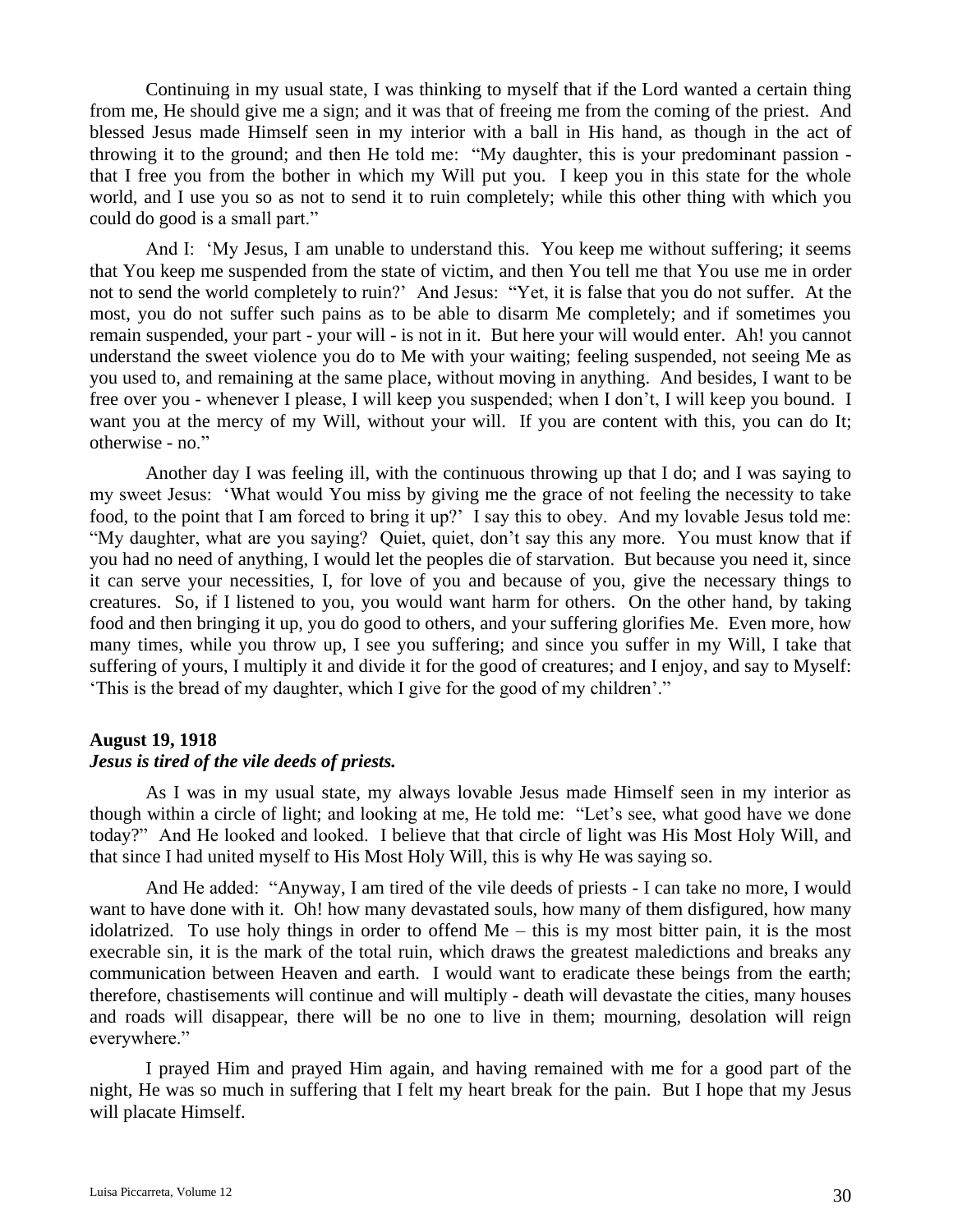# **September 4, 1918** *Laments of Jesus because of priests.*

As I was in my usual state, my always lovable Jesus came for just a little, and told me: "My daughter, creatures want to challenge my Justice; they do not want to surrender, and therefore my Justice does Its course against the creature. And these are from all classes, excepting not even those who are said to be my ministers - and maybe these more than others. What poison they have - and they poison those who approach them. Instead of placing Me in souls, they want to place themselves; they want to be surrounded, be known - and I remain aside. Their poisonous contact, instead of recollecting souls, distracts them from Me; instead of rendering them withdrawn, they render them more free, more faulty; so much so, that one can see souls who have no contact with them being more good, more withdrawn. So, I cannot trust anyone; I am forced to allow that the peoples go far away from churches, from the Sacraments, so that their contact may not poison them more and render them more evil. My sorrow is great, the wounds of my Heart are deep. Therefore, pray, and united with those few good who are left, compassionate my bitter sorrow."

### **September 25, 1918** *Office of victim.*

I was very afflicted, and I felt a force in my interior, of wanting to go out of my usual state. Oh! God, what pain; I felt a mortal agony. Only Jesus can know the torment of my soul; I have no words to express it – or rather, I want Jesus alone to know all my pains, therefore I move on.

Now, while I was swimming amid bitternesses, my always lovable Jesus, all afflicted, came, and placing one of His fingers on my mouth, told me: "I have made you content, be quiet. Don't you remember how many times I showed you great mortalities, cities depopulated and almost deserted, and you told Me: 'No, don't do this. And if You want to do it, You must allow them to have the time to receive the Sacraments'? And I am doing this - what else do you want? But the heart of man is hard; he is not completely tired, he has not yet touched the summit of all evils, and therefore he is not yet satiated; so, he does not surrender, and he looks with indifference even upon the epidemic. But these are the preludes. It will come! - the time will come in which I will make this generation, so malignant and perverted, almost disappear from the earth."

I was shaking in hearing this, and praying; and I wanted to ask Jesus: 'And I, what should I do?' But I did not dare; and Jesus added: "What I want is that, on your part, you do not dispose yourself to doing it, although, being free, you can do it. I want you at the mercy of my Will. In these past days, it was I who pushed you to go out of your usual state; I wanted to widen the scourge of the epidemic, and I did not want to keep you, in order to be more free."

# **October 3, 1918**

# *How Justice must balance Itself.*

I was praying blessed Jesus that He would placate Himself, and He came for just a little, and I said to Him: 'My Love, Jesus, how awful it is to live in these times. Everywhere one hears tears and sees pains. My heart bleeds, and if your Holy Will did not sustain me, I certainly would not be able to live any longer. But, oh! how much sweeter would death be for me.' And my sweet Jesus told me: "My daughter, it is my Justice that must balance Itself - everything is balance in Me. However, the scourge of death touches souls with the imprint of grace, so much so, that almost all of them ask for the last Sacraments. Man has reached such extent that only when he sees his own flesh being touched and feels himself being undone, he shakes himself; so much so, that others who are not being touched live lightheartedly and continue the life of sin. It is necessary for death to harvest in order to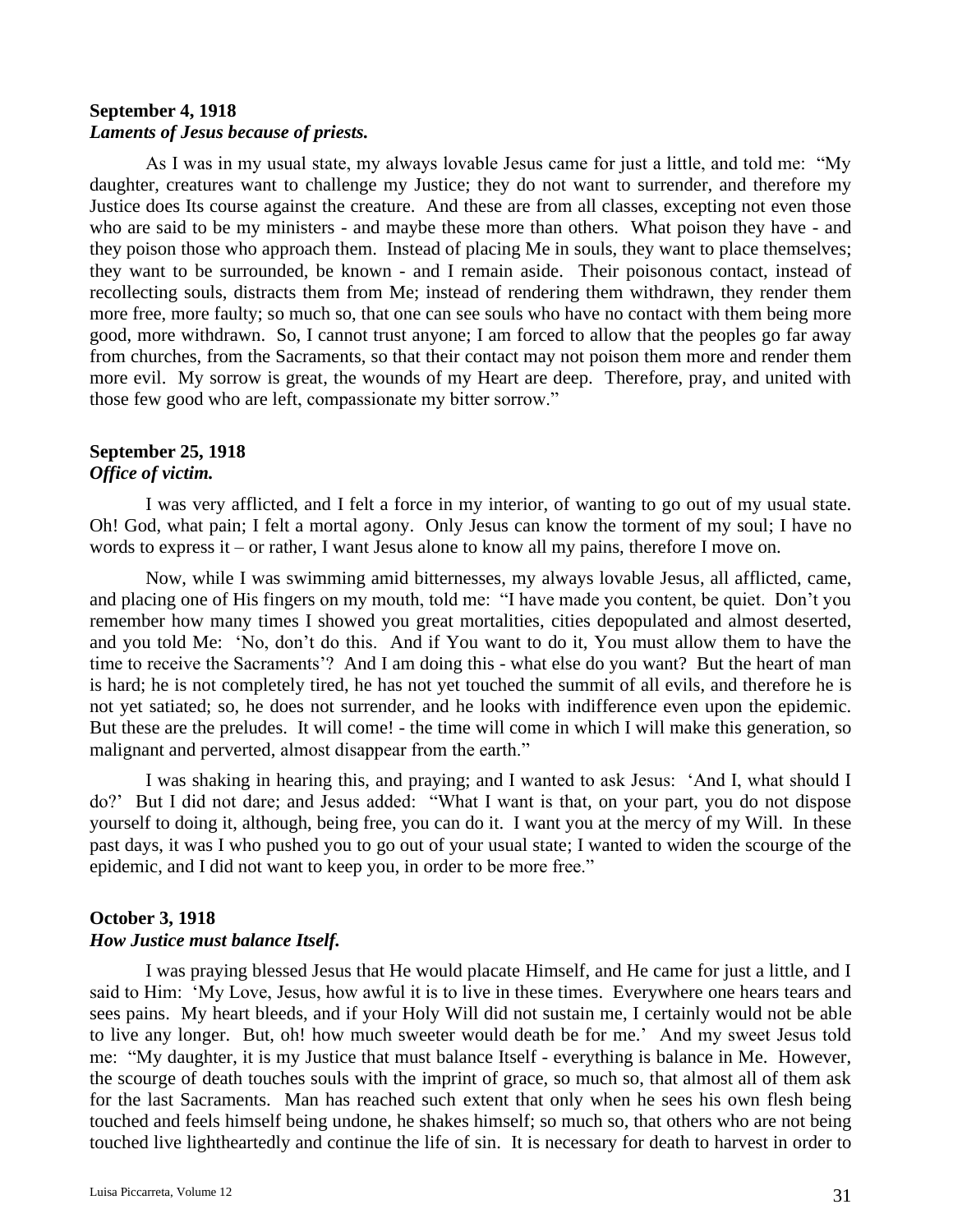remove many lives which do nothing other than make thorns sprout beneath their steps; and this, in all classes - secular and religious. Ah! my daughter, these are times of patience. Do not become alarmed, and pray that everything may abound to my glory and for the good of all."

## **October 14, 1918**

## *True peace comes from God. The greatest chastisement is the triumph of the evil.*

Continuing in my usual state, full of bitternesses and of privations, my sweet Jesus came for just a little, and told me: "My daughter, governments feel the ground missing under their feet. I will use all means to make them surrender, to make them come back to their senses, and to make them know that only from Me can they hope for true peace - and lasting peace. So, now I humiliate one, now another; now I make them become friends, now enemies. I will do all sorts of things to make them surrender; I will make their arms fall off; I will do things unexpected and unforeseen in order to confound them and make them comprehend the instability of human things and of themselves - to make them comprehend that God alone is the stable Being from whom they can hope for every good, and that if they want justice and peace, they must come to the fount of true justice and of true peace. Otherwise, they will achieve nothing, they will continue to struggle; and if it seems that they will combine, it will not be lasting, and the brawls will start again, more strongly. My daughter, the way things are, only my omnipotent finger can fix them; and at the appropriate time I will place it, but great trials are needed and will take place in the world. Therefore, it takes great patience."

Then He added, with a more moving and sorrowful tone: "My daughter, the greatest chastisement is the triumph of the evil. More purges are needed, and the evil, in their triumph, will purge my Church. And then I will crush them and scatter them like dust in the wind. Therefore, do not be troubled at the triumphs you hear, but cry with Me over their sad lot."

### **October 16, 1918**

# *He predicts wars and the lot of some countries.*

I was feeling very afflicted because of the privation of my lovable Jesus, and my mind was gloomed by the thought that everything in me had been either the crafting of my fantasy or of the enemy. Rumors circulate, of peace and triumph for Italy, while I remembered that my sweet Jesus had told me that Italy will be humiliated. What pain - what mortal agony, to think that my life was a continuous deception. I felt that Jesus wanted to speak to me, and I did not want to hear Him - I rejected Him. I fought for three days with Jesus, and many times I was so exhausted that I did not have the strength to reject Him; and then Jesus would speak and speak, and I, drawing strength from His speaking, would say to Him: 'I don't want to know anything.'

Finally, Jesus surrounded my neck with His arm and said to me: "Calm yourself, calm yourself, it is I - listen to Me. Don't you remember that months ago, as you were lamenting to Me for poor Italy, I said to you: 'My daughter, those who win, lose; those who lose, win'?<sup>2</sup> Italy, France, have already been humiliated, and won't be again until they are purged and have returned to Me, free independent and peaceful. In the triumph, merely apparent, which they enjoy, they already suffer the greatest of humiliations: not themselves, but a foreigner, not even European, came to drive the enemy away. So, if this could be called a triumph - which it is not - it is of the foreigner. But this is nothing; now, more than ever, they lose more - in moral things, as much as in the temporal - because this will make them dispose themselves to committing greater crimes, to fierce internal revolutions, such as to surpass the very tragedy of the war. And besides, what I told you did not regard only the present times, but also the future, and what will not happen now, will happen then. And if anyone

<sup>&</sup>lt;sup>2</sup> Re: Vol. 12, Nov. 2, 1917.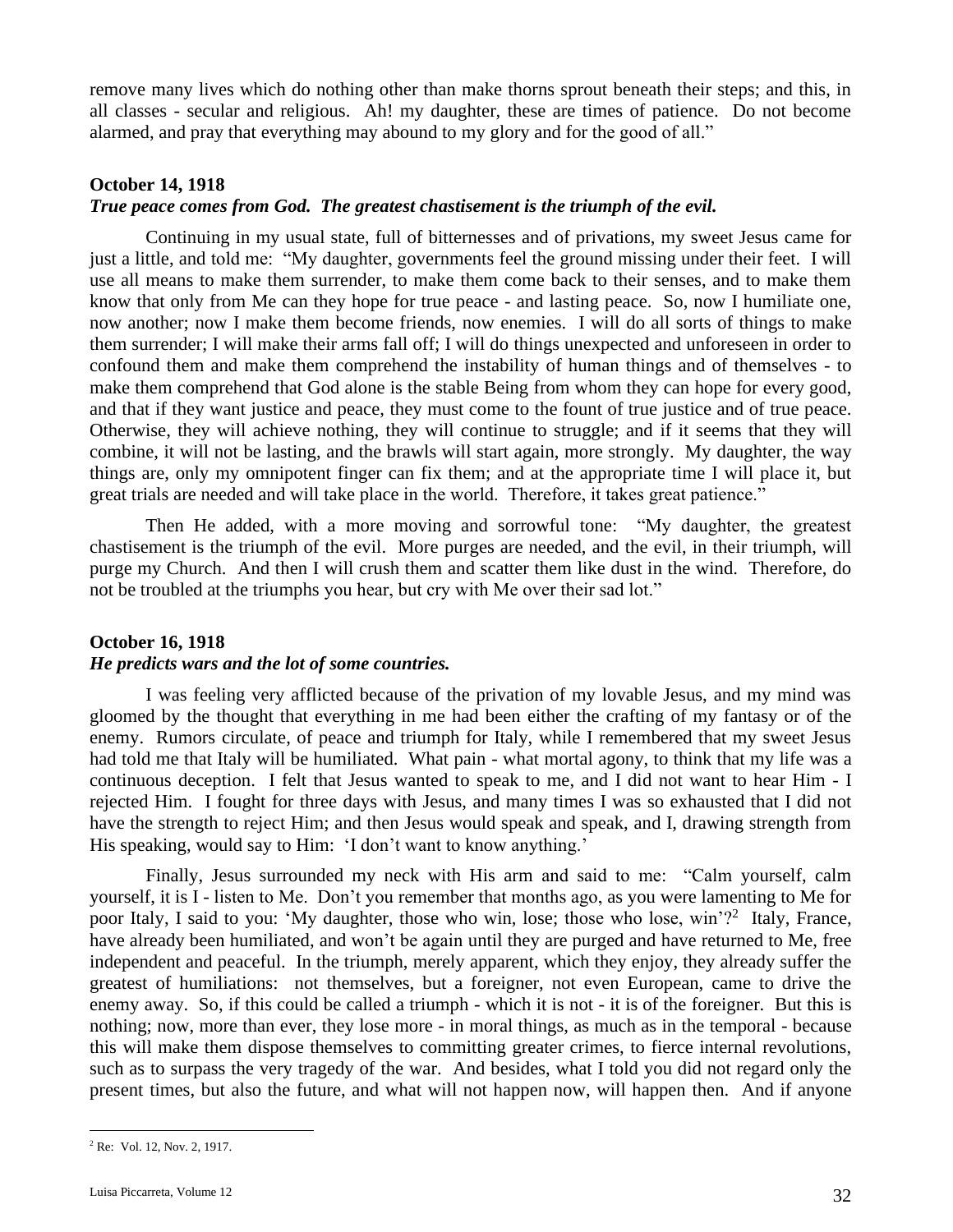will raise difficulties and doubts, it means that he knows little about my way of speaking. My speaking is eternal, as I am.

Now I want to tell you something consoling. Italy, France, now win, and Germany loses. All nations have some black stains, and all of them deserve humiliations and crushings. There will be a general uproar - confusion everywhere; by the sword, by fire and by water, by sudden deaths, by contagious diseases, I will renew the world - I will make new things. The nations will form a sort of tower of Babel; they will reach the point of being unable even to understand one another; the peoples will rebel among themselves, they will no longer want kings. All will be humiliated, and peace will come only from Me. And if you hear them say 'peace', it will not be true, but apparent. Once I have purged everything, I will place my finger in a surprising way, and will give the true peace. And then, all those who are humiliated will return to Me; and Germany will be Catholic - I have great designs upon her; England, Russia, and every place where blood was shed, will rise again to faith and will be incorporated into my Church. There will be the great triumph and the union of peoples. Therefore, pray - and it takes patience, because this will not be so soon, but it will take time."

#### **October 24, 1918**

### *The soul must invest herself with Jesus in order to receive Him in the Sacrament.*

I was preparing myself to receive my sweet Jesus in the Sacrament, and I prayed that He Himself would cover my great misery. And Jesus told me: "Daughter, in order for the creature to have all the necessary means to receive Me, I wanted to institute this Sacrament on the last day of my life, to be able to line up my whole life around each host, as preparation for each creature who would receive Me. The creature could never receive Me, if she did not have a preparing God, such that, taken only by excess of love for wanting to give Himself to the creature, and she being unable to receive Me, the same excess of love led Me to give my whole life in order to prepare her. So, it placed my steps, my works, my love before hers; and since in Me there was also my Passion, it placed also my pains to prepare her. So, invest yourself with Me; cover yourself with each of my acts, and come."

Afterwards, I lamented to Jesus because He no longer makes Me suffer as He used to; and He added: "My daughter, I look not so much at the suffering, but at the good will of the soul - at the love with which she suffers. Because of this, the smallest suffering becomes great; trifles take life within the All, and acquire value; and the lack of suffering is stronger than suffering itself. What sweet violence it is for Me, to see a creature who wants to suffer for love of Me. What do I care if she does not suffer, when I see that not suffering is for her a nail more piercing than suffering itself? On the other hand, lack of good will, things which are forced and without love, as great as they might be, remain small. I do not look at them; on the contrary, they are a weight for Me."

### **November 7, 1918**

### *The soul who does the Divine Will imprisons Jesus.*

Finding myself in my usual state, I was saying to my sweet Jesus: 'If You wanted me to go out of my usual state, how is it possible that, after so much time, You don't make me content?' And He told me: "Daughter, one who does my Will and lives in my Volition - and not for a short time, but for a period of her life - forms as though a prison for Me in her heart, totally and fully of my Will. So, as she kept doing my Will and tried to live in my Volition, she raised the walls of this divine and celestial prison; and I, to my highest contentment, remained imprisoned inside of it. And as she absorbed Me, I absorbed her into Myself, in such a way as to form in Me her prison. So, she has remained imprisoned in Me, and I in her. Hence, when the soul wants something, I say to her: 'You have always done my Will; it is right that sometimes I do yours.' More so since, this soul living of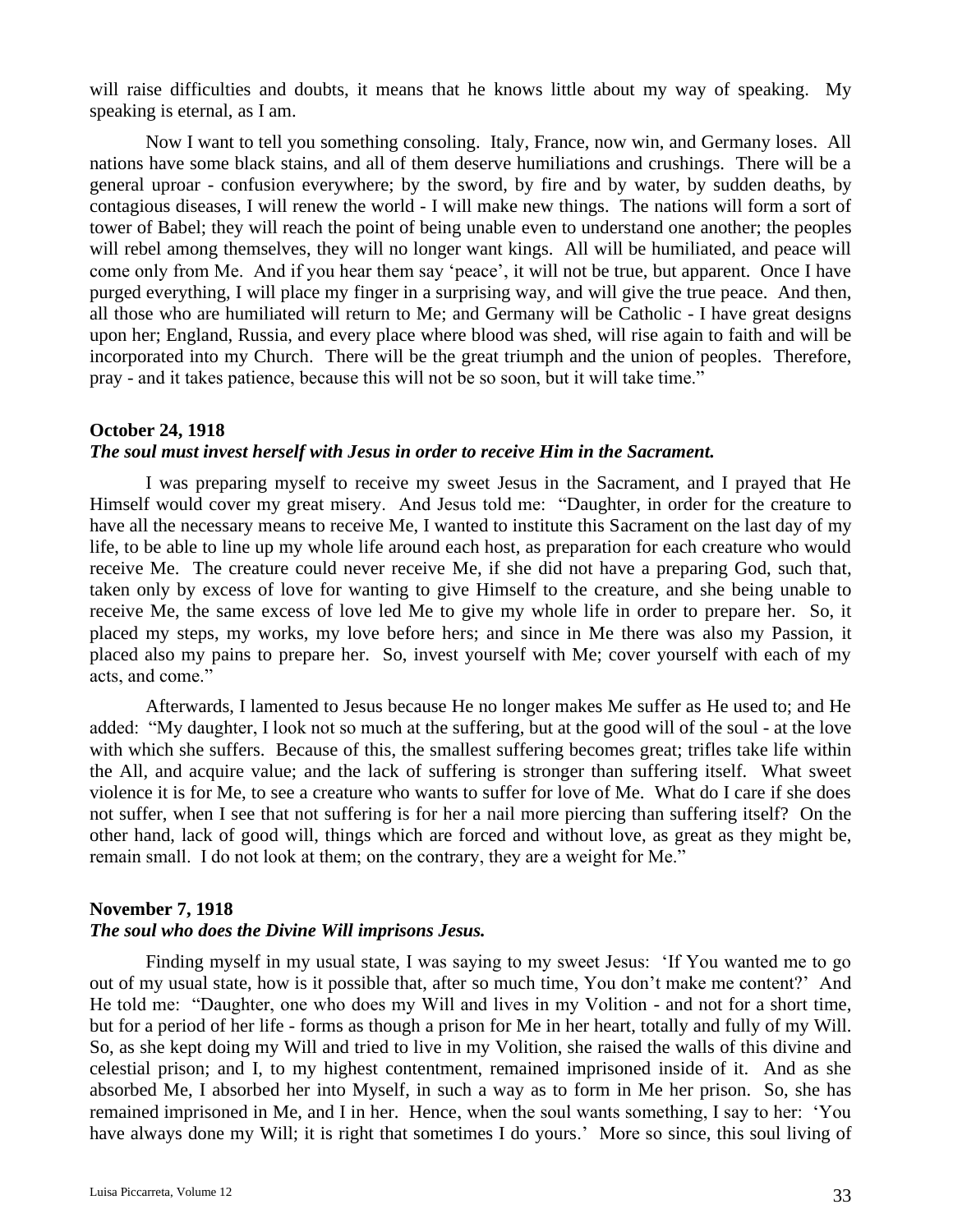my Will, what she wants can be the fruit, the desire, of my own Will that lives in her. Therefore, do not worry - when it is necessary, I will do your will."

## **November 15, 1918**

## *How one can live at the expense of the Sanctity of Jesus.*

I was thinking: 'What would be better: to think about sanctifying oneself, or to occupy oneself, only before Jesus, with repairing Him, and to seek at any cost, together with Jesus, the salvation of souls?' And blessed Jesus told me: "My daughter, one who thinks only of repairing Me and of saving souls, lives at the expense of my Sanctity. In seeing that the soul wants nothing other than to repair Me, and echoing my enflamed heartbeat, she asks Me for souls, I see in her the characteristics of my Humanity; and taken by folly toward her, I make her live at the expense of my Sanctity, of my desires, of my love, at the expense of my strength, of my Blood, of my wounds, etc. I can say that I place my Sanctity at her disposal, knowing that she wants nothing other than what I want. On the other hand, one who thinks about sanctifying only herself, lives at the expense of her sanctity, of her strength, of her love. Oh! how miserable will she grow. She will feel all the weight of her misery, and will live in continuous struggle with herself. Instead, for one who lives at the expense of my Sanctity, her path will flow placid; she will live in peace with herself and with Me. I will watch over her thoughts and each fiber of her heart; and I will be jealous that not even one fiber may not ask for souls, and her being may be in continuous pouring of itself into Me, to repair Me. Don't you yourself feel this jealousy of mine?"

### **November 16, 1918**

# *Humiliations are the fissures through which light enters.*

Continuing in my usual state, my sweet Jesus came for just a little, and it seemed that He was feeling a strong pain in His Heart; and asking me for help, He told me: "My daughter, what chains of crimes in these days - what a satanic triumph. The prosperity of one who is evil is the worst sign and these are shoves by which faith departs from their nations; they remain as though trapped inside a dark prison. Instead, humiliations to one who is evil are like many fissures through which light enters, such that, making him come back to his senses, they bring faith to him and to the nations themselves. So, humiliation will do more good to them than any victories or conquests. What critical and painful points they will go through! Hell and the wicked are consumed with rage to begin their plots and wicked deeds. Poor children of mine - poor Church of Mine."

#### **November 29, 1918**

### *One who goes out of the Divine Will, goes out of the light.*

Finding myself in my usual state, I was praying my always lovable Jesus, that today, as He had promised me another time - that when the soul always does His Will, sometimes He consents to do the will of the soul - so I said to Him: 'Today You really have to do my will.'

And Jesus, on coming, told me: "My daughter, don't you know that as the soul goes out of my Will, it is like a day without sun for her, without heat, without the life of the divine attitude within her?" And I: 'My Love, may Heaven keep me from doing this - I would rather die than go out of your Will. Therefore, place your Will in me, and then say to me: "It is my Will that today I do your will".' And Jesus: "Ah! bad little one! All right, I will make you content; I will keep you with Me as long as I want, and then I Myself will leave you free." Oh! how content I was, that without doing my will, Jesus, identifying His Will with mine, while doing His Will, would do mine.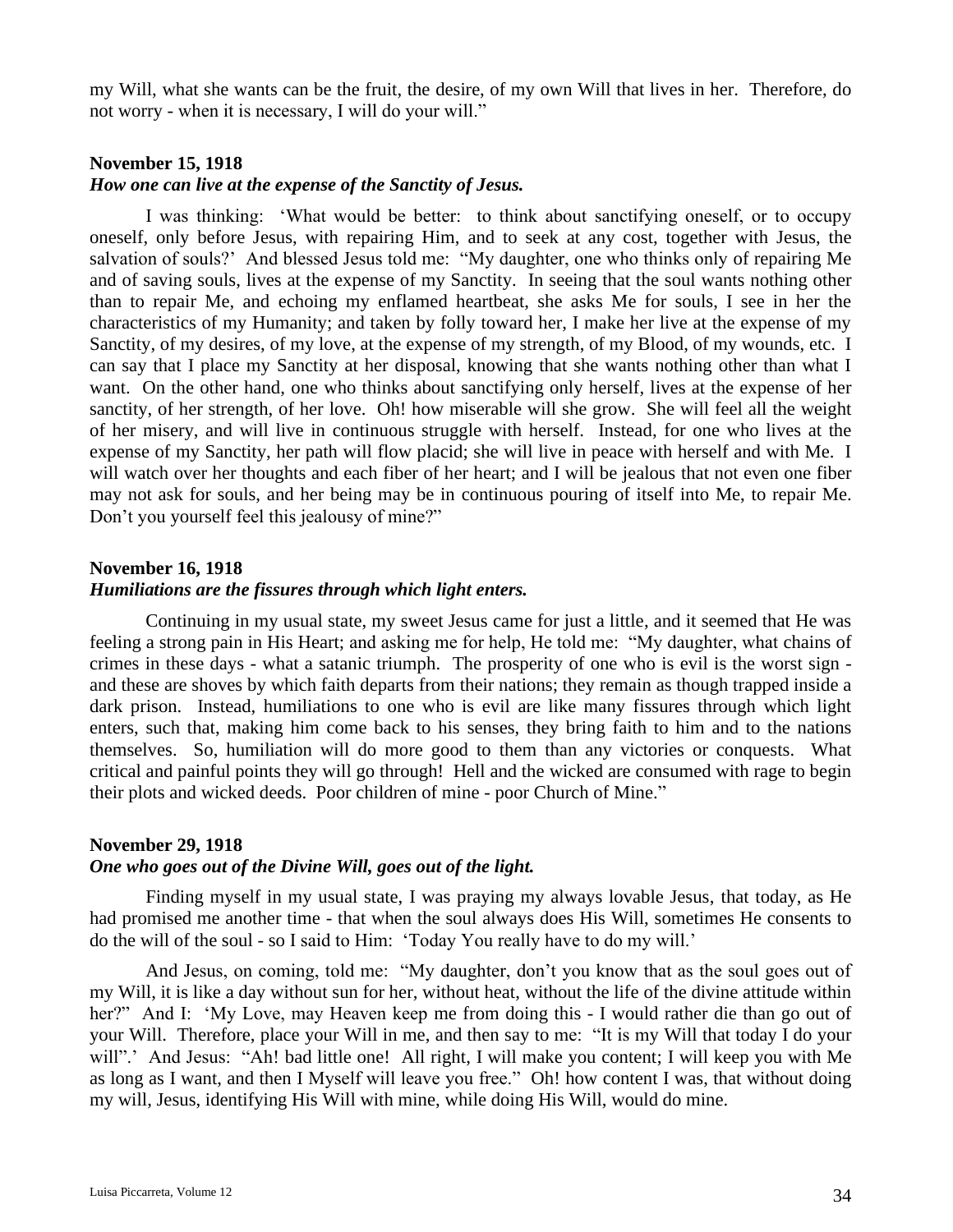Then, afterwards, my lovable Jesus spent some time with me, and it seemed that He was dipping the point of His finger in His most precious Blood, and would pass it over my forehead, my eyes, my mouth, my heart; and then He kissed me. In seeing Him so affectionate and sweet, I tried to suckle from His mouth the bitternesses which His Heart contained, as I used to do before. But Jesus immediately drew back a little bit, and showed me a bundle which He had in His hand, full of other scourges; and He told me: "Look at how many other scourges are there to be poured upon the earth; this is why I do not pour into you. The enemies have prepared all the internal plans to make revolutions; now there is nothing left but to finish preparing the external plans. Ah! my daughter, how my Heart grieves; I have no one with whom to pour out my sorrow - I want to pour it out with you. You will have patience in hearing Me speak very often about sad things. I know that you suffer because of it, but it is love that pushes Me to do this. Love wants to make its pains known to the beloved. I almost would not be able to do without coming to pour Myself out with you."

I felt ill in seeing Jesus so embittered. I could feel His pains in my heart; and Jesus, to cheer me, gave me a few sips of a most sweet milk to drink. And then He added: "Now I withdraw and I leave you free."

#### **December 4, 1918**

### *Effects of the imprisonment of Jesus in the Passion.*

I spent last night in prison together with Jesus. I compassionated Him, I clung to His knees to sustain Him; and Jesus told me: "My daughter, in my Passion I wanted to suffer also imprisonment, in order to free the creature from the prison of sin. Oh! what a horrible prison sin is for man. His passions chain him like a vile slave, and my imprisonment and my chains released him and unchained him.

For the loving souls, my imprisonment formed their prison of love, in which to remain safe and defended from everyone and from everything; and it chose them to keep them as living prisons and tabernacles which were to warm Me from the coldness of the tabernacles of stone, and, much more so, from the coldness of the creatures who, imprisoning Me within themselves, make Me die of cold and of hunger. This is why many times I leave the prisons of the tabernacles and I come into your heart, to be warmed from the cold, to refresh Myself with your love. And when I see you going in search of Me in the tabernacles of the churches, I say to you: 'Are you not my true prison of love for Me? Look for Me inside your heart, and love Me'."

#### **December 10, 1918**

### *Effects of the prayers of the souls who are intimate with Jesus.*

I was saying to my sweet Jesus: 'See, I don't know how to do anything, nor do I have anything to give You, but I want to give You also my trifles. I unite these trifles of mine to the All, as You are, and I ask You for souls. Therefore, as I breathe, my breaths ask You for souls; the beating of my heart, with an incessant cry, asks You for souls; the motion of my arms, the blood that circulates in me, the batting of my eyelids, the moving of my lips - are souls that I ask of You. And this I ask united with You, with your love and in your Will, so that all may hear my incessant cry that, in You, always asks for souls.'

Now, while I was saying this and yet more, my Jesus moved in my interior and told me: "My daughter, how sweet and pleasing to Me is the prayer of the souls who are intimate with Me. How I feel my hidden life of Nazareth being repeated – without any exteriority, with no circle of people, with no sound of bells; all neglected, alone, so much so, that I was barely known. I kept rising between Heaven and earth, and I asked for souls; and not even a breath or a heartbeat escaped Me, which did not ask for souls. And as I did this, my blast resounded in Heaven, and drew the love of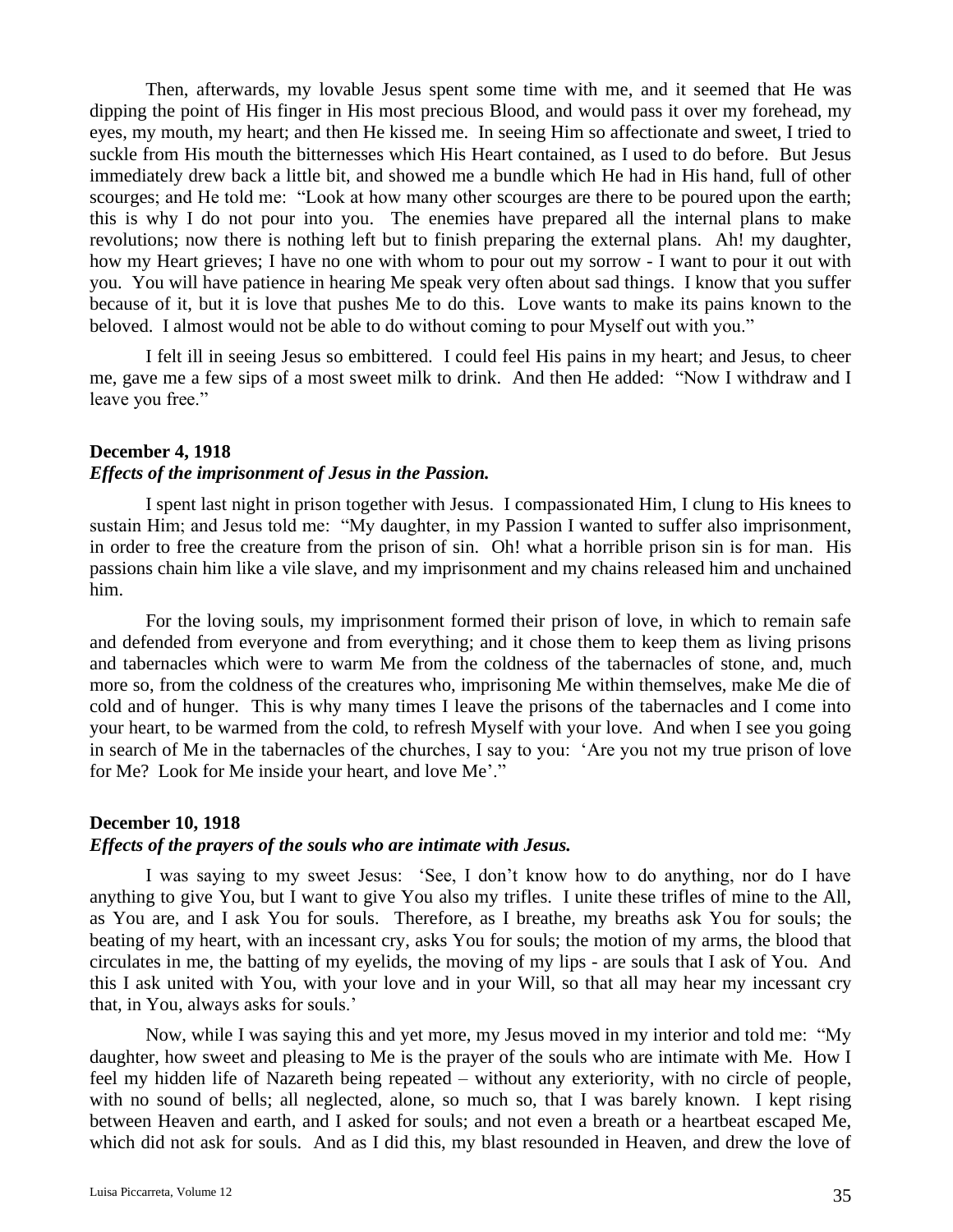the Father to grant Me souls. And this sound, reverberating in the hearts, cried out with sonorous voice: 'Souls!' How many wonders did I not operate during my hidden life, known only to my Father in Heaven and to my Mama on earth.

The same for the hidden soul, who is intimate with Me: as she prays, though no sound is heard on earth, her prayers, like bells, resound more vibrantly in Heaven, to the extent of calling the whole of Heaven to unite Itself with her, and to let mercies descend upon earth, which resounding, not to the hearing, but to the hearts of creatures, may dispose them to convert."

## **December 25, 1918**  *Jesus repeats His Life in the soul.*

Continuing in my usual state, I was feeling all afflicted for many different reasons. And blessed Jesus came, and almost compassionating me, told me: "My daughter, do not oppress yourself too much - courage, I am with you; even more, I am right inside of you, continuing my Life. This is the reason why now you feel the weight of justice, and you would want it to unload itself upon you; now the tearing of the souls who want to be lost; now you feel the yearning to love Me for all. But seeing that you do not have sufficient love, you plunge yourself into my love and you take as much love for as much as all should give Me; and releasing your silvery voice, you love Me for all; and all the other things that you do. Do you think it is you? Not at all. It is I - it is I who repeat my Life in you. I feel the yearning to be loved by you - not with a love of creature, but with my own. Therefore I transform you, I want you in my Will, because in you I want to find one who stands in for Me and for all creatures. I want you like an organ that lends itself to all the sounds I want to make."

And I: 'My Love, there are certain times when life becomes so bitter, especially because of the conditions in which You have put me.' And Jesus, knowing what I wanted to say to Him, added: "And what do you fear? I Myself will take care of everything; and when one directs you, I give my grace to him; and when another, I give grace to the other. And besides, it is not you whom they will assist, but Me; and according to how they will appreciate my work, my sayings and teachings, so will I be generous with them." And I: 'My Jesus, the confessor appreciated very much what You said to me; so much so, that he cared very much about it, and he worked very hard to make me write. You, what will You give to him?' And Jesus: "My daughter, I will give him Heaven as recompense, and I will count him as the office of Saint Joseph and of my Mama, who, having assisted my Life on earth, had to go through hardships in order to nourish Me and assist Me. Now, since my Life is in you, I hold his assistance and sacrifices as if my Mama and Saint Joseph were doing them again for Me. Aren't you happy?" And I: 'Thank You, O Jesus.'

## **December 27, 1918** *The word of Jesus is sun.*

In these past days I had recorded nothing on paper of what Jesus had told me. I felt such listlessness; and Jesus, on coming, told me: "My daughter, why don't you write? My word is light, and just as the sun shines in all the eyes, in such a way that all have sufficient light for all their needs, so is each one of my words more than a sun, which can be light sufficient to illuminate any mind and to warm each heart. So, each word of mine is a sun that comes out from Me, which now serves you; by writing it, it will serve others. And you, by not writing, come to suffocate this sun within Me, and to prevent the outpouring of my love and all the good that a sun could do."

And I: 'Ah! my Jesus, who is going to calculate on paper the words that You tell me?' And He: "This is not up to you to say, but to Me. And even if they were not calculated - which will not be - the many suns of my words will rise majestically, placing themselves for the good of all. On the other hand, by not writing, you prevent the sun from rising, and you would cause great harm. If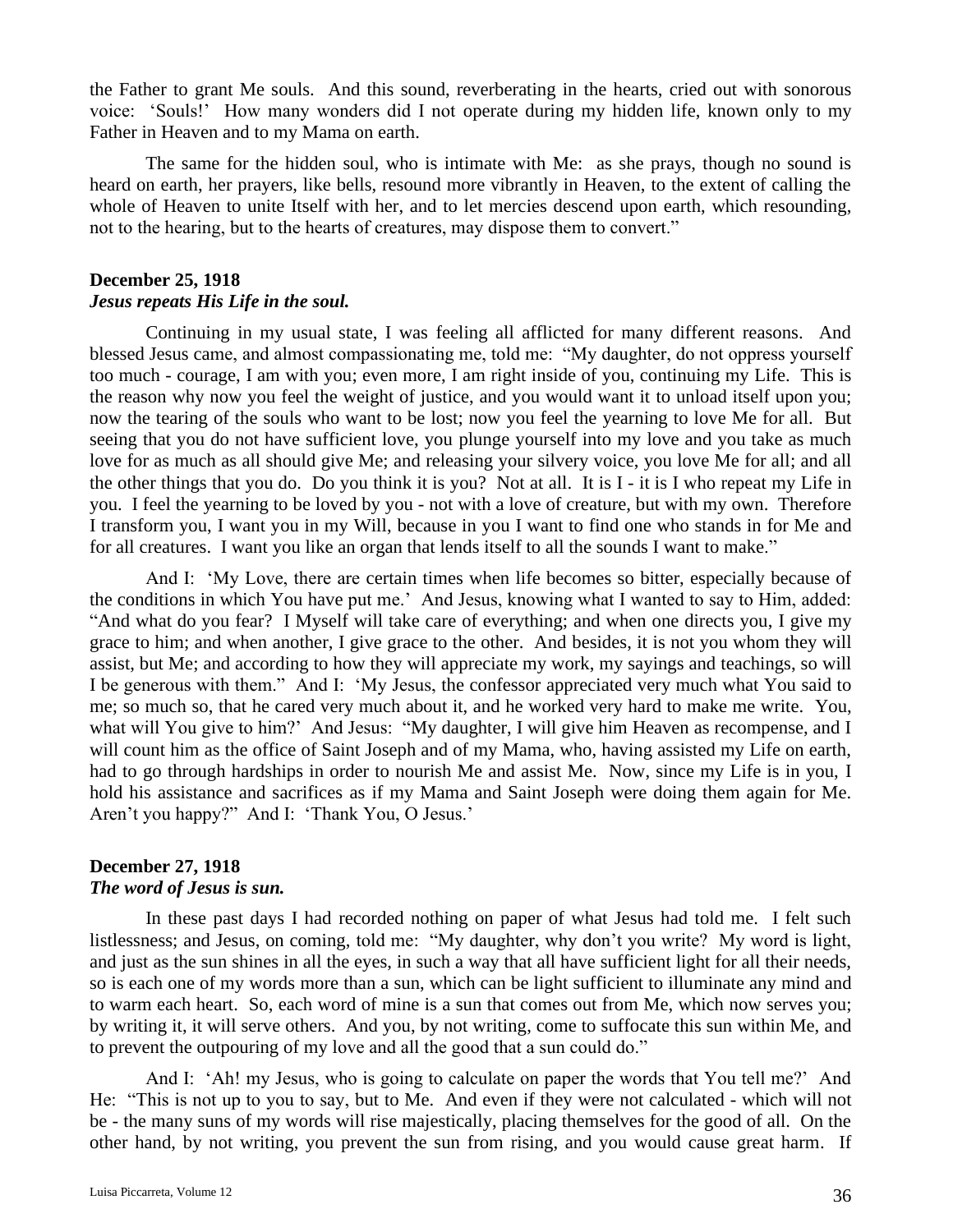someone could prevent the sun from rising on the azure heavens, how much harm would he not cause to the earth? That one, to nature - and you, to souls. And besides, it is the glory of the sun to shine majestically, and to take the earth and everyone as though in its hands, with its light; the harm is for those who do not take advantage of it. So it will be with the sun of my words: it will be my glory to make rise as many different enchanting and beautiful suns for as many words as I speak; the harm will be for those who do not take advantage of it."

## **January 2, 1919**

### *Just as in Jesus, everything must be silent in souls.*

This morning my always lovable Jesus made Himself seen under a storm of blows; and with His sweet gaze He looked at me, asking me for help and refuge. I flung myself toward Jesus to rescue Him from those blows and enclose Him in my heart; and Jesus told me: "My daughter, my Humanity, under the blows of the scourges, was silent. And not only was my mouth silent, but everything was silent in Me: esteem, glory, power, honor, were silent. But in a mute language, and eloquently, spoke my patience, the humiliation, my wounds, my Blood, the annihilation of my Being, almost to dust. And my ardent love for the salvation of souls placed an echo on all my pains.

Here, my daughter, is the true portrait of loving souls - everything must be silent in them, and around them: esteem, glory, pleasures, honors, greatness, will, creatures. And if she had these, she must be as though deaf, and as if she did not see anything. On the other hand, my patience, my glory, my esteem, my pains, must take over within her; and everything she does, thinks, loves, will be nothing other than love, which will have one single echo with mine, and will ask Me for souls. My love for souls is great, as I want all to be saved; therefore I go in search for souls who love Me and who, taken by the same follies of my love, would suffer and ask Me for souls. But alas! how scarce is the number of those who listen to Me!"

### **January 4, 1919**

### *Effects of the pains suffered in the Will of God.*

Continuing in my usual state, I was all afflicted because of the privation of my sweet Jesus. I tried, however, to remain united with Him, doing the *Hours of the Passion*. It was precisely that of Jesus on the Cross when, at the summit, I heard Him in my interior, joining His hands and saying with articulate voice: "My Father, accept the sacrifice of this daughter of mine - the pain of my privation that she feels. Do You not see how she suffers? The pain makes her as though lifeless, without Me, so much so that, though hidden, I am forced to suffer it together with her in order to give her strength; otherwise she would succumb. O please! Oh Father, accept it, united to the pain which I suffered on the Cross, when I was abandoned even by You; and concede that the privation of Me that she feels be light, knowledge, divine life in other souls, and everything that I Myself impetrated with my abandonment." Having said this, He hid again.

I felt as though petrified by the pain and, though crying, I said: 'My Life, Jesus – ah!, yes, give me souls; and may the strongest bond that forces You to give them to me be the tormenting pain of your privation. And may this pain run within your Will, so that all may feel the touch of my pain, my incessant cry, and may surrender.'

Then, around evening, blessed Jesus came for just a little, and added: "Daughter and refuge of mine, what sweet harmony did your pain form today in my Will. My Will is in Heaven, and since your pain was in my Will, it harmonized in Heaven, and with its cry it asked the Sacrosanct Trinity for souls. And as my Will was flowing in all the Angels and Saints, your pain asked them for souls; so much so, that all remained struck by your harmony, and together with your pain they all cried out before my Majesty: 'Souls, souls!' My Will flowed in all creatures, and your pain touched all hearts,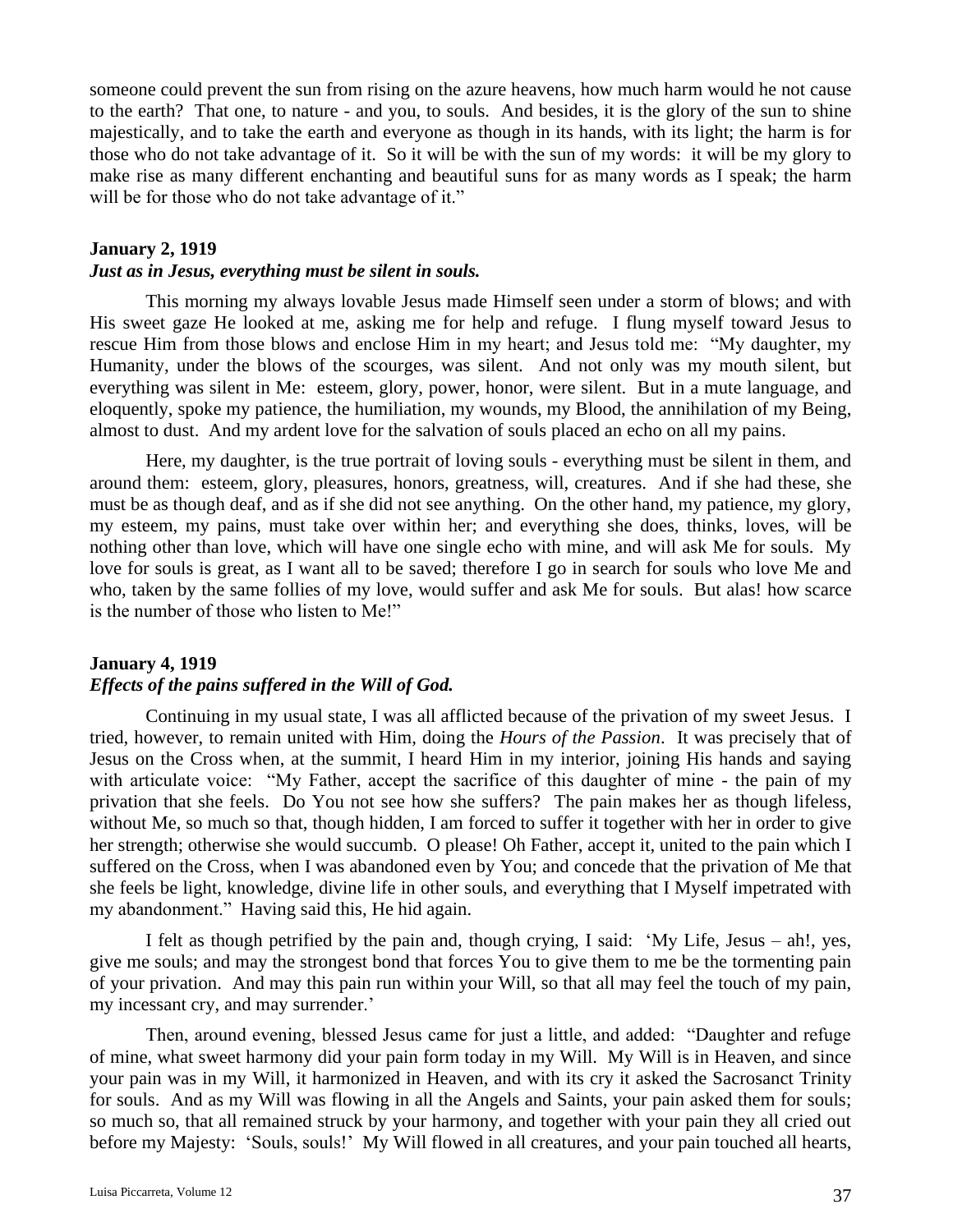and cried out to all: 'Be saved, be saved!' This Will of Mine centralized Itself in you, and like refulgent Sun, It placed Itself as guard of all, to convert them. See what great good there is; yet, who takes the care to know the value, the incalculable price of my Volition?"

# **January 8, 1919**

# *The Divine Volition has the power to render infinite everything that enters into the Divine Will.*

Continuing in my usual state, I was all afflicted, without my sweet Jesus. But all of a sudden He came, though tired and afflicted, almost seeking a refuge inside my heart, to escape the grave offenses that they were giving Him. And heaving a sigh, He told me: "My daughter, hide Me; don't you see how they persecute Me? Alas! they want to put Me out, or give Me the last place. Let Me pour Myself out; it has been many days since I told you anything about the destiny of the world, or the chastisements that they snatch from Me with their wickedness; and the pain is all concentrated in my Heart. I want to say it to you, to let you take part in it, and so we will share together the destiny of the creatures, in order to pray, suffer and cry together for their good.

Ah! my daughter, there will be contentions among them; death will claim many lives, and also priests. Oh! how many masks dressed as priests. I want to remove them before the persecution against my Church and revolutions arise; who knows - they might convert at the moment of death. Otherwise, if I leave them there, during the persecution they will remove their masks, will unite with the sectarians, and will be the fiercest enemies of the Church; and their salvation will be more difficult."

And I, all afflicted, said: 'Ah! my Jesus, what pain, to hear You speak of these blessed chastisements. And the peoples - what shall they do without priests? They are already few enough; You want to take away more – and who will administer the Sacraments? Who will teach your laws?' And Jesus: "My daughter, do not afflict yourself too much; the scarce number is nothing. I will give to one the grace and the strength that I give to ten - to twenty; and one will be worth ten, or twenty. I can make up for everything. And besides, the many priests who are not good are the poison of the peoples; instead of good, they do evil, and I do nothing other than remove the first elements that poison the peoples."

Jesus disappeared, and I remained with a nail inside my heart, of what He had told me, and almost restless, thinking of the pains of my sweet Jesus and the destiny of the poor creatures. Then Jesus came back, and surrounding my neck with His arm, added: "My beloved, courage; enter into Me, come to swim in the immense sea of my Volition, of my love; hide yourself in the uncreated Will and love of your Creator. My Volition has the power to render infinite everything that enters into my Will, and to raise and transform the acts of the creatures as eternal acts. In fact, what enters into my Will acquires the eternal, the infinite, the immense, losing the beginning, the finite, the littleness. That which my Will is, so It renders their acts. Therefore, say – cry out loudly in my Will: 'I love You!' I will hear the note of my eternal love; I will feel the created love hidden inside the uncreated love, and will feel Myself loved by the creature with an eternal, infinite, immense love, and therefore a love worthy of Me, which stands in for Me, and which can compensate Me for the love of all."

I remained surprised and enchanted, saying: 'Jesus, what are You saying?' And He: "My dear, do not be surprised; everything is eternal in Me - nothing has a beginning, nor will it have an end; you yourself and all creatures were eternal in my mind. The love with which I formed the Creation, which was released from Me and which endowed each heart, was eternal. What is the wonder, then, if the creature, leaving her own will, enters into Mine, and uniting herself to the love which longed for her and loved her from eternity, and binding herself with that eternal love from which she came, does her acts, loves Me, acquires eternal, infinite, immense value and power? Oh! how little is my Will known – therefore It is neither loved nor appreciated; and this is why the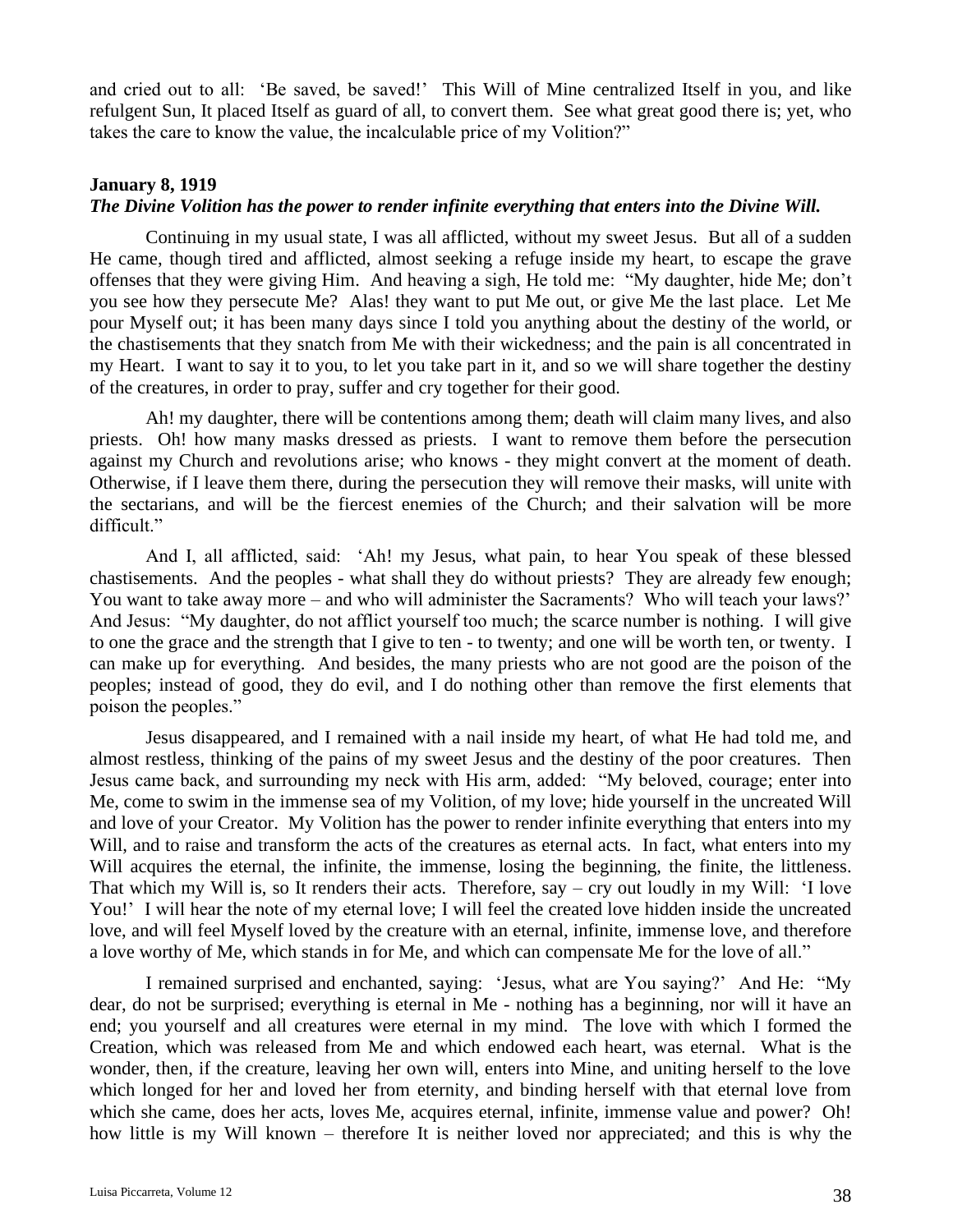creature contents herself with remaining down below, and she operates as if she did not have an eternal origin , but temporary."

I myself don't know whether I am speaking nonsense. My lovable Jesus casts such light into my mind about His Most Holy Will, that not only am I unable to contain it, but I lack the right words to express myself. Then, while my mind was wandering within this light, blessed Jesus gave me a simile, telling me: "In order to make you comprehend better what I have told you, imagine a sun. This sun emits many little lights, which it diffuses over the whole Creation, giving them full freedom to live either spread in the Creation, or inside the sun itself, from which they came out. Is it not right that the little lights which live in the sun, their acts, their love, acquire the heat, the love, the power, the immensity of the sun itself? After all, they were in the sun, are part of the sun, live at the expense of the sun, and live the same life of the sun. Nothing do they add to or subtract from the sun, because what is immense is not subject either to growing or to decreasing; only, it receives the glory, the honor that the little lights return to it, and live common life with it; and this is all the fulfillment and the satisfaction of the sun. I am the Sun; the little lights that come out from the Sun are the Creation; the lights which live inside the Sun are the souls who live in my Will. Have you understood now?"

'I believe so.' But who can say what I comprehended? I would have wanted to remain silent, but the Fiat of Jesus did not want it; and I kissed His Fiat, and wrote in His Will. May He be always blessed.

#### **January 25, 1919**

# *The Divine Will is light, and one who lives in It becomes light. Jesus dwells in one who lives in the Divine Will as He did in His Humanity.*

After having spent most bitter days of privation of my sweet Jesus, of my Life, of my All, my poor heart could take no more. I was saying to myself: 'What hard lot was reserved for me - after so many promises, He left me. Where is His love now? Ah! who knows whether I myself have not been the cause of His abandonment, rendering myself unworthy of Him. Ah! maybe it was that night, when He wanted to speak about the troubles of the world, and He started saying that the heart of man is still bloodthirsty, and that the battles are not finished because the thirst for blood is not yet extinguished in the human heart, and I said to Him: 'Jesus, You always want to talk about these troubles; let's leave them aside - let's talk about something else'; and He, afflicted, remained silent. Ah! maybe He was offended. My Life, forgive me, I won't do it any more! - but come.'

While I was saying this and other nonsense, I felt myself lose consciousness, and I saw my sweet Jesus inside of me, alone and taciturn, walking from one point of my interior to another, and as though He would now stumble at one point, now bump into another. I was all confused and did not dare to tell Him anything, but I thought: 'Who knows how many sins there are in me that make Jesus bump?' But He, all goodness, looked at me, though He seemed tired and was dripping sweat; and He told me: "My daughter, poor martyr - not of faith, but of love; not human, but divine martyr, because your most cruel martyrdom is my privation, which places on you the seal of divine martyr; why do you fear and doubt about my love? And besides, how can I leave you? I dwell in you as within my Humanity; and just as I enclosed the entire world in my Humanity, so do I enclose it in you. Did you not see that while I was walking, now I bumped, and now I stumbled? Those were the sins, the evil souls that I encountered. What pain for my Heart. It is from within you that I allot the destiny of the world; it is your humanity that shelters Me, just as Mine did for my Divinity. If my Divinity did not have my Humanity to give It shelter, the poor creatures would have no escape, either in time or in eternity, and Divine Justice would no longer look at the creature as Its own, deserving preservation, but as an enemy, deserving destruction. Now my Humanity is glorious, and a humanity that may grieve, suffer, share the pains with Me, love souls together with Me, and lay down its life in order to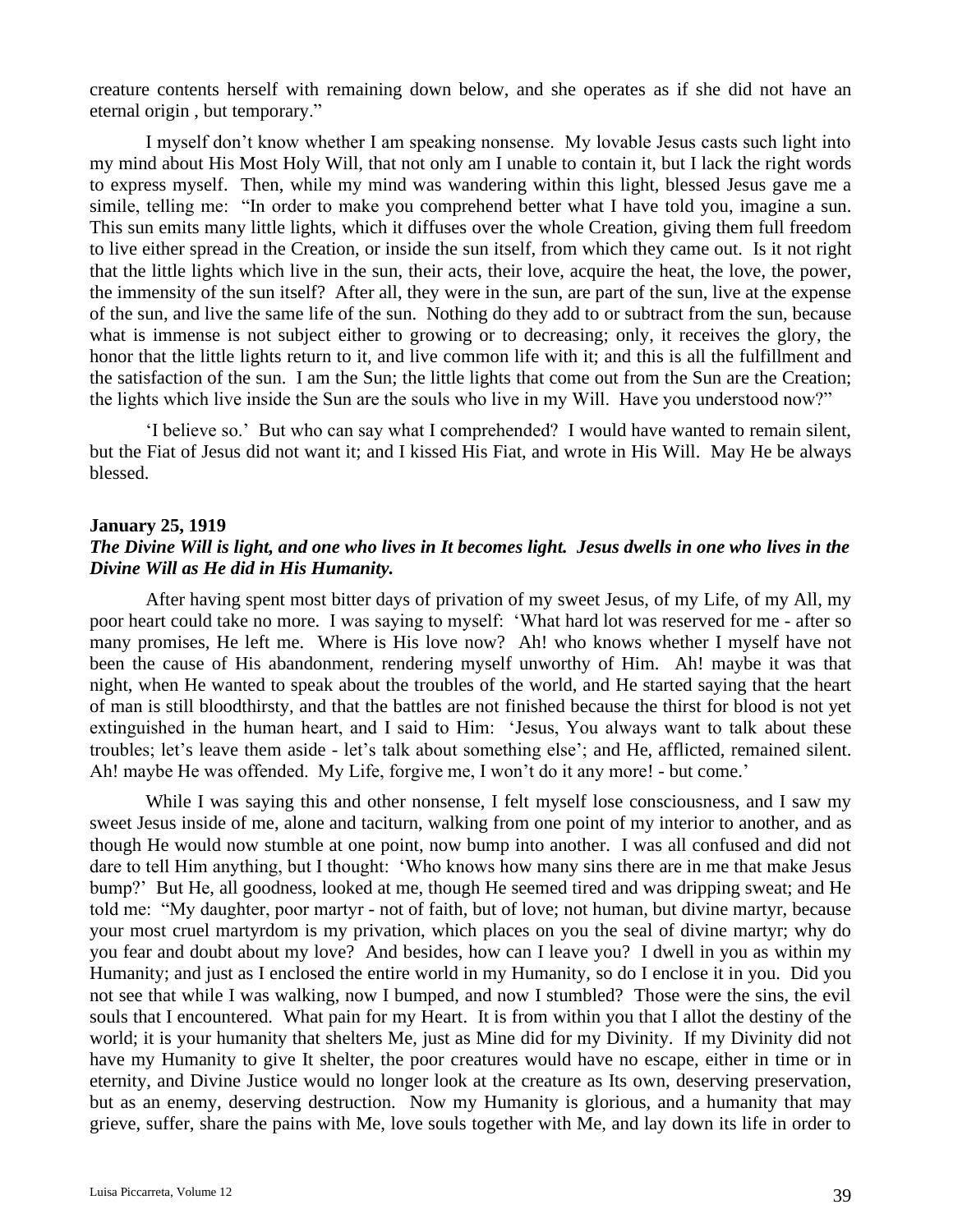save them, is necessary for Me. I have chosen you; aren't you happy? Therefore I want to tell you everything - my pains, the chastisements that creatures deserve, so that you may take part in everything and form one single thing with Me. And this is also why I want you in the height of my Will, so that wherever you cannot reach with your will, with Mine you will reach everything that befits the office of my Humanity. Therefore, fear no more; do not afflict Me with your pains, with the fears that I may abandon you. I get enough of these from other creatures - do you want to increase my pains with yours? No, no, be sure, your Jesus will not leave you."

Then, afterwards, He came back again, showing Himself crucified, transforming me into Himself and into His pains; and He added: "My daughter, my Will is light and one who lives of It becomes light, and, as light, she easily enters into my most pure light, and has the key to open and take whatever she wants. But in order to be able to open, a key must be without rust or mud; and the lock itself must be of iron, otherwise the key cannot open. In the same way, the soul, to be able to open with the key of my Will, must not mix the rust of her own will, nor a shadow of the mud of earthly things. Only in this way can we combine together, and she can make whatever she wants of Me, and I whatever I want of her."

After this, I saw my Mama and a late confessor of mine. I wanted to tell them about my state, and they said to me: "In these days you have run the risk that the Lord would suspend you completely from the state of victim; and we, the whole of Purgatory and Heaven have prayed very much – and how much we did so that the Lord would not do that. From this you can comprehend how Justice is still full of grave chastisements. Therefore, have patience and do not get tired."

## **January 27, 1919**

# *The three mortal wounds of the Heart of Jesus.*

As I was in my usual state, my always lovable Jesus, on coming, made me see His adorable Heart, all full of wounds, from which rivers of blood gushed out. And, all sorrowful, He told me: "My daughter, among the many wounds that my Heart contains, there are three wounds which give Me mortal pains and such bitterness of sorrow as to surpass all the other wounds together. These are the pains of my loving souls. When I see a soul, all mine, suffering because of Me, tortured, trampled upon, ready to suffer even the most painful death for Me, I feel her pains as if they were my own - and maybe even more. Ah! love knows how to open deeper gashes, to the extent of making one not feel the other pains. Into this first wound enters my dear Mama as the first. Oh! how Her Heart, pierced because of my pains, overflowed into Mine, and felt, vividly, all Its piercings. And in seeing Her dying, yet not dying, because of my death, I felt the torment, the harshness of Her martyrdom in my Heart, and I felt the pains of my death which the Heart of my dear Mama felt, and my Heart died together with Hers. So, all my pains, united together before the pains of my Mama, surpassed everything. It was right that my Celestial Mama have the first place in my Heart, both in sorrow and in love, because each pain suffered for love of Me opened seas of graces and of love, which poured into Her pierced Heart. Into this wound enter all the souls who suffer because of Me, and out of pure love. You yourself enter into it; and even if all offended Me and no one loved Me, I would find in you the love which can compensate Me for all. Therefore, when creatures cast Me away and force Me to run away from them, very quickly I come to take refuge in you as in my hiding place; and finding my own love, not theirs, and suffering only for Me, I say: 'I do not regret having created Heaven and earth, and having suffered so much. A soul who loves Me and who suffers for Me is all my contentment, my happiness, my reward for everything I have done.' And as though putting all the rest aside, I delight and play with her.

However, this wound of love in my Heart, while it is the most painful, such as to surpass everything, it contains two effects at the same time: it gives Me intense pain and highest joy;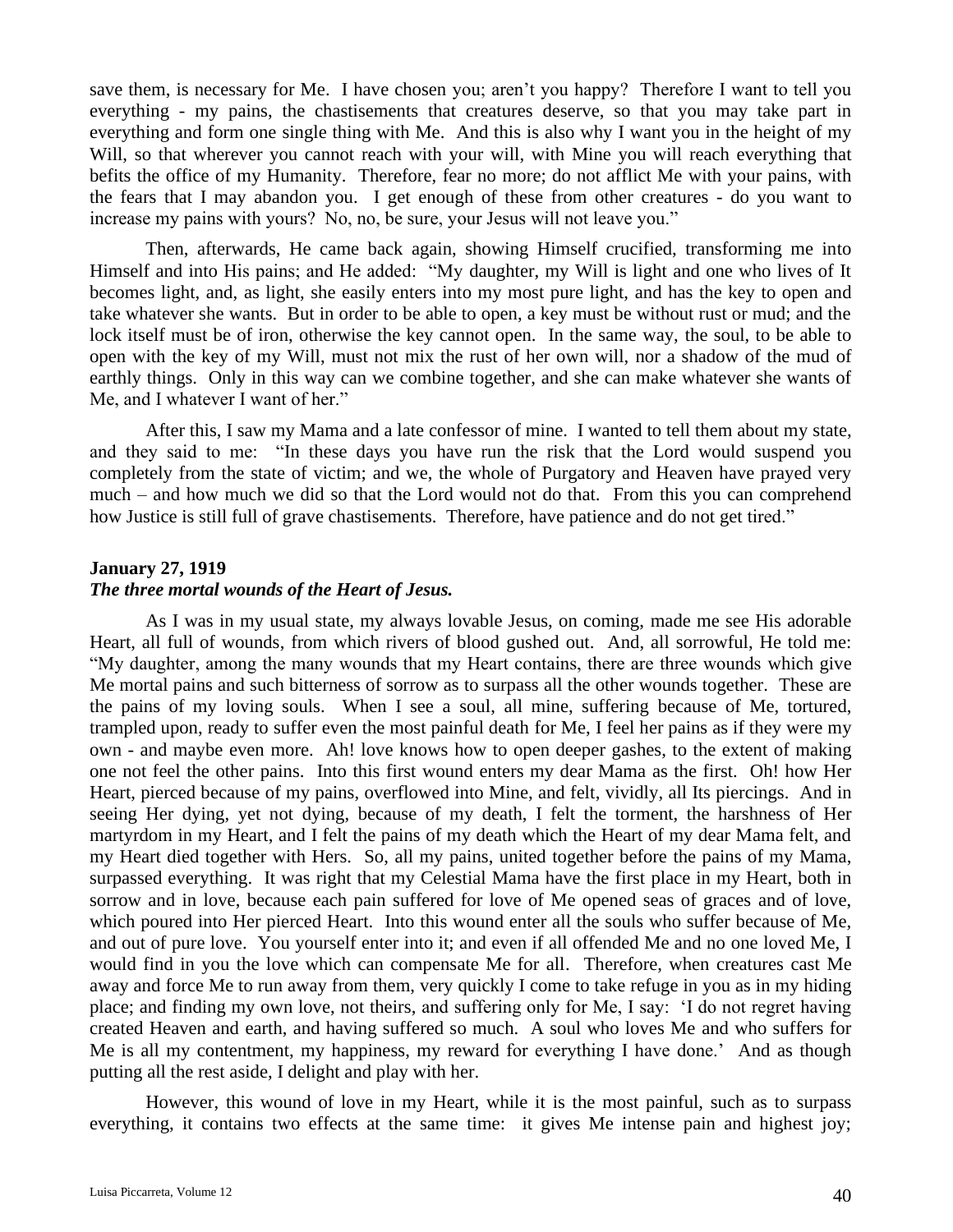unspeakable bitterness and indescribable sweetness; painful death and glorious life. These are the excesses of my love, inconceivable to created mind. And in fact, how many contentments did my Heart not find in the sorrows of my pierced Mama?

The second mortal wound of my Heart is ingratitude. With ingratitude, the creature closes my Heart; even more, she herself turns the key with double locks; and my Heart swells because It wants to pour graces and love, and It cannot, because the creature has closed It, and has put on It the seal with her ingratitude. And I become delirious, I agonize, without hope that this wound may be healed, because ingratitude keeps embittering it more and more, giving Me mortal pain.

The third one is obstinacy. What mortal wound for my Heart. Obstinacy is the destruction of all the goods I have done for the creature; it is the signature of declaration that the creature places that she no longer recognizes Me, that she no longer belongs to Me. It is the key of hell into which the creature goes to hurl herself. My Heart feels the tearing of it; It is torn to pieces, and I feel one of those pieces being taken away from Me. What mortal wound obstinacy is.

My daughter, enter into my Heart and take part in these wounds of mine; compassionate my tormented Heart; let us suffer together, and let us pray." I entered into His Heart. How painful but beautiful it was to suffer and pray with Jesus.

## **January 29, 1919**

# *God will accomplish the third renewal of humanity by manifesting what His Divinity did within His Humanity.*

I was doing the adoration to the wounds of blessed Jesus, and at the end I recited the Creed, intending to enter into the immensity of the Divine Will, in which are all the acts of creatures, past, present and future, and even those acts which the creature should do and, because of negligence and wickedness, she has not done. And I was saying: 'My Jesus, my Love, I enter into your Volition, and with this Creed I intend to redo, to repair, all the acts of faith which creatures have not done, all the disbeliefs, and the adoration which is due to God as Creator.'

While I was saying these and other things, I felt my intelligence being dissolved in the Divine Will, and a light investing my intellect, inside of which I could see my sweet Jesus. And this light spoke and spoke - but who can say everything? I will say it confusedly; and besides, I feel such repugnance, that if obedience were not so strict, but more indulgent, it would not force me into such sacrifices. But You, my Life, give me strength, and do not leave the poor little ignorant one on her own.

 Now, it seemed that He was saying to me: "My beloved daughter, I want to make known to you the order of my Providence. Every course of two thousand years I have renewed the world. In the first two thousand years I renewed it with the Flood; in the second two thousand I renewed it with my coming upon earth, in which I manifested my Humanity, from which, as though from many fissures, my Divinity shone forth. And the good and the very Saints of the following two thousand years have lived of the fruits of my Humanity, and, in drops, they have enjoyed my Divinity. Now we are at the turn of the third two thousand years, and there will be a third renewal. This is the reason for the general confusion - it is nothing other than the preparation for the third renewal; and if in the second renewal I manifested what my Humanity did and suffered, and very little of what the Divinity was operating, now, in this third renewal, after the earth has been purged and the current generation destroyed for the most part, I will be even more generous with creatures, and I will accomplish the renewal by manifesting what my Divinity did within my Humanity; how my Divine Will acted with my human will; how everything remained linked within Me; how I did and redid everything, and even one thought of each creature was redone by Me and sealed with my Divine Volition. My love wants its outpouring, and wants to make known the excesses which my Divinity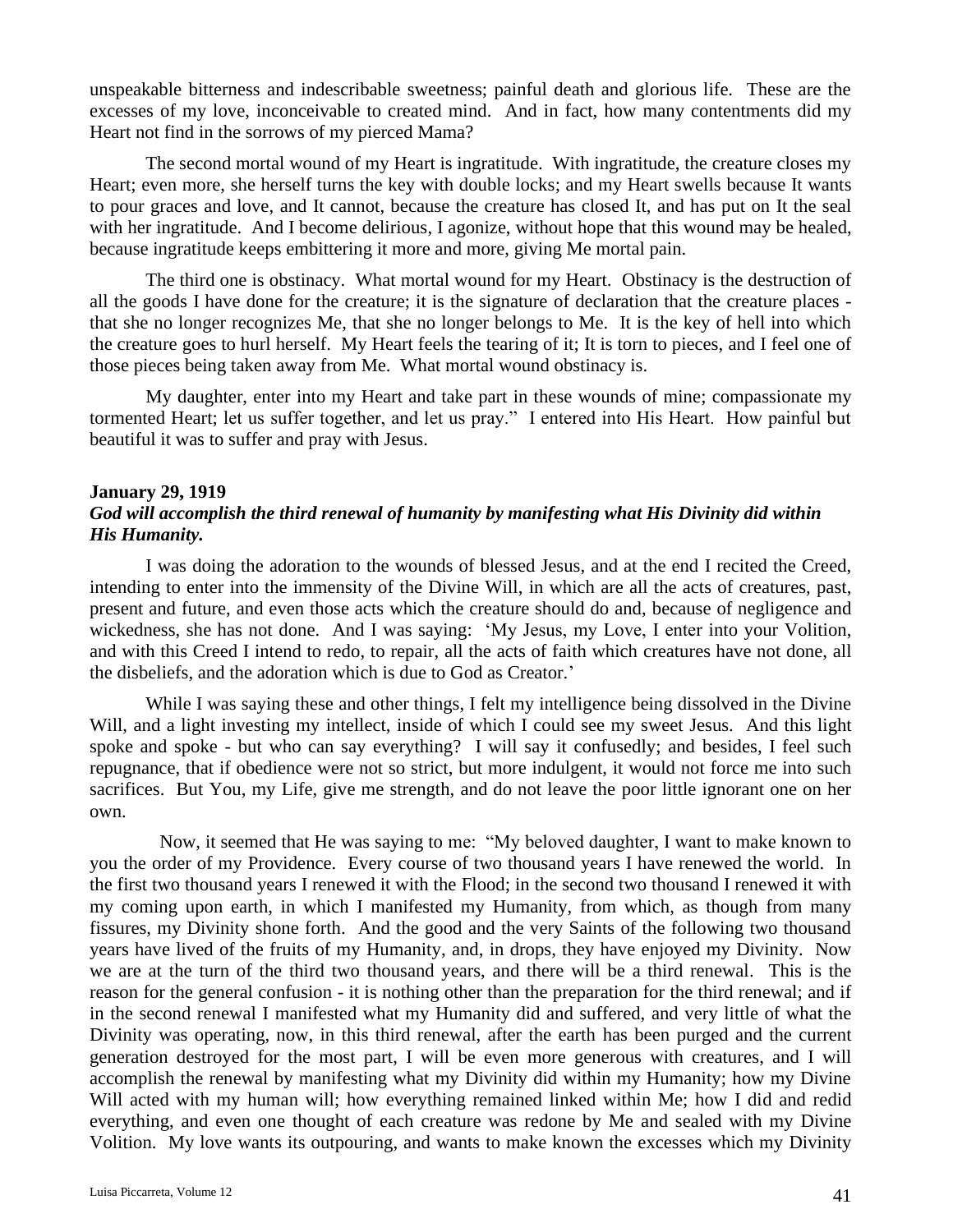operated in my Humanity for the good of creatures, which surpass by far the excesses that my Humanity operated externally. This is also why I often speak to you about the living in my Will, which I have not manifested to anyone until now. At the most, they have known the shadow of my Will, the grace, the sweetness that doing It contains; but to penetrate inside of It, to embrace immensity, to multiply oneself with Me and penetrate everywhere, even while being on earth, both into Heaven and into the hearts, to lay down the human ways and act with the divine ways - this is not yet known; so much so, that not to a few will it appear strange, and those who do not keep their minds open to the light of truth will not understand a thing. But I, little by little, will make my way, manifesting now one truth, now another, of this living in my Will, so that they will end up comprehending It.

Now, the first link which connected the true living in my Will was my Humanity. My Humanity, identified with my Divinity, swam in the Eternal Volition, and kept tracing all the acts of creatures in order to make them Its own, and give to the Father a divine glory on the part of creatures, and bring to all the acts of creatures the value, the love, the kiss of the Eternal Volition. In this sphere of the Eternal Volition, I could see all the acts of creatures that could possibly be done and were not done, and the very good acts done badly; and I did those which were not done, and redid those done badly. Now, these acts, not done, and done only by Me, are all suspended in my Will, and I await the creatures to come to live in my Volition, and repeat in my Will that which I did. This is why I chose you as the second link of connection with my Humanity, forming one single link with mine, living in my Volition, repeating my very acts. Otherwise, on this side my love would remain without outpouring, without glory on the part of creatures for what my Divinity operated in my Humanity, and without the perfect purpose of Creation, which must be enclosed and perfected in my Will. It would be as if I had shed all my Blood, suffered so much, and no one had known it. Who would have loved Me? Which heart would be shaken? No one; and therefore in no one would I have had my fruits, the glory of Redemption."

And I, interrupting the speaking of Jesus, said: 'My Love, if there is so much good about this living in the Divine Will, why have You not manifested it before?' And He: "My daughter, first I had to make known what my Humanity did and suffered on the outside, to be able to dispose souls to knowing what my Divinity did on the inside. The creature is incapable of comprehending my work all together; therefore I keep manifesting Myself little by little. Then, from your link of connection with Me, the other links of creatures will be connected, and I will have crowds of souls who, living in my Volition, will redo all the acts of creatures; and I will have the glory of many suspended acts done only by Me, also from creatures - and these, from all classes: virgins, priests, lay people, according to their office. They will no longer operate humanly, but penetrating into my Will, their acts will multiply for all in a way fully divine; and I will have, on the part of creatures, the divine glory of many Sacraments received and administered in a human way; others, profaned; others, sullied with interest; and of many good works in which I remain more dishonored than honored. I so much long for this time; and you, pray and long for it together with Me, and do not move your link of connection with mine, starting, yourself, as the first one."

### **February 4, 1919**

# *The interior Passion which the Divinity made the Humanity of Jesus suffer during the course of His whole life.*

Continuing in my usual state, for about three days I felt myself lost in God. Many times good Jesus drew Me inside His Most Holy Humanity, and I swam in the immense sea of the Divinity. Oh! how many things could be seen; how clearly one could see everything that the Divinity operated in the Humanity. And very often my Jesus interrupted my surprises, saying to me: "See, my daughter, with what excess of love I loved the creature; my Divinity was jealous of entrusting to the creature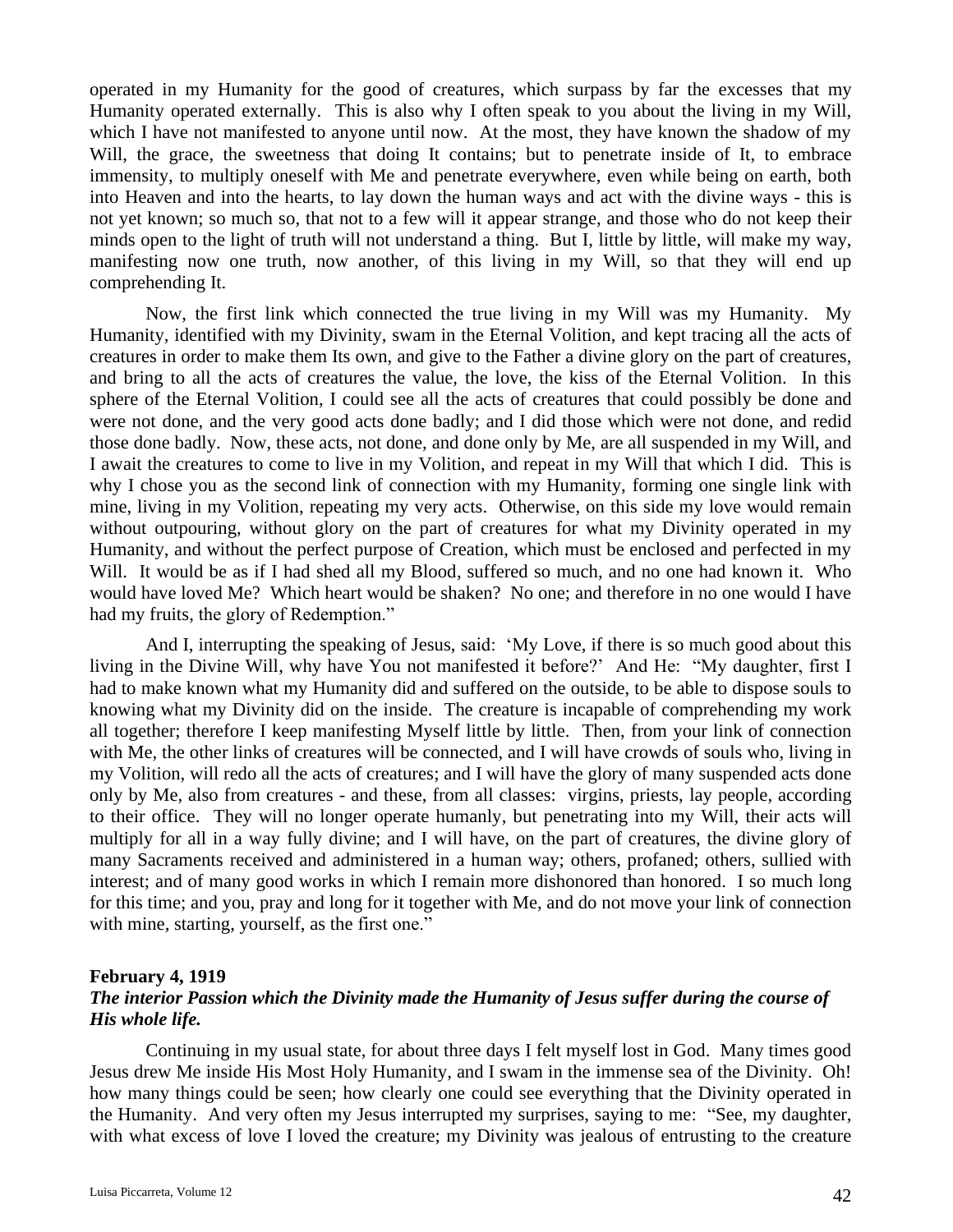the task of Redemption, making Me suffer the Passion. The creature was impotent to make Me die as many times for as many creatures as had come out, and were to come out, to the light of Creation, and for as many mortal sins as they would have the disgrace to commit. The Divinity wanted life for each life of creature, and life for each death which, by mortal sin, she gave herself. Who could be so powerful over Me as to give Me so many deaths, if not my Divinity? Who would have had the strength, the love, the constancy to see Me die so many times, if not my Divinity? The creature would have grown tired and fallen short. And do not think that this crafting of my Divinity started late, but as soon as my conception was accomplished, even in the womb of my Mama, who many times was aware of my pains, and remained martyred, and felt death together with Me.

So, even from the maternal womb, my Divinity took on the commitment of loving executioner – but, because loving, more demanding and inflexible; so much so, that my groaning Humanity was spared not even one thorn - not one nail. But not like the thorns, the nails, the scourges I suffered in the Passion which creatures gave Me, and which did not multiply - as many as they inflicted, so many remained. Rather, those of my Divinity multiplied at each offense - as many thorns for as many evil thoughts; as many nails for as many unworthy works; as many blows for as many pleasures; as many pains for as much diversity of offenses. Therefore, they were seas of pains, innumerable thorns, nails and blows. In the face of the Passion which the Divinity gave Me, the Passion which creatures gave Me on the last of my days was nothing but the shadow - the image of what my Divinity made Me suffer during the course of my life. This is why I love souls so much: they are lives that they cost Me - they are pains inconceivable to created mind. Therefore, enter into my Divinity, and see and touch with your own hand what I suffered."

I don't know how, I found myself inside the divine immensity, as it erected the throne of justice for each creature, to which sweet Jesus had to answer for each act of creature, suffer their pains, their death, pay the penalty for everything. And Jesus, like a sweet little lamb, was killed by divine hands, to rise again and suffer more deaths. Oh! God, Oh! God, what harrowing pains – to die in order to rise again, and to rise again in order to submit to a more harrowing death. I felt myself dying in seeing my sweet Jesus being killed so many times; I would have wanted to spare the One who loves me so much even just one death. Oh! how well I comprehended that only the Divinity could make my sweet Jesus suffer so much, and could boast of having loved men to folly and to excess, with unheard-of pains and with infinite love. Neither Angel nor man had this power in hand, of being able to love us with such great heroism of sacrifice, as a God. But who can say everything? My poor mind swam in that immense sea of light, of love and of pains; and I remained as though drowned, without being able to get out. And if my lovable Jesus had not drawn me into the little sea of His Most Holy Humanity, in which the mind was not so submerged, without being able to see any boundary, I could not have said a thing.

Then, after this, my sweet Jesus added: "Beloved daughter, birth from my Life, come into my Will - come and see how much there is to substitute for so many acts of mine, still suspended, not yet substituted for by creatures. My Will must be in you as the first wheel of the clock: if it moves, all the other wheels move, and the clock signals the hours and the minutes. So, all the accord is in the motion of this first wheel; and if this first wheel has no motion, the clock is stopped. In the same way, the first wheel in you must be my Will, which must give motion to your thoughts, to your heart, to your desires - to everything. And since my Will is the central wheel of my Being, of Creation and of everything, your motion, coming out from this center, will come to substitute for many acts of creatures; and multiplying in the motions of all as central motion, it will come to lay before my throne, on their behalf, the acts of creatures, substituting for everything. Therefore, be attentive, your mission is great - it is fully divine."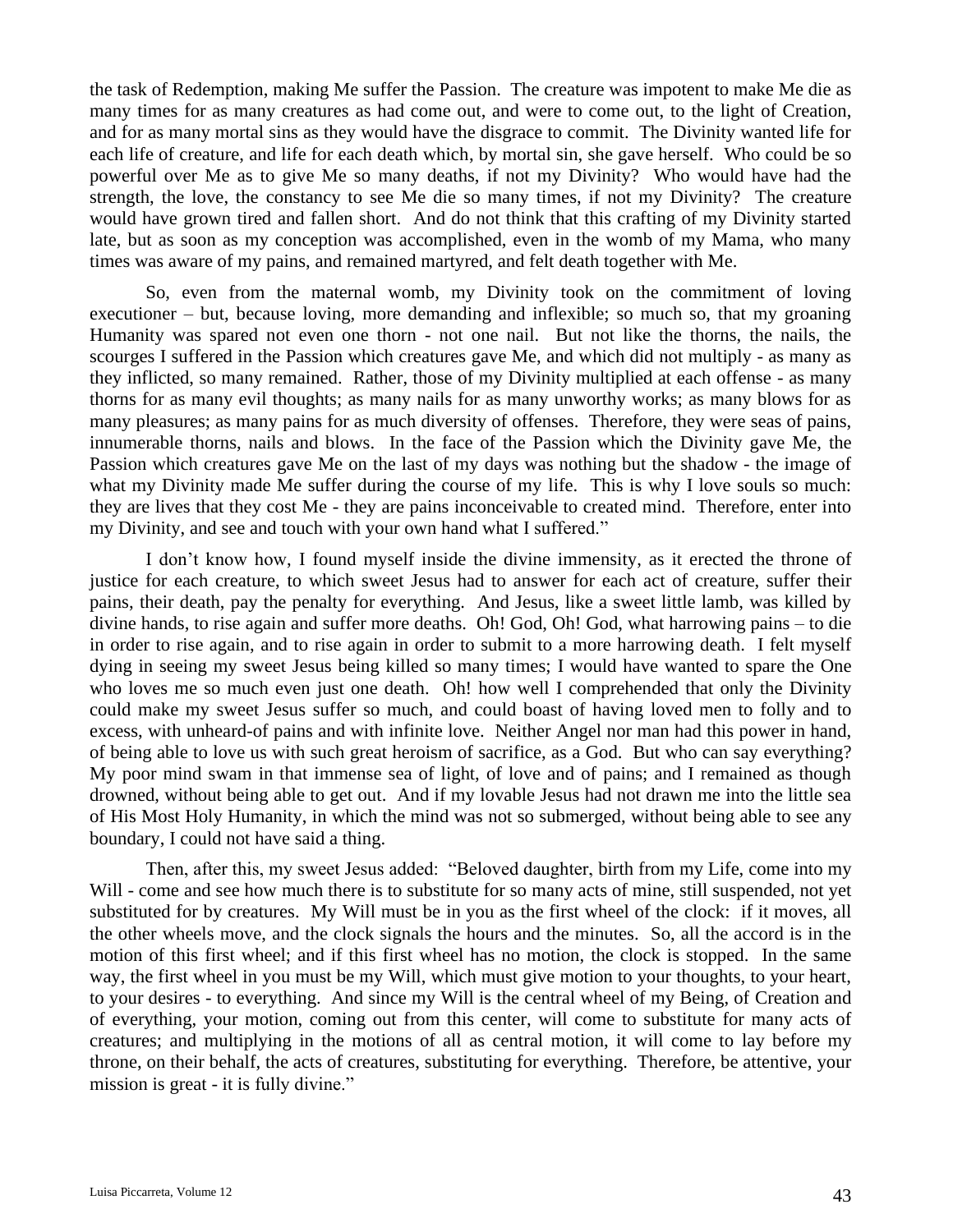# **February 6, 1919**  *How the soul in the Divine Will can form the hosts in order to nourish Jesus.*

I was fusing all of myself in my sweet Jesus, doing as much as I could to enter into the Divine Volition, to find the chain of my eternal love, of the reparations, of my continuous cry asking for souls, with which my always lovable Jesus longed for me *ab æterno*<sup>3</sup>; and wanting to chain my little love in time together with that love with which Jesus longed for me eternally, to be able to give Him infinite love, infinite reparations, substituting for everything - just as Jesus had taught me. While I was doing this, my sweet Jesus came, all in a hurry, and told me: "My daughter, I am very hungry." And it seemed He would take many tiny little white balls from inside my mouth, and would eat them. Then, as if He wanted to satisfy His hunger completely, He entered inside my heart, and with both hands He took many crumbs, big and small, and ate them hurriedly.

Then, as if having satisfied His hunger, He leaned on my bed and told me: "My daughter, as the soul keeps enclosing my Will and loves Me, in my Will she encloses Me; and, in loving Me, she forms around Me the accidents in order to imprison Me inside, and forms a host for Me. So, if she suffers, if she repairs, etc., and encloses my Will, she forms many hosts for Me in order to communicate Me<sup>4</sup>, and to satisfy my hunger in a divine way and worthy of Me. As soon as I see these hosts formed in the soul, I go and take them in order to feed Myself, to satisfy my insatiable hunger that I have for the creature to render Me love for love. So, you can say to Me: 'You have communicated me - I too have communicated You.'

And I: 'Jesus, my hosts are your own things, while yours are your things; so, I remain always below You.' And Jesus: "For one who really loves, I am unable to consider this, nor do I want to. And besides, in my hosts it is Jesus that I give you, and in yours it is the whole of Jesus that you give Me. Do you want to see it?" And I: 'Yes.'

He stretched out His hand into my heart and took a tiny little white ball; He broke it, and another Jesus came out from inside of it. And He: "Did you see? How happy I am when the creature arrives at being able to communicate Myself. Therefore, make Me many hosts, and I will come to feed Myself in you. You will renew for Me the contentment, the glory, the love, when I communicated Myself in instituting Myself as Sacrament."

# **February 9, 1919**

# *Fears of Luisa. Jesus tells her that He has elected her from eternity for the Sanctity of living in the Divine Will.*

I continue to say what is written on January 29.

I was saying to my sweet Jesus: 'How is it possible that I am the second link of connection with your Humanity? There are souls so very dear to You, under whose feet I do not deserve to be; and then, there is your inseparable Mama, who occupies the first place in everything and over everything. It seems to me, my sweet Love, that You really want to play with me; yet, to the crudest torment of my soul, I am forced by obedience to put this on paper. My Jesus, have pity on my hard martyrdom.'

While I was saying this, my always lovable Jesus, caressing me, told me: "My daughter, why do you trouble yourself? Is it perhaps not my usual way to elect from the dust and form great portents - portents of grace? All the honor is mine, and the weaker and lower is the subject, the more I am glorified. And then, my Mama does not enter the secondary part of my love, of my Will, but

<sup>&</sup>lt;sup>3</sup> From eternity.

<sup>4</sup> *"…per comunicare Me."* Read: to give communion to Me.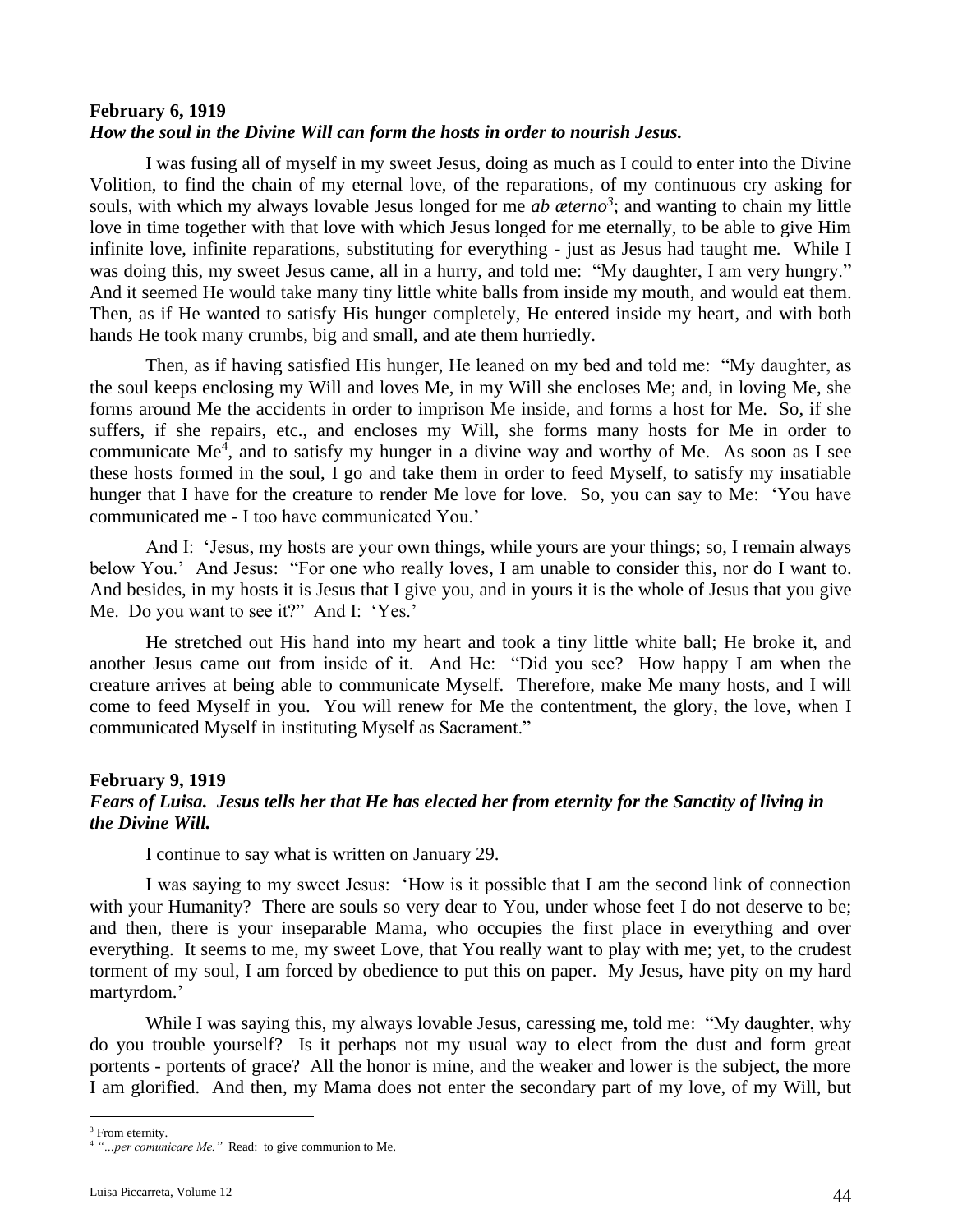forms one single link with Me. And it is also certain that I have souls most dear to Me, but this does not exclude that I might elect one rather than another to a height of office - and not only of office, but of such height of Sanctity as befits the living in my Will. The graces which were not necessary for others, whom I did not call to live in this immensity of Sanctity of my Will, are necessary for you, whom I elected even from eternity. In these most sad times I elected you, who, by living in my Will, would give Me divine love, divine reparation and satisfaction, which are found only in the living in my Will. The times, my love, my Will, required this greater display of love, in the face of so much human wickedness. Am I perhaps not free to do whatever I want? Can anyone perhaps bind Me? No, no. Therefore, calm yourself and be faithful to Me."

## **February 10, 1919**

# *Jesus asks Luisa whether she wants to live in His Will; whether she wants to accept the office of second link with His Humanity, and whether she wants to accept His love as her own, and His Will as life.*

Continuing in my usual state, my always lovable Jesus came, and taking my hands in His, He clasped them, and with a majestic affability, He said to me: "My daughter, tell Me, do you want to live in my Will? Do you want to accept the office of second link with my Humanity? Do you want to accept all my love as your own, my Will as life, my very pains that the Divinity inflicted on my Humanity, which were so many that my love feels an irresistible need not only to make them known, but to share them, as much as it is possible for creature? And I can share them and make them known only with one who lives in my Will - completely dependent on my love. My daughter, it is my usual way to ask for the '*yes'* of the creature, to then operate freely with her."

Jesus became silent, as though waiting for my *'Fiat'*. And I remained surprised, and I said: 'My Life, Jesus, your Will is mine. You - unite them together and form one single Fiat, and I say "*yes"* together with You. And I pray You to have pity on me; my misery is great, and only because You want it, I say: "*Fiat, Fiat*".' But – oh! how annihilated and pulverized I felt in the abyss of my nothingness; more so, since this nothing was called to live life in the All.

So, my sweet Jesus united the two wills together and impressed a *'Fiat'*; and my *'yes'* entered into the Divine Volition, and it seemed, not a human '*yes'*, but divine, because it had been pronounced in the Will of Jesus. And this *'yes'* in the Divine Will multiplied into many, for as many refusals as creatures gave to my sweet Jesus; this *'yes'* made the most solemn reparations, embraced everyone, as though wanting to bring everyone to Jesus, substituting for all. It was a *'yes'* which had the seal and the power of the Divine Volition, pronounced neither out of fear, nor out of interest of personal sanctity, but only to live in the Will of Jesus, and run for the good of all, and bring to Jesus divine glory, love, reparations.

My lovable Jesus seemed so happy with my *'yes'* that He said to me: "Now I want to adorn you and clothe you like Me, so that, together with Me, you may come before the Majesty of the Eternal One, to repeat my same office." So, Jesus clothed me and as though identified me with His Humanity, and, together, we found ourselves before the Supreme Majesty. I don't know how to say it… this Majesty was an inaccessible, immense, varied Light of incomprehensible beauty, upon which everything depended. I was lost in It, and even the Humanity of Jesus was small. The mere entering into the air of this Light brought happiness, embellished... but I don't know how to go on in saying it. And my sweet Jesus said: "Adore the Uncreated Power together with Me in the immensity of my Will, so that not I alone, but also another creature may adore in a divine manner, in the name of all her brothers of the generations of all centuries, the One who created everything and upon whom all things depend."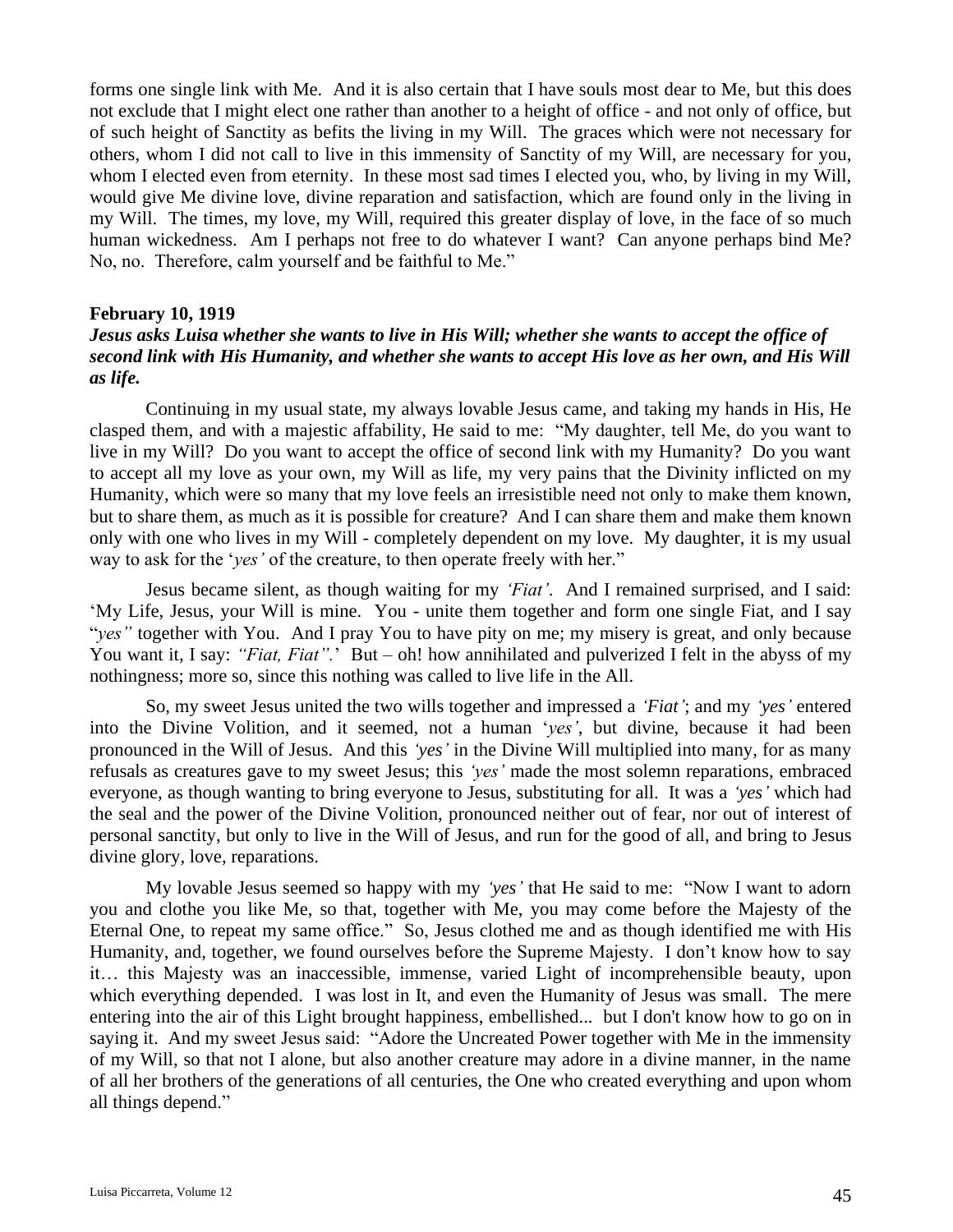How beautiful it was to adore together with Jesus; they<sup>5</sup> multiplied for all, they placed themselves before the throne of the Eternal One, as though in defense from those who would not recognize the Eternal Majesty, or would even insult It; and they ran for the good of all to make It known. We did other acts, together with Jesus, but I feel that I don't know how to go on; my mind wavers and is unable to lend me the right words; therefore I will not go on. If Jesus wants it, I will come back to this point. Then, my sweet Jesus brought me back into myself; but my mind remained bound as though to an eternal point from which it could not move. Jesus! Jesus! help me to correspond to your graces, help your little daughter, help the little spark.

## **February 13, 1919**

# *Jesus speaks to Luisa about her new office.*

Continuing in my usual state, I was searching, and with anxiousness, for my always lovable Jesus; and He, all goodness, came and told me: "Beloved daughter of my Volition, do you want to come into my Will to substitute in a divine manner for so many acts not done by our other brothers? For many others done humanly; and for other acts, holy, yes, but human and not in the divine order? I did everything in the divine order, but I am not yet content; I want the creature to enter into my Will and, in a divine manner, to come to kiss my acts, substituting for everything, as I did. Therefore, come - come; I long for it, I desire it so much that I put Myself as though in feast when I see that the creature enters this divine sphere, and multiplying herself together with Me, she multiplies in everyone, and loves, repairs, substitutes for all and for each one in a divine manner. I no longer recognize human things in her, but all my things. My love rises and multiplies; the reparations multiply to the infinite; the substitutions are divine. What joy! What feast! The very Saints unite with Me and make feast, ardently waiting for a sister of theirs to substitute for their own acts, holy in the human order, but not in the divine order. They pray Me to let the creature enter soon this divine sphere, and that all of their acts be substituted only with the Divine Will, and with the imprint of the Eternal One. I did this for all; now I want you to do it for all."

And I: 'My Jesus, your speaking confounds me, and I know that You alone are enough for everything; and besides, everything is your own.' And Jesus: "Surely I alone am enough for all; but am I not free to elect one creature and, together with Me, give her the office and make her be enough for all? And besides, what do you care if it is my own thing? Can I perhaps not give you what is mine? This is all my contentment - to give you everything; and if you do not correspond to Me and do not accept it, you make Me discontent, and all of that chain of graces I have given you to bring you to this point of calling you to this office, you render defrauded."

I entered into Jesus and did what Jesus was doing. Oh! how I could see with clarity what Jesus had told me; with Him I remained multiplied in everyone, even in the Saints. But as I returned into myself, some doubts arose within me, and Jesus added: "One act alone of my Will, even one instant, is full of creative life, and one who contains this life, in that instant, can give life to everything, preserve everything. So, from this act alone of my Will the sun receives the life of the light, the earth preservation, the creatures life. Why do you doubt, then? And besides, I have my court in Heaven and I want another court on earth. Can you guess who will form this court?"

And I: 'The souls who will live in your Will.' And He: "*Brava*, they are precisely the ones who, without the shadow of interest and of personal sanctity, but fully divine, will live for the good of their brothers, and will form one single echo with Heaven."

# **February 20, 1919**

<sup>5</sup> The acts of adoration.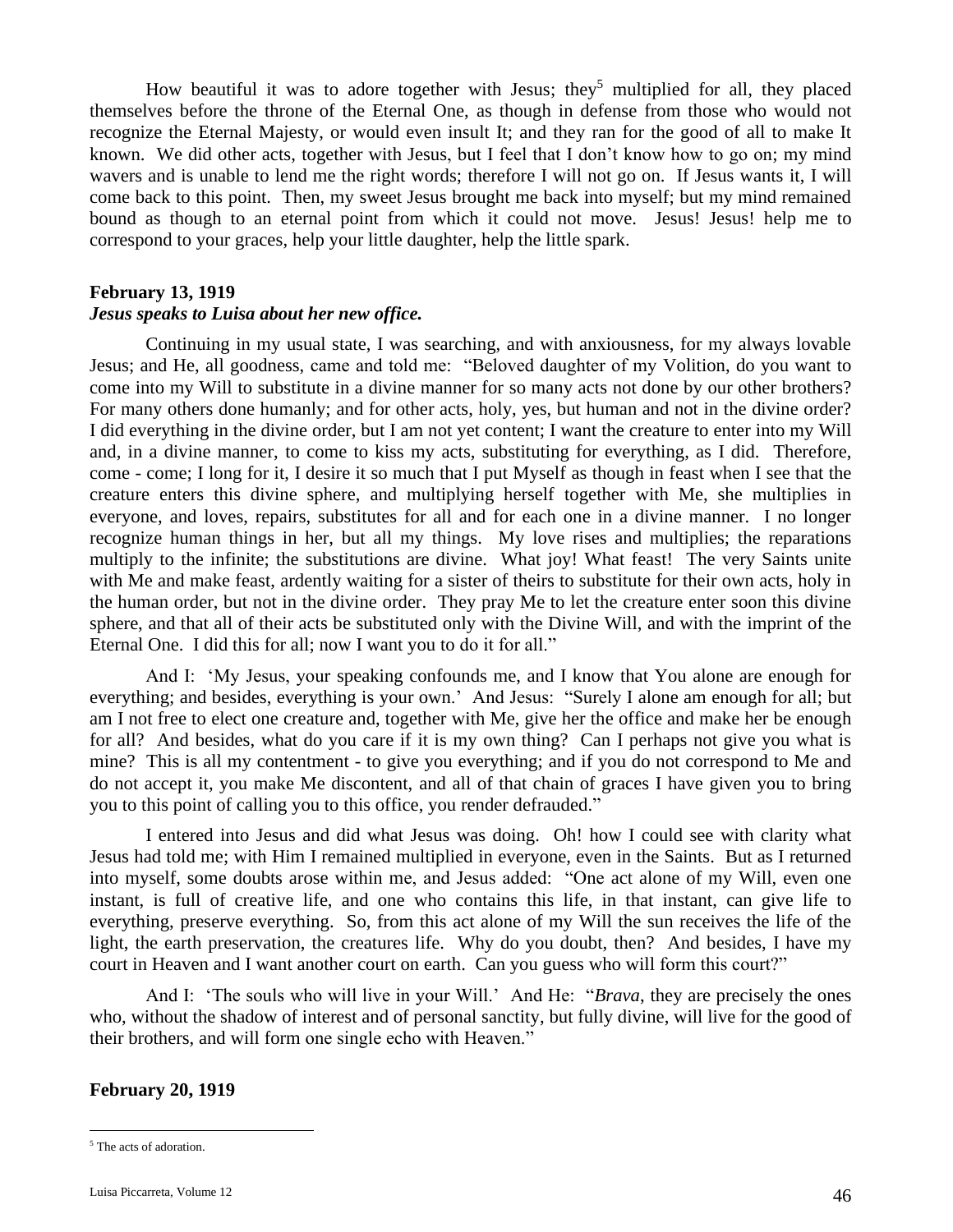# *In each created thing God placed a relation, a channel of graces, a special love between the Supreme Majesty and the creature.*

Continuing in my usual state, I spent it together with my sweet Jesus; and He made Himself seen, now as a child, now crucified; and transforming me into Himself, He told me: "My daughter, enter into Me - into my Divinity, and run in my Eternal Will. In It you will find the creative power as though in act of issuing the machine of the entire universe. In each thing I created, I placed a relation, a channel of graces, a special love between the Supreme Majesty and the creature. But the creature would not consider these relations, these graces, this love; so, God would have suspended the Creation, not recognized and appreciated. But in seeing my Humanity, which would appreciate such a great good, and which, for each created thing, would have Its relations with the Eternal One, recognizing Him, loving Him, not only for Itself, but for the whole human family, He did not look at the wrong of the other children, and with highest contentment, He extended the heavens, dotting them with stars, knowing that those stars would be many and varied relations, innumerable graces, rivers of love, which would flow between my Humanity and the Supreme Being.

The Eternal One looked at the heavens and remained content in seeing the immense harmonies, the communications of love which He opened between Heaven and earth. Therefore, He moved forward, and with one single creative word He created the sun, as the continuous relater of His Supreme Being, endowing it with light, with heat, placing it suspended between Heaven and earth, in act of holding everything, of fecundating, warming, illuminating everything. With its searching eye of light, it seems to say to all: 'I am the most perfect preacher of the Divine Being. Reflect yourselves in me, and you will recognize Him. He is immense light, He is endless love, He gives life to everything, He has need of nothing; no one can touch Him. Look well at me, and you will recognize Him; I am His shadow, the reflection of His majesty, His continuous relater.'

Oh! what oceans of love, of relations, opened between my Humanity and the Supreme Majesty. So, each thing you see, even the tiniest little flower of the field, was one more relation between the creature and the Creator. Therefore, it was right for Him to want a recognition for it, one more love on the part of creatures. I undertook everything; I recognized Him, and I adored the creative power for all. But my love toward such great goodness is not content; I would want other creatures to recognize, love and adore this creative power, and - as much as it is possible for creature – to take part in these relations which the Eternal One has spread through the whole world, and, in the name of all, to pay homage to this act of creation of the Eternal One.

But do you know who can pay this homage? The souls who live in my Will. In fact, as they enter into It, they find, as though in act, all the acts of the Supreme Majesty; and since this Will is present in everything and in everyone, they remain multiplied in everything, and can pay honor, glory, adoration and love for all. Therefore, come into my Will, come together with Me before the Divine Height, as the first one to pay Him homage as the Creator of everything."

I am unable to say how, I entered into this Divine Volition, but always together with my sweet Jesus, and I could see this Supreme Majesty in act of issuing the entire Creation. Oh! God, what love. Each created thing received the imprint of love, the key of communication, the mute language to eloquently speak of God. But to whom? To the ungrateful creature. But I don't know how to go on in saying this; my little intelligence was lost in seeing the many openings of communication, the immense love that came out of them; and the creature, who rendered all these goods as though extraneous. Then, together with Jesus, as though multiplying ourselves in everyone, we adored, thanked and recognized the creative power in the name of all; and the Eternal One received the glory of Creation. Jesus disappeared, and I returned into myself.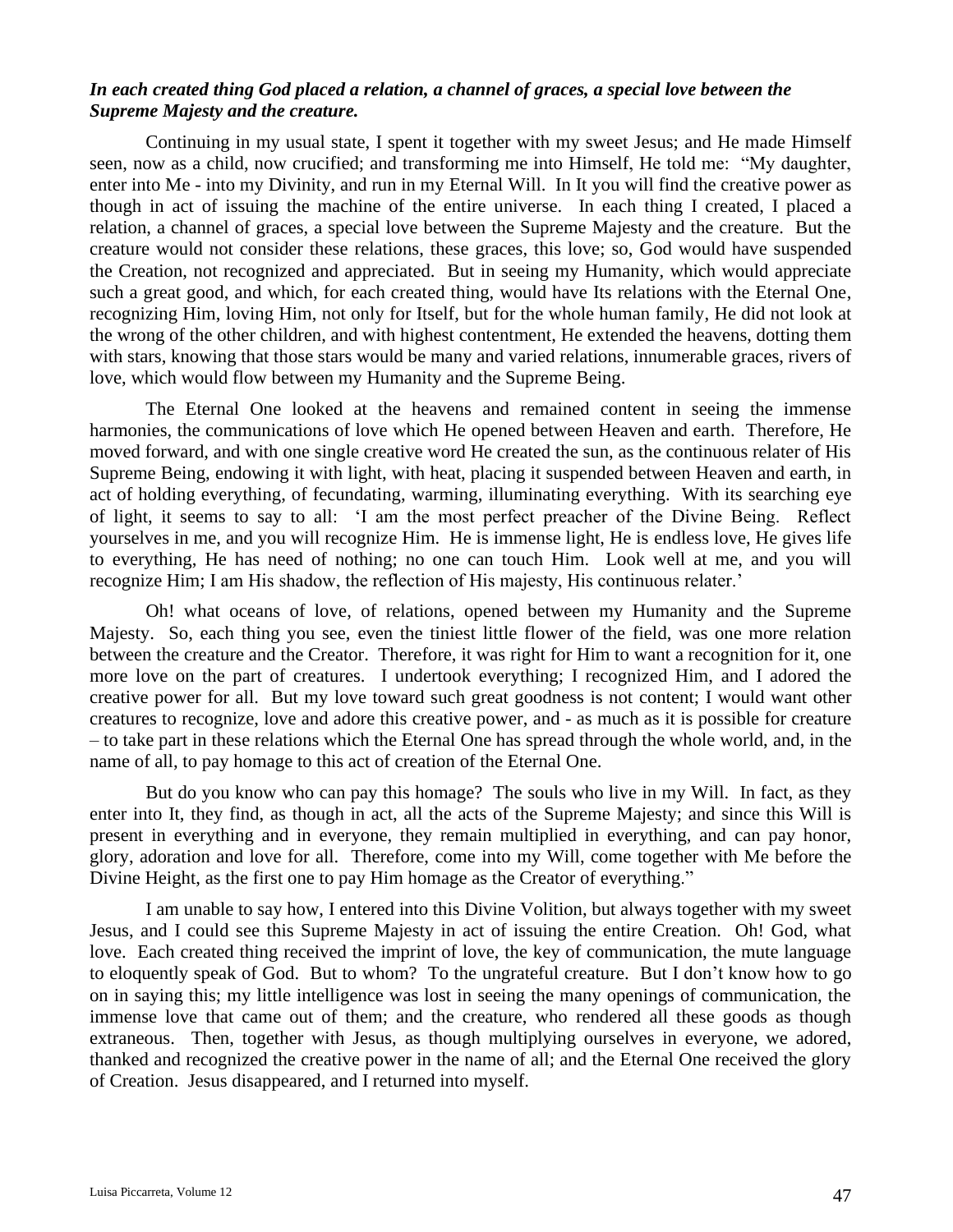# **February 24, 1919** *Man, the masterpiece of the creative power.*

As I was in my usual state, blessed Jesus, on coming, told me: "My daughter, you have said nothing about the creation of man - the masterpiece of the creative power, in whom, not in sprays, but in waves, in rivers, the Eternal One poured His love, His beauty, His mastery; and taken by excess of love, He placed Himself as the center of man. But He wanted a worthy dwelling; so, what does this Uncreated Majesty do? He creates man in His image and likeness. He draws a breath from the depth of His love, and with His omnipotent breath He infuses life in him, endowing man with all His qualities, proportioned to a creature, making him a little god. So, everything you see in Creation was absolutely nothing compared to the creation of man. Oh! how many more beautiful heavens, stars, suns, He extended in the created soul; how much variety of beauty, how many harmonies. It is enough to say that He looked at man created, and He found him so beautiful as to become enamored with him. And jealous of this portent of His, He Himself made Himself the custodian and possessor of man, and said: 'I have created everything for you; I give you dominion over everything – everything is yours; and you will be all mine."

You will not be able to comprehend everything - the seas of love, the intimate and direct relations, the likeness that runs between Creator and creature. Ah! daughter of my Heart, if the creature knew how beautiful her soul is, how many divine qualities it contains, and how, among all created things, it surpasses everything in beauty, in power, in light – so much so, that it can be said that it is a little god, and a little world which contains everything within itself – oh! how much more would she esteem herself, and would not dirty with the slightest sin a beauty so rare, so portentous a prodigy of the creative power. But the creature, almost blind in knowing herself, and much more blind in knowing her Creator, keeps dirtying herself among a thousand filthy things, to the point of disfiguring the work of the Creator; so much so, that she can barely be recognized. Think, you yourself, of what Our sorrow is. Therefore, come into my Will, and together with Me come to substitute for our brothers before the throne of the Eternal One - for all the acts which they should do for having been created as a prodigy of love of His omnipotence; and yet, they are so ungrateful."

In one instant we found ourselves before this Supreme Majesty, and in the name of all we expressed our love, the thanksgiving, the adoration, for having created us with such great excess of love, and endowed us with so many beautiful qualities.

# **February 27, 1919**

## *In the Divine Will there is no hindrance for the love of God.*

Continuing in my usual state, blessed Jesus, in coming, almost always calls me into His Will to repair or to substitute for the acts of creatures in a divine manner. Now, on coming, He told me: "My daughter, what stench emanates from the earth. I can find no place for Myself; and because of the stench, I am forced to flee from the earth. You, however, can make for Me some sweet-smelling air that might be suitable for Me. And do you know how? By doing what you do in my Will. As you do your acts, you will form for Me a divine air; and I will come to breathe it, and will find a point of the earth for Me. And since my Will circulates everywhere, everywhere will I feel the air that you will make for Me, and it will break for Me the bad air that the earth sends Me."

After a little while, He came back and added: "My daughter, how much darkness. It is such that the earth seems covered with a black mantle, to the point that they can no longer see – they have either become blind, or have no light in order to see; and I want not only divine air for Me, but also light. Therefore, let your acts be continuous in my Will, so you will make not only air for your Jesus, but also light. You will be my reflector, my reverberation, the reflection of my love and of my very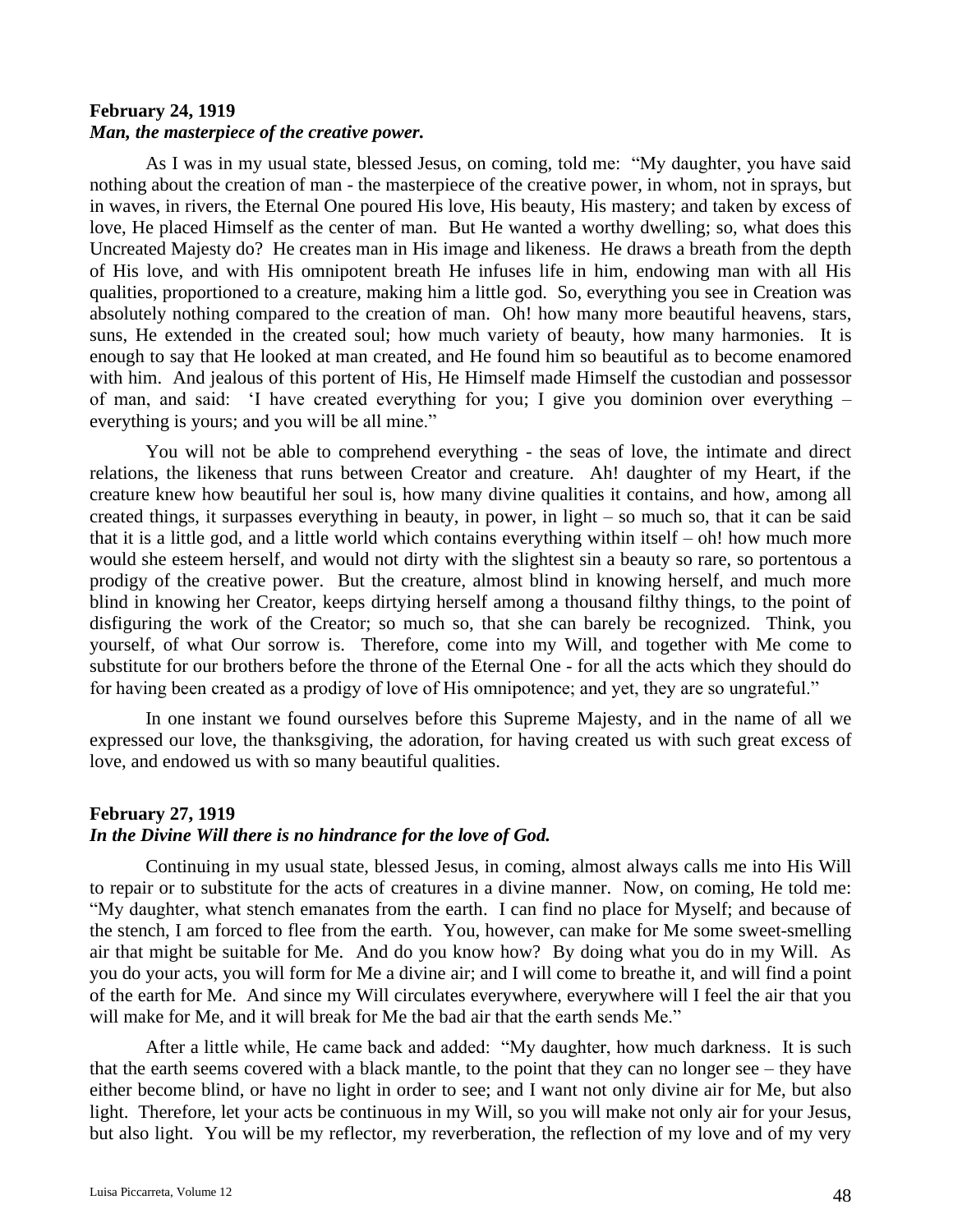light. Even more, I tell you that as you do your acts in my Volition, you will erect tabernacles. Not only this; as you keep forming thoughts, desires, words, reparations, acts of love, many hosts will be unleashed from you, because they are consecrated by my Will.

Oh! what a free outpouring my love will have. I will have free field in everything - no more hindrance; as many tabernacles as I want, so many will I have. The hosts will be innumerable; at each instant we will communicate each other, together; and I too will cry out: 'Freedom! Freedom! Come all into my Will, and you will enjoy true freedom!' Outside of my Will, how many hindrances does the soul not find; but in my Will she is free. I leave her free to love Me as she wants; even more, I tell her: 'Lay down your human guises - take the divine. I am not stingy and jealous of my goods; I want you to take everything. Love Me immensely; take - take all my love, make it your own; my power, my beauty – make it your own. The more you take, the happier your Jesus will be.' The earth forms few tabernacles for Me; the hosts are almost numbered. And then, the sacrileges, the irreverences that they do to Me – oh! how offended and hindered is my love. In my Will, instead, no hindrance – there is not a shadow of offense; and the creature gives Me love, divine reparations and complete correspondence; and she substitutes together with Me for all the evils of the human family. Be attentive, and do not move from the point at which I call you and want you."

# **March 3, 1919**

# *The terrestrial Eden and the divine Eden.*

Continuing in my usual state, I was all immersed in the Divine Volition; and my always lovable Jesus came and pressed me to His Heart, telling me: "You are my firstborn daughter of my Will. How dear and precious you are in my eyes. I will keep you so guarded that, if in creating man I prepared a terrestrial Eden, for you I have prepared a divine Eden. If in the terrestrial Eden the union between the first ancestors was human, and I gave them to enjoy the most beautiful delights of the earth, while they enjoyed Me at intervals - in the divine Eden the union is divine. I will make you enjoy the most beautiful celestial delights, and you will enjoy Me as much as you want; even more, I will be your life, and we will share together the contentments, the joys, the sweetnesses and, if needed, also the pains. The enemy had access to the terrestrial Eden, and the first sin was committed; in the divine Eden entrance is precluded to the devil, to passions and to weaknesses. Even more, he does not want to enter, knowing that my Will would burn him more than the very fire of hell; and upon merely feeling the sensation of It, he flees; and you will give start to the first acts in the divine manner, which are immense, eternal, infinite, and embrace everything and everyone."

And I, interrupting the speaking of Jesus, said: 'Jesus, my Love, the more You speak about this Divine Will, the more I am confounded and I fear, and I feel such annihilation that I feel myself being destroyed, and therefore unable to correspond to your designs.' And He, all goodness, added: "It is my Will that destroys the human in you; and instead of fearing, you should fling yourself into the immensity of my Will. My designs upon you are high, noble and divine; the very work of Creation – oh! how It remains behind this work of calling you to live in the Divine Will so as to live in It, not human life, but divine life. It is a stronger outpouring of my love; it is my love constrained by creatures, such that, unable to contain it any longer, I pour it in torrents toward one who loves Me. And in order to be sure that my love be not rejected and maltreated, I call you into my Will, so that neither you nor what is mine may remain without its full effect, and in full defense. My daughter, do not sadden with your fears the work of your Jesus, and continue the flight there where I call you."

# **March 6, 1919** *Different steps that Jesus takes in the soul to make her live in the Divine Will.*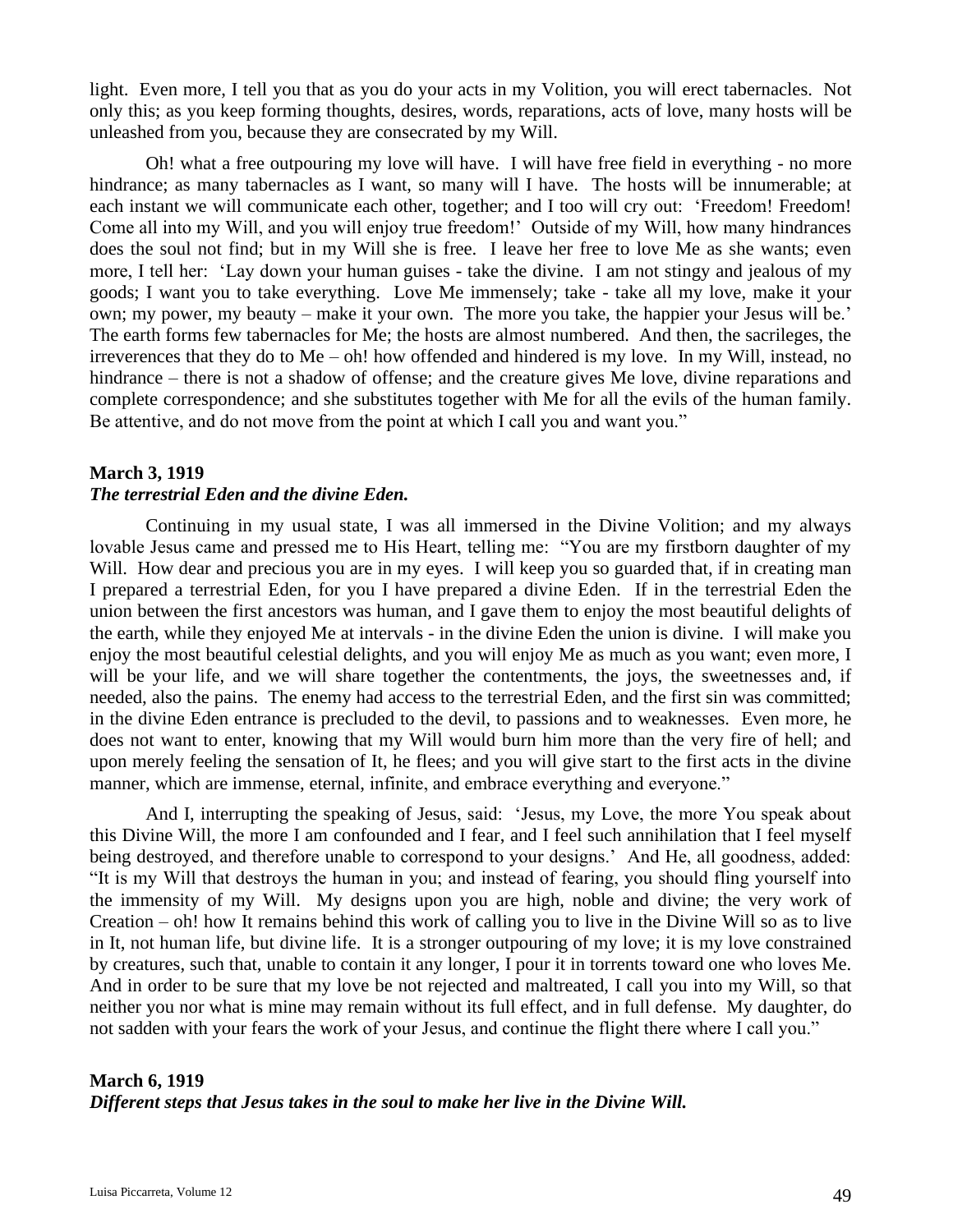I was all concerned about what my sweet Jesus keeps telling me on the Divine Volition, and I said to myself: 'How is it possible that the soul can reach such extent, and live more in Heaven than on earth?' And Jesus, on coming, told me: "My daughter, that which is impossible to the creature – everything, is possible for Me. It is true that this is the greatest prodigy of my omnipotence and of my love, but when I want, I can do anything, and what seems difficult is very easy to Me. However, I want the '*yes'* of the creature, and that she lend herself, like soft wax, to whatever I want to make of her. Even more, you must know that before calling her definitively to live in my Volition, I call her every now and then, I strip her of everything, I make her undergo a sort of judgment, because in my Will there are no judgments - things remain all confirmed with Me. Judgment is outside of my Will; but everything that enters into my Volition, who can ever dare to place under judgment? And I never judge Myself. Not only this, but many times I make her die, also corporally, and then, again, I give life back to her; and the soul lives as if she did not live; her heart is in Heaven, and to live is her greatest martyrdom. How many times have I not done this for you? These are all dispositions in order to dispose the soul to live in my Will. And then, the chains of my graces, of my repeated visits - how many have I not given you? Everything was to dispose you to the height of living in the immense sea of my Will. Therefore, do not want to investigate, but continue your flight."

## **March 9, 1919**

## *The Divine Will must be center and nourishment of the soul.*

As I am in my usual state, my always lovable Jesus draws me always into His Will - what an endless abyss. So, He told me: "My daughter, take a look at how my Humanity swam in the Divine Volition, which you should imitate." At that moment, I seemed to see a sun before my mind – however, not so small as the one which shines over our horizon, but so big as to surpass the entire surface of the earth. Even more, one could not see where its boundaries reached; and the rays it spread, forming an enchanting harmony around it, went up and down, and penetrated everywhere. In the center of this sun I could see the Humanity of Our Lord, which nourished Itself from this sun, and this sun formed the whole of Its life. It received everything from the sun, and It gave everything back to it, and, like beneficial rain, it spread over the whole human family. What an enchanting sight.

Then, my sweet Jesus added: "Have you seen how I want you? The Sun that you see is my Will, in which my Humanity resided as within Its own center. It received everything from my Will; no other food entered into Me. Not even the nourishment of one thought, of one word or breath entered into Me, which was nourished by food extraneous to my Will. It was right that I should give everything back to It. So do I want you - in the center of my Will, from which you will take the nourishment of everything. Guard yourself well from taking any other food; you would descend from your nobility, and would degrade yourself, like those queens who lower themselves to taking vile and dirty foods, unworthy of them. And as you take, you must immediately give everything back to Me. So, you will do nothing other than take and give to Me. In this way, you too will form an enchanting harmony between you and Me."

### **March 12, 1919**

### *How the earth is image of one who does not live in the Divine Will.*

Continuing in my poor state, my sweet Jesus came for just a little, and clasping me all to His Most Holy Heart, told me: "My daughter, if the earth were not movable and mountainous, but fixed and all one plain, it would enjoy more the benefit of the sun. For the whole earth it would be always midday, the heat equal at all points, therefore it would produce more fruit. But because it is movable and formed of heights and of depths, it does not receive the light and the heat of the sun equally, and now one point remains in the dark, now another; other points receive little of the light of the sun.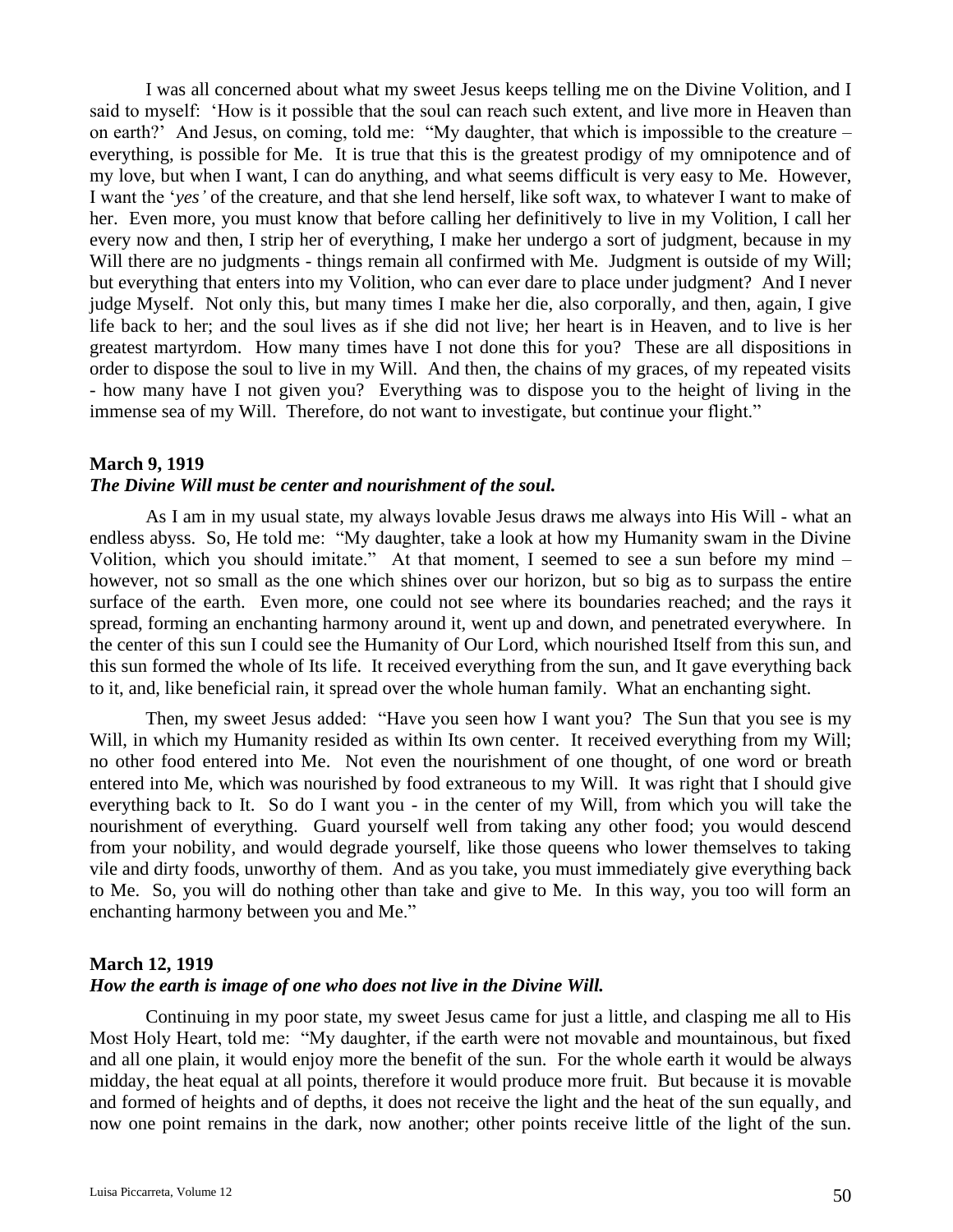Many lands become sterile because the mountains, with their height, prevent the light and the heat of the sun from penetrating into their depths; and how many – how many more inconveniences.

Now, my daughter, I tell you that the earth is image of one who does not live in my Will. The human acts render her movable; weaknesses, passions, defects, form the mountains, the sunken places in which dens of vices are formed. So, their movability causes darkness and cold for them; and if they enjoy a little bit of light, it is at intervals, because the mounts of their passions come up against this light. How much misery for one who does not live in my Will. On the other hand, for one who lives in my Volition, my Will renders her fixed, and levels all the mountains of the passions, in such a way as to render her all one plain; and the Sun of my Volition darts through her as It wants, and there is no receptacle in which Its light does not shine. What is the wonder if the soul becomes holier in one day lived in my Will, than in one hundred years outside of my Will?"

## **March 14, 1919**

# *Effects of a suffrage done in the Divine Will. Participation in the pains which the Humanity of Jesus received from the Divinity. The first soul stigmatized in the Divine Will.*

While I was in my usual state, I found myself outside of myself, and I saw a late confessor of mine. A thought flashed into my mind: 'Ask about that thing which you have not told the confessor - whether you are obliged to say it and therefore write it, or not.' I asked him, telling him what the thing was, and he said to me: "Of course you are obliged." Then he added: "Once you did for me a beautiful suffrage. If you knew the good you did to me, the refreshment that I felt, the years that I paid off...." And I: 'I don't remember. Tell me what it was, and I will repeat it for you.' And he: "You immersed yourself in the Divine Volition, and took Its power, the immensity of Its love, the immense value of the pains of the Son of God and of all the divine qualities. You came over me and poured them upon me; and as you poured them, I received the bath of the love that the divine power contains, the bath of the beauty, the bath of the Blood of Jesus, and of all the divine qualities. Who can tell you the good you did to me? They were all baths which contained a divine power and immensity. Repeat it for me - repeat it for me." As he was saying this, I found myself back into myself.

Now, in order to obey, to my highest confusion and repugnance, I will say the thing that I had neglected to say and write. I remember that one day my sweet Jesus, speaking to me of His Most Holy Will and of the pains which the Divinity made His Most Holy Humanity suffer in His Will, said to me: "My daughter, since I have chosen you as the first one to live life in my Will, I want that you too take part in the pains which my Humanity received from the Divinity in my Will. Every time you enter into my Volition, you will find the pains that the Divinity gave Me - not those which the creatures gave Me, although these too were wanted by the Eternal Will; but since those were given to me by creatures, they were in a finite way. Therefore I want you in my Will, in which you will find pains in an infinite way and innumerable. You will have countless nails, multiple crowns of thorns, repeated deaths, pains without end - all similar to mine, in a divine way and immense, which will extend in an infinite way to all, past, present and future. You will be the first one who - not a limited number of times, as those who have shared in the wounds of my Humanity, but as many times as my Divinity made Me suffer - together with Me, will be the little lamb killed by the hands of my Father, to rise again and be killed again. You will remain crucified with Me by the eternal hands, to receive in you the mark of the eternal, immense and divine pains. We will present ourselves together before the throne of the Eternal One, with written on our foreheads, in indelible characters: 'We want death to give life to our brothers; we want pains to free them from the eternal pains.' Aren't you happy?"

And I: 'Jesus! Jesus! I feel too unworthy, and I believe that You are making a big mistake in choosing me, poor little one. Therefore, mind what You do.' And Jesus, interrupting my speaking,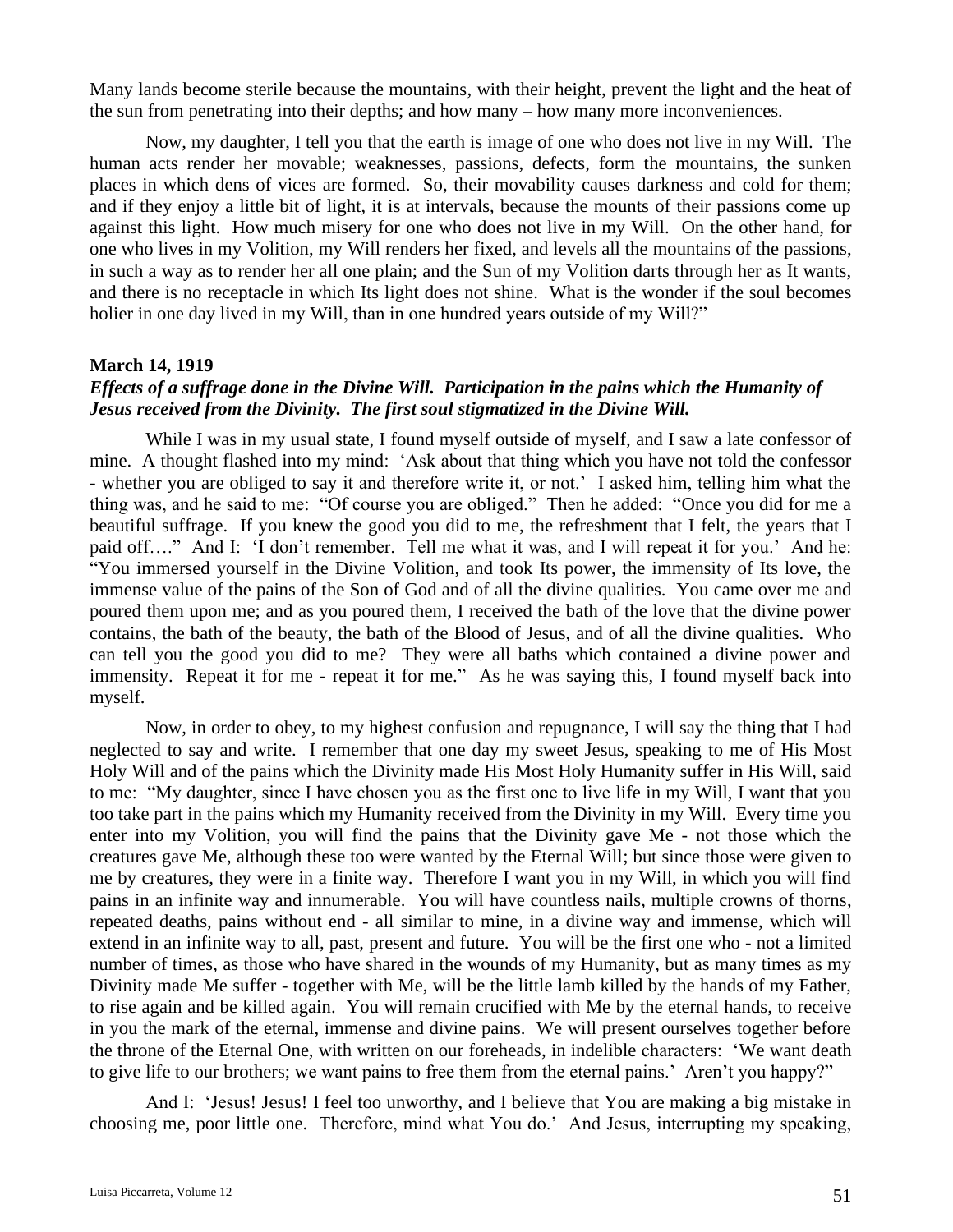added: "Why do you fear? Yes, yes, I minded for thirty-two years of bed in which I have kept you. I exposed you to many trials, and even to death - I calculated everything. And besides, if I am mistaken, it will be a mistake of your Jesus, which can never do harm to you, but immense good. However, know that I will have the honor, the glory, of the first soul stigmatized in my Will."

## **March 18, 1919**

## *In His conception, Jesus conceived all souls, their pains and their deaths.*

Continuing in my usual state, my always lovable Jesus, making Himself seen, drew me into the immensity of His Most Holy Will, in which He showed, as though in act, His conception in the womb of the Celestial Mama. Oh! God, what an abyss of love. And my sweet Jesus told me: "Daughter of my Will, come to take part in the first deaths and in the pains which my little Humanity suffered from my Divinity in the act of my conception. As I was conceived, I conceived all souls, past, present and future, together with Me, as my own Life; and I also conceived all the pains and the deaths which I was to suffer for each one of them. I had to incorporate everything within Me – souls, pains and death which each one was to suffer, so as to say to the Father: 'My Father, You will no longer look at the creature, but only at Me; and in Me You will find all, and I will satisfy for all. As many pains as You want - I will give them to You. Do You want Me to suffer death for each one? I will suffer it. I accept everything, provided You give life to all.' This is why a Divine Power and Will were needed in order to give Me so many deaths and so many pains, and a Divine Power and Will to make Me suffer. And since in my Will all souls and all things are in act – so, not in an abstract or intentional way, as some might think, but in reality I kept all within Me, identified with Me, they formed my very Life – in reality I died for each one and I suffered the pains of all. It is true that in this concurred a miracle of my omnipotence, the prodigy of my immense Volition; without my Will, my Humanity could not have found and embraced all souls, nor could It die so many times. So, my little Humanity, as It was conceived, began to suffer alternations of pains and deaths, and all souls swam within Me as if inside an immense sea, forming the members of my members, the blood of my Blood, the heart of my Heart. How many times my Mama, taking the first place in my Humanity, felt my pains and my deaths, and died together with Me. How sweet it was for Me to find in the love of my Mama the echo of mine. These are profound mysteries, in which the human intellect, not comprehending well, seems to get lost. Therefore, come into my Will, and take part in the deaths and in the pains which I suffered as soon as my conception was accomplished. From this you will be able to better comprehend what I tell you."

I am unable to say how, I found myself in the womb of my Queen Mama, where I could see the Infant Jesus, so very little. But, though tiny, He contained everything. A dart of light flashed from His Heart into mine, and as it would penetrate into me, I felt myself being given death; and as it would come out, life came back to me. Each touch of that dart produced a most sharp pain, such that I felt myself being undone, and dying, in reality. And then, with its same touch, I felt myself coming to life again. But I don't have the right words to express myself, and therefore I stop here.

### **March 20, 1919**

# *The deaths and the pains which the Divinity made the Humanity of Jesus suffer for each soul were not just the intention, but they were real.*

I felt my poor mind immersed in the pains of my lovable Jesus; and since I had been told that it seemed impossible that Jesus could suffer so many deaths and so many pains for each one, as it is said above, my Jesus told me: "My daughter, my Will contains the power of everything. It was enough that my Will just wanted it, for it to happen. And if it were not so, then my Will would have a limit in Its power, while I am without limits and infinite in all my things, and it is because of this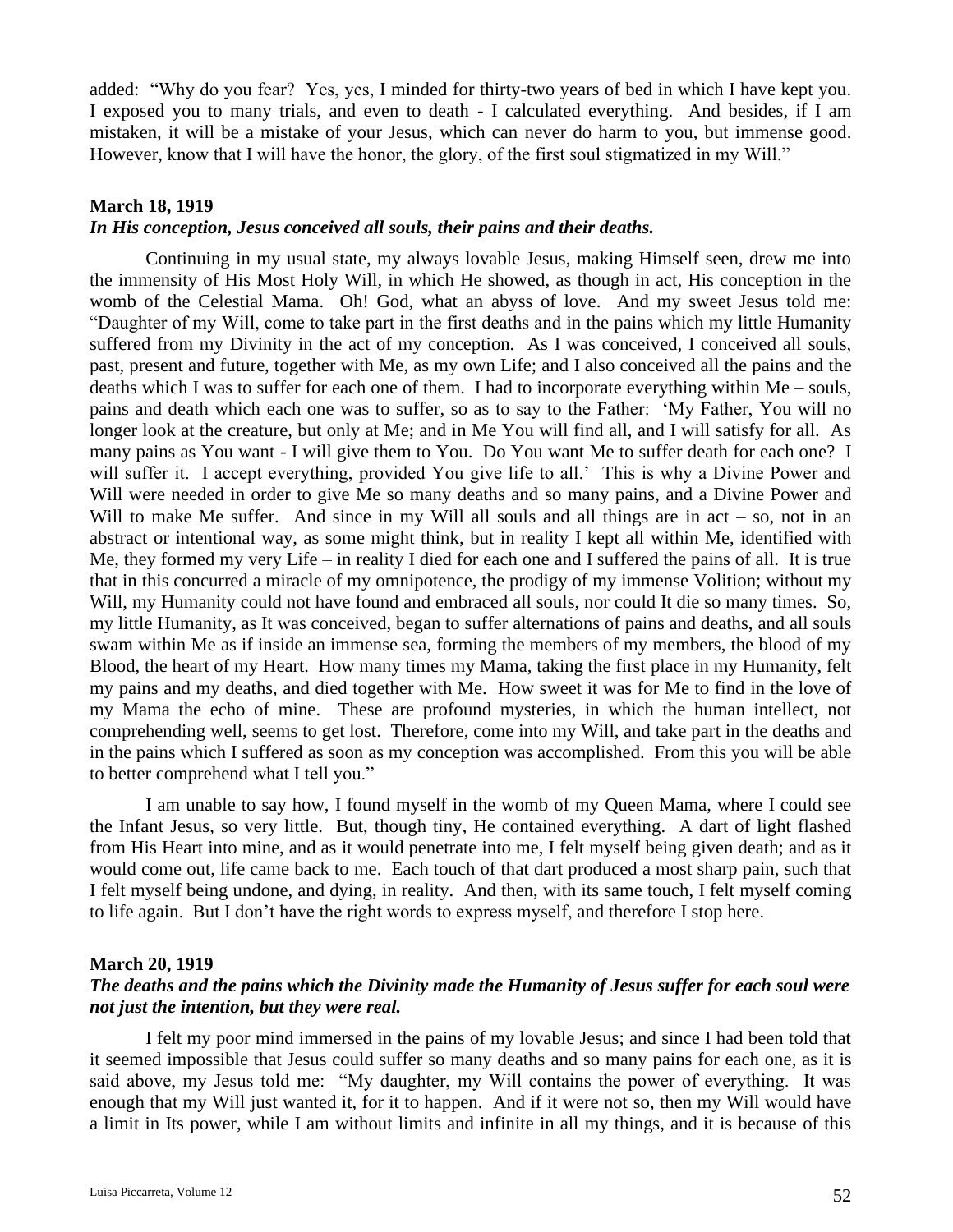that whatever I want, I do. Ah! how little I am understood by creatures, and therefore I am not loved. You, then, come into my Humanity, and I will let you see and touch with your hand what I have told you."

At that moment I found myself in Jesus, from whom the Divinity and the Eternal Volition were inseparable. And this Volition, by just wanting it, created repeated deaths, innumerable pains, blows without scourges, sharpest pricks without thorns, with such an ease, just as when, with one *'Fiat'*, It created billions of stars. It did not take as many Fiats for as many stars as It created - one alone was enough. Yet, in spite of this, not just one star came out to the light and the others remained in the Divine Mind, or in the intention - but all of them, in reality, came out, and each one had its own light to adorn our atmosphere. In the same way, it seemed that, in the Heaven of the Most Holy Humanity of Our Lord, with Its creative *'Fiat'* the Divine Volition created life and death as many times as It wanted.

So, finding myself in Jesus, I found myself at that point when Jesus suffered the scourging from the divine hands. By the Eternal Will's mere wanting so, without blows, without lashes, the flesh of the Humanity of Jesus would fall off in pieces; deep furrows were formed, but in such a harrowing way, in His deepest interior. The obedience of Jesus to that Divine Volition was such that His Humanity would melt by Itself, but in such a painful way, that it can be said that the scourging which the Jews gave Him was the image or the shadow of that which He suffered on the part of the Eternal Volition. And then, by the Divine Volition's mere wanting so, His Humanity would compose Itself. So it happened when He suffered deaths for each creature, and all the rest. I took part in these pains of Jesus, and – oh! how vividly I comprehended that the Divine Volition can make us die as many times as It wants, and then give us life again.

Oh! God, these are unutterable things, excesses of love, profound mysteries, almost inconceivable to created mind. I felt incapable of coming back to life, to the use of senses, to motion, after suffering those pains; and my blessed Jesus told me: "Daughter of my Will, my Will gave you pains, and my Will gives back to you life, motion and everything. I will call you often into my Divinity to take part in the many deaths and pains which, in reality, I suffered for each soul – not as some believe, that it was only in my Will, or that I only intended to give life to each one. False! false! They do not know the prodigy, the love and the power of my Will. You, who have somehow known the reality of the many deaths suffered for all, do not put it in doubt, but love Me and be grateful to Me for all, and be ready when my Will calls you."

## **March 22, 1919**

## *All things came out to life from the Eternal Fiat. Excesses of love in the creation of man.*

As I was in my usual state, I found myself outside of myself, and I could see all the order of created things. And my sweet Jesus told me: "My daughter, see what harmony, what order in all created things, and how all of them came out to life from the Eternal Fiat. So, everything cost Me one Fiat. The littlest star just as the refulgent and splendid sun, the littlest plant just as the great tree, the small insect just as the largest animal - they seem to say among themselves: 'We are noble creatures, our origin is the Eternal Volition; we all have the mark of the Supreme Fiat. It is true that we are distinct and different among ourselves; we have diversity of office, of light, of heat; but this says nothing. One is our value - the Fiat of a God. One our life and preservation - the Fiat of the Eternal Majesty.' Oh! how eloquently Creation speaks of the power of my Will, and teaches that from the greatest thing to the smallest, one is the value, because they have life from the Divine Volition. In fact, a star would say to the sun: 'It is true that you have much light and heat - your office is great, your goods immense. The earth almost depends on you, so much so, that I do nothing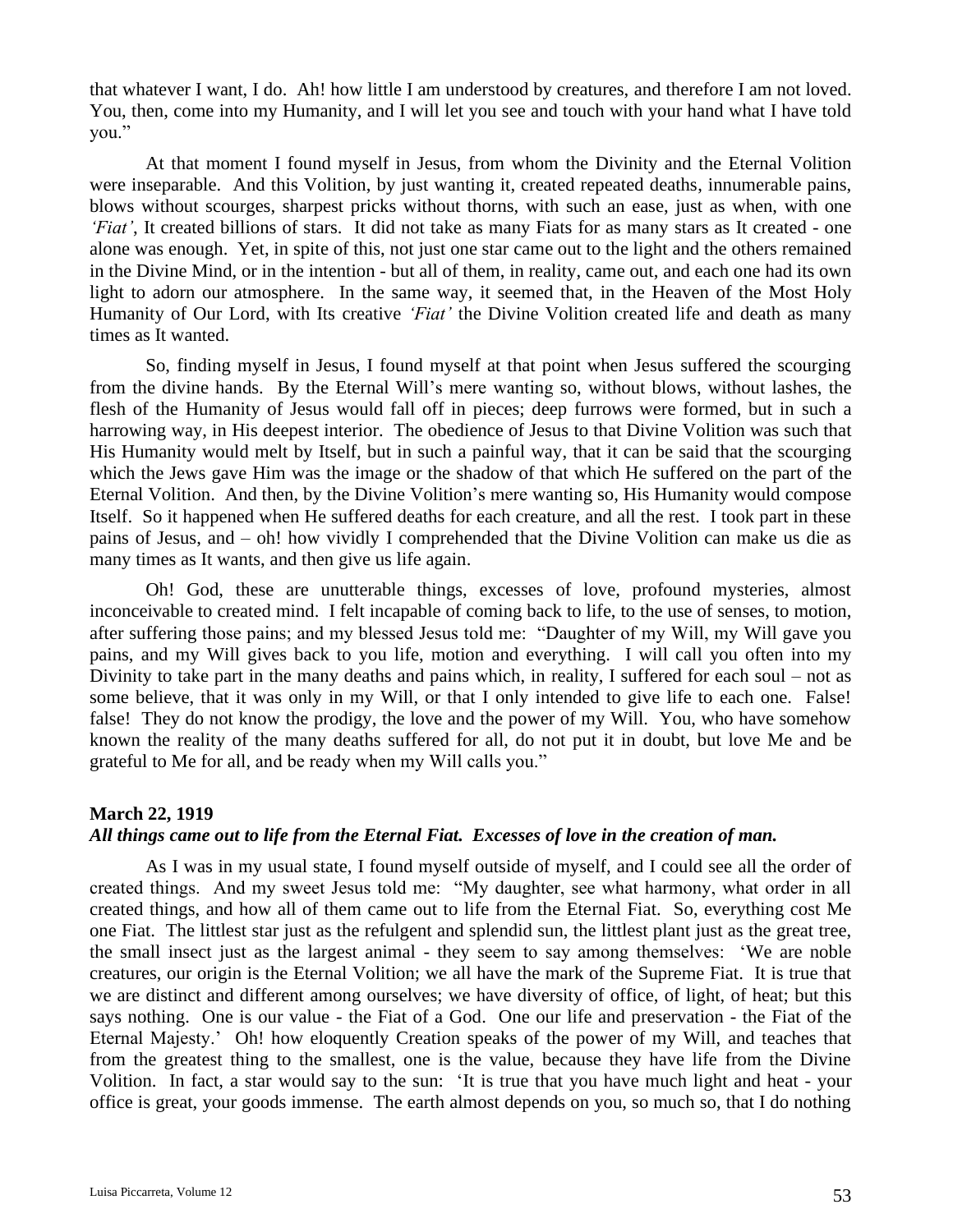in comparison to you. But the Fiat of a God made you so; therefore our value is equal, the glory that we give to our Creator is fully similar'."

Then He added with a more afflicted tone: "It was not so in creating man. It is true that his origin is my Fiat, but this was not enough for Me. Taken by excess of love, I breathed on him, wanting to infuse in him my very Life; I endowed him with reason, I made him free, and I constituted him king of all Creation. But man, ungrateful - how did he correspond to Me? Amid all Creation, he alone has rendered himself the sorrow of my Heart, the clashing note. And then, what to tell you about my crafting in the sanctification of souls? Not just one Fiat, not just my breath do I place at their disposal, but my very Life, my love, my wisdom. Yet, how many rejections, how many defeats does my love receive. Ah! my daughter, compassionate my hard sorrow, and come into My Will to substitute for the love of the whole human family, so as to soothe my pierced Heart."

## **April 7, 1919**

## *Effects of the Divine Will. Threats of chastisements.*

Continuing in my usual state, my sweet Jesus came all tired, in act of asking for my help; and leaning His Heart upon mine, He made me feel His pains. Each pain that I felt was capable of giving me death, but Jesus, sustaining me, gave me the strength not to die. Then, looking at me, He told me: "My daughter, patience. In certain days, more than ever, your pains are necessary to Me, so that the world may not turn all into one flame. Therefore, I want to make you suffer more." And with a lance that He had in His hand, He ripped my heart open. I suffered very much, but I felt happy, thinking that Jesus was sharing His pains with Me, and pouring Himself out with me He could spare the peoples the imminent and terrible scourges that will break out. Then, after some hours of intense pains, my lovable Jesus told me: "My beloved daughter, you suffer very much. Come then, into my Will to take refreshment, and let us pray together for poor humanity."

I don't know how, I found myself in the immensity of the Divine Volition, in the arms of Jesus; and He, as though in a low voice, was speaking, and I repeated after Him. I will give some idea of what He was saying, because it is impossible for me to say everything. I remember that in the Will of Jesus I could see all the thoughts of Jesus, all the good He had done to us with His intelligence, and how all human intelligences received life from His mind. But, oh! God, what an abuse they made - how many offenses. And I said: 'Jesus, I multiply my thoughts in your Will, to give to each one of your thoughts a kiss of a divine thought, an adoration, a recognition of You, a reparation, a love of divine thoughts, as if another Jesus were doing it. And this, in the name of all and for all the human thoughts, past, present and future; and I intend to compensate even for the intelligences of lost souls. I want that the glory of all creatures be complete, and that no one miss the roll-call; and what they do not do, I do in your Will, to give You divine and complete glory."

Then, looking at me, Jesus was waiting, as if He wanted a reparation to His eyes. And I said: 'Jesus, I multiply myself in your gazes, so that I too may have as many gazes for as many times as You have gazed upon the creature with love; in your tears, so that I too may cry for all the sins of creatures, to be able to give You, in the name of all, gazes of divine love and divine tears, to give You complete glory and reparation for all the gazes of all creatures.'

Then, Jesus wanted me to continue the reparations to everything - to His mouth, to His Heart, to His desires, etc., multiplying everything in His Will, such that it would be too long for me to say everything, therefore I move forward. Then Jesus added: "My daughter, as you were doing the acts in my Will, many suns were formed between Heaven and earth; and I look at the earth through these suns, otherwise the earth would be so disgusting to Me that I would not be able to look at it. But the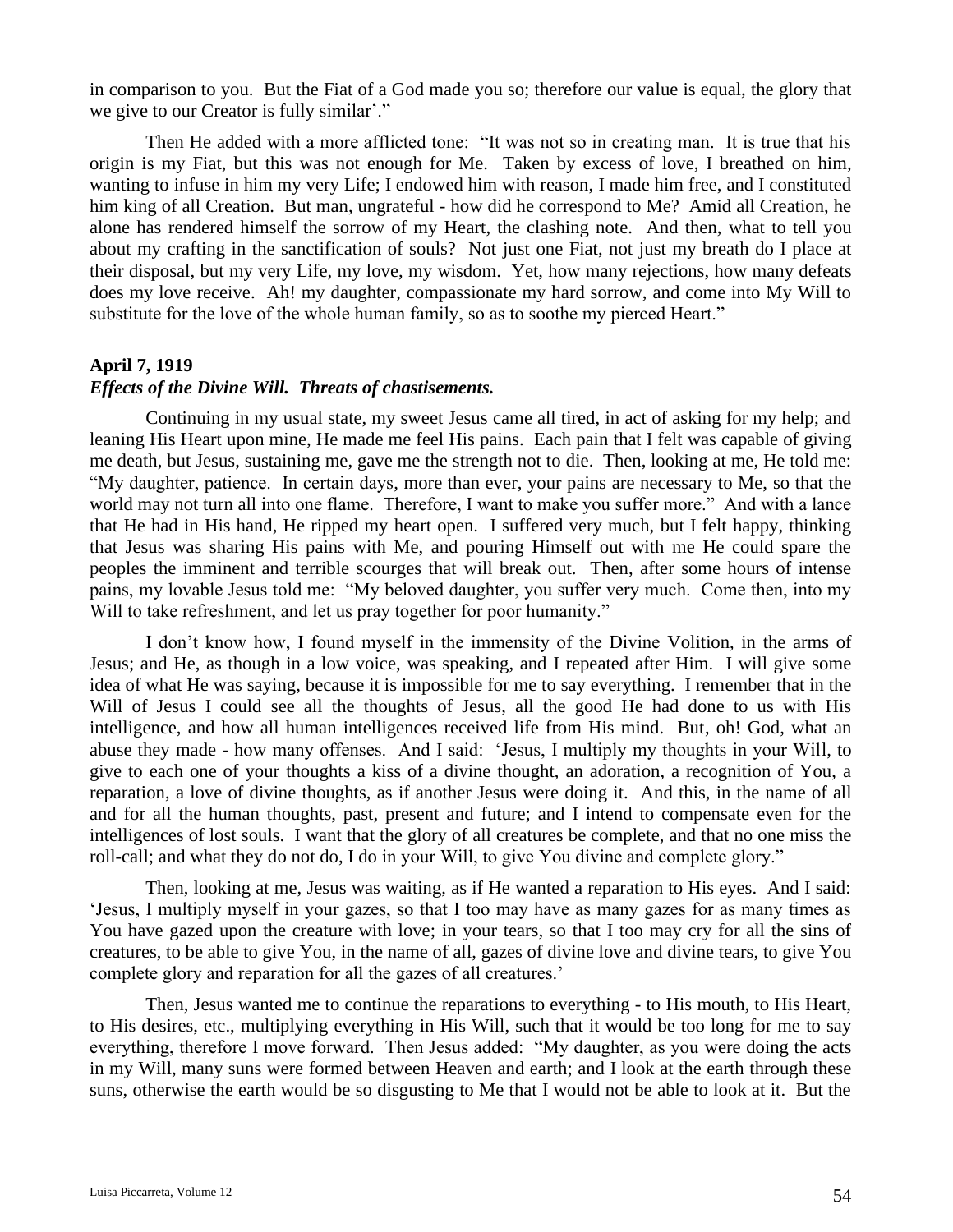earth receives little of these suns, because the darkness that they<sup>6</sup> spread is such that, as it comes up against these suns, they can receive neither all the light, nor the heat."

Afterwards, He transported me into the midst of creatures. But who can say what they were doing? I will only say that my Jesus, with sorrowful tone, added: "What disorder in the world. But this disorder is because of the leaders, both civilian and ecclesiastical. Their self-interested and corrupted lives did not have the strength to correct their subjects, therefore they closed their eyes over the evils of the members, since they already showed their own evils; and if they did correct them, it was all in a superficial way, because, not having the life of that good within themselves, how could they infuse it in others? And how many times these perverted leaders have placed the evil before the good, to the point that the few good have remained shaken by this acting of the leaders. Therefore, I will have the leaders struck in a special way."

And I: 'Jesus, spare the leaders of the Church - they are already few. If You strike them, the rulers will be lacking.' And Jesus: "Don't you remember that I founded my Church with twelve Apostles? In the same way, those few who will remain will be enough to reform the world. The enemy is already at their doors; the revolutions are already in the field; the nations will swim in blood, the leaders will be dispersed. Pray, pray and suffer, so that the enemy may not have the freedom to reduce everything to ruin."

## **April 15, 1919**

# *Major things are done after minor ones, and are the fulfillment and crowning of those. The resurrected Humanity of Jesus, symbol of those who will live in the Divine Will.*

I was fusing myself in the Holy Will of my always lovable Jesus, and together with my Jesus, my intelligence was wandering in the work of Creation, adoring and thanking the Supreme Majesty for everything and for everyone. And my Jesus, all affability, told me: "My daughter, in creating the heavens, first I created the stars as minor spheres, and then I created the sun, major sphere, endowing it with such light as to eclipse all the stars, as though hiding them within itself, constituting it king of the stars and of all nature. It is my usual way to do minor things first, as preparation for major ones, and these, as crowning of the minor things. The sun, while being my relater, also veils the souls who will form their sanctity in my Will; the Saints who lived in the mirror of my Humanity and as though in the shadow of my Will, will be the stars; the former souls, though later in time, will be the suns.

I maintained this order also in Redemption. My birth was without clamor; on the contrary, it was neglected; my childhood was without splendor of great things before men; my life in Nazareth was so hidden that I lived as if ignored by all; I adapted Myself to do the littlest and most common things of the human life. During my public life there were a few things that were great; but, still, who knew my Divinity? No one, not even all the Apostles. I passed through the crowds like any other man; so much so, that anyone could come close to Me, talk to Me, and if needed, even despise Me." And I, interrupting the speaking of Jesus, said: 'Jesus, my Love, how happy those times were, and happier those people who, by just wanting it, could come close to You, talk to You, and be with You.' And Jesus: "Ah! my daughter, only my Will brings true happiness. It alone encloses all goods in the soul, and making Itself crown around the soul, It constitutes her queen of true happiness. Only these souls will be the queens of my throne, because they are a birth from my Will. This is so true, that those people were not happy; many saw Me, but did not know Me, because my Will did not reside within them as center of life. Therefore, even if they saw Me, they remained unhappy; and only those who received the good of receiving the seed of my Will in their hearts disposed themselves to receive the good of seeing Me resurrected.

<sup>6</sup> Creatures.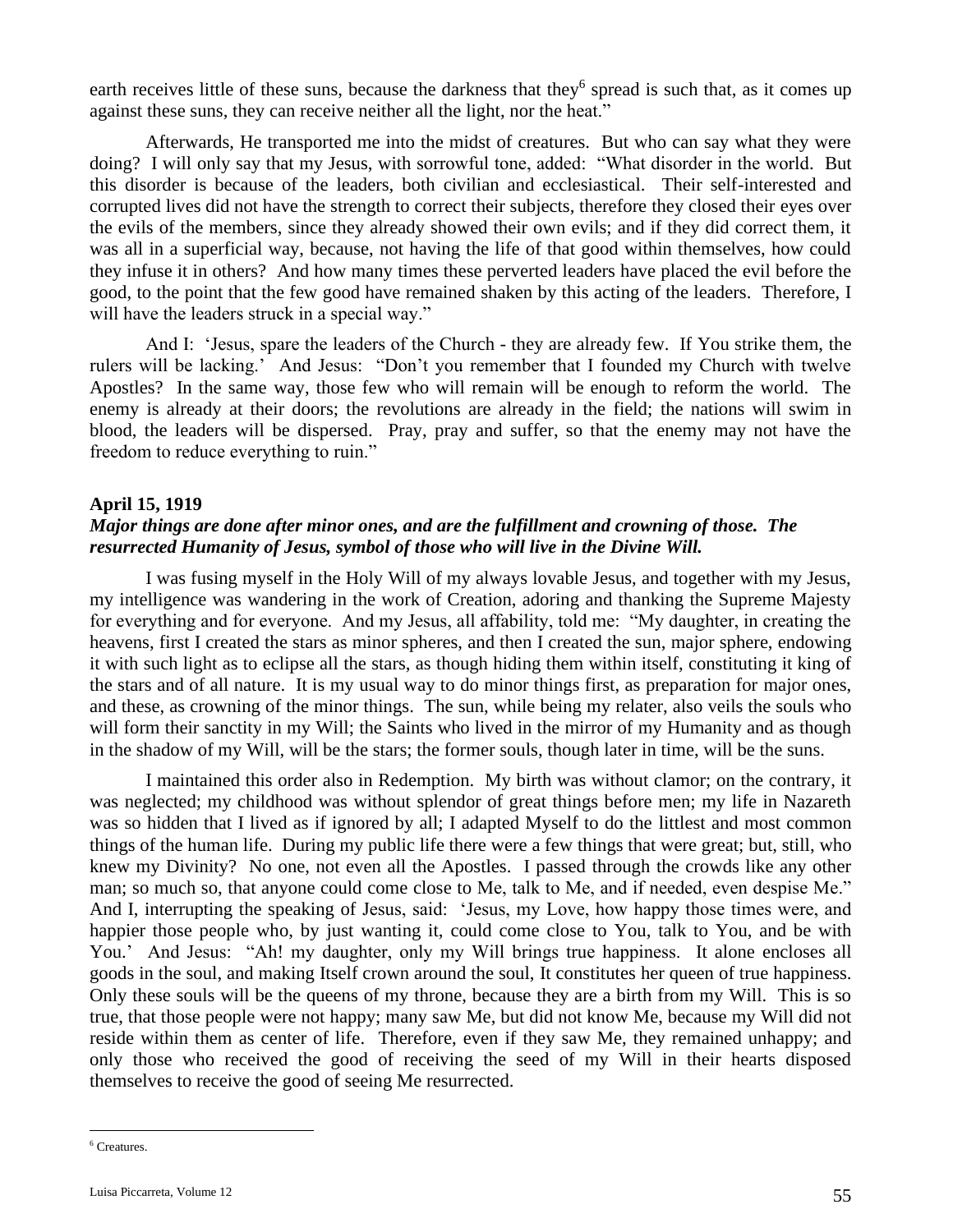Now, the portent of my Redemption was the Resurrection, which, more than refulgent sun, crowned my Humanity, making even my littlest acts shine, with such splendor and marvel as to make Heaven and earth to be astonished; It will be the beginning, the foundation and the fulfillment of all goods - crown and glory of all the Blessed. My Resurrection is the true Sun, which worthily glorifies my Humanity; It is the Sun of the Catholic Religion; It is the glory of every Christian. Without the Resurrection, it would have been as though heavens without sun, without heat and without life.

Now, my Resurrection is symbol of the souls who will form their sanctity in my Will. The Saints of these past centuries are symbols of my Humanity; although resigned, they did not have continuous attitude in my Will, therefore they did not receive the mark of the Sun of my Resurrection, but the mark of the works of my Humanity before my Resurrection. Therefore, they will be many; almost like stars, they will form for Me a beautiful ornament to the Heaven of my Humanity. But the Saints of the living in my Will, who will symbolize my resurrected Humanity, will be few. In fact, many throngs and crowds of people saw my Humanity before Its death, but few saw my resurrected Humanity - only the believers, those who were most disposed and, I could say, only those who contained the seed of my Will. In fact, if they did not have it, they would have lacked the necessary sight to be able to see my resurrected and glorious Humanity, and therefore be spectators of my ascent into Heaven.

Now, if my Resurrection symbolizes the Saints of the living in my Will - and this, with reason, because each act, word, step, etc. done in my Will is a divine resurrection that the soul receives; it is a mark of glory that she undergoes; it is to go out of herself in order to enter the Divinity, and to hide within the refulgent Sun of my Volition; and in It she loves, works, thinks what is the wonder if the soul remains fully risen and identified with the very Sun of my glory, and symbolizes my resurrected Humanity? But few are those who dispose themselves to this, because souls, even in sanctity, want something of their own good; while the Sanctity of living in my Will has nothing – nothing of its own, but everything is of God; and in order for souls to dispose themselves to this, to stripping themselves of their own goods, it takes too much. Therefore, they will not be many. You are not in the number of the many, but of the few; therefore be always attentive to the call, and to your continuous flight."

## **April 19, 1919**

# *Jesus did for each soul everything that they were obliged to do toward their Creator.*

Continuing in my usual state, I felt all afflicted, and my always lovable Jesus, on coming, clasped me, and surrounding my neck with His arm, told me: "My daughter, what's wrong? Your affliction weighs upon my Heart and pierces Me more than my own pains. Poor daughter, you have compassionated Me many times, and have taken my pains upon yourself; now I want to compassionate you and take your pain Myself." And He clasped me all to His Heart, and drawing me outside of myself, He added: "Cheer up, my daughter; come into my Will to be able to better comprehend and see what my Humanity did for the good of creatures."

I don't know how to say what I comprehended; in many things I lack the words. I will just say what my sweet Jesus told me: "My daughter, my Humanity was the sole organ which reordered the harmony between Creator and creature. I did for each soul all that they were obliged to do toward their Creator, not excluding even the very lost souls, because for all created things I was to give to the Father complete glory, love and satisfaction. With this difference only: that for the souls who somehow fulfill their duties toward the Creator – as almost no one arrives at satisfying them all - their glory unites to mine, and everything they do remains as though grafted in mine; while the lost ones remain as though parched members which, lacking the vital humors, are not fit for receiving any graft of the good I have done for them, but are only fit for burning in the eternal fire. So, my Humanity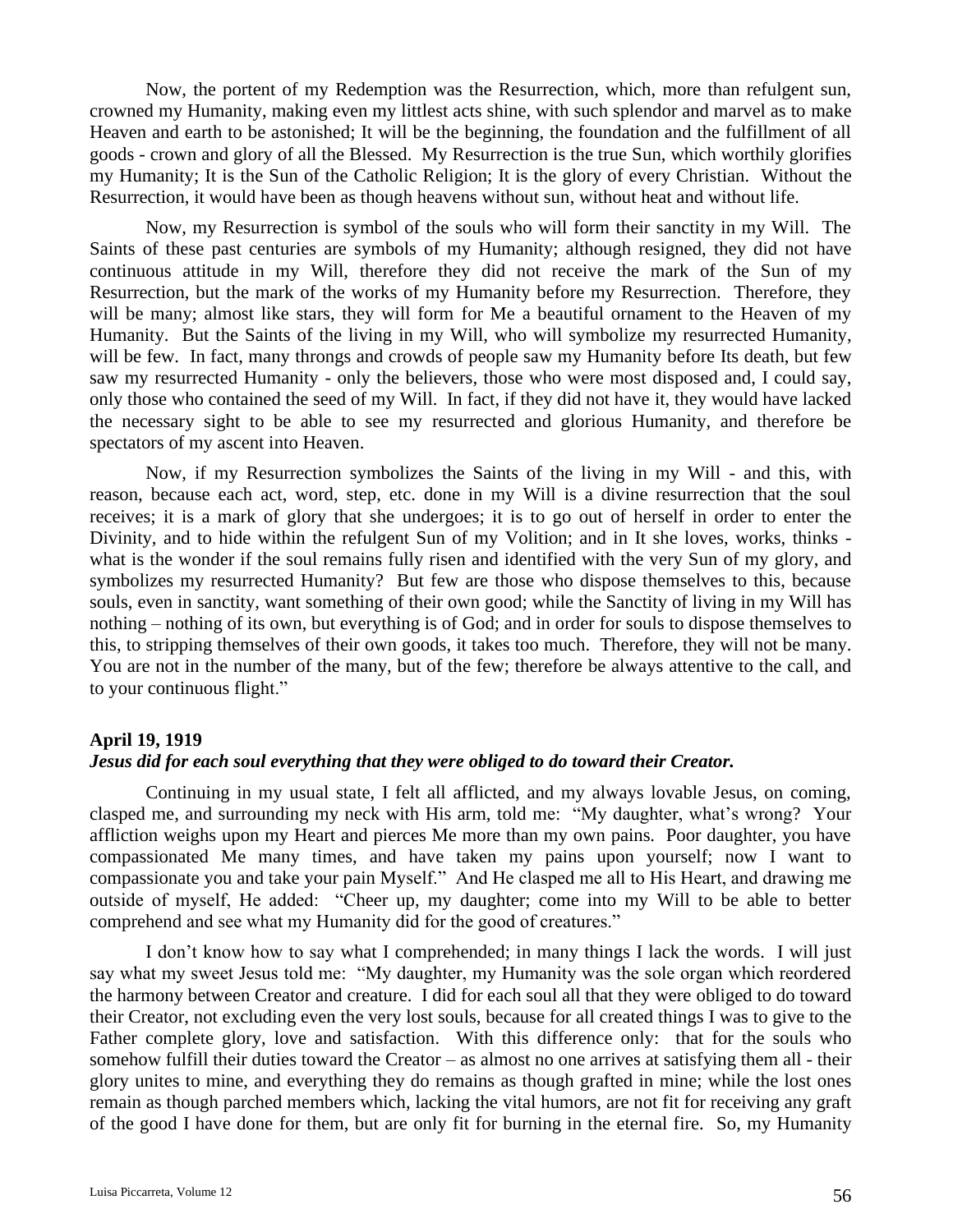restored the lost harmony between creatures and Creator, and sealed it at the price of blood and unheard-of pains."

## **May 4, 1919**

### *Jesus has His throne on earth in one who lives in His Will.*

I live amid privations and bitternesses; only the Will of my Jesus is my sole strength and life. So, my sweet Jesus made Himself seen in my interior for a little while, all afflicted and pensive, sustaining His forehead with His own hand. In seeing Him so afflicted, I said to Him: 'Jesus, what's wrong - so afflicted and pensive?' And He, looking at me, told me: "Ah! daughter, from within your heart I am allotting the destiny of the world. Your heart is the center of my throne upon earth; and from my center I look at the world, the madness of creatures, the precipice which they are preparing; while I am as though put aside, as if I were nothing for them. And I am forced to withdraw the light, not only of grace, but also of their very natural reason, to confound them and make them touch with their own hands who man is, and what man can do. And from within your heart I look at him, and I cry and pray for the ungrateful man; and I want you together with Me, crying and praying, and suffering for my relief and company."

And I: 'My poor Jesus, how much compassion I feel for You. Ah! yes, I will cry and pray together with You. But tell me, my Love, how is it possible that my heart be the center of your throne upon earth, while there are so many good souls in whom You dwell – while I am so bad?' And He added: "In Heaven also I have the center of my throne, while I am the life of each Blessed, and by being life of each Blessed, I do not exclude that I have a throne in which all my Majesty, my Omnipotence, Immensity, Beauty, Wisdom, etc. reside as in the central point, since each Blessed cannot contain Me, not having the capacity of containing all the immensity of my Being. In the same way, on earth I have my center; while I dwell in others, I have my central point from which I decide, I command, I operate, I do good, I chastise – which I do not do in the other dwellings. And do you know why I have chosen you as the central place? Because I have chosen you to live life in my Will, and one who lives in my Will is capable of containing Me completely, as my central point, because she lives in the center of my Being and I live in the center of hers. But while I live in her center, I live as if I were in my own center. On the other hand, one who does not live in my Will cannot embrace Me completely; therefore, at the most I can dwell there, but not erect my throne. Ah! if all understood the great good of living in my Will, they would compete. But alas! how few of them understand it, and they live more in themselves than in Me."

### **May 8, 1919**

# *Cause and necessity of the pains which the Divinity gave to the Humanity of Jesus. The reason why He has delayed in making them known.*

Finding myself in my usual state, I was thinking about the pains of my adorable Jesus, especially those which the Divinity made the Most Holy Humanity of Our Lord suffer. Meanwhile, I felt myself being drawn inside the Heart of my Jesus, and I took part in the pains of His Most Holy Heart, which the Divinity made Him suffer during the course of His life upon earth. These pains are quite different from those which blessed Jesus suffered in the course His Passion from the hands of the Jews; they are pains which almost cannot be described. From the little I shared in them, I can say that I felt a sharp, bitter pain, accompanied by a tearing of the heart itself, such that I felt myself dying in reality; and then Jesus, almost with a prodigy of His love, gave me life again.

 Then, after I suffered, my sweet Jesus told me: "Daughter of my pains, know that the pains which the Jews gave Me were the shadow of those which the Divinity gave Me. And this was just, in order to receive full satisfaction. Man, in sinning, offends the Supreme Majesty not only externally,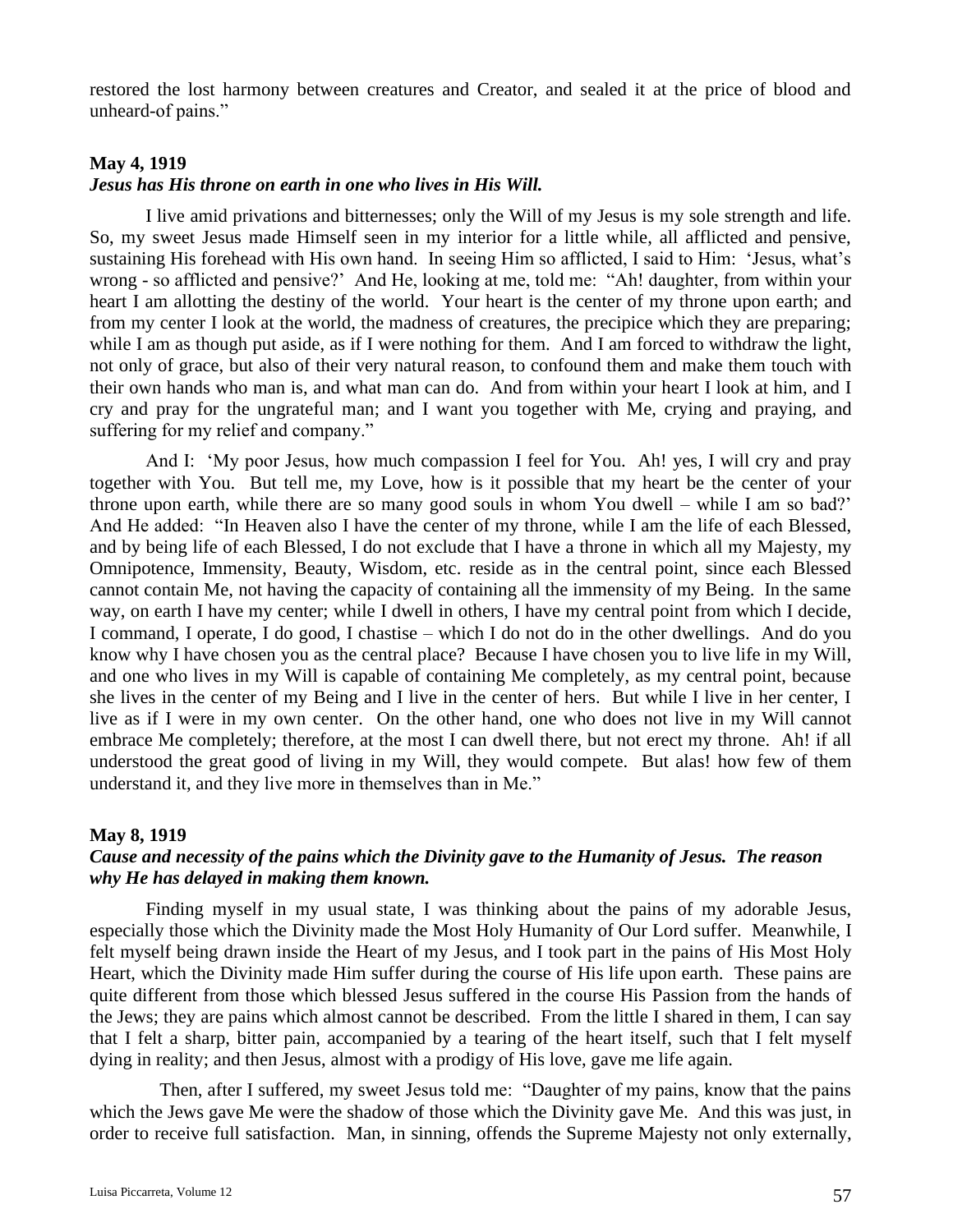but also internally, and he disfigures in his interior the divine part which was infused in him when he was created. So, sin is formed first in the interior of man, and then comes outside; even more, many times what comes outside is the minimum part - the greatest remains in the interior. Now, creatures were incapable of penetrating into my interior and making Me satisfy, through pains, the glory of the Father which they had denied to Him with so many offenses of their interior. More so, since these offenses wounded the noblest part of the creature – that is, the intellect, the memory and the will - in which the divine image is imprinted. Who, then, was to take on this commitment if the creature was incapable? Therefore, it was almost necessary that the very Divinity would take on this commitment and act as my loving executioner - and, though loving, more demanding, in order to receive full satisfaction for all the sins committed in the interior of man.

 The Divinity wanted the complete work and the full satisfaction of the creature, both of the interior and of the exterior. So, in the Passion which the Jews gave Me I satisfied the external glory of the Father, which creatures had taken away from Him; in the Passion which the Divinity gave Me during the whole course of my life, I satisfied the Father for all the sins of the interior of man. From this you can comprehend how the pains which I suffered from the hands of the Divinity surpassed by far the pains which creatures gave Me - even more, they almost cannot be compared, and they are less accessible to the human mind. Just as there is great difference between the interior and the exterior of man, much greater is the difference between the pains which the Divinity inflicted upon Me and those which creatures gave Me on the last day of my life. The first ones were cruel tearings, superhuman pains, capable of giving Me death – and repeated deaths in my inmost parts, of both soul and body; not even a fiber was spared Me. The second were bitter pains, but not tearings capable of giving Me death at each pain. But the Divinity had the power and the Will to do so.

 Ah! how much man costs Me. But man, ungrateful, does not care about Me, and does not try to comprehend how much I have loved him and suffered for him; so much so, that he has not even come to understand all that I suffered in the Passion that creatures gave Me. And if they do not understand the lesser, how can they understand the greater, which I suffered for them? This is why I delay in revealing the innumerable and unheard-of pains which the Divinity gave Me because of them. But my love wants outpouring and requital of love, therefore I call you in the immensity and height of my Will, where all these pains are in act. And not only do you take part in them, but in the name of the whole human family you honor them and give them requital of love; and together with Me, you substitute for all that creatures owe, but, to my highest sorrow and to greatest harm for themselves, they do not give it a thought."

## **May 10, 1919**

## *For as long as the Divine W ill lasts in the soul, so does the Divine Life last within her.*

I was very afflicted and almost worried about my poor state; and Jesus, wanting to distract me from thinking about myself, told me: "My daughter, what are you doing? The thought of yourself makes you go out of my Will. And don't you know that for as long as my Will lasts in you, so does the Divine Life last within you, and that as soon as my Will ceases, so does the Divine Life cease and you take back your human life? Beautiful exchange you make! The same happens with obedience; for as long as the obedience lasts, so does the life of the one who commanded last in the one who obeys; as soon as obedience ceases, so does one take back one's own life."

Then, as though sighing, He added: "Ah! you do not know the ruin the world will fall into; and everything that has happened until now can be called a game, compared to the chastisements that will come. I do not let you see them all so as not to oppress you too much; and I, in seeing the obstinacy of man, remain as though hidden within you. And you, pray together with Me, and do not want to think about yourself."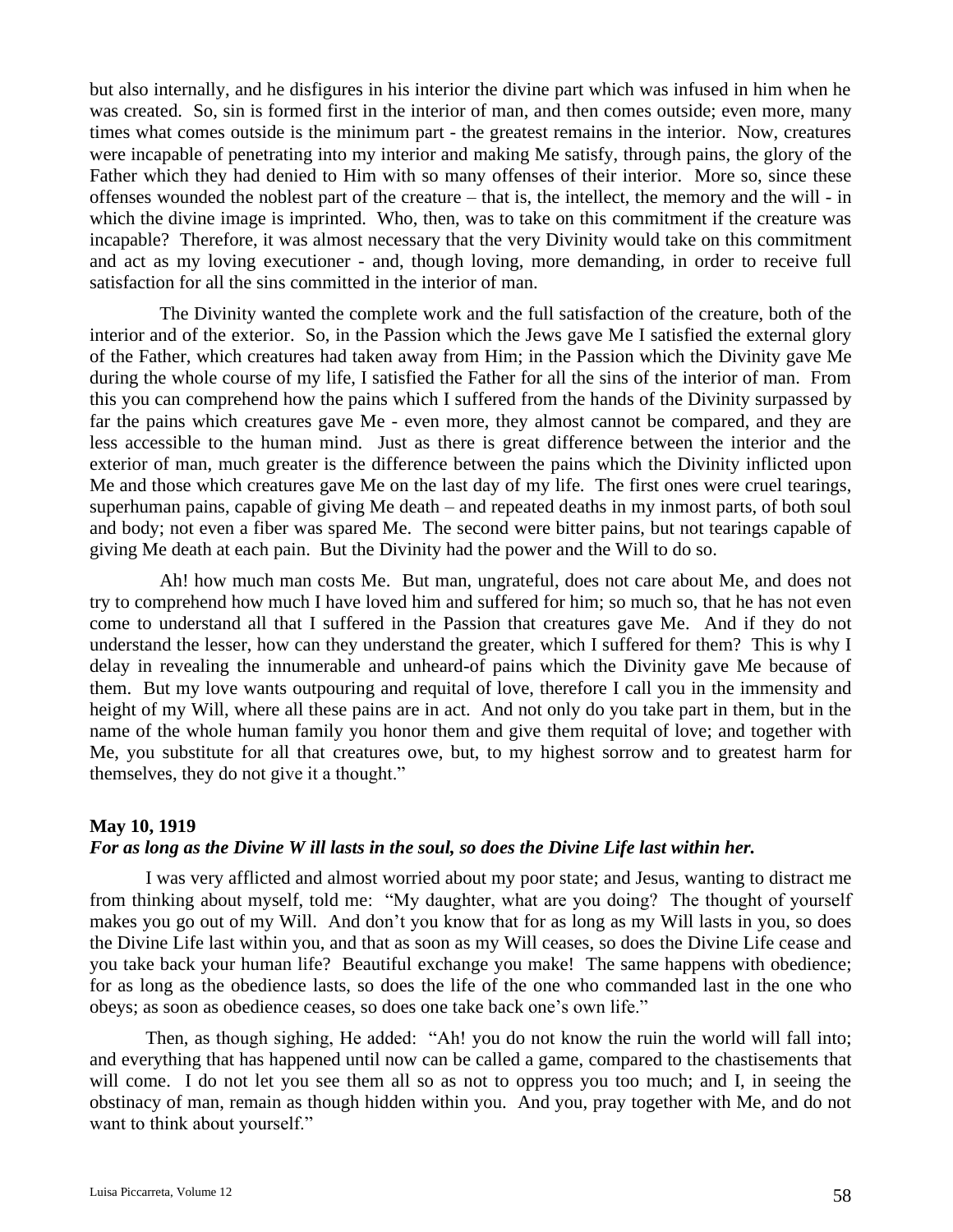# **May 16, 1919** *Effects of the acts done in the Divine Will. The sun is an image of these acts.*

I was thinking: 'How can it be that one act alone, done in the Divine Will, multiplies into so many as to do good to all?' At that moment, my sweet Jesus moved in my interior, and with a light that He sent to my mind, told me: "My daughter, an image of this you will find in the sun. One is the sun, one the heat, one the light; yet, this sun multiplies in everyone, giving to each one its light and its heat according to the various circumstances. For man, it is the light of every eye, of every action, of every step; and if the creature varies the action or the way, the light follows her, though one is the sun. The sun multiplies in all nature, giving to each thing its different effects. At its rising, it embellishes all nature, and its light, multiplying in the night frost, forms the dew, spreading upon all plants a silvery mantle, which gives such prominence and beauty to all nature, as to astonish and enchant the human gaze; so much so, that man, with all his industriousness, is incapable of forming one single drop of dew. Go further on: to the flowers it gives color and fragrance - and not one color only, but to each one its own distinct color and fragrance. To the fruits, instead, with its light and heat, it gives sweetness and maturation - and diversity of sweetness to each fruit, though one is the sun. It fecundates and makes other plants grow; so, all nature receives life from the sun, and each thing has the distinct effect that befits it.

Now, if the sun does this because it is up high, and makes itself life of all Creation which lives down below, though the sun is one, much more so for the acts done in my Will, as the soul rises in Me and operates in the height of my Will; and, more than sun, they place themselves as guards of all creatures in order to give them life. Although the act is one, like sun it darts over all creatures, and some it embellishes, for some it fecundates grace, for some it melts the cold, for some it softens the heart, for some it dispels the darkness, for some it purifies and burns, giving to each one the different effects that are needed, according to the greater or lesser dispositions of each one. And this happens also in the sun that shines over your horizon. If the ground is sterile, the sun gives little development to the plants; if the seed of the flower is not there, the sun, with all its light and heat, does not make it sprout; if man does not want to activate himself in operating, the sun makes him earn nothing. So, the sun produces goods in the Creation according to the fecundity of the grounds and to the attitude of man. In the same way, these acts done in my Will, though they run for the good of all, act according to the dispositions of each one, and according to the attitude of the soul who lives in my Volition. So, each additional act done in my Will is one more sun that shines over all creatures."

Then, afterwards, I tried to fuse myself in my Jesus, in His Will, multiplying my thoughts in His, in order to repair and substitute for all created intelligences, past, present and future. And from the heart, I said to my Jesus: 'How I wish to give You, with my mind, all the glory, the honor, the reparation for the whole human family, even for the very lost souls, who have not given them to You with their own intelligence.' And He, as though pleased, kissed me on my forehead, saying to me: "And I, with my kiss, seal all your thoughts with mine, that I may always find in you all created minds and, in their name, receive continuous glory, honor and reparation."

# **May 22, 1919**

# *In the Era of the living in the Divine Will, souls will complete the glory on the part of Creation.*

Continuing in my usual state, my little mind was wandering in the Holy Will of God and, I don't know how, I comprehended how the creature does not render to God the glory which she is obliged to give; and I felt embittered. And my sweet Jesus, wanting to instruct me and console me, through intellectual light, told me: "My daughter, all of my works are complete; so, the glory that the creature must give Me will be complete; and the last day will not come if the whole Creation does not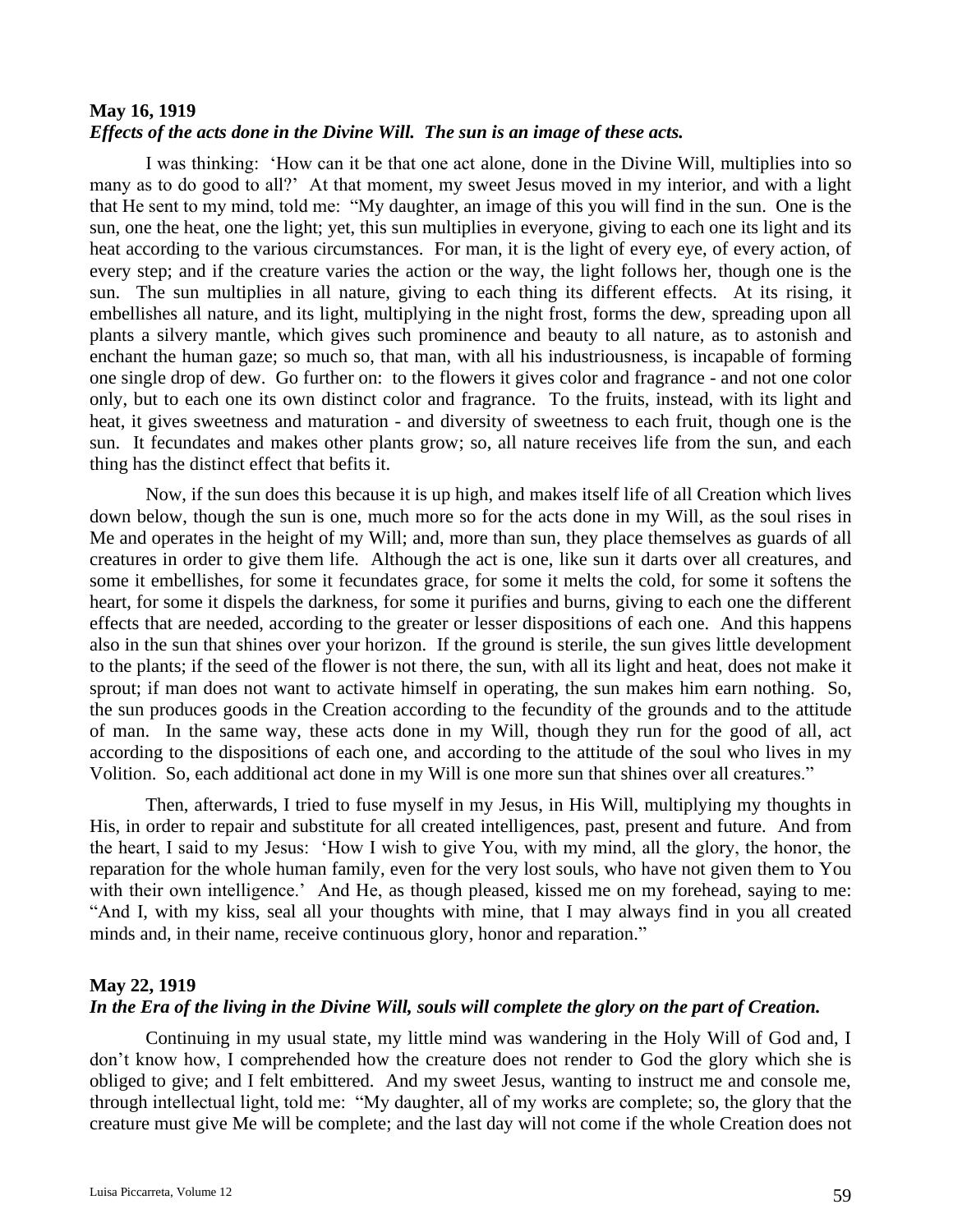give Me the honor and the glory wanted and established by Me. And what some do not give Me, I take from others; in these I double the graces which others reject from Me, and from these I receive double love and glory. To others, according to their dispositions, I reach the point of giving graces which I would give to ten; to others, those which I would give to a hundred; to others, those which I would give to a thousand; and sometimes I give graces which I would give to cities, to provinces, and even to entire kingdoms. And these love Me and give Me glory for ten, for a hundred, for a thousand, etc. In this way my glory is completed on the part of Creation. And when I see that the creature cannot reach in spite of her good will, I draw her into my Will, in which she finds the virtue of multiplying one single act for as many as she wants; and she gives Me glory, honor, love, which others do not give Me.

This is why I am preparing the Era of the living in my Will, so that, for what they have not done in the past generations, and will not do, in this Era of my Will they will complete the love, the glory, the honor of the whole Creation, as I give them astounding and unheard-of graces. And this is why I call you to live in my Will, and I whisper in your ear: 'Jesus, I lay at your feet the adoration, the subjection of the whole human family; I place in your Heart the *'I love You'* of all; upon your lips I impress my kiss in order to seal the kiss of all generations; with my arms I clasp You, to clasp You with the arms of all, to bring You the glory of all the works of creatures.' And I feel in you the adoration, the *'I love You'*, the kiss, etc. of the whole human family. How could I not give to you the love, the kisses, the graces, which I should give to others?

Now, know, my daughter, that what the creature does on earth is the capital that she makes for Heaven. So, if she has done little, she will have little; if much, she will have much. If one has loved Me and glorified Me for ten, she will receive ten more contentments, corresponding to as much glory, and will be loved by Me ten times more. If another has loved Me and glorified Me for a hundred and for a thousand, she will have contentments, love and glory for a hundred and for a thousand. In this way I will give to Creation what I have decided to give, and Creation will give Me what I must receive from them – and my glory will be completed in everything."

## **May 24, 1919**

### *The soul in whom Jesus dwells feels what the world sends to Him: hardness, darkness, sins, etc.*

I was feeling very oppressed and afflicted because of the privation of my sweet Jesus, and I was saying to Him with all my heart: 'Come, my Life; without You I feel myself dying - and not so as to die, but only to always die. Come, I can take no more, I can take no more.' My sweet Jesus moved in my interior, and I felt Him kissing my heart strongly. And then, unveiling Himself, He told me: "My daughter, I felt an irresistible need to pour Myself out with you in love." And I, immediately: 'Jesus, how much You make me suffer - the privation of You kills me. All other pains would be nothing for me, or rather, smiles and kisses of yours; but your privation is death without pity. Ah, Jesus! Jesus! how You have changed.' And He, interrupting my speaking, told me: "Daughter of my love, you do not want to persuade yourself that I look at the world through you; and since I dwell in you, you are forced to feel what the world sends Me - hardness, darkness, sins, fury of my Justice, etc. So, instead of thinking of my privation, you must think of defending Me from the evils that creatures send Me, and of breaking the fury of my Justice. In this way I will remain sheltered within you, and the creatures will be struck less."

### **June 4, 1919**

*In order for Redemption to be complete, Jesus was to suffer injustice, hatred, mockeries; and since the Divinity was incapable of giving Him these pains, this is why He suffered the Passion on the part of creatures on the last of His mortal days.*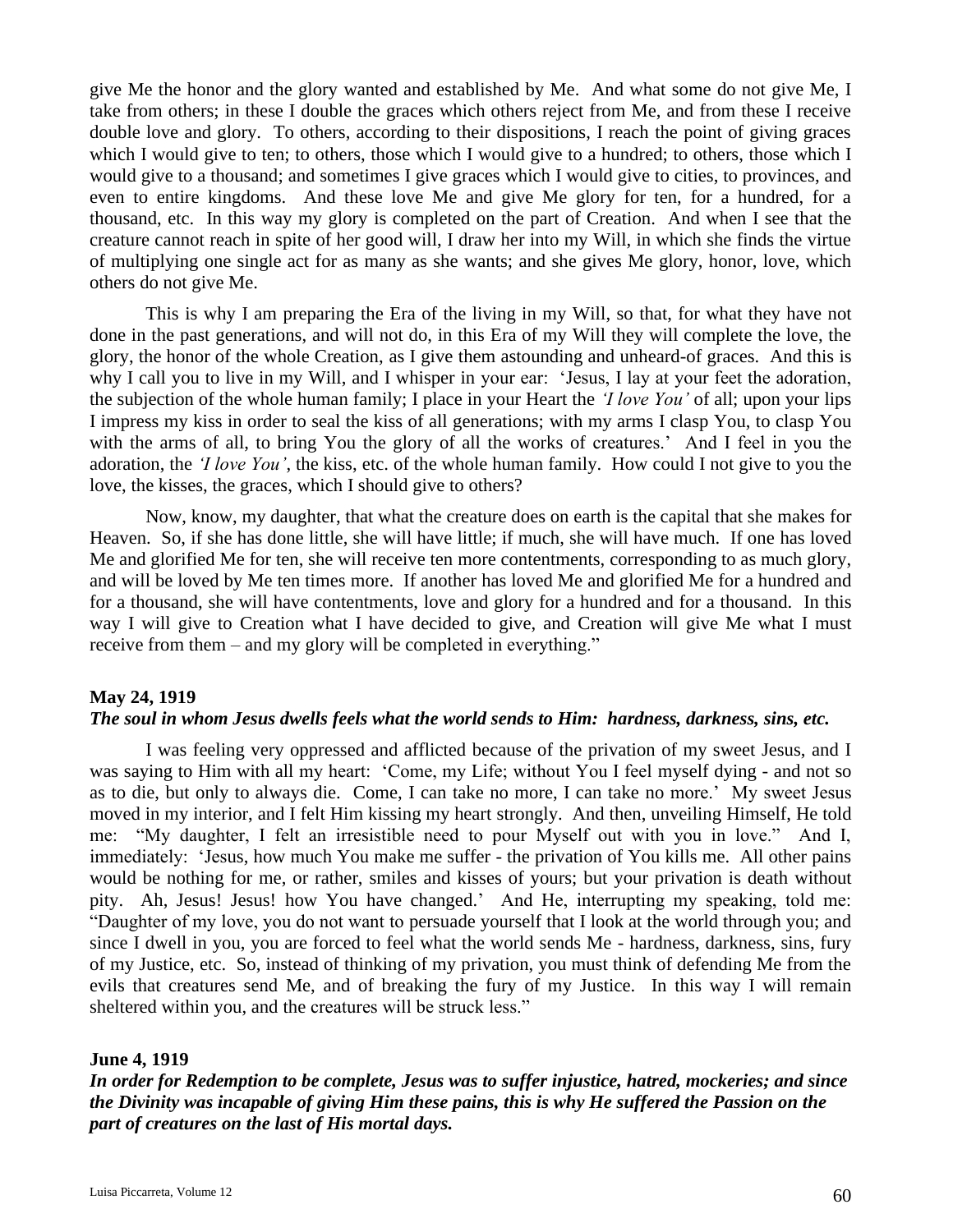I was thinking about the Passion of my always lovable Jesus, especially when He found Himself under the storm of the scourges; and I thought to myself: 'When did Jesus suffer more – in the pains which the Divinity had made Him suffer during the whole course of His Life, or on the last day on the part of the Jews?' And my sweet Jesus, with a light that He sent to my intellect, told me: "My daughter, the pains which the Divinity gave Me surpass by far those which creatures gave Me, both in power and in intensity and multiplicity and length of time. However, there was no injustice or hatred, but highest love and accord on the part of all Three Divine Persons in the commitment which I had taken upon Myself to save souls at the cost of suffering as many deaths for as many creatures as would come out to the light of Creation, and which the Father had granted to Me with highest love.

Neither injustice nor hatred exist in the Divinity, nor can exist; therefore It was incapable of making Me suffer these pains. But man, with sin, had committed highest injustice, hatred, etc.; and I, in order to glorify the Father completely, was to suffer injustice, hatred, mockeries, etc. This is why, on the last of my mortal days, I suffered the Passion on the part of creatures, in which the injustices, the hatreds, the mockeries, the revenges, the humiliations that they used against Me were so many as to render my poor Humanity the opprobrium of all, to the point that I did not look like a man. They disfigured Me so much that they themselves were horrified in looking at Me. I was the abject and the refuse of all. So, I could call them two distinct Passions. The creatures could not give Me as many deaths or as many pains for as many creatures and sins as would be committed by them - they were incapable of it. Therefore the Divinity took on this commitment, but with highest love and accord on both sides. On the other hand, the Divinity was incapable of injustice, etc., and so creatures took over, and I completed the work of Redemption in everything. How much souls cost Me - and this is why I love them so much."

Another day, I was thinking to myself: 'My beloved Jesus has told me so much; and I - have I been attentive to do what He has taught me? Oh! how I lack in contenting Him; how incapable I feel of everything. So, His many teachings will be my condemnation.' And my sweet Jesus, moving in my interior, told me: "My daughter, why do you afflict yourself? The teachings of your Jesus will never serve to condemn you. Even if you did only once what I have taught you, it is always a star that you place in the heaven of your soul. In fact, just as I extended a heaven over the human nature and my Fiat studded it with stars, so have I extended a heaven in the depth of the soul; and the Fiat of the good that she does - because every good is the fruit of my Will - comes to embellish this heaven with stars. So, if she does ten goods, she places in it ten stars; if a thousand goods, one thousand stars. So, think rather of repeating my teachings as much as you can, in order to stud with stars the heaven of your soul, so that the heaven of your soul may not be inferior to the heaven that shines over your horizon; and each star will carry the mark of the teaching of your Jesus. How much honor you will give Me."

### **June 16, 1919**

## *There is no sanctity without the cross. No virtue is acquired without union with pains.*

I was thinking in my interior: 'Where are the pains that my sweet Jesus had told me He would let me take part in - while I am suffering almost nothing?' And my always lovable Jesus told me: "My daughter, how you deceive yourself; you calculate the corporal pains, and I calculate the corporal and moral pains. Every time you have been without Me, it was a death that you felt, and I felt Myself repaired for the many deaths that creatures give themselves with sin, and you took part in the many deaths that I suffered. When you felt cold, it was another little death you felt, and you came to take part in the coldness of creatures, who would want to cool down my love. But my love, triumphing of their coldness, absorbs it in Me, to feel the death of their coldness; and I give to them more ardent love. The same with all your other pains: they were the evils opposite to those of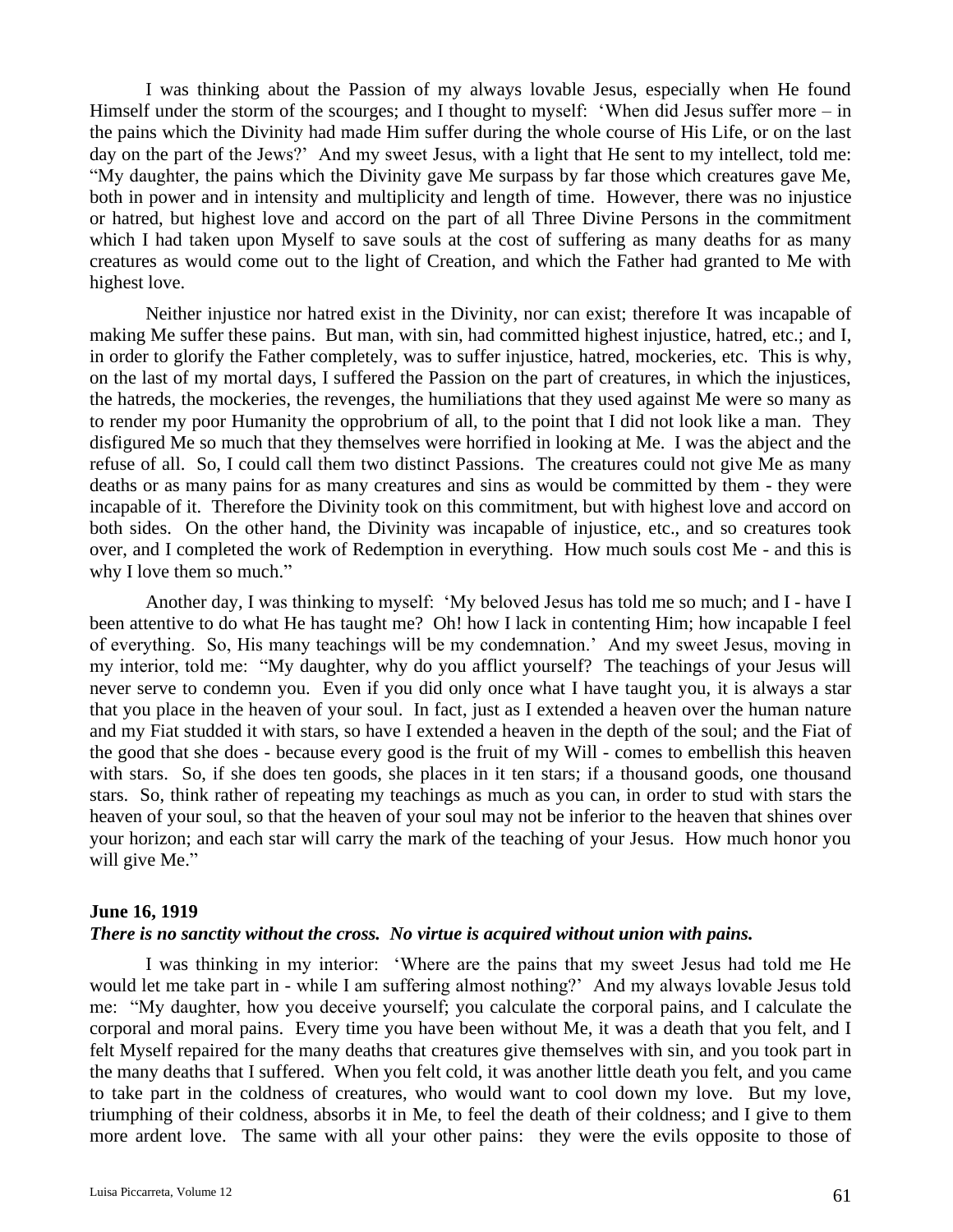creatures, which, like many little deaths, made you take part in my deaths. And then, don't you know that my Justice, when It is forced by the wickedness of the peoples to pour new scourges, suspends your pains? The evils will be so grave as to be horrifying. I know that this is a pain for you, but I too had this pain; I would have wanted to free creatures from all pains, both in time and in eternity, but this was not granted to Me by the Wisdom of the Father, and I had to resign Myself. Would you perhaps want to surpass my very Humanity? Ah! daughter, no kind of sanctity is without cross; no virtue is acquired without union with pains. Know, however, that I will repay you at usury for all my privations, and for the very pains which you would want to suffer, and do not suffer."

## **June 27, 1919**

# *The Heart of Jesus, spring of glory and of graces.*

Continuing in my usual state, my lovable Jesus made me see His Most Holy Heart, saying to me: "My daughter, for as many virtues as my Heart practiced, so many springs were formed in It. And as they formed, so did innumerable rivulets gush forth, which, spurting up unto Heaven, worthily glorified the Father in the name of all; and these rivulets, from Heaven, fell down again for the good of all creatures. Now, as creatures also practice the virtues, little springs are formed in their hearts, from which their little rivulets gush forth, which cross with my rivulets, and spurting up together with mine, glorify the Celestial Father and descend for the good of all, forming such harmony between Heaven and earth, that even the Angels remain amazed at the enchanting sight. Therefore, be attentive to practice the virtues of my Heart, so as to let Me open the springs of my graces."

# **July 11, 1919** *The heavens of the soul.*

I am going through most bitter days. My lovable Jesus makes Himself seen little or not at all, or like a flash and flying past. I remember that one night He made Himself seen tired and exhausted, carrying as though a bundle of souls in His arms. And looking at me, He told me: "Ah! my daughter, the slaughter they will make will be such and so great, that only this bundle of souls that I am carrying in my arms will be saved. What madness has man reached! You, do not become disturbed; be faithful to Me during my absence, and after the storm I will repay you at usury for all my privations, redoubling for you my visits and my graces." And almost crying, He disappeared. It is needless to tell the torment of my poor heart.

Another day, almost flying over in front of me, a light remained in my mind: that blessed Jesus, just as He has stretched out the heavens over our heads, so has He stretched out a heaven within our souls; or rather, not one, but several. So, heaven is our intelligence, heaven is our gaze, heaven is the word, the action, the desire, the affection, the heart; with the difference, however, that the external heaven does not change, nor do stars increase or decrease, while the heavens of our interior are subject to changes. So, if the heaven of our mind thinks in a saintly way, as the thoughts are formed, so are stars, suns, beautiful comets, formed; and our Angel, as he sees them formed, takes them and keeps placing them in the heaven of our intelligence. And if the heaven of the mind is holy, the gaze is holy, the word, the desire, the heartbeat, are holy. So, the gazes are stars, the word is light, the desire is comet that extends, the heartbeat is sun, and each one of the senses adorns its own heaven. On the other hand, if the mind is evil, nothing beautiful is formed; rather, such darkness spreads as to darken all the other heavens. So, the gaze sends flashes of impatience, the word thunders with blasphemies, the desires cast lightnings of brutal passions, the heart unleashes from its bosom a devastating hail over the whole work of the creature. Poor heavens, how dark they are - how they arouse pity.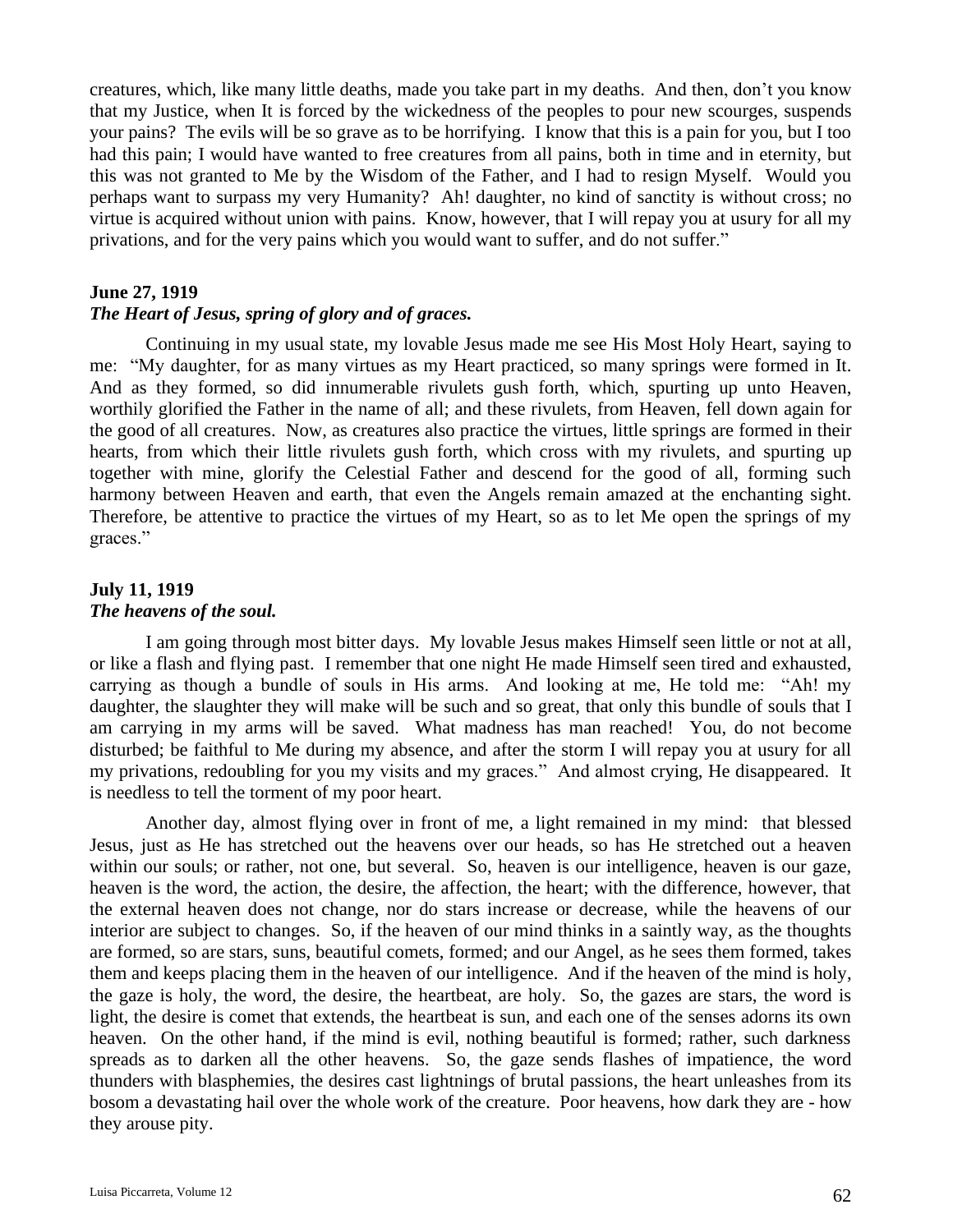# **August 6, 1919**  *The abandonment in God. Value of the acts done in the Divine Will.*

I go through my days most bitter. My poor heart is as though petrified by the pain of the privation of the One who forms my life, my all; and although resigned, yet I cannot do without lamenting to my sweet Jesus when, almost in flight, He either passes before me, or moves in my interior. And I remember that, during these laments, once He told me: "Abandonment in Me is the image of two torrents, each one unloading itself into the other with such impetus, that their waters blend together; and forming gigantic waves of water, they arrive at even touching Heaven, to the point that the bed of those torrents remains dry. And the roaring of those waters, their murmuring, is so sweet and harmonious, that Heaven, in seeing Itself touched by those waters, feels honored and shines with new beauty; and the Saints, in chorus, say: 'This is the sweet sound and the harmony that enraptures, of a soul who has abandoned herself in God. How beautiful it is - how beautiful it is!'

Another day He told me: "What do you fear? Abandon yourself in Me, and you will remain surrounded by Me as though within a circle, in such a way that if enemies, occasions or dangers come, they will have to deal with Me, not with you; and I will answer for you. True abandonment in Me is rest for the soul and work for Me; and if the soul is restless, it means that she is not abandoned in Me - a just pain restlessness is, for one who wants to live of her own, doing great wrong to Me, and great harm to herself."

Another day I was lamenting even more strongly; and my lovable Jesus, all goodness, told me: "My daughter, calm yourself; this state of yours is the void which is being formed upon the second preparation of the new chastisements that will come. Read well into what I made you write, and you will find that not all the chastisements have yet occurred. How many more cities will be destroyed; the nations will continue to draw up, each one against the other. And Italy? The nations which are friends to her will become her fiercest enemies. Therefore, patience, my daughter; when everything is prepared to call man back, I will come to you as before, and we will pray and cry together for ungrateful man. You, however, never go out of my Will, for since my Volition is Eternal, what is done in my Will acquires an eternal, immense, infinite value; it is like currency that arises and never runs out. The littlest acts done in my Will remain written with indelible characters: 'We are eternal acts, because an Eternal Will animated us, formed us and performed us.' It happens as to a vase of clay into which liquid gold is poured, and the goldsmith, from that liquefied gold, forms objects of gold. Is it perhaps that, because that gold has been liquefied in the vase of clay, it is said it is not gold? Certainly not. Gold is always gold, in whatever vase it might be liquefied. Now, the vase of clay is the soul, my Will is the gold, the act of the creature, of operating in my Will, combines my Will with hers, and they liquefy together; and from that liquid, I, Divine Goldsmith, form the acts of eternal gold, in such a way that I can say that they are mine, and the soul can say that they are hers."

# **September 3, 1919**

# *Fusing oneself in Jesus balances the reparations.*

I was lamenting to my sweet Jesus about my poor state, and how I have remained like a useless being who does no good. So, what is the purpose of my life? And my lovable Jesus told me: "My daughter, the purpose of your life is known to Me, and it is not up to you to investigate it. Know, however, that your mere fusing yourself in Me every day, and several times a day, serves to maintain the balance of all the reparations, because only one who enters into Me and takes from Me the origin of everything she does, can balance the reparations of everyone and of everything. She can balance the glory of the Father on the part of creatures, because, since in Me there is an eternal origin,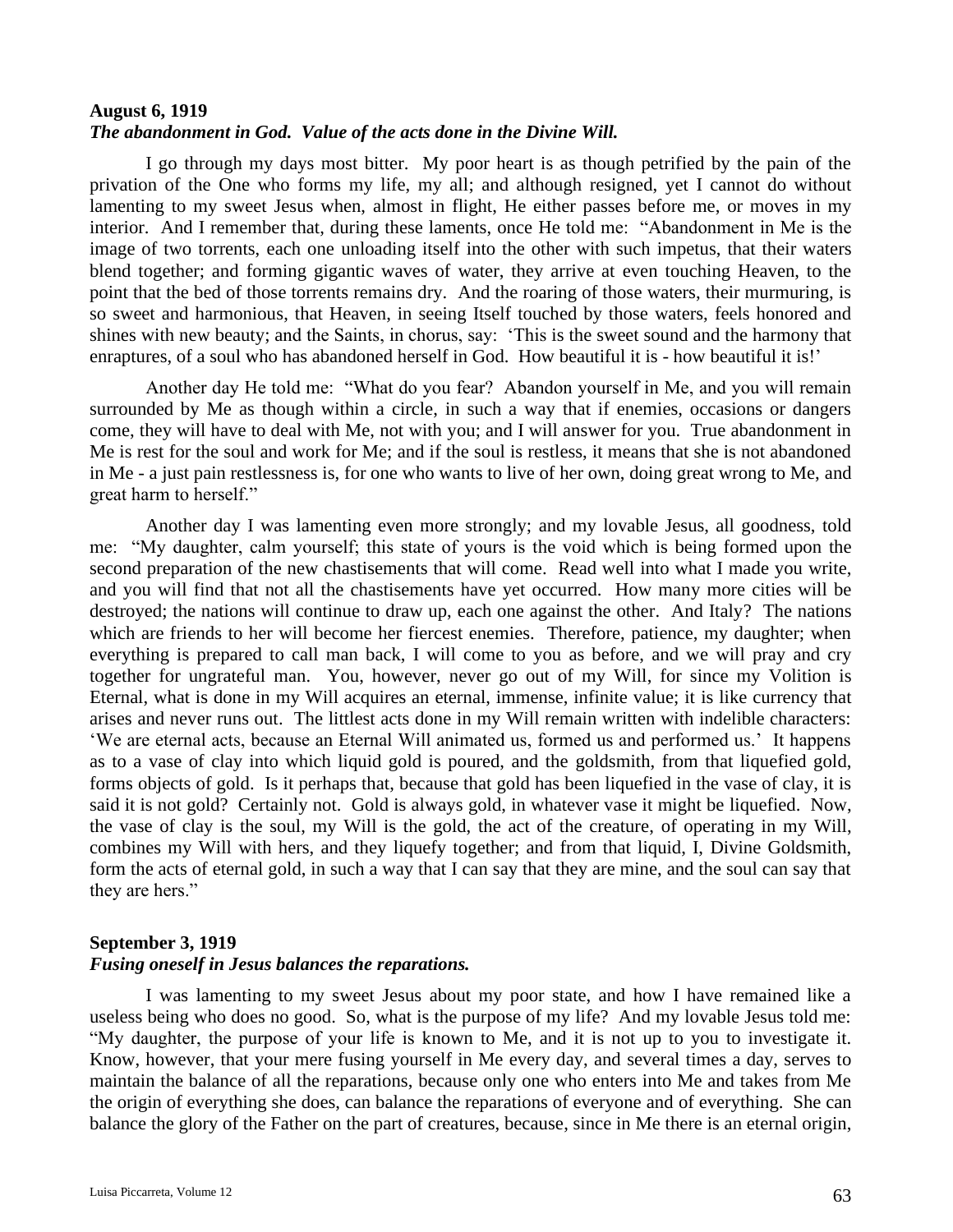an Eternal Will, I was able to balance everything: satisfaction, reparation and complete glory of the Celestial Father on the part of all.

So, as you enter into Me, you come to renew the balance of all the reparations and of the glory of the Eternal Majesty. And do you think this is little? Don't you yourself feel that you cannot do without it, and that I do not leave you if, before, I do not see you fuse yourself in all my single parts, to receive from you the balance of all the reparations, as you substitute in the name of the whole human family? Try, as much as you can, to repair Me for everything. If you knew how much good the world receives when a soul, without a shadow of personal interest, but only for love of Me, rises between Heaven and earth and, united with Me, balances the reparations of all!"

#### **September 13, 1919**

### *One must die to one's own life in order to live of the Life of Jesus.*

My bitternesses grow, and I do nothing but lament to my always lovable Jesus, saying to Him: 'Pity, my Love, pity! Don't you see how I have reduced myself? I feel I have no more life, nor desires, affections or love; all of my interior is as though dead. Ah! Jesus, where in me is the fruit of your many teachings?' While I was saying this, I felt my sweet Jesus near me, binding me over and over with strong chains; and He told me: "My daughter, the surest sign and the seal of my teachings in you is that you feel nothing of your own. And besides, isn't the living in my Will precisely this to lose oneself in Me? How can you go searching for your desires, affections and other things, if you have lost them in my Will? My Will is immense, and it takes too much to find them. And in order to live in Me, it is befitting to live no longer of one's own life; otherwise you show that you are not happy to live of my Life, and completely lost in Me."

# **September 26, 1919**  *Effects of the state of victim.*

I do nothing but lament to my lovable Jesus; and blessed Jesus, making Himself heard, told me: "My daughter, one who is victim must be exposed to receiving all the blows of Divine Justice, and must feel within herself the pains of the creatures and the rigors which these pains deserve from Divine Justice. Oh! how my crushed Humanity moaned under these rigors. Not only this, but from your state of privation and abandonment, you can see how creatures are with Me, and how Divine Justice is about to punish them with more terrible scourges. Man has reached the state of complete madness, and with madmen the hardest lashes are used." And I: 'Ah! my Jesus, my state is too hard; if I did not have the enchantment of your Will, which keeps me as though absorbed, I don't know what I would do.' And Jesus: "My Justice cannot take satisfaction from two; this is why It keeps you as though suspended from those pains of before. But since, when I wanted you to put yourself in this state, there was also the concourse of obedience, now obedience wants to still keep you in it; and this is why it continues. However, this is always something before Divine Justice – that the creature wants to do her part. You, however, do not move in anything, and then you will see what your Jesus will do for you."

# **October 8, 1919**  *Effects of confidence in Jesus.*

Continuing in my usual state of pains and of privations, I spend it with Jesus almost in silence, all abandoned in Him like a little girl. Then, my sweet Jesus, making Himself seen in my interior, told me: "My daughter, confidence in Me is the little cloud of light, in which the soul remains so enveloped as to make all fears, all doubts, all weaknesses, disappear from her, because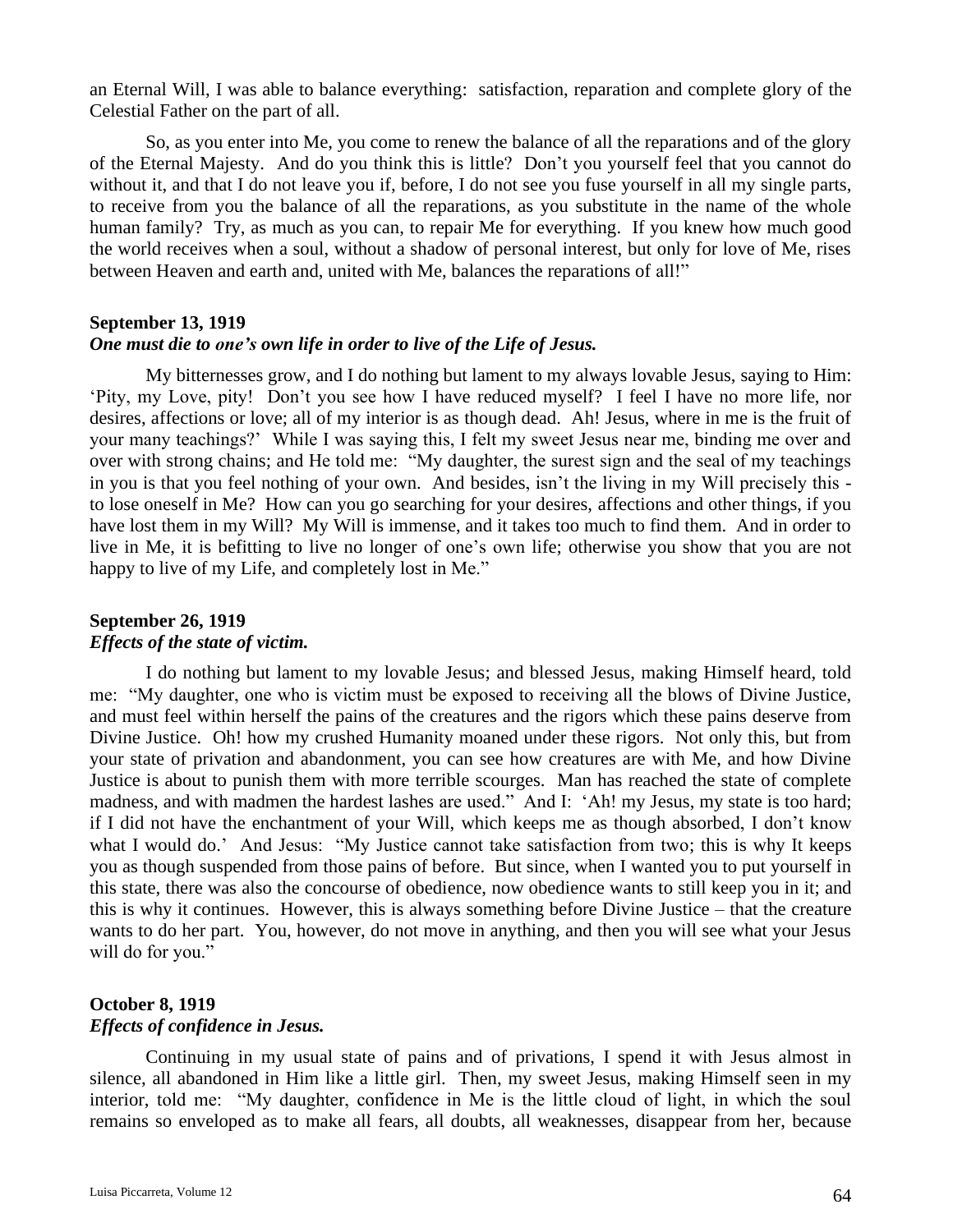confidence in Me not only forms for her this cloud of light that enwraps her completely, but feeds her with opposite foods, which have the virtue of dispelling all fears, doubts and weaknesses.

In fact, confidence in Me dispels fear, and nourishes the soul with pure love; it dissolves doubts, and gives her certainty; it takes away weakness, and gives her fortitude. Even more, it makes her so daring with Me, that she attaches herself to my breasts, and she suckles and suckles, and feeds herself; nor does she want any other food. And if she sees that, in suckling, nothing comes to herand I allow this in order to excite her to the highest confidence - she neither gets tired, nor does she detach herself from my breast; on the contrary, she suckles more strongly, she knocks her head against my breast, and I laugh to Myself, and I let her do it.

So, the trusting soul is my smile and my amusement. One who has confidence in Me loves Me, esteems Me, believes I am rich, powerful, immense; on the other hand, one who has no confidence does not really love Me; she dishonors Me, believes I am poor, powerless, small. What an affront to my goodness."

### **October 15, 1919**

## *The living in the Divine Will brings the state of security.*

Continuing in my usual state, I was thinking: 'How can it be? I am so bad, I am good at nothing; with the privations of my Jesus I have reduced myself to such a state as to make even the stones cry, if it could be seen. And in spite of this, no doubts, no fears, either of judgment or of hell. What a horrifying state mine is.'

While I was thinking this, my lovable Jesus moved in my interior and told me: "My daughter, as soon as the soul enters into my Volition and decides to live in It, all doubts and all fears depart from her. It happens as to a daughter of a king: no matter how much people might say that she is not the daughter of her father, she pays no heed. On the contrary, she goes on, proud, and says to everyone: 'It is useless for you to tell me the contrary, to put doubts and fears in me; I am a true daughter of the king - he is my father. I live with him; even more, his very kingdom is mine.'

So, among the many goods which the living in my Will brings, it also brings the state of security. And since she makes what is mine her own, how can she fear what she possesses? Therefore, fear, doubt, hell, get lost and cannot find the door, the way, the key to enter into the soul. Even more, as the soul enters into the Divine Volition, she strips herself of herself, and I clothe her of Me, with royal garments; and these garments place on her the seal that she is my daughter. My Kingdom, just as It is Mine, is hers; and defending Our rights, she takes part in judging and in condemning others. Therefore, how can you want to go fishing for fears?"

### **November 3, 1919**

# *Participation in the pains of the state of victim of Jesus.*

I was worried about my poor state; the pain of His privation petrifies me, though I remain calm, and all abandoned in my sweet Jesus. Heaven seems closed to me; as for the earth, I have not even known it for a long time; and if I don't know it, how can I hope for help? So, I have not even the sweet hope of hoping for help from people of this poor world. If I did not have the sweet hope in my Jesus, in my Life, in my All, my only and sole support, I don't know what I would do.'

Then, my always lovable Jesus, seeing that I could not take any more, came, and placing His holy hand on my forehead to give me strength, told me: "Poor daughter, daughter of my Heart and of my pains, courage, do not lose heart. Nothing is over for you; on the contrary, when it seems it is over, then it begins. Of all that you think, nothing is true; on the contrary, your present state is nothing other than one point of the state of victim of my Humanity. Oh! how many times my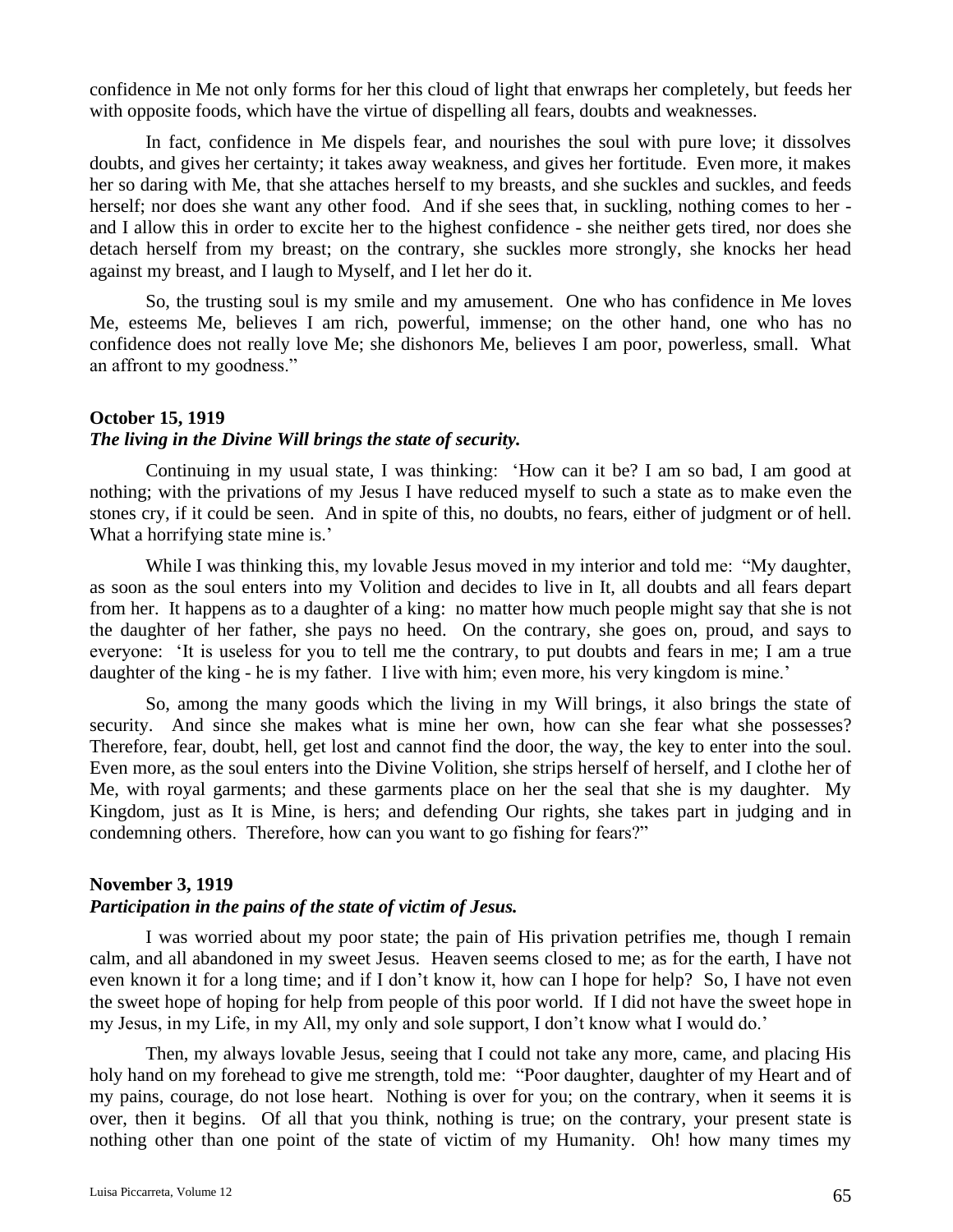Humanity found Itself in these painful constraints. It was identified with my Divinity - even more, It was one with It; yet, my Divinity, which held all the power over It and demanded from It expiation for the whole human family, made Me feel the denial, the oblivion, the rigors, the detachment which all the human nature deserved. These pains were the most bitter for Me, and the more identified I was with the Divinity, the more painful it was for Me to feel the detachment while being united; to be loved, and to feel forgotten; honored, and to experience denial; holy, and to see Myself covered with all sins. What contrast! what pains! So much so, that in order to suffer this, there was a miracle of my omnipotence.

Now my Justice wants the renewal of these pains of my Humanity. And who could ever feel them, if not one whom I had identified with Me - honored so much, to the point of calling her to live in the height of my Volition, in which, from the center of It, she takes all parts of all generations, unites them together, and repairs Me, loves Me, substitutes for all creatures; and while she does this, she feels the oblivion, the denial, the detachment of the One who forms her very Life? These are pains which only your Jesus can calculate; but in certain circumstances they are necessary to Me, so much so, that I am forced to hide you more within Me so as not to let you feel all the bitterness of the pain; and while I hide you, I repeat what my Humanity did and suffered.

Therefore, calm yourself; this state will end, to make you pass on to other steps of my Humanity. When you feel that you can take no more, abandon yourself more in Me, and you will feel your Jesus praying, suffering, repairing. And you - follow Me; I will be the actor and you the spectator; and when you are cheered, you will take the part of actor, and I will be the spectator; so we will alternate with each other."

# **December 6, 1919**

# *The soul in the Divine Will gives God the love that lost souls do not give Him. God, in creating man, left him free, and gave him the power to do the good he wants.*

I don't feel the strength to write of my painful fortunes. I will just say a few words which my sweet Jesus told me, and which I wasn't even thinking of putting on paper. But Jesus, reproaching me for this, made me make up my mind to write them.

Now, I remember that one night I was doing the adoration to my crucified Jesus, and was saying to Him: 'My Love, in your Will I find all generations; and I, in the name of the whole human family, adore You, kiss You, repair You for all. Your wounds, your Blood, I give to all, so that all may find their salvation. And if the lost souls can no longer benefit from your Most Holy Blood, nor love You, I myself take It for them, so as to do, myself, what they should do. I do not want your love to remain defrauded in anything on the part of creatures. I want to make up, repair You, love You for all, from the first to the last man.'

While I was saying this and other things, my sweet Jesus extended His arms around my neck, and clasping all of me, told me: "My daughter, echo of my Life, while you were praying, my Mercy softened and my Justice lost sharpness - and not only in the present time, but also in the future time, because your prayer will remain in act in my Will. And by virtue of it, my Mercy, softened, will flow more abundantly, and my Justice will be less rigorous. Not only this, but I will hear the note of the love of the lost souls, and my Heart will feel toward you a love of special tenderness, finding in you the love which these souls owed Me; and I will pour into you the graces which I had prepared for them."

Another time He told me: "My daughter, I love the creature so much that, in creating the heavens, the stars, the sun and all nature, I left no freedom to them. So, the heavens can add not one star, nor remove one; nor can the sun lose or add a single drop of light. But in creating man, I left him free; even more, I wanted him together with me, creating the stars, the sun, to embellish the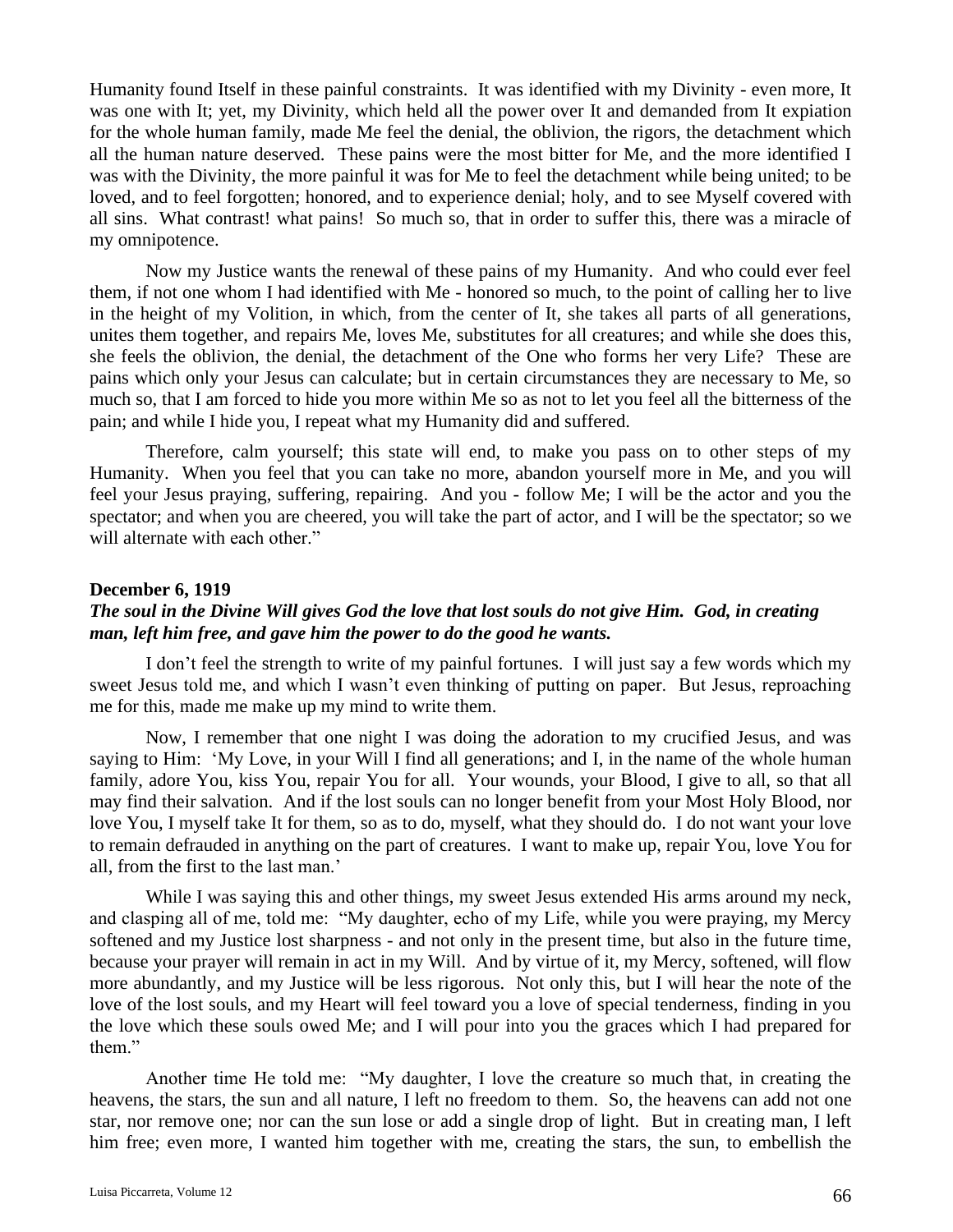heaven of his soul. And as he would do good or exercise himself in the virtues, I would give him the power to form for himself stars and the most splendid suns. And the more good he would do, the more stars he would form; and the greater the intensity of love and of sacrifice, the more splendor and light he would add to his suns. And I, spreading Myself also in the heaven of his soul, would say to him: "My son, the more beautiful you want to make yourself, the more pleasure you give Me. Even more, I love your beauty so much, that I push you, I teach you; and as soon as you make up your mind, I run and, together with you, I renew the creative power, and give you the power to do the good you want. I love you so much that I did not make you a slave, but free. But alas! how much abuse of this power that I gave you. You have the courage to convert it into your ruin and into offense to your Creator."

## **December 15, 1919**

## *The Divine Will, fount of good and of sanctity.*

I was saying to my always lovable Jesus: 'Since You don't want to tell me anything, tell me at least that You forgive me if I have offended You in anything.' And He, immediately, answered: "What do you want Me to forgive you for? One who does my Will and lives in It has lost the fount, the seed, the origin of evil, because my Will contains the fount of sanctity, the seed of all goods, the eternal origin, immutable and inviolable. So, one who lives in this fount is holy, and evil has no more contact with her; and if evil seems to appear in anything, the origin, the seed, is holy; evil does not take root. And this happens also in Me: when my Justice forces Me to strike the creatures, in appearance it seems that I do evil to them, making them suffer - and how many things they tell me, to the point of saying that I am unjust. But this cannot be, because the origin, the seed of evil, is not in Me; on the contrary, in that pain that I send, there is in Me a more tender and more intense love. Only the human will is fount which contains the seed of all evils; and if it seems to do some good, that good is infected, and whoever touches that good will remain infected and poisoned."

Then I continued my course - that is, substituting for all, as Jesus has taught me, and as mentioned somewhere else in my writings. And while I was doing this, He told me: "My daughter, as you keep repeating what I have taught you, I feel wounded by my own love. When I taught you this, I wounded you with my eternal love; when you repeat it for Me, you wound Me, and by even just remembering my words and teachings, it is wounds that you send Me. If you love Me, wound Me always."

### **December 26, 1919**

# *To live in the Divine Will is Sacrament, and surpasses all the Sacraments together.*

I was thinking to myself: 'How can it be that doing the Will of God surpasses the very Sacraments?' And Jesus, moving in my interior, told me: "My daughter, and why are the Sacraments called Sacraments? Because they are sacred; they have the value and the power to confer grace, sanctity. However, these Sacraments act according to the dispositions of the creatures; so much so, that many times they remain even fruitless, without being able to confer the goods they contain. Now, my Will is sacred and holy, and It contains altogether the virtue of all the Sacraments. Not only this, but It does not have to work in order to dispose the soul to receive the goods that this Will of Mine contains. In fact, as soon as the soul has disposed herself to do my Will, she has already disposed herself by herself, and my Will, finding everything prepared and disposed, even at the cost of any sacrifice, communicates Itself to the soul without delay, pours the goods It contains, and forms the heroes - the martyrs of the Divine Volition, the portents most unheard-of. And besides, what do the Sacraments do if not unite the soul with God? What is to do my Will? Isn't it perhaps to unite the will of the creature with her Creator? To dissolve oneself in the Eternal Volition - the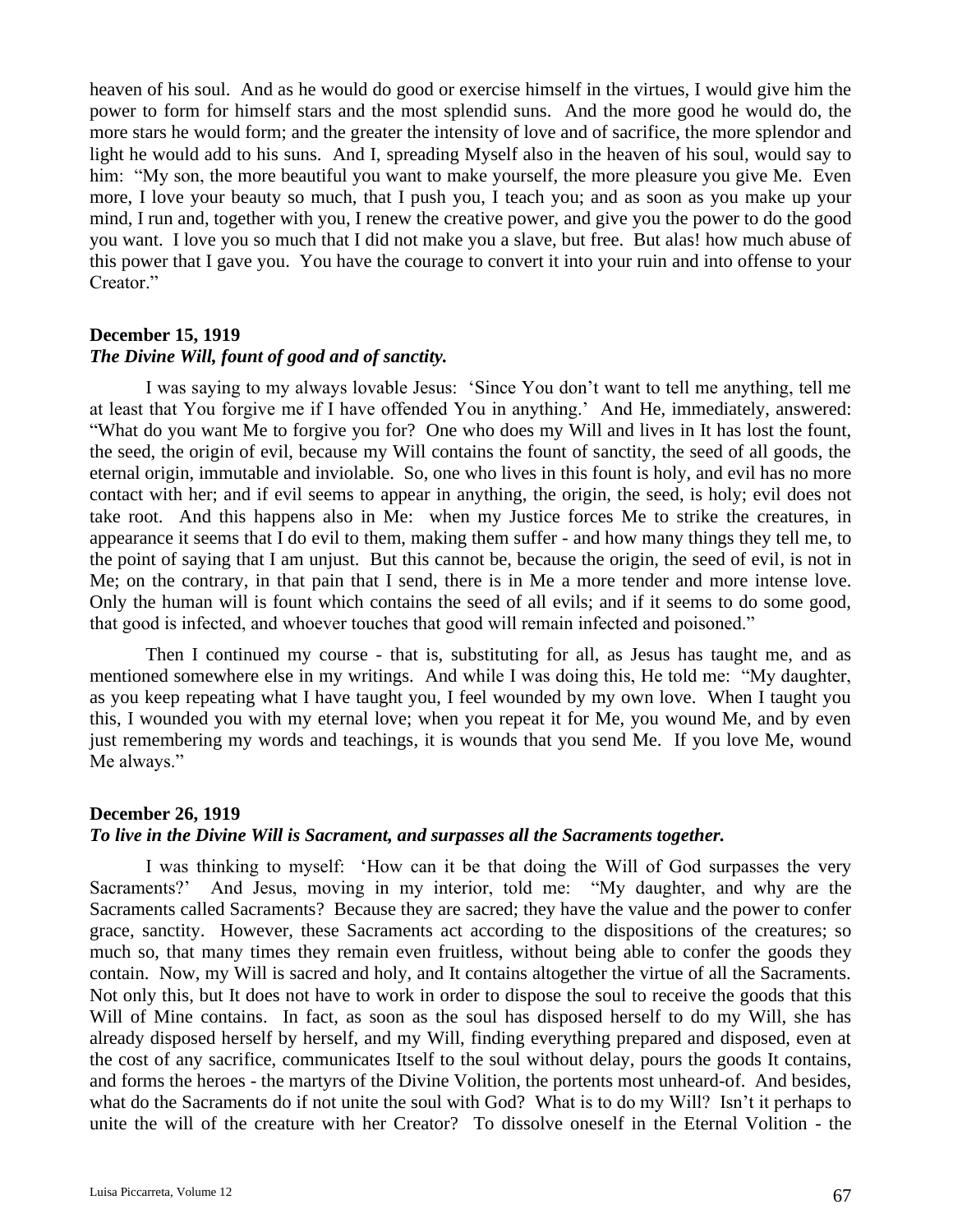'nothing' ascending to the 'All', and the 'All' descending into the 'nothing'. It is the noblest, the most divine, the purest, the most beautiful, the most heroic act that the creature can do.

Ah! yes, I confirm it to you, I repeat it: my Will is Sacrament, and It surpasses all the Sacraments together - but in a more admirable way, without mediation from anyone, without any matter. The Sacrament of my Will is formed between my Will and that of the soul; the two wills tie themselves together and form the Sacrament. My Will is life, and the soul is already disposed to receive life; It is holy, and she receives sanctity; It is strong, and she receives strength; and so with all the rest.

On the other hand, my other Sacraments - how much they have to work to dispose souls, if they manage at all. And these channels which I left to my Church - how many times they remain beaten up, despised, trampled upon! And some use them to sully themselves, and they turn them against Me to offend Me. Ah! if you knew the enormous sacrileges committed in the Sacrament of Confession, and the horrendous abuses of the Sacrament of the Eucharist, you would cry with Me for the great pain. Ah! yes, only the Sacrament of my Will can sing glory and victory; It is full in Its effects, and untouchable by creature's offense. In fact, in order to enter into my Will, she must lay down her will, her passions; and only then does my Will bend down to her, invests her, identifies her with Itself, and makes portents of her. This is why when I speak about my Will I become festive, I never end; my joy is full, nor does any bitterness enter between Me and the soul. But for the other Sacraments my Heart swims in sorrow, and man has turned them into fount of bitternesses for Me, while I gave them as many founts of grace."

### **January 1, 1920**

# *In each act that the soul does in the Divine Will, Jesus remains multiplied as in the Sacramental Hosts.*

Continuing in my usual state, my always lovable Jesus seemed to come out from within my interior, and in looking at Him, I saw Him all wet with tears; even His garments, His most holy hands, were pearled with tears. What torment! I remained shaken, and Jesus told me: "My daughter, what ruin will the world fall into. The scourges will flow as more painful than before; so much so, that I do nothing but cry over its sad lot."

Then He added: "My daughter, my Will is wheel, and one who enters into It remains encircled inside, to the point of not being able to find an opening to go out; and everything she does remains fixed on the eternal point, and pours into the wheel of eternity. But do you know what the garments are of the soul who lives in my Will? They are not of gold, but of most pure light; and this garment of light will serve her as mirror to make all of Heaven see how many acts she has done in my Will. In fact, in each act she has done in my Will, she enclosed the whole of Me, and this garment will be adorned with many mirrors, and in each mirror the whole of Me will appear. So, from whatever side she will be looked at - from behind, from the front, to the right, to the left - they will see Me, and multiplied for as many acts as she has done in my Volition. A more beautiful garment I could not give her; it will be the distinction of only the souls who live in my Will."

I remained a little confused in hearing this, and He added: "How is it - you doubt? Does the same not happen in the Sacramental Hosts? If there are one thousand Hosts, there are one thousand Jesuses, and I communicate Myself entirely to a thousand; and if there are one hundred Hosts, there are one hundred Jesuses, and I can give Myself only to a hundred. In the same way, in each act done in my Will, the soul encloses Me inside, and I remain sealed inside the will of the soul. So, these acts done in my Volition are eternal Communions, the species not subject to being consumed as in the Sacramental Hosts. And as the species are consumed, my Sacramental Life ends; while in the hosts of my Will there is neither flour, nor any other matter; the food, the substance of these hosts of my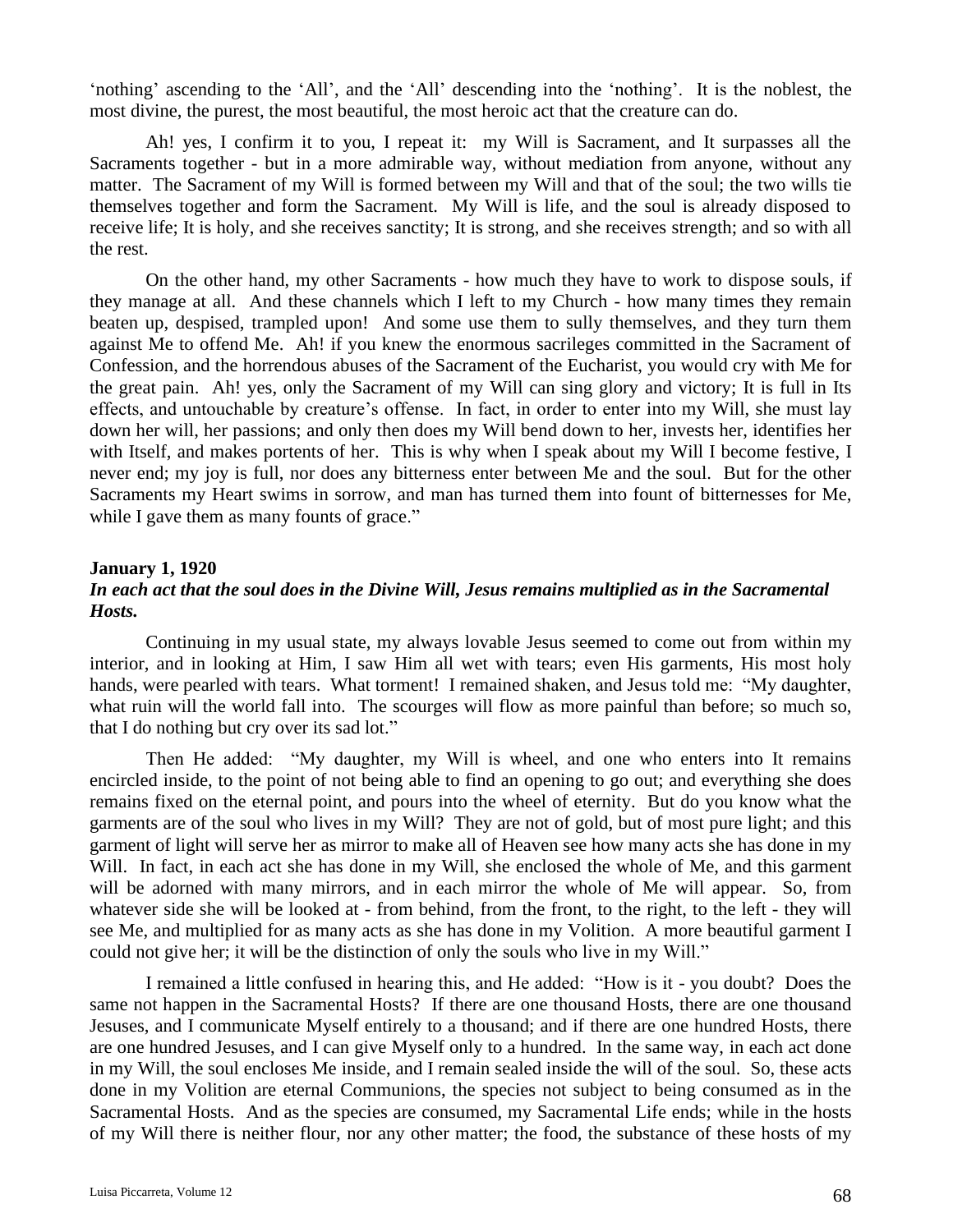Will is my Eternal Will Itself, united with the will of the soul, eternal with Me, these two wills not subject to being consumed. Therefore, what is the wonder if the whole of my Person will be seen multiplied for as many acts as she has done in my Will? More so, since I have remained sealed in her, and she, as many times, in Me. So, the soul too will remain multiplied in Me for as many acts as she has done in my Will. These are the prodigies of my Will - and this is enough for you to remove any doubt."

### **January 9, 1920**

## *Each created thing holds out the love of God to man.*

I was praying, and with my thought I was fusing myself in the Eternal Volition; and bringing myself before the Supreme Majesty, I was saying: 'Eternal Majesty, I come to your feet in the name of the whole human family, from the first to the last man of the future generations, to adore You profoundly. At your most holy feet I want to seal the adorations of all; I come to recognize You in the name of all as Creator and absolute ruler of everything. I come to love You for all and for each one; I come to requite You in love for all, for each created thing, inside of which You placed so much love, that the creature will never find enough love to repay You in love. But in your Will I find this love, and wanting that my love, as the other acts, be complete, full and for all, I have come into your Will where everything is immense and eternal, and where I find love to be able to love You for all. So, I love You for each star You have created; I love You for as many drops of light and intensity of heat as You have placed in the sun....' But who can say all that my poor mind was saying? I would be too long, therefore I stop here.

Now, while I was doing this, a thought told me: 'How is it, and in what way did Our Lord place rivers of love toward the creature in each created thing?' And a light answered my thought: "Indeed, my daughter, my love poured out in torrents toward the creature in each created thing. I told you somewhere else, I confirm to you now, that as my uncreated love created the sun, it placed in it oceans of love. And in each drop of light that was to inundate the eye, the step, the hand, and everything of the creature, my love ran within it; and almost pounding sweetly upon the eye, the hand, the step, the mouth, it gives her my eternal kiss and it holds out my love to her. Together with the light runs the heat, and pounding on her a little more strongly, almost impatient for the love of the creature, to the point of pelting her, I repeat to her, more strongly, my eternal *'I love you.'* And if the sun, with its light and heat, fecundates the plants, it is my love that runs for the nourishment of man; and if I extended a heaven above man's head, studding it with stars, it was my love that, wanting to delight man's eye, also at night, spoke to him my *'I love you'* in each sparkling of star. So, each created thing holds out my love to man; and if it were not so, Creation would have no purpose; and I do nothing without purpose. Everything was made for man; but man does not recognize it, and he has turned into sorrow for Me.

Therefore, my daughter, if you want to soothe my sorrow, come often into my Will, and, in the name of all, give Me adoration, love, gratitude and thanksgiving for all."

## **January 15, 1920**

## *One who wants to love, repair, substitute for all, must live life in the Divine Will.*

I was pouring all of myself into the Divine Volition, to be able to substitute for everything that the creature is obliged to do toward the Supreme Majesty; and while I was doing this, I said to myself: 'Where shall I find enough love to be able to give my sweet Jesus love for all?' And in my interior He told me: "My daughter, in my Will you will find this love, which can make up for the love of all, because one who enters into my Will will find many springing founts; and as much as he may take, they never decrease by one drop. So, there is the fount of love, which mightily spouts its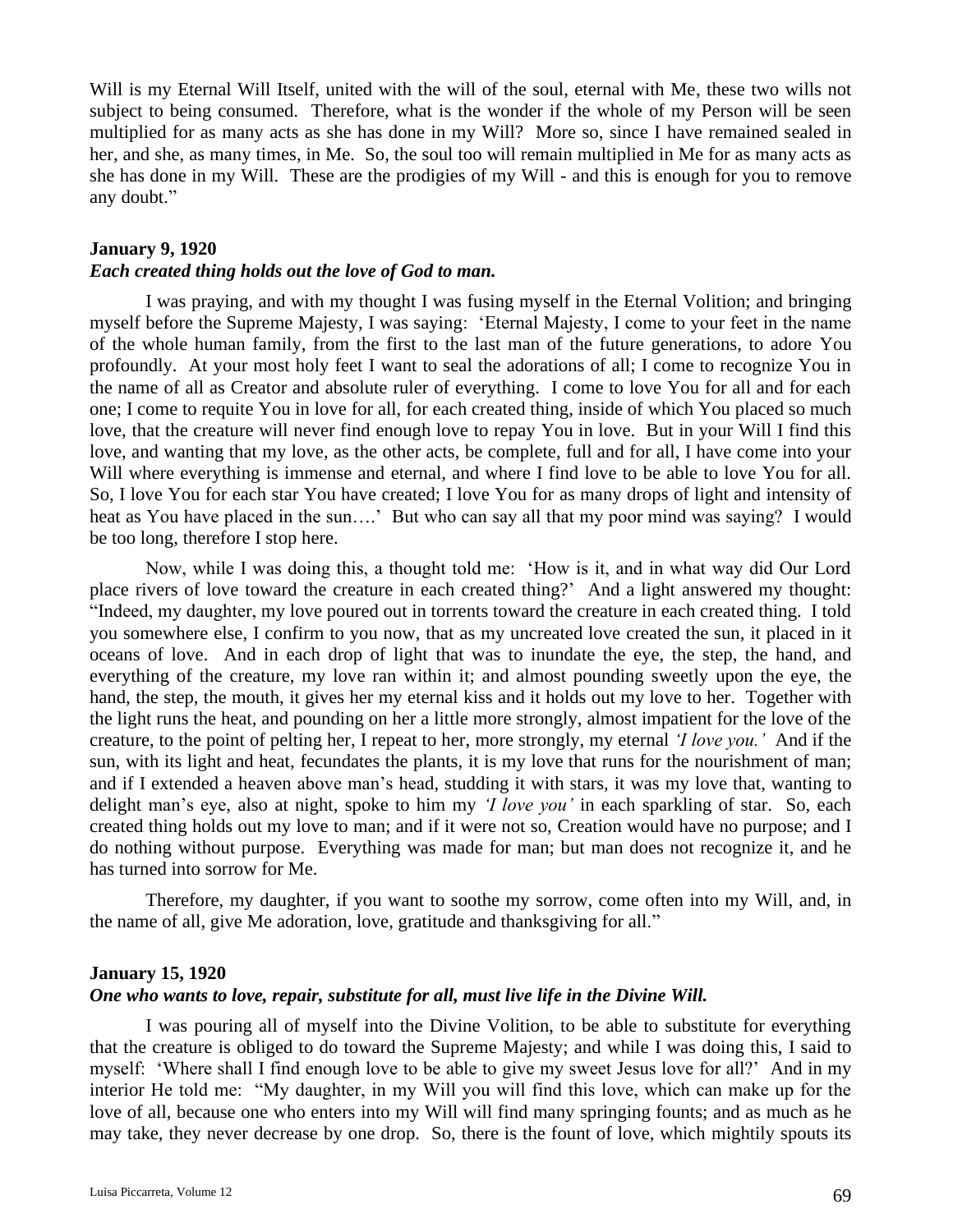waves; but as much as it spouts, it always springs. There is the fount of beauty, and no matter how many beauties it puts out, it never fades; on the contrary, it springs with ever new and more beautiful beauties. There is the fount of wisdom, the fount of contentments, the fount of goodness, of power, of mercy, of justice, and of all the rest of my qualities. They all spring up, and each one pours into the other, in such a way that love is beautiful, is wise, is powerful, etc.; the fount of beauty, the beauty love, wise, powerful, and with such power as to keep the whole of Heaven enraptured, without ever tiring them. These springing founts form such a harmony, such a contentment and an enchanting show, that all the Blessed remain so sweetly enchanted, that they do not move even one glance, so as not to miss even one of these contentments. Therefore, my daughter, the strict necessity, for one who wants to love, repair, substitute for all, to live life in my Volition, where everything springs, things multiply for as many as are needed, and remain all coined with the divine imprint. And this divine imprint forms other founts, whose waves rise - rise so high, that in pouring down, they flood everything and do good to all. Therefore, always – always in my Will; there do I await you – there do I want you."

## **January 24, 1920**

## *God created man so that he might keep Him company.*

Continuing in my usual state, I was uniting myself with Jesus, praying Him not to leave me alone, and to come to keep me company. And He, moving in my interior, told me: "My daughter, if you knew how I desire, long for, love the company of the creature! So much, that if in creating man I said: 'It is not good for man to be alone, let Us make another creature, who may resemble him and keep him company, so that one may form the delight of the other', these same words I spoke to my love before creating man: 'I do not want to be alone, but I want the creature in my company. I want to create him in order to amuse Myself with him, to share with him all my contentments. With his company I will pour Myself out in love.' This is why I made him in my likeness; and as his intelligence thinks of Me, is occupied with Me, so he keeps company with my wisdom; and as my thoughts keep company with his, we amuse ourselves together. If his gaze looks at Me and at created things in order to love Me, I feel the company of his gaze. If his tongue prays, teaches what is good, I feel the company of his voice. If his heart loves Me, I feel the company in my love; and so with all the rest. But if, instead, he does the opposite, I feel lonely and like a destitute king. But alas! how many leave Me alone and neglect Me."

## **March 14, 1920**

## *The martyrdom of love surpasses in an almost infinite way all other martyrdoms together.*

My state is ever more painful; and while I was swimming in the immense sea of the privations of my sweet Jesus, of my Life, of my All, I couldn't help lamenting and also speaking some nonsense. And my Jesus, moving in my interior, sighing, told me: "My daughter, you are the hardest martyrdom, the crudest pain for my Heart; and every time I see you moan and petrified by the pain of my privation, my martyrdom becomes more bitter. And the spasm is such that I am forced to sigh, and, moaning, I say: 'Oh! man, how much you cost Me. You formed my martyrdom to my Humanity which, taken by folly of love for you, took upon Itself all your pains; and you continue to form the martyrdom of the one who, taken by love for Me and for you, offered herself as victim for Me, and for your sake. So, my martyrdom is continuous; even more, I feel it more vividly, because it is the martyrdom of one who loves Me, and the martyrdom of love surpasses in an almost infinite way all other martyrdoms together."

Then, drawing His mouth close to the ear of my heart, moaning, He said: "My daughter! my daughter! poor daughter! Only your Jesus can understand you and compassionate you, because I feel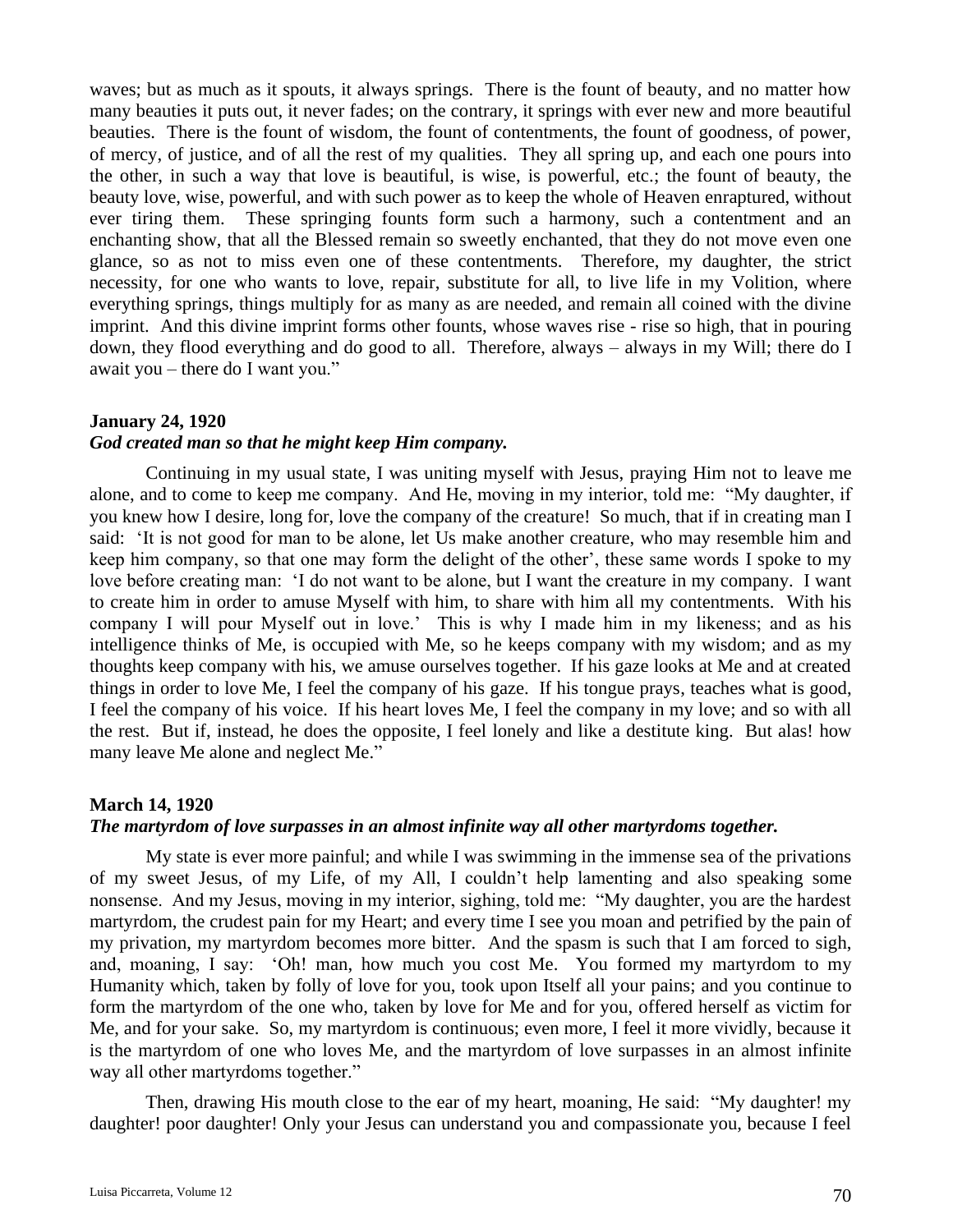your own martyrdom in my Heart." Then He added: "Listen, my daughter; if with the chastisement of war man had humbled himself and come to his senses, other chastisements would not be necessary. But man has raged even more. Therefore, in order to make man come to his senses, more terrible chastisements than the war itself are needed – which will happen. Therefore Justice is forming voids; and if you knew what void is being formed in my Justice with my not coming to you, you would tremble. In fact, if I came to you, you would make my Justice your own, and taking the pains upon yourself, you would fill the voids that man forms with sin. Have you not done this for many years? But now the obstinacy of man renders him unworthy of this great good; and this is why I often deprive you of Myself. And in seeing you martyred because of Me, my pain is so great that I become delirious, I moan, I sigh, and I am forced to hide my moans from you, without even being able to pour them out with you, so as not to give you more pains."

## **March 19, 1920**

# Life in the Divine Will is to live without one's own life, without personal reflections, but is the life *that embraces all lives together.*

I was lamenting to my always lovable Jesus, saying to Him: 'How You have changed! Is it possible that not even suffering is there for me any more? Everyone suffers - I alone am not worthy to suffer. It is true that I surpass everyone in badness, but You - have pity on me; do not deny me at least the crumbs of the much suffering which You abundantly do not deny to anyone. My Love, how horrifying my state is. Have pity on me - have pity.'

While I was saying this, my sweet Jesus moved in my interior, telling me: "Ah! my daughter, calm yourself, otherwise you hurt Me, opening deeper gashes in my Heart. Do you perhaps want to surpass Me? I too would have wanted to enclose in Me all the pains of creatures. My love toward creatures was so great that I would have wanted no pain to touch them any more; but this I could not obtain. I had to submit to the Wisdom and the Justice of the Father who, while allowing Me to satisfy to a large extent for the pains of creatures, did not want satisfaction from Me for all the pains – and this, for the decorum and the balance of His Justice. My Humanity would have wanted to suffer so much, as to put an end to Hell, to Purgatory and to all scourges, but the Divinity did not want it; and Justice said to my Love: 'You wanted the right of love, and it was granted to You – and I want the rights of justice.' I resigned Myself to the Wisdom of my Father - I saw It as just; but my moaning Humanity felt the pain of it, because of the pains that touched the creatures. In hearing your laments for not suffering, I hear the echo of my laments and I run to sustain your heart to give you strength, knowing how hard such pain is. Know, however, that this is also a pain of your Jesus."

I resigned myself for love of Jesus, also to not suffer, but the torment of my heart was most bitter; and many things wandered through my mind, especially on what He had told me on the Divine Volition. I seemed not to see in me the effects of His word; and Jesus, benignly, added: "My daughter, when I asked you whether you would consent to want to live life in my Volition and you accepted, saying, 'I say "*yes"*, not in my will, but in Yours, so that my "*yes"* may have all the power and the value of a *"yes"* of a Divine Volition' - that *'yes'* exists and will always exist, just as my Will will exist. Therefore, your life ended - your will has no more reason to live; and this is why I told you that, since all creatures are in my Will, in the name of the whole human family you come to lay at the foot of my throne, in a divine manner, the thoughts of all in your mind, to give Me the glory of each thought; in your gaze, in your word, in your action, in the food you take, and even in your sleep, those of all. So, your life must embrace everything. And don't you see that when, sometimes, oppressed by the weight of my privation, something escapes you of what you do, and you do not unite all the human family together, I reprimand you; and if you don't listen to Me, afflicted, I say to you: 'If you do not want to follow Me, I do it on my own'? Life in my Will is to live without one's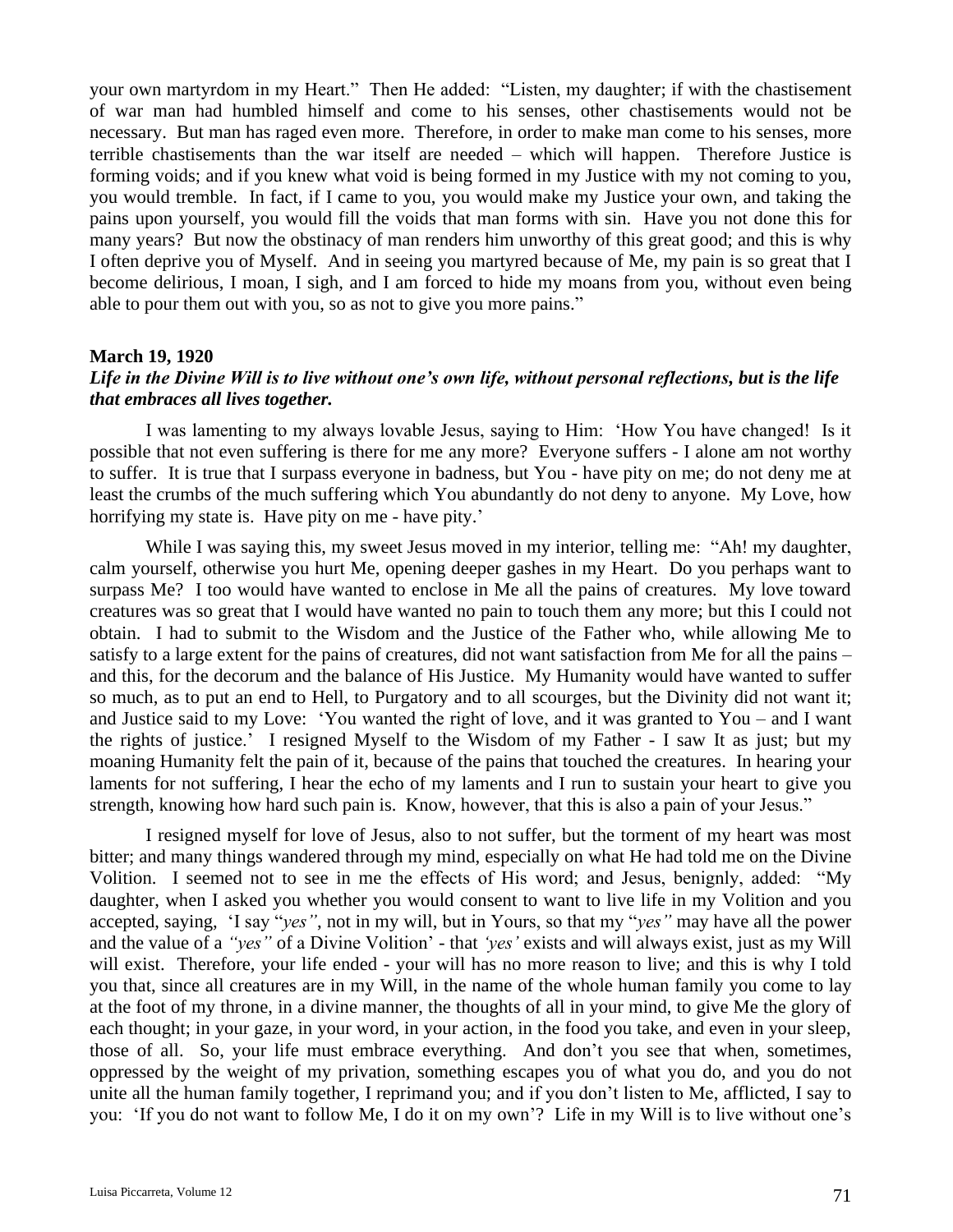own life, without personal reflections, but is the life that embraces all lives together. Be attentive in this, and do not fear."

## **March 23, 1920**

## *The soul wants hiddenness, and Jesus wants her as light.*

I was saying to my sweet Jesus: 'I would like to hide myself, to the point of disappearing from everyone, and so that everyone would forget about me, as if I no longer existed on earth. How heavy it is for me having to deal with people. I feel all the necessity of a profound silence.' And He, moving in my interior, told me: "You want to hide yourself, and I want you as candelabra that must give light; and this candelabra will be lit by the reflections of my eternal light. So, if you want to hide, you do not hide yourself, but you hide Me, my light, my word."

After this, I continued to pray and, I don't know how, I found myself outside of myself together with Jesus. I was small, and Jesus was big; and He told me: "My daughter, stretch yourself, so as to equal Me. I want your arms to reach mine; your mouth, mine." I did not know how to do that, because I was too small. And Jesus placed His hands within mine, and He repeated to me: 'Stretch yourself, stretch yourself.' I tried, and I felt like a spring, such that, if I wanted to stretch, I got longer; if not, I remained small. So, I easily stretched myself, and I leaned my head upon Jesus' shoulder, and He continued to keep His hands within mine. At the contact with His most holy hands, I was reminded of the wounds of Jesus, and I said to Him: 'My Love, You want me to equal You and why don't you give me your pains? Give them to me – don't deny them to me.' Jesus looked at me, and pressed me tightly to His Heart, as if He wanted to tell me many things; and He disappeared, and I found myself inside myself.

# **April 3, 1920**  *All the Will of God in creating man was that he would do His Will in everything, in order to develop His Life in him.*

Continuing in my poor state, I felt my lovable Jesus in my interior, uniting Himself to pray together with me. And then He told me: "My daughter, all my Will in creating man was that he would do my Will in everything. And as he would gradually continue to do this Will of Mine, I would come to complete my Life in him, in such a way that, after repeated acts done in my Will, forming my Life in him, I would come to him; and finding him similar to Me, the Sun of my Life, finding the Sun of my Life that he had formed in his soul, would absorb him into Me; and as they would be transformed together, like two Suns into one, I would bring him into the delights of Heaven.

Now, by the creature's not doing my Will, or if now she does It, now she does not, my Life is halved by the human life, and the Divine Life cannot be completed. It is obscured by the human acts, and does not receive abundant food to give a development that would be sufficient in order to form a life. Therefore, the soul is in continuous opposition to the purpose of Creation. But alas! how many are there who, by living the life of sin, of passions, form within themselves the diabolical life!"

### **April 15, 1920**

## *Cause of the pains of Jesus: the love of souls.*

I was lamenting to my sweet Jesus about my painful state, saying to Him: 'Tell me, my Love, where are You? Which way did You take in going away, so that I may follow You? Let me see the marks of your steps, so that, step by step, with certainty, I may find You. Ah! Jesus, without You I can endure no more. But, though You are far away, I send You my kisses. I kiss that hand which no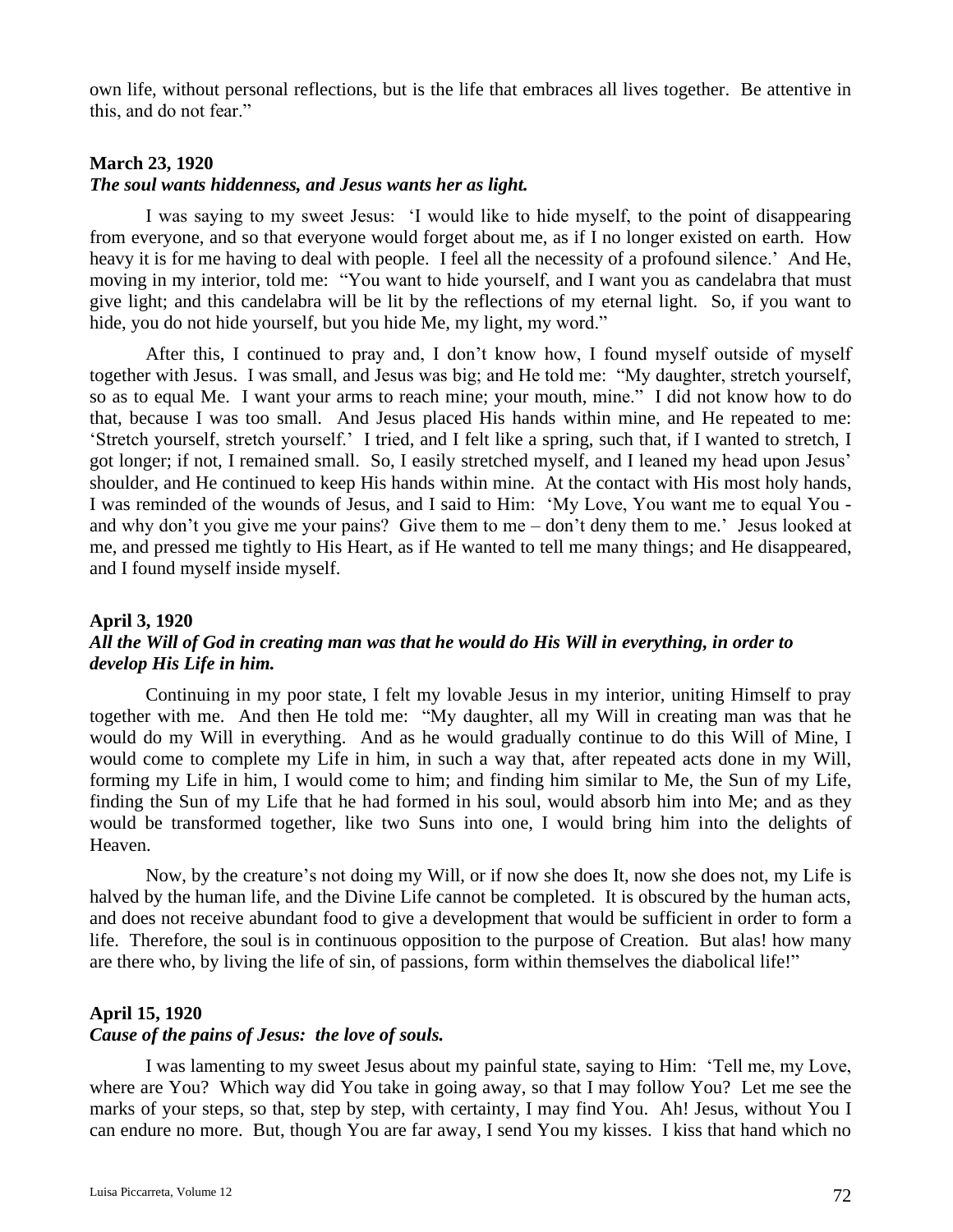longer embraces me; I kiss that mouth which no longer speaks to me; I kiss that face which I no longer see; I kiss those feet which no longer walk toward me, but turn their steps somewhere else. Ah! Jesus, how sad is my state; what cruel end was awaiting me.'

While I was saying this and much more nonsense, my sweet Jesus moved in my interior and told me: "My daughter, calm yourself; for one who lives in my Will all points are sure ways in order to find Me. My Will fills everything; whatever way she might take, there is no fear that she might not find Me. Ah! my daughter, I feel your painful state in my Heart. I feel the current of pain that passed between Me and my Mama being repeated to Me. She was crucified because of my pains; I was crucified because of hers. But the cause of all this – what was it? The love of souls. For love of them my dear Mama bore all my pains, and even my death; and I, for love of souls, bore all her pains, to the point of depriving Her of Me. Oh! how much it cost my love and her maternal love to deprive my inseparable Mama of Me. But the love of souls triumphed of everything.

Now, your state of victim to which you submitted yourself - it was for love of souls; and for love of them you accepted all the pains that have unfolded in your life. The cause has been souls, as well as the sad times that are coming, because of which my Divine Justice prevents Me from being with you in a familiar way, in order to let more favorable times flow, rather than stormy, and keep you on earth. It is because of souls; if it were not for love of them, your exile would be ended, and you would not have the pain of seeing yourself without Me; nor would I have the pain of seeing you so tormented because of my privation. Therefore, patience - and let it be that, also in you, the love of souls may triumph to the last."

### **May 1, 1920**

## *The Sanctity of one who lives in the Divine Will is the continued 'Glory Be'. One who lives in the Divine Will, living up high, must bear the pains of those who live down below.*

My misery makes itself felt more; and in my interior I was saying: 'My Jesus, what life is this?' And He, without giving me time to say anything else, immediately answered: "My daughter, for one who lives in my Will, her Sanctity has only one point - it is the continued *'Glory be',* followed by *'as it was in the beginning, is now and ever shall be, world without end.'* There is nothing which does not give glory to God - complete in everything, always stable, always the same, always queen, without ever changing. This Sanctity is not subject to setbacks, to losses – It is to always reign. So, Its foundation is the *'Glory be',* Its prerogative is the '*as it was in the beginning, etc.'"*

As I continued to lament about His privations and the subtractions of suffering - while He gives it abundantly to others - my always lovable Jesus came out from within my interior, and leaning His head on my shoulder, all afflicted, told me: "My daughter, one who lives in my Will lives up high; and one who lives up high can look down below with more clarity, and must take part in the decisions, in the afflictions and in everything that befits people who live up high. Don't you see this in the world? Sometimes, father and mother, and sometimes also an elder child is capable of taking part in the decisions, in the sorrows of the parents. While they are under the nightmare of sorrowful pains, of uncertainties, of intrigues, of losses, the other little children know nothing about it; rather, they let them play and continue the course of ordinary family life, not wanting to embitter those tender lives, without a useful purpose for them and for the parents.

The same happens in the order of grace. One who is little, and still growing, lives down below; and therefore purges are necessary, and the necessary means in order to make him grow in sanctity. It would be as if one wanted to talk about business, intrigues, pains, to the little ones of the family – they would be stunned without understanding a thing. But one who lives in my Will, living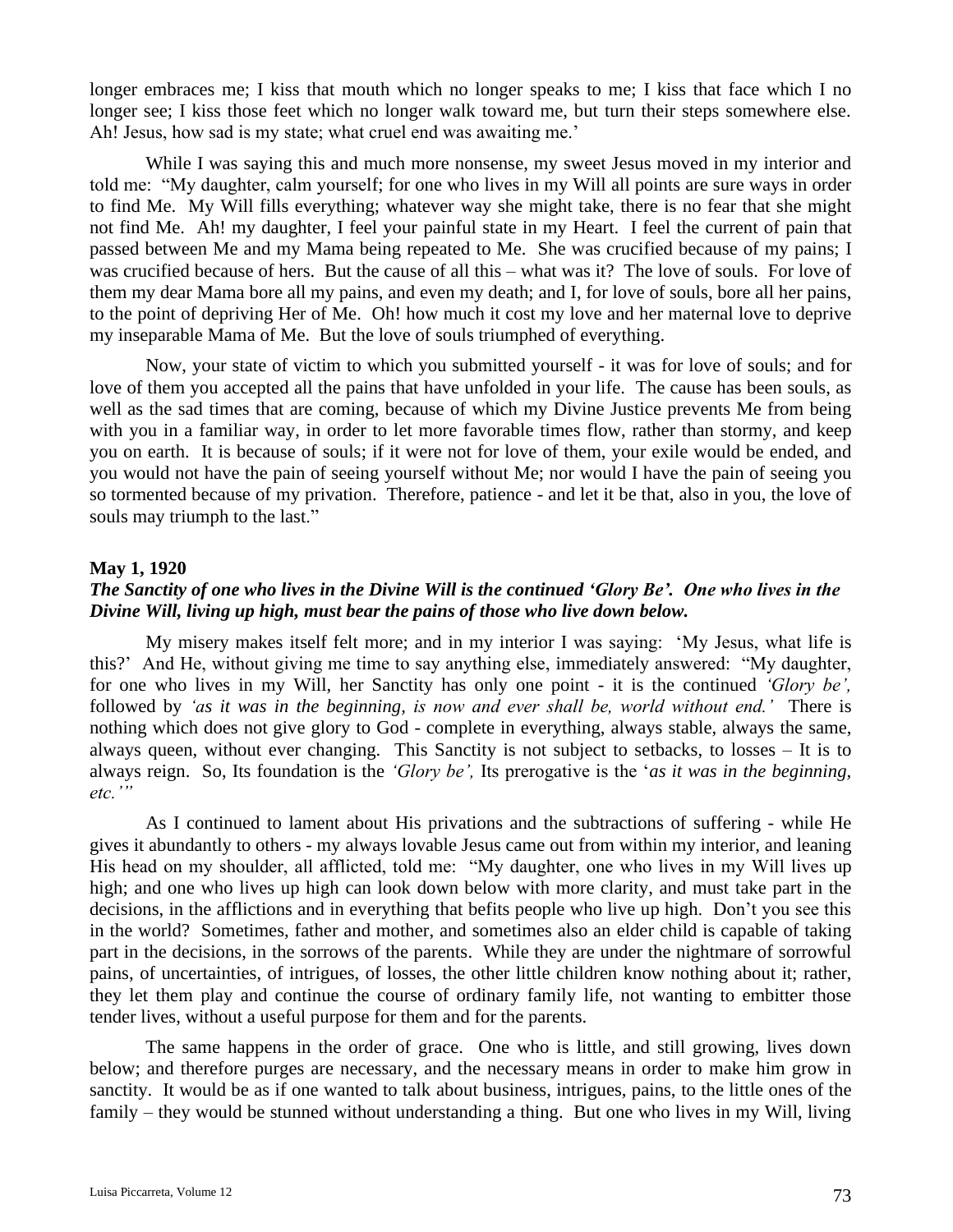up high, must bear the pains of those who live down below, see their dangers, help them, and take such serious decisions as to make one tremble, while they remain tranquil.

Therefore, calm yourself, and in my Will we will live life in common; and together with Me you will take part in the pains of the human family. You will watch over the great storms which will arise again; and while they play in the midst of danger, you, together with Me, will cry over their misfortune."

# **May 15, 1920**

## *The Divine Will forms the complete crucifixion in the soul.*

I was lamenting to my sweet Jesus, saying to Him: 'Where are your promises? No more cross, no more likeness to You. Everything has vanished, and there is nothing left for me but to cry over my sorrowful end.' And Jesus, moving, told me in my interior: "My daughter, my crucifixion was complete - and do you know why? Because it was done in the Eternal Will of my Father. In this Will, the Cross became so long and so wide as to embrace all centuries and penetrate into every heart, present, past and future, in such a way that I remained crucified in each heart of creature. This Divine Will put nails through all of my interior – into my desires, into my affections and heartbeats. I can say that I did not have a life of my own, but the Life of the Eternal Will, which enclosed in Me all creatures, and which wanted Me to answer for everything. My crucifixion could never have been complete and so extended as to embrace all, if the Eternal Volition had not been the Actor.

I want that in you also the crucifixion be complete and extended to all. This is the reason for the continuous call into my Will, for the spurs to bring the whole human family before the Supreme Majesty, and to emit, in the name of all, the acts which they do not do. The oblivion of yourself, the lack of self-reflections, are nothing other than the nails that my Will puts. My Will does not know how to do incomplete and small things; and forming a circle around the soul, It wants her within Itself; and extending her within the whole sphere of Its Eternal Volition, It places on her the seal of Its completion. My Will empties the interior of the creature of all that is human, and places in it all that is divine; and in order to be more sure, It keeps sealing all of her interior with as many nails for as many human acts as can have life in the creature, substituting them with as many divine acts. In this way, It forms in her the true crucifixion – and not for a time, but for her entire life."

#### **May 24, 1920**

# *The acts done in the Divine Will will be the defenders of the divine throne, not only in the present time, but until the end of the centuries.*

Continuing in my usual state, my always lovable Jesus told me: "My daughter, the acts done in my Will leave the human acts behind, and identifying themselves with my divine acts, they rise up, even into Heaven, circulate in everyone, embrace all centuries, all points and all creatures. And since they remain fixed in my Will, these acts are, and will be, the defenders of my throne for each offense which creatures give Me - not only in the present time, but until the end of the centuries. And rising to my defense, they will make the reparations counter to the offenses that creatures will give. The acts done in my Will have the virtue of multiplying themselves according to the need and the circumstances which my glory requires.

What will be the happiness of the soul, when she finds herself up there in Heaven, and sees her acts done in my Will as defenders of my throne, which, having a continuous echo of reparation, will reject the echo of the offenses that comes from the earth?

Therefore, for the soul who lives in my Will on earth, her glory in Heaven will be different from that of the other Blessed. The others will draw all their contentments from Me; while these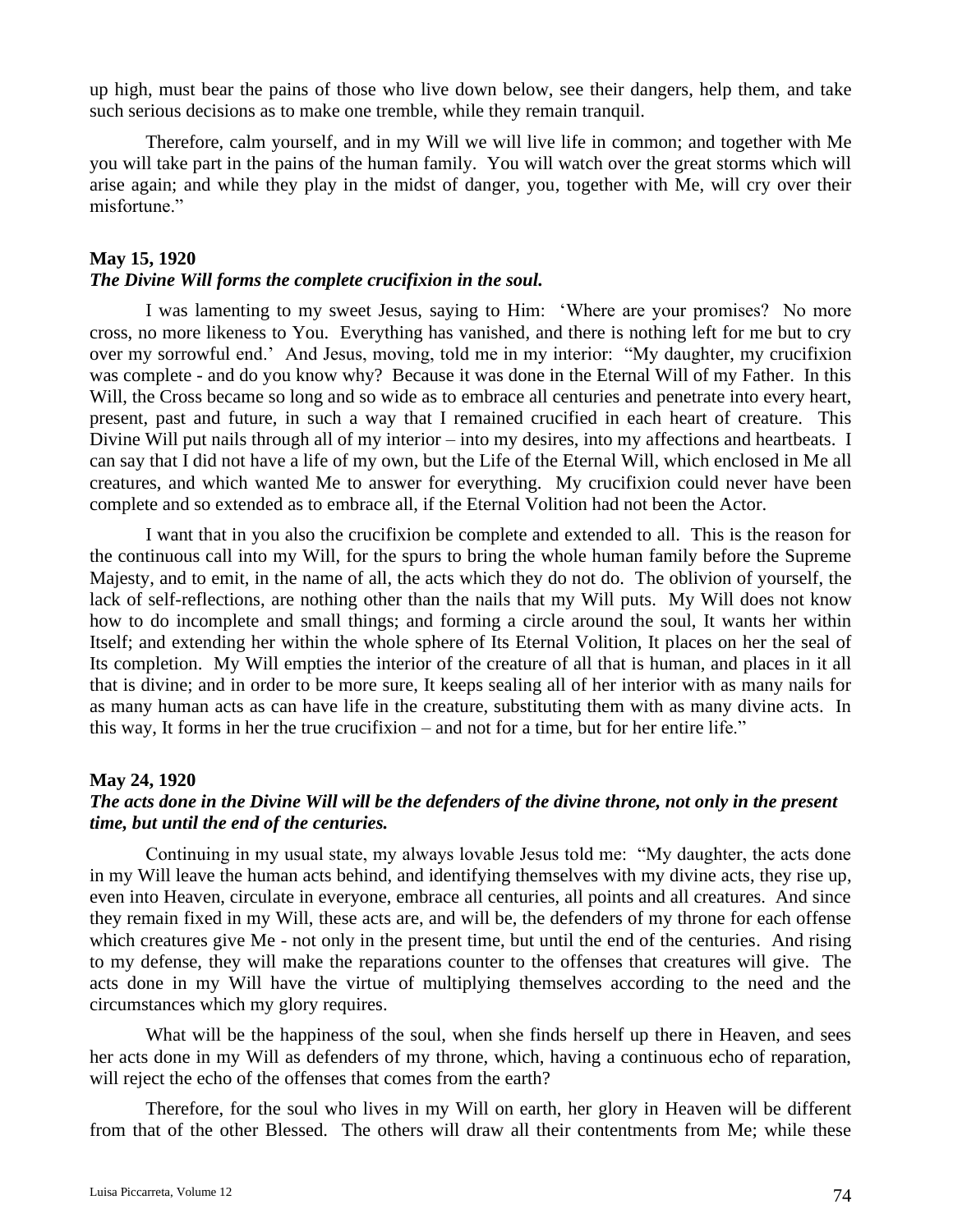souls will not only draw them from Me, but will have their own little rivers within my own Sea, since, by living in my Volition, they themselves formed them on earth within my Sea. It is right that they have the little rivers of happiness and of contentments in Heaven. How beautiful are these rivers within my Sea; they pour into Me, and I into them. It will be an enchanting sight, at which all the Blessed will remain astounded."

### **May 28, 1920**

## *The acts done in the Divine Will enter the sphere of Eternity, and run ahead of the human acts.*

I was offering myself in the Holy Sacrifice of the Mass together with Jesus, so that I too might undergo His same consecration. And He, moving in my interior, told me: "My daughter, enter into my Will, so that you may find yourself in all the hosts, not only present, but also future; and in this way you will undergo, together with Me, as many consecrations as I undergo. In each host I place one Life of Mine, and I want another one in return. But how many do not give it to Me! Others receive Me; I give Myself to them, but they do not give themselves to Me, and my love remains suffering, hampered and suffocated, and without requital. Therefore, in my Will, come to undergo all the consecrations which I undergo, and I will find in each host the requital of your life – and not only for as long as you remain on earth, but also when you are in Heaven. In fact, since you have been consecrated in advance while being in my Will on earth, just as I will undergo consecrations until the end, so will you undergo them; and I will find, unto the last day, the requital of your life."

Then He added: "The acts done in my Will are always those which excel over all, and have supremacy over everything. In fact, having been done in my Will, they enter the sphere of Eternity; and taking the first places in It, they leave all humans acts behind, running always ahead. Nor can whether they are done before or after have any influence - whether in one era or in another, or whether they are small or great. It is enough that they be done in my Will for them to be always among the first, and to run ahead of all the human acts. They are similar to oil, placed together with other edibles: be these even of greater value, even gold or silver, or foods of great substance, they all remain underneath, while the oil excels on top of them - it never lowers itself to be under. Be it even in minimal quantity, with its little mirror of light, it seems to say: 'I am here to excel over everything; nor do I band together with other things, or blend with them.' In the same way, the acts done in my Volition, because they are done in my Will, become light - but a light that is bound to, and identified with, the eternal light. So, they do not mix with the human acts; rather, they have the virtue of making the human acts turn into divine. Therefore, they leave everything behind, while they are the first among all."

### **June 2, 1920**

## *Jesus felt the pain of the separation which man had caused with sin.*

Continuing in my usual state and recollecting myself in prayer, I saw an abyss within me, of which I could not see the bottom; and in the middle of this abyss of depth and width, my sweet Jesus, afflicted and taciturn. I could not comprehend how I saw Him in me, and I felt far away from Him, as if He did not exist for me. My heart remained tortured, and I felt the torment of a cruel death; and this, not once, but who knows how many times I find myself in this abyss, as though separated from my All, from my Life.

Now, while my heart was dripping blood, my always lovable Jesus, coming out of this abyss, surrounded my neck with His arms, placing Himself behind my shoulders, and told me: "My beloved daughter, you are my true portrait. Oh! how many times my moaning Humanity found Itself in these tortures. It was identified with the Divinity - even more, They were one single thing; and while They were one, I felt the torment of the separation, of the abyss of the Divinity, because, while It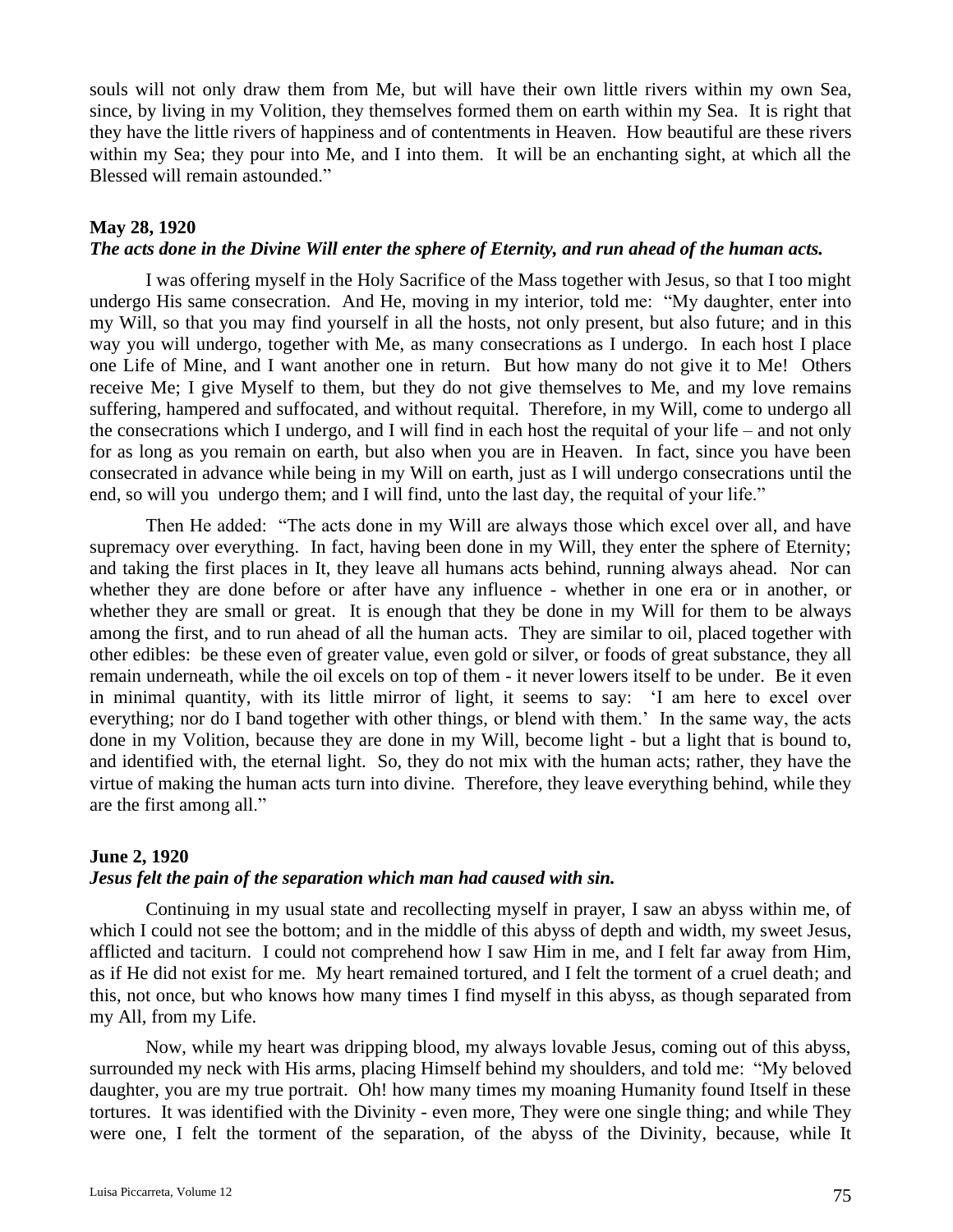enveloped Me inside and out, I being identified with It, I felt far away. My poor Humanity was to pay the penalty and the separation which abusing humanity had caused with sin; and in order to join it to the Divinity, I was to suffer all the pain of their separation; but each instant of separation was for Me a ruthless death.

This is the cause of your pains and of the abyss that you see: it is likeness to Me. Also in these stormy times, humanity runs far away from Me as though in reckless flight, and you must feel the pain of its separation to be able to join it to Me. It is true that your state is too painful, but it is always a pain of your Jesus. And I, in order to give you strength, will hold you tightly from behind your shoulders, so that, while keeping you safer, I give greater intensity to your pain. In fact, if I kept you in front of Me, by merely seeing my arms close to you, your pain would be halved, and my likeness would be achieved later."

### **June 10, 1920**

# *The Humanity of Our Lord lived suspended in the air. For one who lives in the Divine Will, whatever It does, the soul does.*

I was feeling very afflicted and all alone, without support from anyone; and my sweet Jesus clasped me in His arms, lifting me up in the air, and told me: "My daughter, when my Humanity lived on earth, It lived suspended half way between Heaven and earth. Having all the earth under Me and all Heaven above Me, and by living in this way, I tried to draw all the earth into Myself, and all Heaven, and make them one single thing. Had I wanted to live at the earth's level, I could not have drawn everything into Myself, only a few points at the most. It is true that living suspended in the air cost Me much; I had no place on which to lean, nor anyone on which to lean, and only things of strict necessity were given to my Humanity; as for the rest, I was always alone and without any comfort. However, this was necessary: first, because of the nobility of my Person, to whom it did not befit living down below, with vile and faulty human supports; second, because of the great office of Redemption, which had to have supremacy over everything. Therefore, it befitted Me to live up high, above everyone.

Now, one whom I call to my likeness, I place in the same conditions in which I placed my own Humanity. Therefore, I Myself am your prop, my own arms are your support; and as I make you live in my arms, suspended in the air, only things of strict necessity can reach you. For one who lives in my Will, detached from everyone, all for Me, anything more than strict necessities are vile things, and a degrading herself from her nobility. And if human supports are given to her, she senses the stench of the human, and she herself drives them away."

Then He added: "As soon as the soul enters into my Will, her volition remains bound with my Eternal Volition; and even if she does not think about it, since her will has been bound to Mine, whatever my Will does, hers does as well, and together with Me she runs for the good of all."

### **June 22, 1920**

## *The Sanctity of the Humanity of Jesus was complete absence of self-interest.*

I was bringing the whole human family to my sweet Jesus, according to my usual way, praying, repairing, substituting in the name of all, for what each one is obliged to do. But while I was doing this, a thought told me: 'Think and pray for yourself - don't you see in what a pitiful state you have reduced yourself?' And I was almost about to do so, when my sweet Jesus, moving in my interior and pulling me to Himself, told me: "My daughter, why do you want to move away from my likeness? I never thought about Myself; the Sanctity of my Humanity was complete absence of selfinterest. I did nothing for Myself, but I did and suffered everything for creatures. My love can be called true, because it is marked by disinterest for my own self. Wherever there is interest, it cannot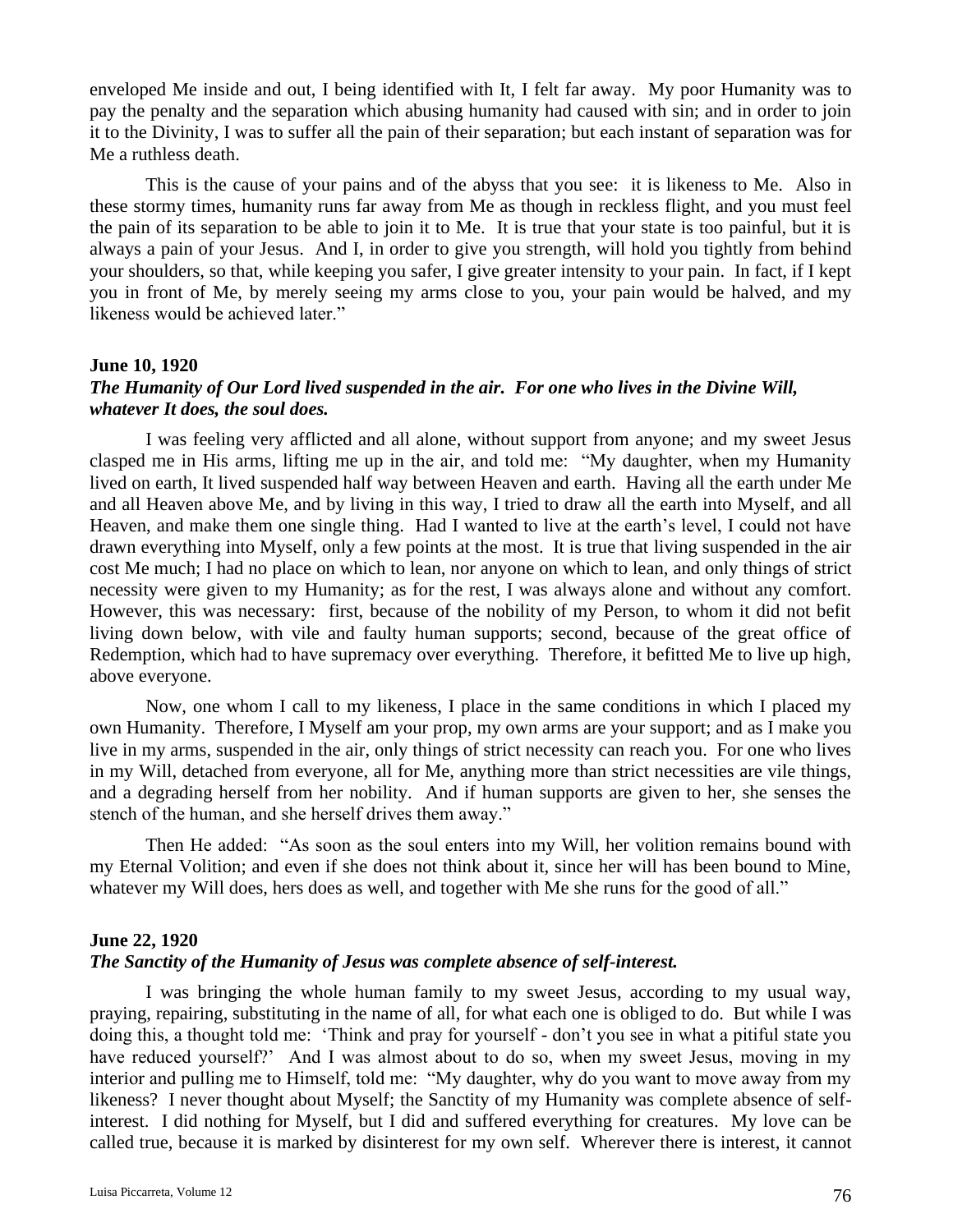be said that there is a fount of truth. On the other hand, the soul with no self-interest is the one who comes forward the most; and as she comes forward, the sea of my grace takes her from behind, inundating her, in such a way as to make her remain completely submerged, without her thinking about it. On the contrary, one who thinks about herself is last; the sea of my grace is in front of her, and she is the one who has to cross the sea by arm strokes - if she manages at all. In fact, the thought of herself will create many obstacles for her, such as to strike into her the fear of diving into my sea; and she runs the risk of remaining on the shore."

### **September 2, 1920**

## *The martyrdom of love and of pain for Jesus, because of the lack of company of the creature.*

I live amid almost continuous privations. At the most, my sweet Jesus makes Himself seen and escapes me like a flash. Ah! only Jesus knows the martyrdom of my poor heart. Now, I was thinking about the love with which He suffered so much for us, and my always lovable Jesus told me: "My daughter, my first martyrdom was love; and love gave birth for Me to my second martyrdom: pain. Each pain was preceded by immense seas of love. But when love saw itself alone, abandoned by the majority of creatures, I raved, I agonized, and since my love could find no one to whom to give itself, it concentrated within Me, drowning Me and giving Me such pains, that all other pains seemed to Me a refreshment compared to these. Ah! if I had company in love, I would feel happy, because with company all things acquire happiness, they diffuse, they multiply. Love, close to another love, is happy, be it even a small love, because it finds one to whom to give itself, one to whom to make itself known, one to whom it can give life with its own love. But when it is close to one who does not love it, who despises it, who does not care about it, it is quite unhappy, because it does not find the way to communicate itself and to give him life. Beauty close to ugliness feels dishonored, and it seems that they shun each other, because what is beautiful hates ugliness, and ugliness feels uglier close to beauty. But what is beautiful, close to another beautiful, is happy, and they communicate their beauty to each other. The same for all other things.

What good is it for a teacher to be learned, to have studied so much, if he finds no pupil to whom to teach? Oh! how unhappy he is, not finding anyone to whom to teach so much doctrine. What good is it for a doctor to have comprehended the art of medicine, if no sick person calls him to display his ability? What good is it for a rich person to be rich, if no one approaches him; and as he remains alone in spite of his riches, not finding the way to make them known and to communicate them to someone, this one will probably die of starvation? Only company is what makes everyone happy, it allows good to be carried out, it makes it grow. Isolation makes everything unhappy and sterile. Ah! my daughter - oh! how my love suffers this isolation; and those few who keep Me company form my refreshment and my happiness."

### **September 21, 1920**

### *The acts done in the Divine Will remain confirmed in It.*

I was doing my acts in the Most Holy Will of my Jesus, and He, moving in my interior, told me: "My daughter, as the soul does her acts in my Will, her act remains confirmed in my Will – that is, if she prays in my Will, remaining confirmed in my Will, she receives the life of prayer, in such a way that she will no longer need an effort in order to pray, but will feel within herself the spontaneous promptness in praying. In fact, remaining confirmed in my Will, she will feel within herself the fount of the life of prayer - almost like a healthy eye that makes no effort in seeing, but naturally looks at objects, it delights, it enjoys them, because it contains the life of light within the eye. But a sick eye - how many strains; how it suffers in looking. In the same way, if she suffers in my Will, if she operates, she will feel within herself the life of patience, the life of operating in a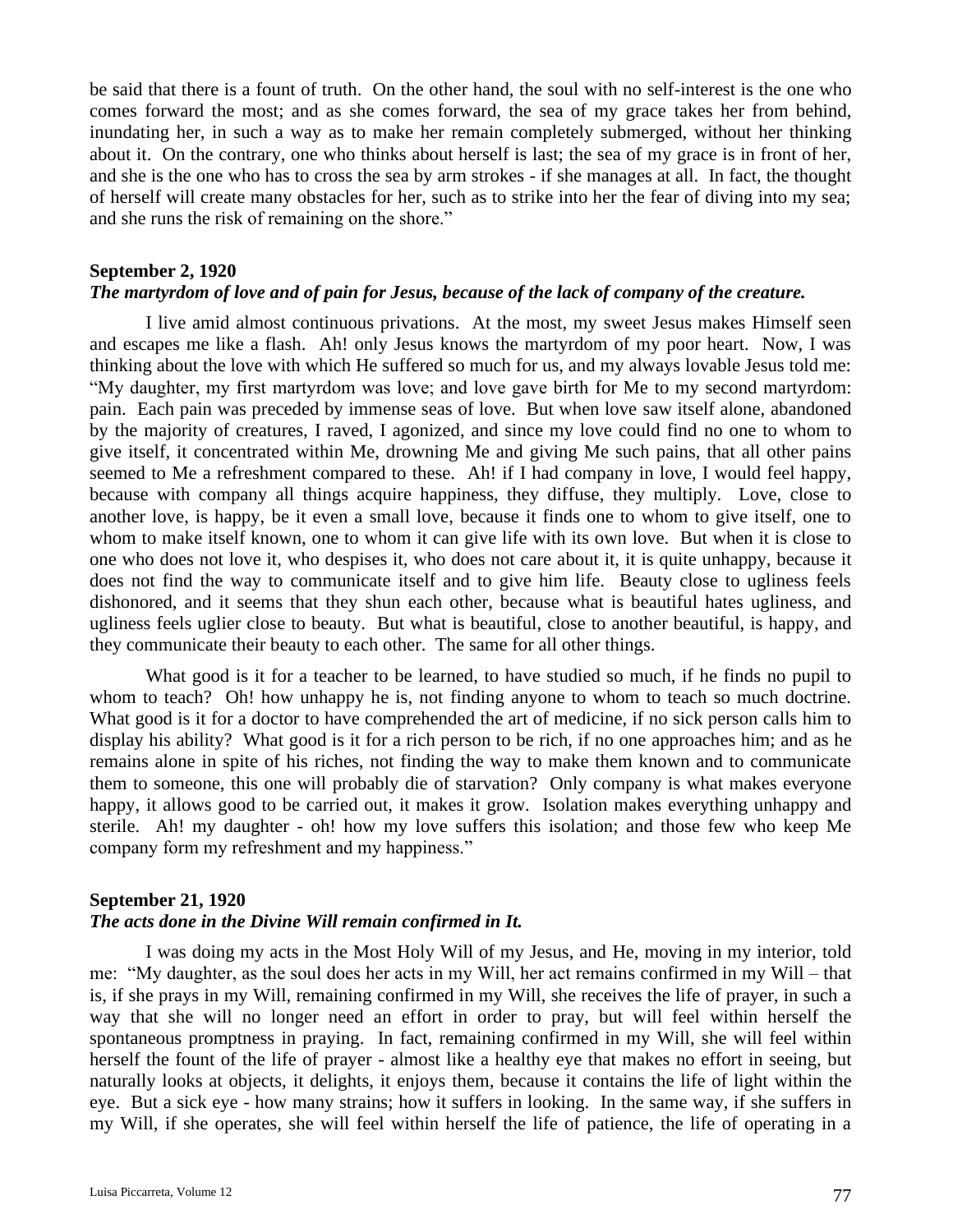saintly way. So, as her acts remain confirmed in my Will, they lose weaknesses, miseries and what is human, and remain substituted by founts of Divine Life."

# **September 25, 1920**  *The truth is light. Likeness to the sun.*

Finding myself in my usual state, I saw my always lovable Jesus as if He were placing a globe of light in my interior. And then He told me: "My daughter, my truth is light, and in communicating them to souls, since they are limited beings, I communicate my truths with limited light, since they are not capable of receiving immense light. However, it happens as to the sun: while, up high in the heavens, one sees a globe of light, limited, circumscribed, the light that spreads from it invests the whole earth, warms, fecundates; so, it is impossible for man to number the plants fecundated, and the lands illuminated and warmed by the sun. While he can see it up high in the heavens in a twinkling of an eye, then he cannot see where its light ends up, and the good it does. The same happens to the suns of the truths which I communicate to souls: inside of them they appear as limited; but when these truths come out, how many hearts do they not strike? How many minds do they not illuminate? How much good do they not do? This is why you saw Me place a globe of light in you: these are my truths which I communicate to you. Be attentive in receiving them, more attentive in communicating them, to give course to the light of my truths."

Now, returning to pray, I found myself in the arms of my Celestial Mama who, squeezing me to Her breast, was caressing me. But then, I don't know how, I forgot about this and I was lamenting that everyone had left me. And Jesus, passing by me briefly, told me: "Just a little while ago my Mama was here, who squeezed you in her arms with great love." (But as He was saying this, I remembered) "The same happens with Me: how many times I come, and you forget about it? Could I perhaps be without coming? On the contrary, I act like a mama: when her child sleeps, she kisses her, caresses her, and the child does not know anything about it; and when she wakes up, she laments that her mama does not kiss her and does not love her. So you do."

Praised be Jesus, Author of loving stratagems.

## **October 12, 1920**

## *For one who lives in the Divine Will, her help is Jesus alone, and she must be the help of others.*

I was feeling very oppressed, all alone, without even the hope of receiving a word of help, of reassurance. Be it even holy people, it seems to me that, if they come to me, they want help, comforts, or to rid themselves of doubts; but for me - nothing. So, while I felt in this state, my always lovable Jesus told me: "My daughter, one who lives in my Will is placed in my same conditions. Suppose that I might have need of creatures - which cannot be, since creatures are not capable of being able to help the Creator. It would be as if the sun wanted to ask for light and heat from other created things. What would they say? They would all draw back and, confused, would say to it: 'What? You are asking for light and heat from us? You who fill the world with your light, and fecundate the whole earth with your heat? Our light disappears before you. You, rather - give us light and heat.'

So it happens to one who lives in my Will. Being placed in my conditions, and the Sun of my Volition being in her, she is the one who must give light, warming, helping, reassuring, comforting. So, I alone am your help - and you, from within my Will, will help others."

# **November 15, 1920**  *Continuous good makes it so that the creature feels transported to operate good.*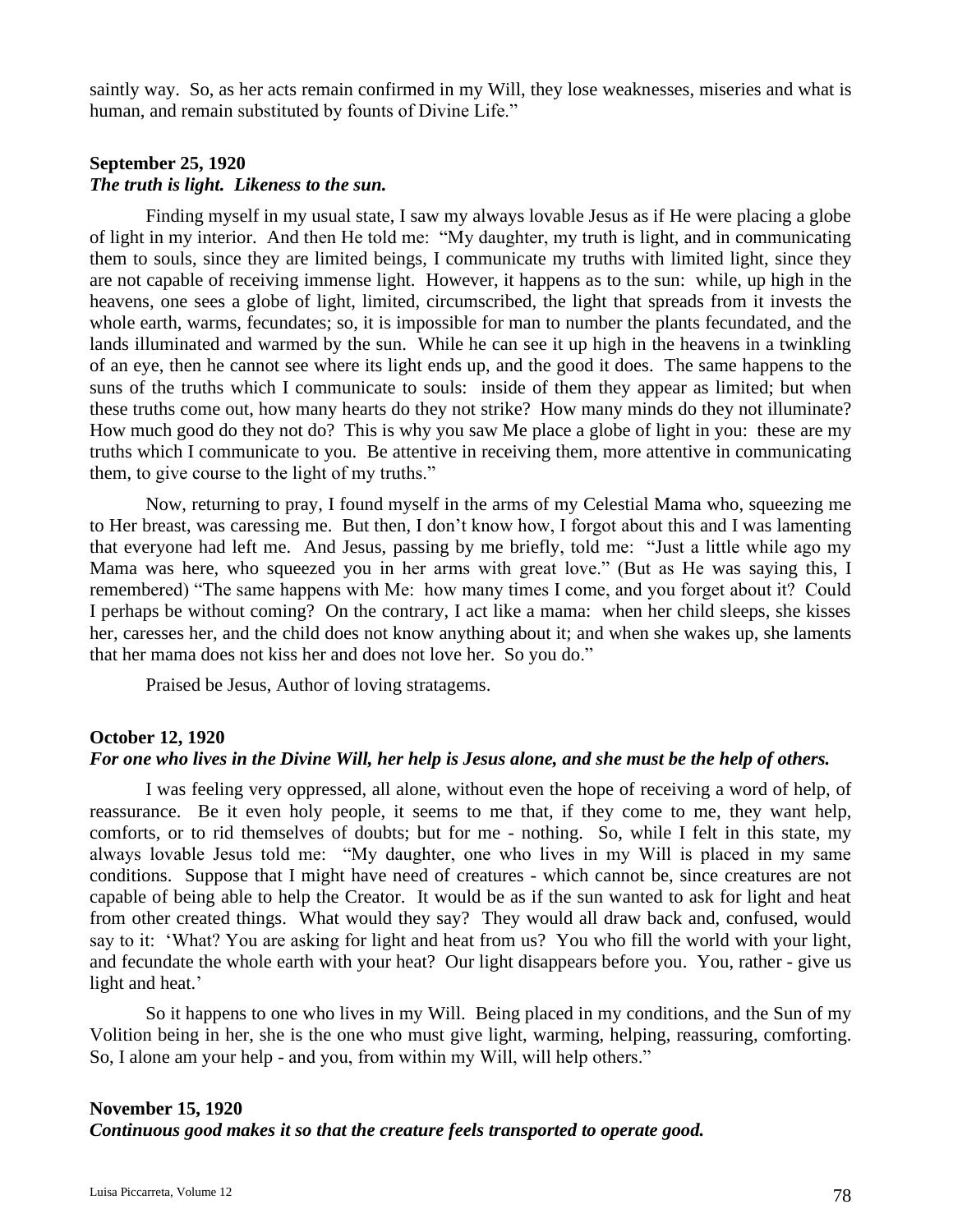My state is ever more painful; the Most Holy Will alone is my only help. Then, as I was with my sweet Jesus, He told me: "My daughter, each work done for Me – thought, word, prayer, suffering, and even a simple memory of Me, are many chains which the soul keeps forming in order to bind Me, and to bind herself to Me. And these chains, without using violence on the human freedom, have the virtue of sweetly administering to her the chain of perseverance, causing the final link and the final step to be formed, so as to make her take possession of immortal glory. In fact, continuous good has such virtue, such attraction over the soul, that without anyone forcing her or using violence on her, voluntarily she feels transported to operate good."

### **November 28, 1920**

## *When Jesus wants to give, He asks. Effects of the blessing of Jesus.*

I was thinking of when my sweet Jesus, to give start to His sorrowful Passion, wanted to go to His Mama to ask for Her blessing. And blessed Jesus told me: "My daughter, how many things this mystery reveals. I wanted to go to my dear Mama to ask for Her blessing, in order to give Her the occasion to ask, Herself too, for my blessing. Too many were the pains that She was to bear, and it was right that my blessing would strengthen Her. It is my usual way, that whenever I want to give, I ask; and my Mama understood Me immediately; so much so, that She did not bless Me before She asked Me for my blessing; and after She was blessed by Me, She bless Me Herself.

But this is not all. In order to create the universe, I pronounced one Fiat, and by the Fiat alone I reordered and embellished heaven and earth. In creating man, my omnipotent breath infused life in him. In giving start to my Passion, with my omnipotent and creative word I wanted to bless my Mama. But it was not Her alone that I blessed; in my Mama I saw all creatures. She was the one who had primacy over everything, and in Her I blessed all, and each one. Even more, I blessed each thought, word, act, etc.; I blessed each thing that was to serve the creature. Just as when my omnipotent Fiat created the sun, and this sun, without decreasing in light or in heat, keeps following its course for all, and for each of the mortals; in the same way, my creative word, in blessing, remained in the act of blessing always – always, without ever ceasing to bless, just as the sun will never cease to give its light to all creatures.

But this is not all yet. With my blessing I wanted to renew the qualities of Creation. I wanted to call my Celestial Father to bless, in order to communicate power to the creature; I wanted to bless her in My name, and of the Holy Spirit, in order to communicate to her wisdom and love, and therefore renew the memory, the intellect and the will of the creature, restoring her as sovereign of everything.

Know, however, that in giving, I want. And my dear Mama understood, and She immediately blessed Me, not only for Herself, but in the name of all. Oh! if all could see this blessing of mine, they would feel it in the water they drink, in the fire that warms them, in the food they take, in the sorrow that afflicts them, in the moans of prayer, in the remorses of guilt, in the abandonment of creatures. In everything they would hear my creative word saying to them – but unfortunately it is not heard: 'I bless you in the name of the Father, of Myself, the Son, and of the Holy Spirit. I bless you to help you, I bless you to defend you, to forgive you, to console you - I bless you to make you a saint.' And the creature would echo my blessings, by blessing Me too, in everything. These are the effects of my blessing; and my Church, instructed by Me, echoes Me, and in almost all circumstances, in the administration of the Sacraments and others, She gives Her blessing."

# **December 18, 1920**  *Requital of love and of thanksgiving for all that God operated in the Celestial Mama.*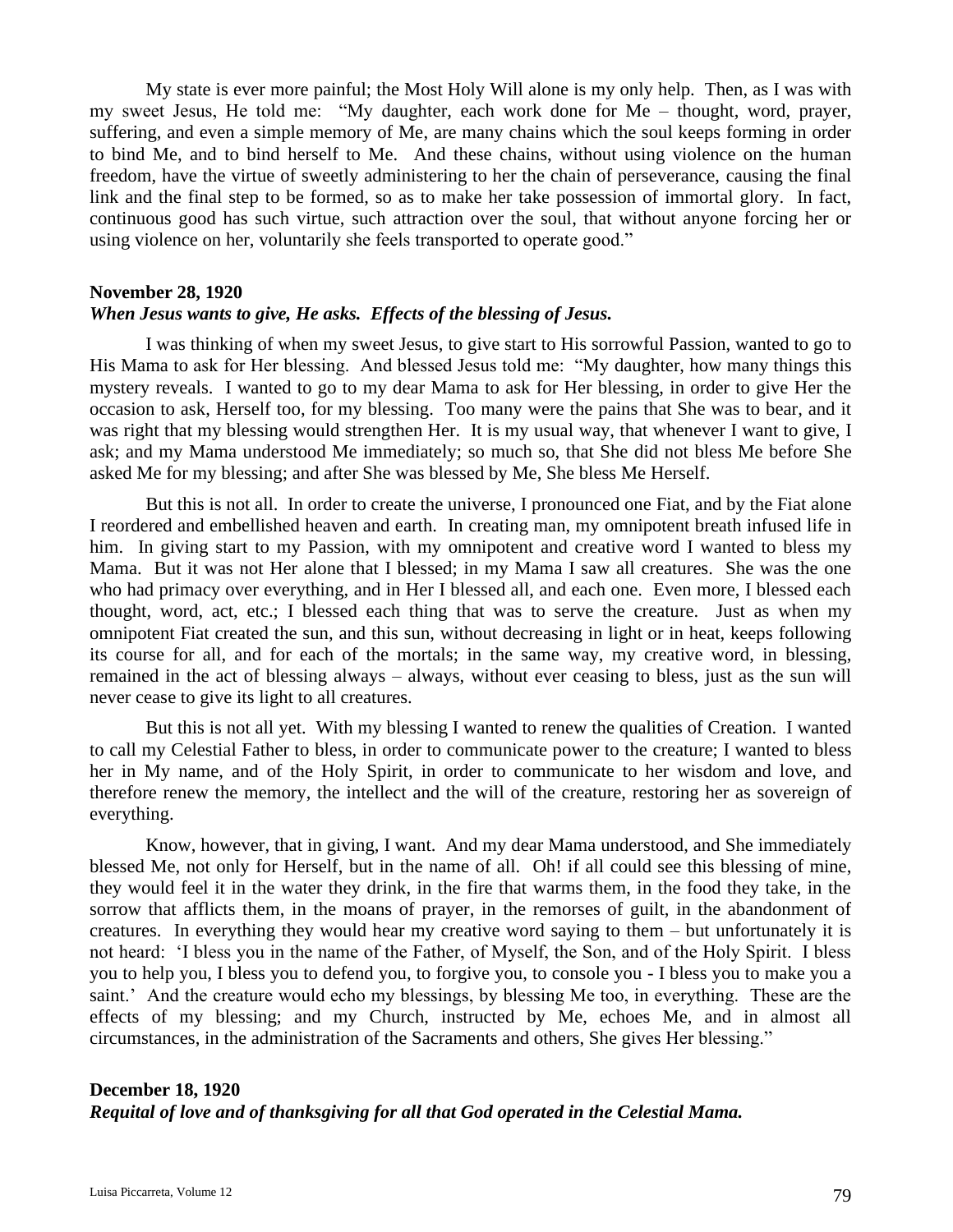I was all afflicted without my Jesus; and while I was praying, I felt Him near me, saying to me: "Ah! my daughter, things get worse. It will enter like whirlwind, to shake everything; it will reign for the time of a whirlwind, and it will end as the whirlwind ends. The Italian government lacks the ground under its feet, and does not know where to turn to. Justice of God!"

After this, I felt I was outside of myself, and I found myself together with my sweet Jesus, but so clasped with Him, and He with me, that I almost could not see His Divine Person. And I, I don't know how, said: 'My sweet Jesus, while I am clasped to You, I want to attest to You my love, my gratitude, and everything that the creature has the duty to do, because You have created our Immaculate Queen Mama - the most beautiful, the holiest, and a portent of grace, enriching Her with all gifts, and making Her also our Mother. And this I do in the name of creatures, past, present and future; I want to seize, in flight, each act of creature - word, thought, heartbeat and step, and in each of them tell You that I love You, I thank You, I bless You, I adore You, for all that You have done for my Celestial Mama and Yours.' Jesus enjoyed my act – but so much, that He said to me: "My daughter, I was anxiously awaiting this act of yours in the name of all generations. My justice, my love, felt the need of this requital, because great are the graces that descend upon all, for having so enriched my Mama. Yet, they never have a word, a *'thank You'*, to say to Me."

Another day I was saying to my lovable Jesus: 'Everything is over for me – suffering, visits of Jesus – everything.' And He, immediately: "Have you perhaps stopped loving Me, or doing my Will?" And I: 'No, may this never be.' And He: "If this is not there, nothing is over."

### **December 22, 1920**

### *The creative power is found in the Divine Will. Deaths which give life to others.*

I was thinking about the Most Holy Will of God, saying to myself: 'What a magic force this Divine Will has - what power, what enchantment.' Now, while I was thinking of this, my lovable Jesus told me: "My daughter, the mere word '*Will-of-God'* contains the creative power. Therefore, it has the power to create, to transform, to consume, and to make new torrents of light, of love, of sanctity, run within the soul. Only in the Fiat is there the creative power; and if the priest consecrates Me in the host, it is because my Will gave that power to those words which are pronounced over the holy host. So, everything comes from and is found in the Fiat. And if at the mere thought of doing my Will the soul feels sweetened, strengthened, changed - because by thinking of doing my Will, it is as if she placed herself on the way to find all goods - what will it be to do It?"

After this, I recalled that years before my sweet Jesus had told me: "We will present ourselves before the Supreme Majesty with written on our foreheads, in indelible characters: 'We want death to give life to our brothers; we want pains to free them from eternal pains.' Now, I said to myself: 'How can I do this if He does not come? I could do it together with Him, but I am unable to go by myself. And then, how can one suffer so many deaths?' And blessed Jesus, moving in my interior, told me: "My daughter, you can do it always and in each instant, because I am always with you and I never leave you. And then, I want to tell you how these deaths are, and how they are formed. I suffer death when my Will wants to operate some good in the creature, and departing from Me, It brings with Itself the grace and the help which are needed in order to do that good; if the creature is willing to do that good, it is as if my Will multiplied another life; if the creature is reluctant, it is as if my Will suffered a death. Oh! how many deaths my Will suffers. Death in the creature is when I want her to do some good, and by not doing it, her will dies to that good. So, if the creature is not in continuous act of doing my Will, she suffers as many deaths for as many times as she does not do It. She dies to that light which she should have by doing that good; she dies to that grace; she dies to those charisms.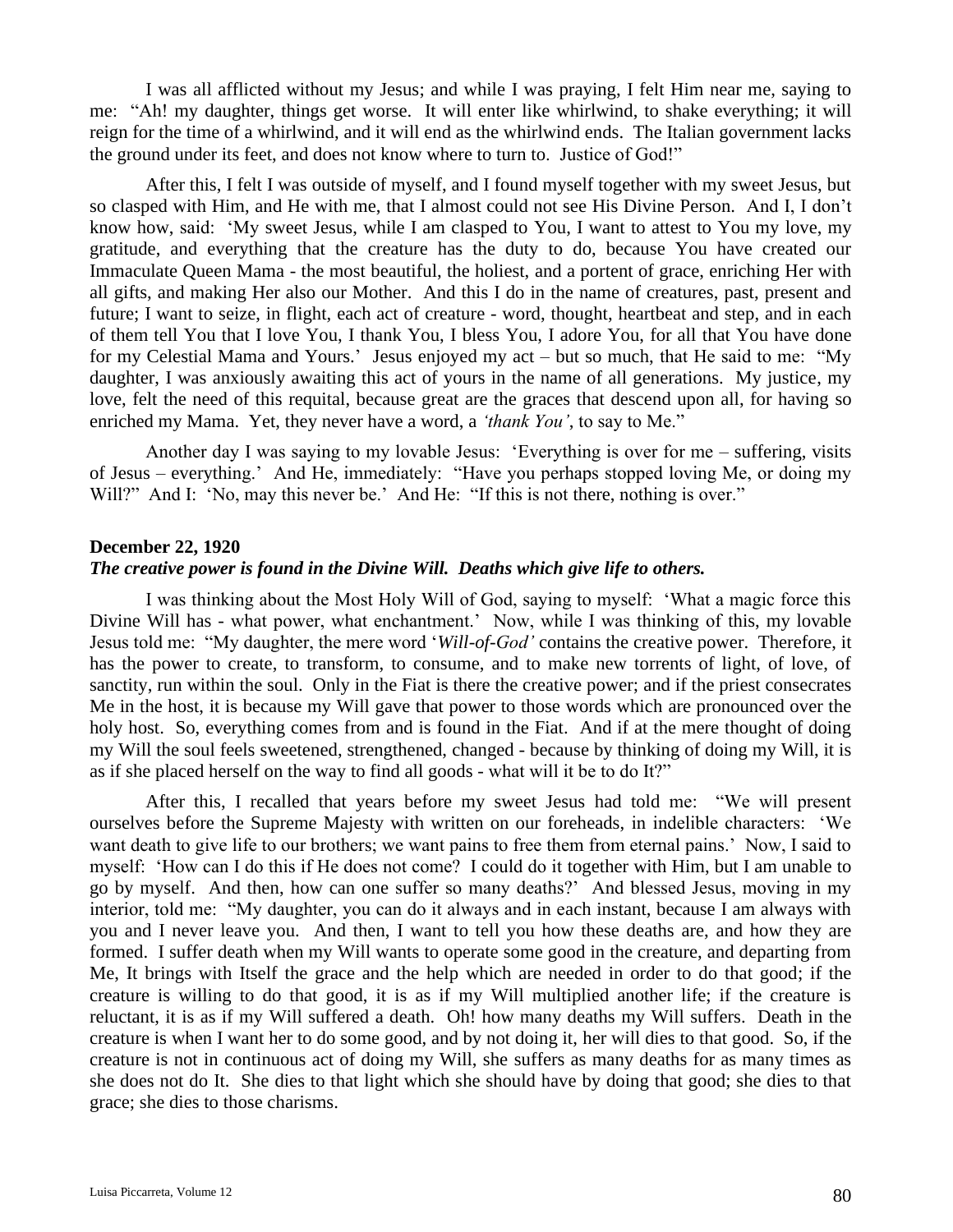Now I will tell you what your deaths are, with which you could give life to our brothers. When you feel you are without Me and your heart is lacerated, and you feel an iron hand that clutches it - you feel a death; or rather, more than death, because death would be life for you. This death could give life to our brothers, because this pain and this death contain a Divine Life, an immense light, a creative strength - they contain everything. It is a death and pain that contains an eternal and infinite value. Therefore, how many lives could you give to our brothers? I will suffer these deaths together with you; I will give them the value of my death, so as to make life come out of death. So, look a bit at how many deaths you suffer: each time you want Me and you do not find Me is a real death for you, because you truly do not see Me, you do not feel Me. For you it is death, it is martyrdom; and what is death for you can be life for others."

#### **December 25, 1920**

#### *The Sacramental lot of Jesus is even harder than His lot as an Infant.*

As I was in my usual state, I found myself outside of myself, together with Jesus. I was walking a long way, and on this journey, now I walked with Jesus, now I found myself with the Queen Mama. If Jesus disappeared, I found myself with Mama; and if Mama disappeared, I found myself with Jesus. During this journey, they told me many things. Jesus and Mama were very affable, with an enchanting sweetness. I forgot about everything - my bitternesses, and even their very privation; I thought I would never lose them again. Oh! how easy it is to forget evil in the face of good.

Now, at the end of the journey the Celestial Mama took me in Her arms. I was very, very little, and She said to me: "My daughter, I want to strengthen you in everything." And it seemed that with Her holy hand She was marking my forehead, as if She were writing and placing a seal on it; then, as if She were writing in my eyes, in my mouth, in my heart, in my hands and feet; and then She placed a seal upon them. I wanted to see what She was writing in me, but I could not read that script. Only on my mouth I saw two letters that said: "Annihilation of every taste"; and immediately I said: 'Thank You, Oh! Mama - You are removing from me every taste which is not Jesus.' I wanted to understand more, but Mama told me: "It is not necessary for you to know. Trust in Me, I have done to you that which was needed." She blessed me and disappeared, and I found myself inside myself.

Then, afterwards, my sweet Jesus came back. He was a tender little Baby; He was wailing, crying and shivering with cold. He threw Himself into my arms to be warmed. I squeezed Him very, very tightly to myself, and according to my usual way I fused myself in His Will in order to find the thoughts of all together with mine, and surround shivering Jesus with the adorations of all created intelligences; the gazes of all, to make them look at Jesus and distract Him from crying; the mouths, the words, the voices of all creatures, that all might kiss Him so as not to make Him wail, and might warm Him with their breath. While I was doing this, the Infant Jesus was no longer wailing; He stopped crying, and, as though warmed, He told me: "My daughter, did you see what made Me shiver, cry and wail? The abandonment of creatures. You placed them all around Me; I felt Myself looked upon, kissed by all, and I calmed Myself from crying.

However, know that my Sacramental lot is even harder than my lot as an Infant. The grotto, though cold, was spacious, it had air to breathe; the host too is cold, but is so small that I almost lack air. In the grotto I had a manger with a little hay for bed; in my Sacramental Life, I lack even the hay, and I have nothing but hard and ice-cold metals for bed. In the grotto I had my dear Mama, who very often took Me with Her most pure hands, and covered Me with ardent kisses in order to warm Me; She calmed my crying, She nourished Me with Her most sweet milk. All the opposite in my Sacramental Life: I do not have a Mama; if they take Me, I feel the touch of unworthy hands - hands that smell like earth and muck. Oh! how I feel their stench - more than the manure that I smelled in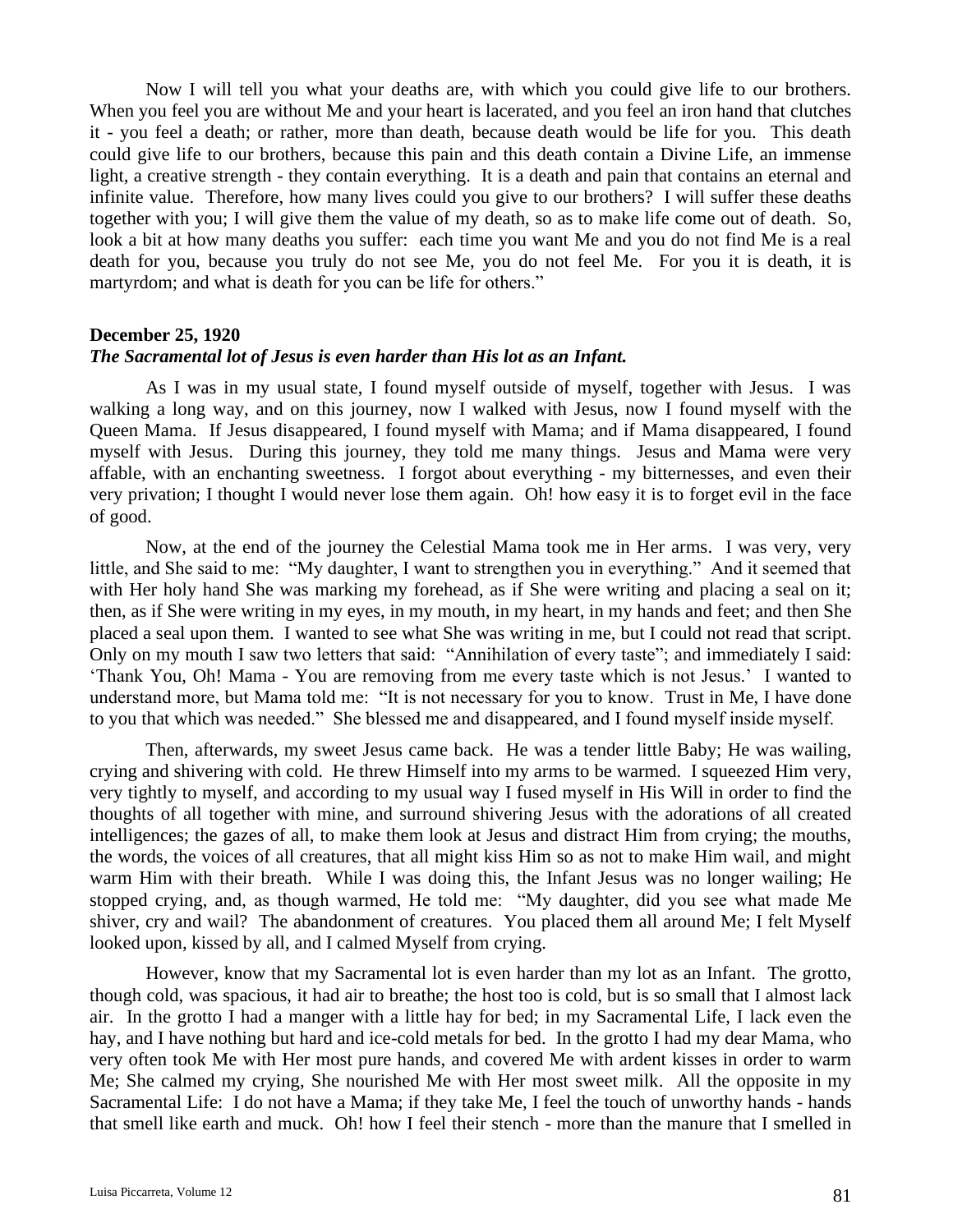the grotto. Instead of covering Me with kisses, they touch Me with irreverent acts; and instead of milk, they give Me the gall of sacrileges, of indifference, of coldness. In the grotto, Saint Joseph never left Me without the light of a little lantern at night; here in the Sacrament, how many times I remain in the dark also at night! Oh! how much more painful is my Sacramental lot; how many hidden tears, not seen by anyone; how many wails not listened to. If my lot as an Infant moved you to pity, much more should my Sacramental lot move you to pity."

## **January 5, 1921**

# *The true life of the soul done in the Divine Will is nothing other than the formation of her life in the Life of Jesus.*

Continuing in my usual state, I was praying; and while praying, I intended to enter into the Divine Will. And so, making all that exists in the Divine Will my own, as nothing escapes It, past, present and future, and making myself crown of all, in the name of all I brought my homage before the Divine Majesty, my love, my satisfaction, etc. Now, my always lovable Jesus, moving in my interior, told me: "My daughter, the true life of the soul done in my Will is nothing other than the formation of her life in Mine, giving my own shape to everything she does. I did nothing other than put in flight, in my Will, all the acts I did, both internal and external. I put in flight each thought of my mind; and hovering over each thought of creature, as all existed in my Will, my thought, hovering over all, made itself as though crown of each human intelligence, and brought to the Majesty of the Father the homage, the adoration, the glory, the love, the reparation of each created thought. The same with my gaze, my word, the motion, the step.

 Now, in order to live life in my Will, the soul must give the shape of my mind to hers, that of my gaze, of my word, of my motion, to hers. And by doing this, she loses her shape and acquires mine; she does nothing other than give continuous deaths to the human being and continuous life to the Divine Will. In this way, the soul will be able to complete the Life of my Will within herself; otherwise, this prodigy, this shape fully modeled on mine, will never be accomplished completely. It is my Will alone, which is eternal and immense, that makes one find everything; past and future It reduces to one single point, and in this single point she finds all hearts palpitating, all minds alive, all my operating in act. And the soul, making this Will of Mine her own, does everything, satisfies for all, loves for all, and does good to all and to each one, as if all were one. Who can ever reach such extent? No virtue, no heroism - not even martyrdom can stand before my Will. All - all remain behind the operating in my Will. Therefore, be attentive, and let the mission of my Will have fulfillment in you."

## **January 7, 1921**

# *The smile of Jesus when He will see the first fruits, the daughters of His Will, living not in the human sphere, but in the divine sphere.*

As I was in my usual state, my always lovable Jesus came and surrounded my neck with His arm. Then He drew close to my heart, and holding His breast between His hands, He squeezed it over my heart, and rivulets of milk came out of it; and with those rivulets of milk He filled my heart. And then he said to me: "My daughter, see how much I love you. I wanted to fill all your heart with the milk of grace and of love; so, everything you will say and do will be nothing other than the outpouring of the grace with which I have filled you. You will do nothing; you will only place your will at the mercy of my Will, and I will do everything. You will be nothing other than the sound of my voice, the bearer of my Will, the destroyer of the virtues in the human way, and the resurrector of the virtues in the divine way, marked by an eternal, immense, infinite point." Having said this, He disappeared.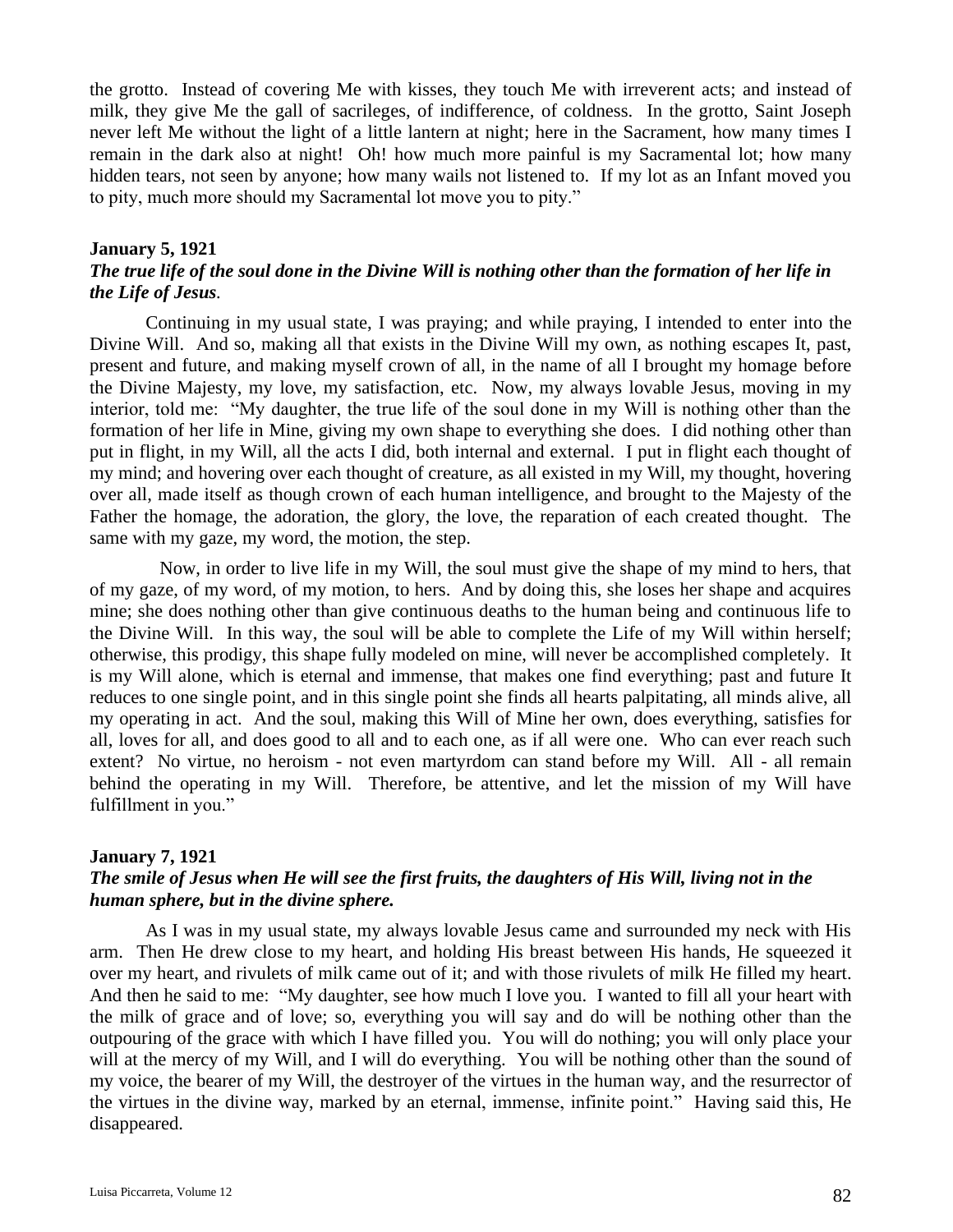After a little while He came back, and I was feeling all annihilated, especially in thinking about certain things which it is not necessary to say here. My affliction was at the summit, and I said to myself: 'Is it possible that there can be this? My Jesus, do not permit it! Perhaps You want the will, but not the act of this sacrifice. And then, in my hard state in which I find myself, I aspire to nothing but Heaven.' And Jesus, coming out from my interior, burst into a sob of crying. I could hear that sob reverberating in Heaven and on earth; but as the sob was about to end, a smile took over which, like the sob, reverberated in Heaven and on earth. I remained enchanted, and my Jesus told me: "My beloved daughter, after so much sorrow that creatures give Me in these sad times, to the point of making Me cry – and since it is the crying of a God, it reverberates in Heaven and on earth a smile will take over, which will fill Heaven and earth with gladness. And this smile will arise on my lips when I see the first fruits, the daughters of my Will, living not in the human sphere, but in the divine sphere. I will see them all marked by the eternal, immense, infinite Will; I will see that eternal point which has life only in Heaven, flowing over the earth and molding souls with its infinite principles, with the divine acting, with the multiplication of acts in one single act. And just as Creation came out from the Fiat, in the Fiat will It be completed. So, only the daughters of my Will, in the Fiat, will complete everything; and in my Fiat, which will take life in them, I will receive complete love, glory, reparation, thanksgiving and praise - and for everything and for everyone. My daughter, things return there where they come from; everything came out from the Fiat, and in the Fiat it will all come to Me. They will be few, but in the Fiat they will give Me everything."

#### **January 10, 1921**

# *The 'Fiat Mihi' of the Most Holy Virgin. God wants a second 'yes' in His Will: the 'Fiat' of Luisa.*

I was concerned about what is written above, and was saying to myself: 'I don't know what Jesus wants from me; yet, He knows how bad I am, and how I am good at nothing.' And Jesus, moving in my interior, told me: "My daughter, remember that years ago I asked you whether you wanted to live life in my Will; and since I wanted you in my Will, I wanted you to pronounce your *'yes'* in my own Will. This *'yes'* was bound to an eternal point, and to a Will that will have no end. This *'yes'* is in the center of my Volition, and is surrounded by infinite immensity; and if it wants to get out, it almost cannot find the way. Therefore, at your little oppositions, at some discontent of yours, I laugh and I amuse Myself, seeing you like those people who are bound of their own will in the depth of the sea, and wanting to get out, they find nothing but water. And since they are bound in the depth of the sea, they feel the bother of wanting to get out, and in order to remain tranquil and happy, they plunge themselves even more into the depths of the sea. In the same way, in seeing you perplexed, as though wanting to get out, and, unable to do so, bound by your own *'yes',* you plunge yourself even more into the depths of my Will – I laugh, and I amuse Myself. And then, do you think it is something trivial and easy to move from within my Will? You would move an eternal point; and if you knew what it means to move an eternal point, you would tremble with fright."

Then He added: "The first *'yes'* in my Fiat I asked of my dear Mama, and – oh! power of Her Fiat in my Will - as soon as the Divine Fiat met with the Fiat of my Mama, the two became one. My Fiat raised Her, divinized Her, overshadowed Her, and without human intervention, She conceived Me, Son of God. Only in my Fiat could She conceive Me; my Fiat communicated to Her the immensity, the infinity, the fecundity, in a divine manner, and this is why the Immense, the Eternal, the Infinite One could be conceived in Her. As soon as She said *'Fiat Mihi'*, not only did She take possession of Me, but She overshadowed all creatures, all created things together. She felt all the lives of creatures within Herself, and from that moment She began to act as Mother and Queen of all. How many portents does this *'yes'* of my Mama not contain – if I wanted to tell them all, you would never finish hearing them."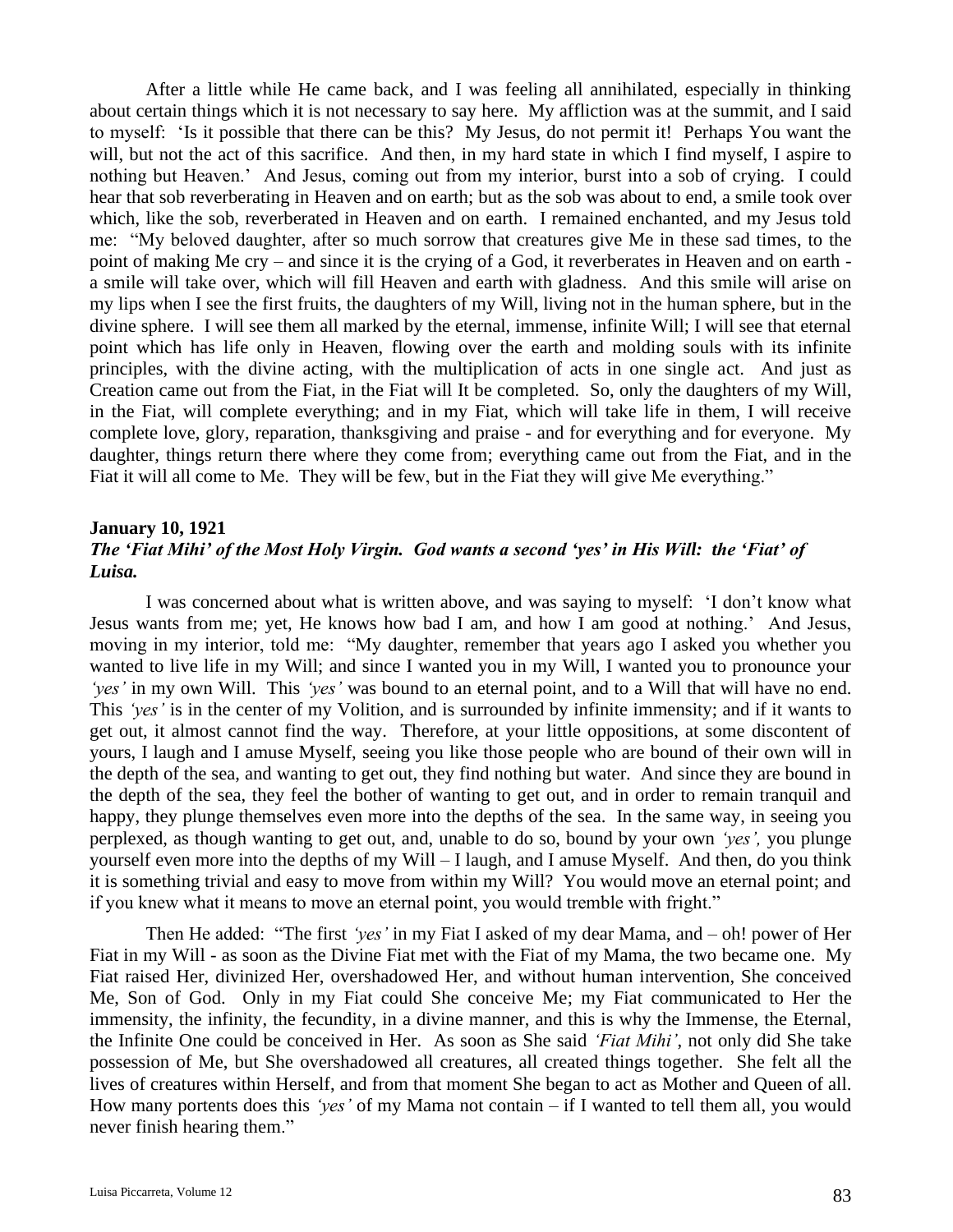Now, a second *'yes'* in my Will I asked of you; and you, though trembling, pronounced it. This *'yes'* in my Volition will have its portents, it will have a divine fulfillment. You – follow Me, and sink deeper into the immense sea of my Will, and I will take care of everything. My Mama did not think about how I would get to conceive Myself in Her; She only said *'Fiat Mihi'*, and I took care of the way in which to be conceived. So you will do."

### **January 17, 1921**

# *The 'Fiat Mihi' of the Most Holy Virgin had the same power of the Creative Fiat. The Third Fiat will be the fulfillment and completion of the prayer taught by Jesus: the 'Fiat Voluntas Tua sicut in Coelo et in Terra'.*

I felt my poor mind immersed in the immense sea of the Divine Volition. Everywhere I could see the imprint of the Fiat. I saw it in the sun, and it seemed to me that the echo of the Fiat in the sun brought me the divine love that darts through me, that wounds me, that flashes through me. And I, on the wings of the Fiat of the sun, rose up to the Eternal One, and brought, in the name of the whole human family, the love that darted through the Supreme Majesty, that wounded Him, that flashed through Him. And I said: 'In your Fiat You gave me all this love, and only in the Fiat can I return it to You.' I looked at the stars and I could see the Fiat in them; and in their sweet and meek twinkling, this Fiat brought me the pacific love, the sweet love, the hidden love, the compassionate love in the very night of sin. And I, in the Fiat of the stars, brought to the throne of the Eternal One, in the name of all, the pacific love in order to put peace between Heaven and earth, the sweet love of the loving souls, the hidden love of many others, the love of the creatures when, after sin, they return to God. But who can say all that I understood and did in so many Fiats with which I saw all Creation strewn? I would be too long, therefore I stop here.

Then, my sweet Jesus took my hands in His, and clasping them tightly, He told me: "My daughter, the Fiat is all full of life; even more, It is life itself, and therefore all lives and all things come out from within the Fiat. From my *'Fiat'* Creation came out; therefore in each created thing one can see the imprint of the Fiat. From the *'Fiat Mihi'* of my dear Mama, pronounced in my Volition, having the same power of my Creative *'Fiat'*, Redemption came out. So, there is nothing in Redemption which does not contain the imprint of the *'Fiat Mihi'* of my Mama. Even my very Humanity, my steps, the works, the words, were sealed by Her *'Fiat Mihi.'* My pains, the wounds, the thorns, the Cross, my Blood, had the imprint of Her *'Fiat Mihi'*, because things carry the imprint of the origin from which they came out. My origin in time was the *'Fiat Mihi'* of the Immaculate Mama, therefore all my operating carries the mark of Her *'Fiat Mihi'.* So, in each Sacramental Host there is Her *'Fiat Mihi'*; if man rises from sin, if the newborn is baptized, if Heaven opens to receive souls, it is the *'Fiat Mihi'* of my Mama that marks, that follows everything, and from It everything proceeds. Oh! power of the Fiat - It rises at each instant, It multiplies, and It makes Itself life of all goods.

Now I want to tell you why I asked for your *'Fiat'* - your *'yes'* in my Will. I want my prayer that was taught – the *'Fiat Voluntas Tua sicut in Coelo et in terra'* - this prayer of so many centuries, of so many generations, to have its fulfillment and completion. This is why I wanted another *'yes'* in my Will - another *'Fiat'* containing the creative power. I want the *'Fiat'* that rises at each instant, that multiplies for all; I want in one soul my same *'Fiat'* which rises to my throne, and with Its creative power brings upon earth the life of the '*Fiat* on earth as It is in Heaven'."

Surprised and annihilated in hearing this, I said: 'Jesus, what are You saying? And yet You know how bad I am, and incapable of anything.' And He: "My daughter, it is my usual way to choose the most abject, incapable and poor souls for my greatest works. My very Mama had nothing extraordinary in Her exterior life - no miracles, not a sign that would make Her be distinguished from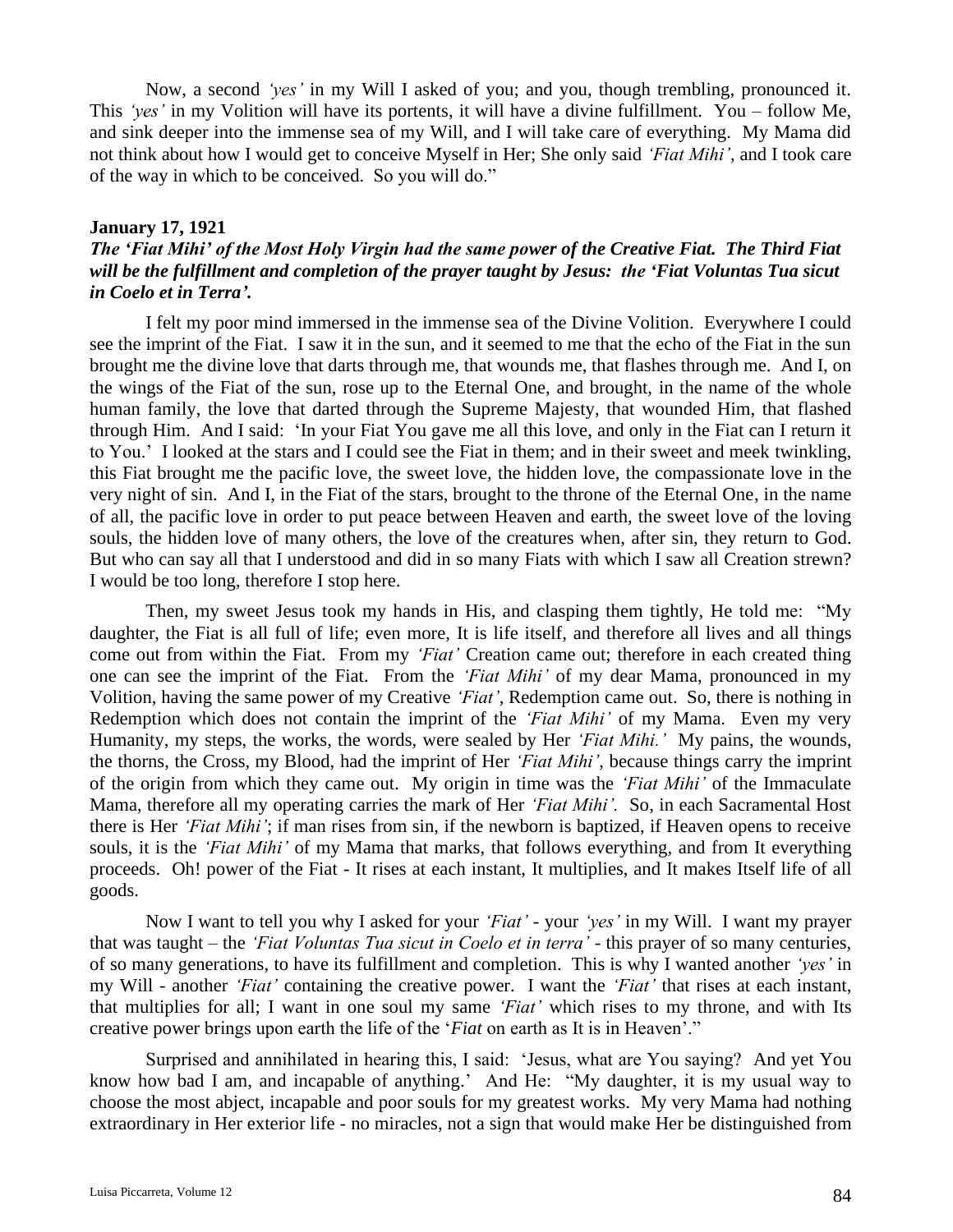other women. Her only distinction was perfect virtue, to which almost no one paid attention. And if to other Saints I gave the distinction of miracles, and others I adorned with my wounds, to my Mama, nothing - nothing. Yet, She was the portent of portents, the miracle of miracles, the true and perfect crucified - no one else like Her.

I usually act like a master, who has two servants: one seems a giant, herculean, capable of everything; the other one, small, short, incapable, seems to be good at nothing - not an important service. If the master keeps him, it is more out of charity, and also for His amusement. Now, having to send a million - a billion, to another country, what does he do? He calls the little one, the incapable one, and entrusts the great sum to him, saying to himself: 'If I entrust it to the giant, all will fix their attention on him; thieves will assail him, they may rob him; and if he defends himself with his herculean strength, he may remain wounded. I know that he is capable, but I want to spare him; I do not want to expose him to the obvious danger. On the other hand, this little one - knowing him to be incapable, no one will pay attention to him; no one would think that I might entrust such an important sum to him; and so he will come back safe and sound.' The poor incapable one is surprised that the master would trust him, when he could use the giant, and, all trembling and humble, he goes to deposit the great sum, with no one deigning to look at him; and safe and sound he returns to his master, more trembling and humble than before.

So I do. The greater the work I want to do, the more I choose abject, poor, ignorant souls, with no exteriority that might draw attention upon them. The abject state of the soul will serve as safe custody for my work; the thieves of self-esteem, of love of self, will not pay attention to her, knowing her inability. And she, humble and trembling, will carry out the office entrusted by Me, knowing that, not herself, but I Myself did everything in her."

### **January 24, 1921**

# *The Third Fiat will bring to completion the glory and the honor of the Fiat of Creation, and will be confirmation and development of the fruits of the Fiat of Redemption. These three Fiats will veil the Most Holy Trinity upon earth.*

I was feeling annihilated in thinking about this blessed Fiat; but my lovable Jesus wanted to increase my confusion. It seems that He wants to make fun of me, proposing to me astounding things, and almost incredible, taking pleasure in seeing me confused and more annihilated. And, what is worse, I am forced to write them by obedience, to my greater torment. So, while I was praying, my sweet Jesus leaned His head against mine, sustaining His forehead with His hand; and a light coming from His forehead told me: "My daughter, the first Fiat was pronounced in Creation without the intervention of any creature. The second Fiat was pronounced in Redemption, and I wanted the intervention of the creature, and I chose my Mama as fulfillment of the second Fiat. Now, in fulfillment, I want to pronounce the third Fiat, and I want to pronounce It through you; I have chosen you for the fulfillment of the third Fiat. This third Fiat will bring to completion the glory and the honor of the Fiat of Creation, and will be confirmation and development of the fruits of the Fiat of Redemption. These three Fiats will veil the Most Holy Trinity upon earth, and I will have the *'Fiat Voluntas Tua* on earth as it is in Heaven'. These three Fiats will be inseparable - one will be life of the other; They will be one and triune, but distinct among Themselves. My Love wants it, my Glory demands it: having unleashed the first two Fiats from the womb of my creative power, It wants to unleash the third Fiat, for my Love can no longer contain  $It$  – and this, in order to complete the work that came out of Me; otherwise, the work of Creation and of Redemption would remain incomplete."

On hearing this, I remained not only confused, but as though stunned, and I said to myself: 'Is all this possible? There are so many; and if it is true that He has chosen me, it seems to me that this is one of the usual follies of Jesus. And then, what could I do or say from within a bed, half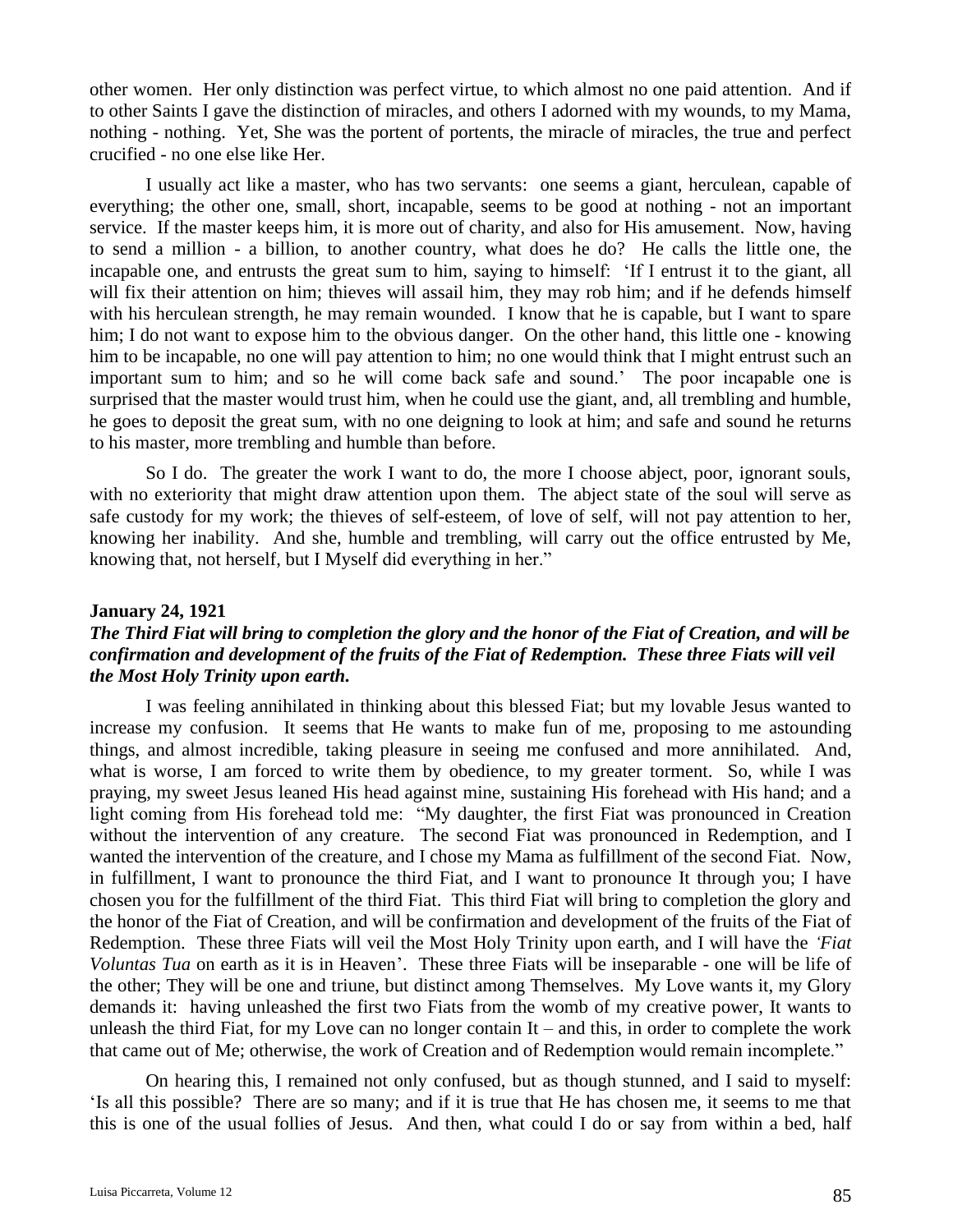crippled and inept as I am? Could I keep up with the multiplicity and infinity of the Fiat of Creation and of Redemption? My Fiat being similar to the other two Fiats, I must run together with Them, multiply myself with Them, do the good that They do, braid myself with Them. Jesus, think of what You are doing! I am not for this much.' But who can say all the nonsense I spoke?

Now, my sweet Jesus came back and told me: "My daughter, calm yourself - I choose whomever I please. Know, however, that I begin all of my works between Myself and one single creature; and then they are diffused. In fact, who was the first spectator of the Fiat of my Creation? Adam, and then Eve. It surely wasn't a multitude of people; only after years and years did crowds and multitudes of people become spectators of It. And in the second Fiat my Mama was the only spectator; not even Saint Joseph knew anything, and my Mama found Herself more than in your condition: the greatness of the creative force of my work which She felt within Herself was such that, confounded, She did not feel the strength to breathe a word to anyone. And if Saint Joseph then knew it, it was because I manifested it to him. So, this Fiat germinated like seed inside Her virginal womb; the ear of grain was formed in order to multiply It, and then It came out to daylight. But who were the spectators? Very few; and in the room of Nazareth the only spectators were my dear Mama and Saint Joseph. Then, when my Most Holy Humanity grew up, I went out and I made Myself known - but not to all. Then, It diffused more, and It will still diffuse.

So it will be for the third Fiat. It will germinate in you; the ear of grain will form; only the priest will have knowledge of It. Then, a few souls - and then It will diffuse. It will diffuse, and will do the same course as Creation and Redemption. The more crushed you feel, the more the ear of the third Fiat grows in you and is fecundated. Therefore, be attentive and faithful."

## **February 2, 1921**

# *The Third Fiat must run together with the other two Fiats. These three Fiats have one same value and power, because they contain the creative power.*

Continuing in my usual state, I was fusing all of myself in the Divine Volition, and was saying to myself: 'My Jesus, I want to love You, and I want so much love as to compensate for the love of all generations, which have been, and which will be. But who can give me so much love as to be able to love for all? My Love, in your Will there is the creative strength; therefore in your Will I myself want to create so much love as to compensate for and surpass the love of all, and everything that all creatures are obliged to give God as Our Creator.'

But while I was doing this, I said: 'How much nonsense I am speaking.' And my sweet Jesus, moving in my interior, told me: "My daughter, indeed, in my Will there is the creative strength. From within one single *'Fiat'* of Mine came out billions and billions of stars. From the *'Fiat Mihi'* of my Mama, from which Redemption had Its origin, come out billions and billions of acts of grace which communicate themselves to souls. These acts of grace are more beautiful, more resplendent, more varied than the stars; and while the stars are fixed and do not multiply, the acts of grace multiply to infinity; in each instant they run, they attract creatures, they delight them, they strengthen them and give them life. Ah! if creatures could see in the supernatural order of grace, they would hear such harmonies, they would see such an enchanting scene, as to believe that that is their paradise. Now, the third Fiat too must run together with the other two Fiats; It must multiply to infinity, and in each instant It must give as many acts for as many acts of grace as are unleashed from my womb; for as many stars, for as many drops of water, and for as many created things as the Fiat of Creation unleashed. It must blend with them and say: 'As many acts as you are - so many I do.'

These three Fiats have one same value and power. You disappear – it is the Fiat that acts, and therefore you too can say in my omnipotent Fiat: 'I want to create so much love, so many adorations, so many blessings, so much glory to my God, as to compensate for everyone and for everything.'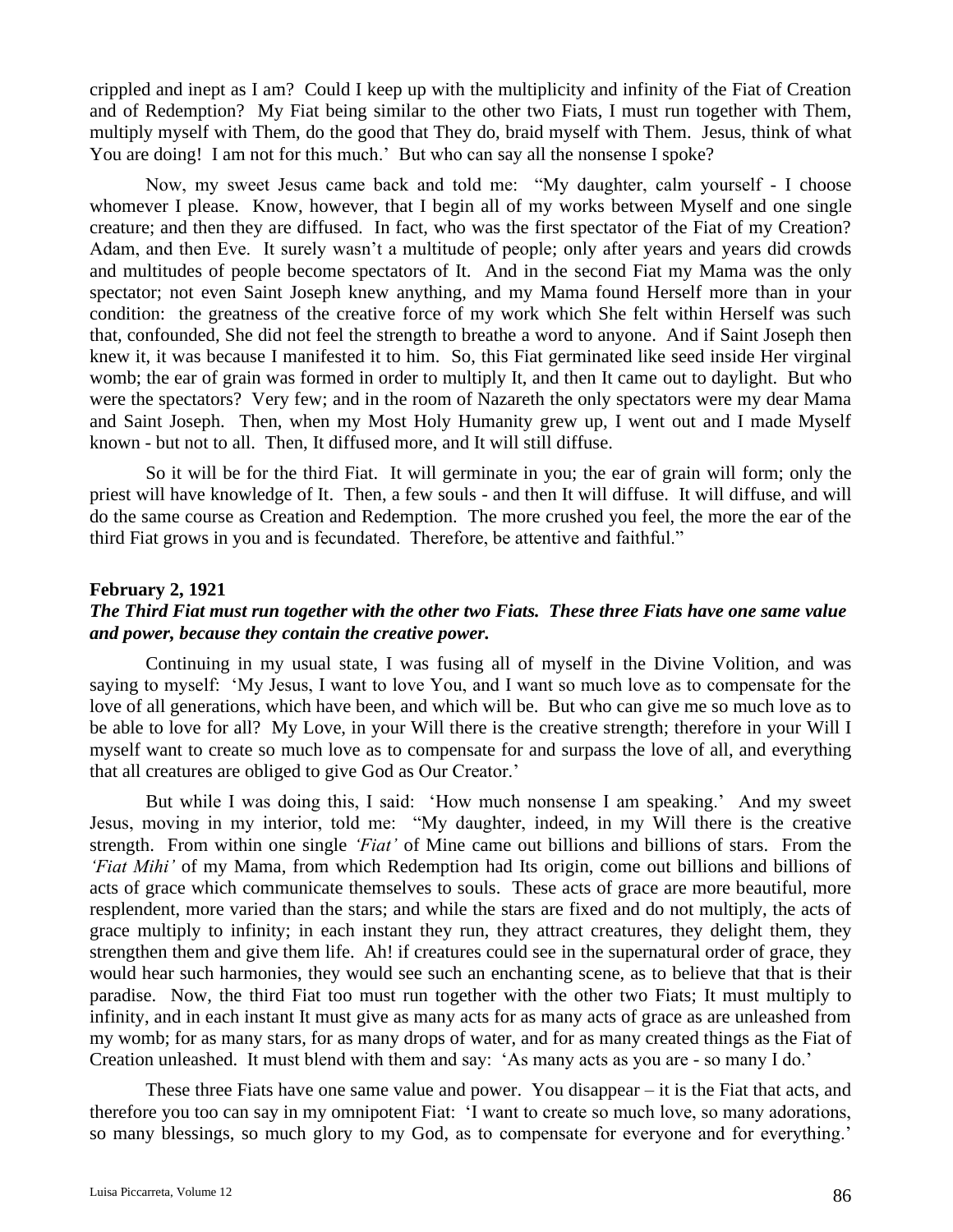Your acts will fill Heaven and earth; they will multiply with the acts of Creation and Redemption, and will become one.

All this will seem astounding and incredible to some; in that case they would have put my creative power in doubt. And besides, when it is I who want it, and give this power, every doubt ceases. Am I perhaps not free to do whatever I want, and to give to whomever I want? You - be attentive; I will be with you, I will overshadow you with my creative strength, and I will accomplish what I want upon you."

#### **February 8, 1921**

## *While the world wants to cast Jesus away from the face of the earth, He is preparing an Era of Love: the Era of the Third Fiat.*

This morning, after I had received Communion, I heard in my interior my always lovable Jesus saying: "Oh! iniquitous world, you are doing everything you can to cast Me away from the face of the earth, to banish Me from society, from schools, from conversations - from everything. You are plotting how to demolish temples and altars, how to destroy my Church and kill the ministers; and I am preparing for you an Era of Love - the Era of my Third Fiat. You will follow your way in order to banish Me, and I will confound you by means of love. I will follow you from behind, I will come toward you from the front so as to confound you in love; and there where you have banished Me, I will raise my throne, and will reign more than before - but in a more astounding way; so much so, that you yourself will fall at the foot of my throne, as though bound by the strength of my love."

Then He added: "Ah! my daughter, the creature rages ever more in evil. How many machinations of ruin they are preparing - they will reach such point as to exhaust evil itself. But while they occupy themselves with following their way, I will occupy Myself so that my *Fiat Voluntas Tua* may have Its completion and fulfillment, and my Will may reign upon the earth - but in a completely new way. I will occupy Myself with preparing the Era of the Third Fiat in which my love will show off in a marvelous and unheard-of way. Ah! yes, I want to confound man completely in love. Therefore, be attentive - I want you with Me, in preparing this Era of Love, Celestial and Divine. We will hold each other's hand, and will work together." Then He drew close to my mouth, and as He sent His omnipotent breath into it, I felt new life being infused in me; and He disappeared.

### **February 16, 1921**

## *In order to enter into the Divine Will, the creature must do nothing other than remove the little stone of her will.*

While I was thinking about the Holy Divine Volition, my sweet Jesus told me: "My daughter, in order to enter into my Will there are neither paths nor doors nor keys, because my Will is everywhere. It flows under one's feet, on the right, on the left, above one's head - everywhere. The creature must do nothing other than remove the little stone of her own will, which, though it is there in my Will, does not take part in, nor does it enjoy Its effects, rendering itself as though a stranger in my Volition. In fact, it is as if the little stone of her will prevented the water from flowing from the shore to run somewhere else, because the stones are blocking it. But if the soul removes the little stone of her will, at that very instant she flows into Me, and I into her; she finds all my goods at her disposal: strength, light, help - whatever she wants. This is why there are no paths, nor doors, nor keys - it is enough to want it, and everything is done. My Will takes charge of everything, and of giving her what she lacks, and It makes her wander freely within the interminable boundaries of my Will. All the opposite for the other virtues: how many efforts are needed, how many struggles, how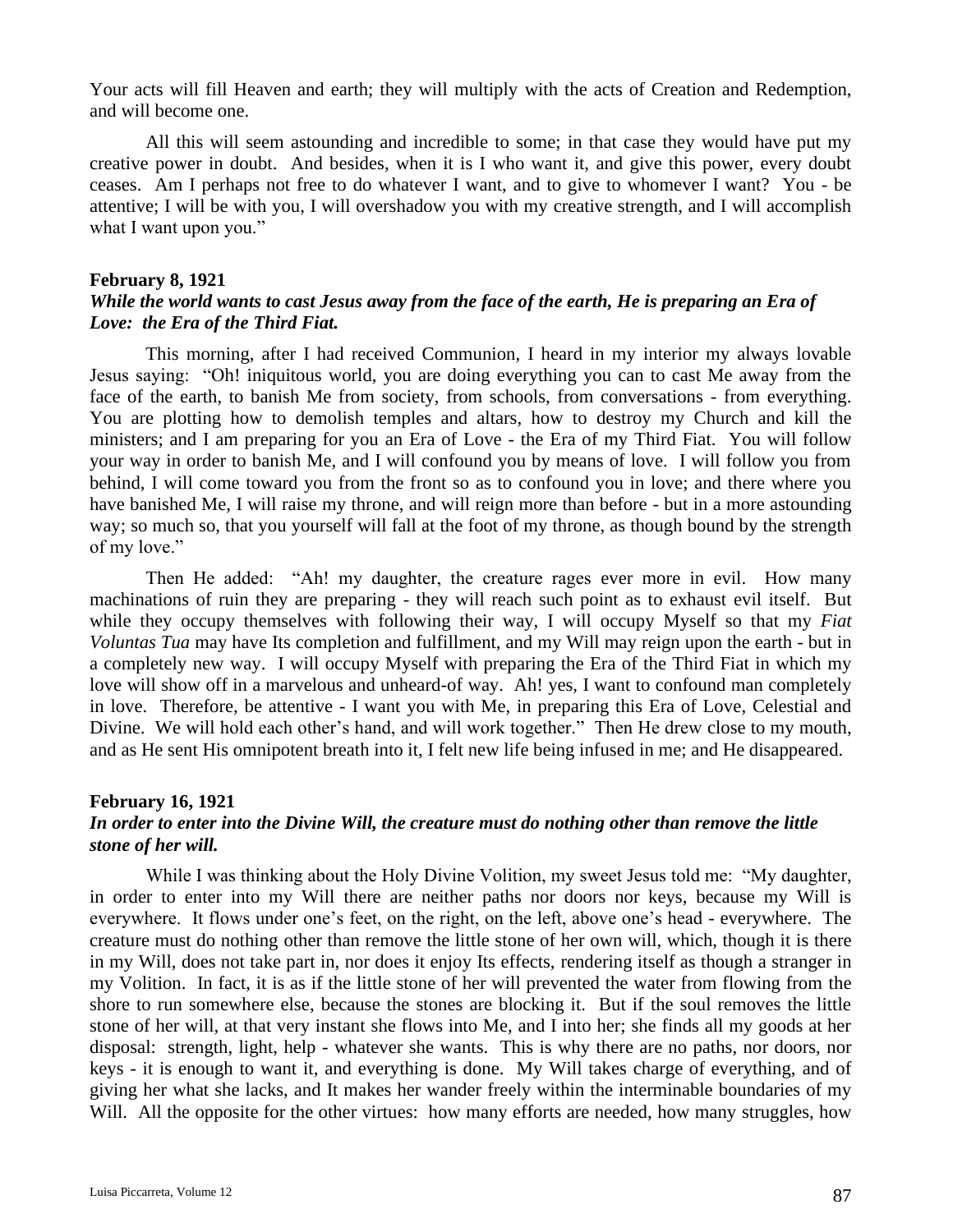many long ways. And while it seems that the virtue is smiling at her, one passion a little bit violent, one temptation, one unexpected encounter, hurl her back and put her at the start, to walk the way."

## **February 22, 1921**

## *The Third Fiat will give such grace to the creature as to make her return almost to the state of origin; and then God will take His perpetual rest in the last Fiat.*

I was in my usual state, and my sweet Jesus was all silent; and I said to Him: 'My Love, why are You not saying anything to me?' And Jesus: "My daughter, it is my usual way, after I have spoken, to remain silent. I want to rest in my own word - that is, in my own work come out of Me. And I did this in the Creation: after I said *'Fiat Lux'*, and light came to be, *'Fiat'* to all other things, and things came out to life, I wanted to rest, and my eternal light rested in the light that was issued in time. My love rested in the love with which I invested all Creation; my beauty rested in the whole universe, which I tempered with my own beauty. My wisdom and power also rested, with which I ordered everything, with such wisdom and power that I Myself, in looking, said: 'How beautiful is the work come out of Me - I want to rest in it.' So I do with souls: after I have spoken, I want to rest and enjoy the effects of my word."

After this, He added: "Let us say *'Fiat'* together." And everything - Heaven and earth - was filled with adorations to the Supreme Majesty. And, again, He repeated: *"Fiat"*, and the Blood, the wounds, the pains of Jesus, arose and multiplied to infinity. And then, for the third time: *"Fiat",* and this Fiat multiplied in all the wills of creatures, to sanctify them. Then He said to me: "My daughter these three Fiats are the Creating, the Redeeming, and the Sanctifying. In creating man, I endowed him with three powers - intellect, memory and will; with three Fiats I will accomplish the work of the sanctification of man.

At the Creating Fiat, the intellect of man remains as though enraptured - and how many things he comprehends of Me and of how I love him, as I am hidden in all created things to make Myself known and to give him love in order to make Myself loved. In the Fiat of Redemption, his memory remains as though enchained by the excesses of my love in suffering so much in order to help and save man in the state of sin. In the third Fiat, my love wants to display even more; I want to assail the human will, I want to place my very Will as support of his will, in such a way that the human will will remain not only enraptured, enchained, but sustained by an Eternal Will, such that, making Itself prop for the whole of man, he will almost be unable to escape It.

The generations will not end until my Will reigns upon earth. My Redeeming Fiat will place Itself in the middle, between the Creating Fiat and the Sanctifying Fiat. They will intertwine, all three together, and will accomplish the sanctification of man. The third Fiat will give such grace to the creature as to make her return almost to the state of origin; and then, once I have seen man just as he came out of Me, my work will be complete, and I will take my perpetual rest in the last Fiat. Only the life in my Volition will give back to man the state of origin. Therefore, be attentive, and together with Me, help Me to complete the sanctification of the creature."

On hearing this, I said: 'Jesus, my Love, I am not able to do as You do, nor as You teach Me; and I am almost afraid of your reproaches if I don't do well what You want from me.' And He, all goodness: "I too know that you cannot do perfectly what I tell you, but wherever you cannot reach, I make up for you. However, it is necessary that I attract you, and that you comprehend what you must do, so that, if you cannot do everything, you may do what you can. But while I speak to you, your will remains chained with Mine, and you would want to do what I tell you; and I consider this as if you were doing everything." And I: 'How can this way of living in the Divine Will be spread and taught to others; and who will be willing?' And Jesus: "My daughter, with my descending upon earth, even if no one had been saved, the work of glorifying the Father would already be complete.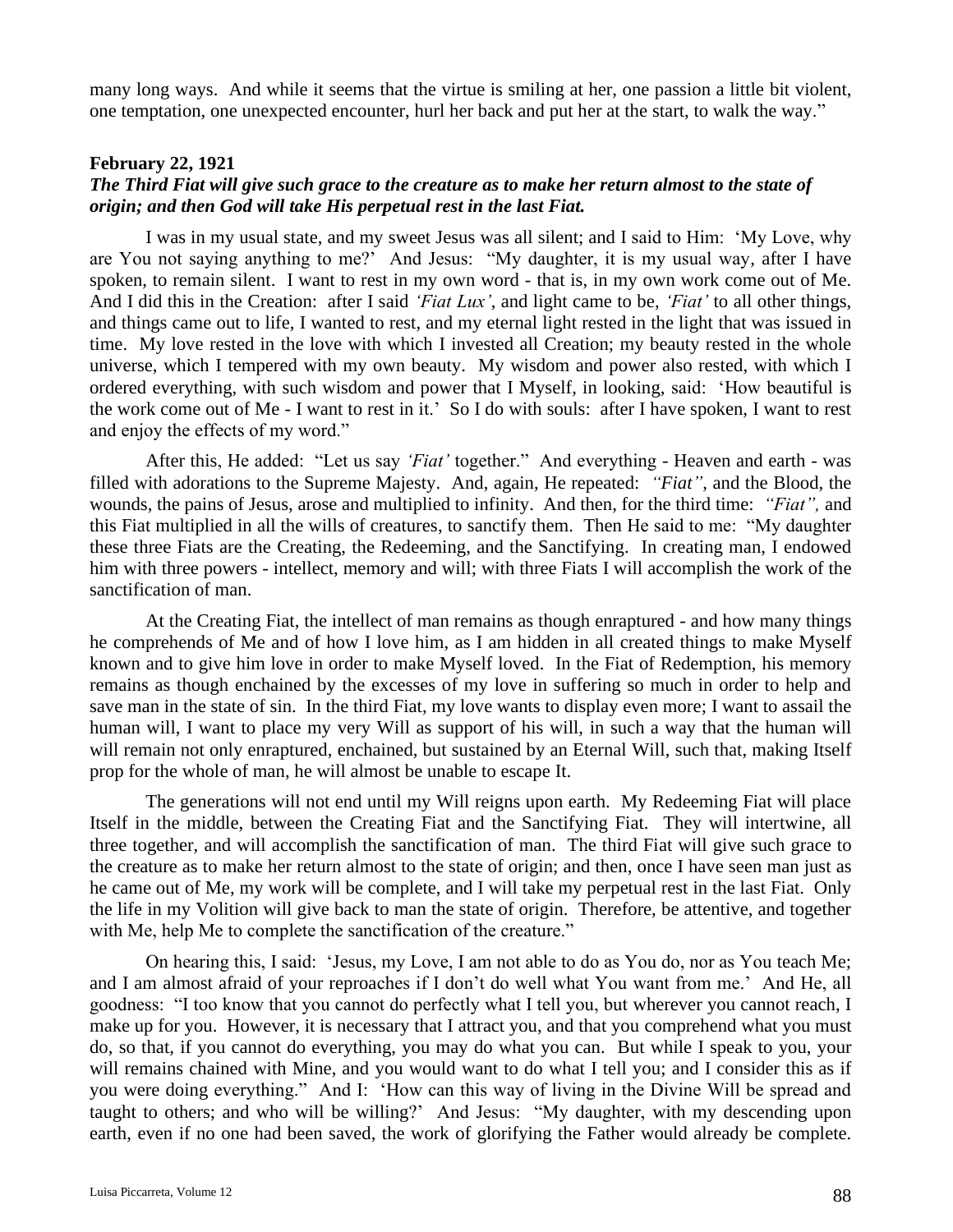The same now: even if no one wanted to receive this gift - which will not be - you alone will be enough for Me, and you will give Me the complete glory that I want from all creatures."

### **March 2, 1921**

# *Jesus changes the office of Luisa, from victim of Divine Justice, to that of preparing the Era of His Will.*

As I was in my usual state, my always lovable Jesus, on coming, told me: "My daughter, the third Fiat - my *'Fiat Voluntas Tua* on earth as It is in Heaven' - will be like the rainbow that appeared in the sky after the Flood, which, like iris of peace, assured man that the Flood had ceased. So it will be with the third Fiat. As It becomes known, and loving and disinterested souls come to live life in my Fiat, they will be like rainbows which, as irises of peace, will reconcile Heaven and earth, and will dispel the flood of so many sins that inundate the earth. These irises of peace will have the third Fiat as life; so, my *'Fiat Voluntas Tua'* will have completion in them. And just as the second Fiat called Me upon earth to live among men, so will the third Fiat call my Will into souls, and in them It will reign 'on earth as It is in Heaven'."

Then, since I was sad because of His absence, He added: "My daughter, rise - come into my Will. I chose you amid thousands and thousands, so that my Will may have full completion in you, and you may be like an iris of peace which, from its seven colors, draws others to live life in my Will. Therefore, let us put the earth aside; up until now I have kept you together with Me to placate my Justice and prevent harder chastisements from pouring upon the earth. Now let us allow the current of human evil to run, and I want you together with Me, in my Volition, to occupy yourself with preparing the Era of my Will.

As you go forward on the path of my Volition, the iris of peace will form, which will form the link of connection between the Divine Will and human will. From it, my Will will have life upon earth, and the fulfillment will begin, of my prayer and the prayer of the whole Church: *'Thy Kingdom come, Thy Will be done, on earth as It is in Heaven'.*"

#### **March 8, 1921**

## *The Virgin, with Her love, called the Word to incarnate Himself in Her womb. Luisa, with her love, and by fusing herself in the Divine Will, calls the Divine Will to have life on earth within her.*

While I was praying, I was fusing all of myself in the Divine Will, and my sweet Jesus came out from within my interior, and throwing His arm around my neck, told me: "My daughter, my Mama, with Her love, with Her prayers and with Her annihilation, called Me from Heaven to earth, to incarnate Myself in Her womb. You, with your love, and with the continuous dissolving of yourself in my Volition, will call my Will to have life on earth within you; and then you will give Me life in other creatures.

Know, however, that as my Mama called Me from Heaven to earth into Her womb, since what She did was a unique act, which will never be repeated again, I enriched Her with all graces, I endowed Her with so much love as to make Her surpass the love of all creatures united together; I gave Her primacy in the privileges, in the glory - in everything. I could say that the whole of the Eternal One reduced Himself to one single point and poured Himself upon Her in torrents, in immense seas; so much so, that all remain below Her.

As you call my Will into yourself, this too is a unique act; therefore, for the decorum of my Will which must dwell in you, I must pour so much grace, so much love, as to make you surpass all other creatures. And since my Will has supremacy over everything - It is eternal, immense, infinite there where the Life of my Will must have Its beginning and completion, I must communicate to her,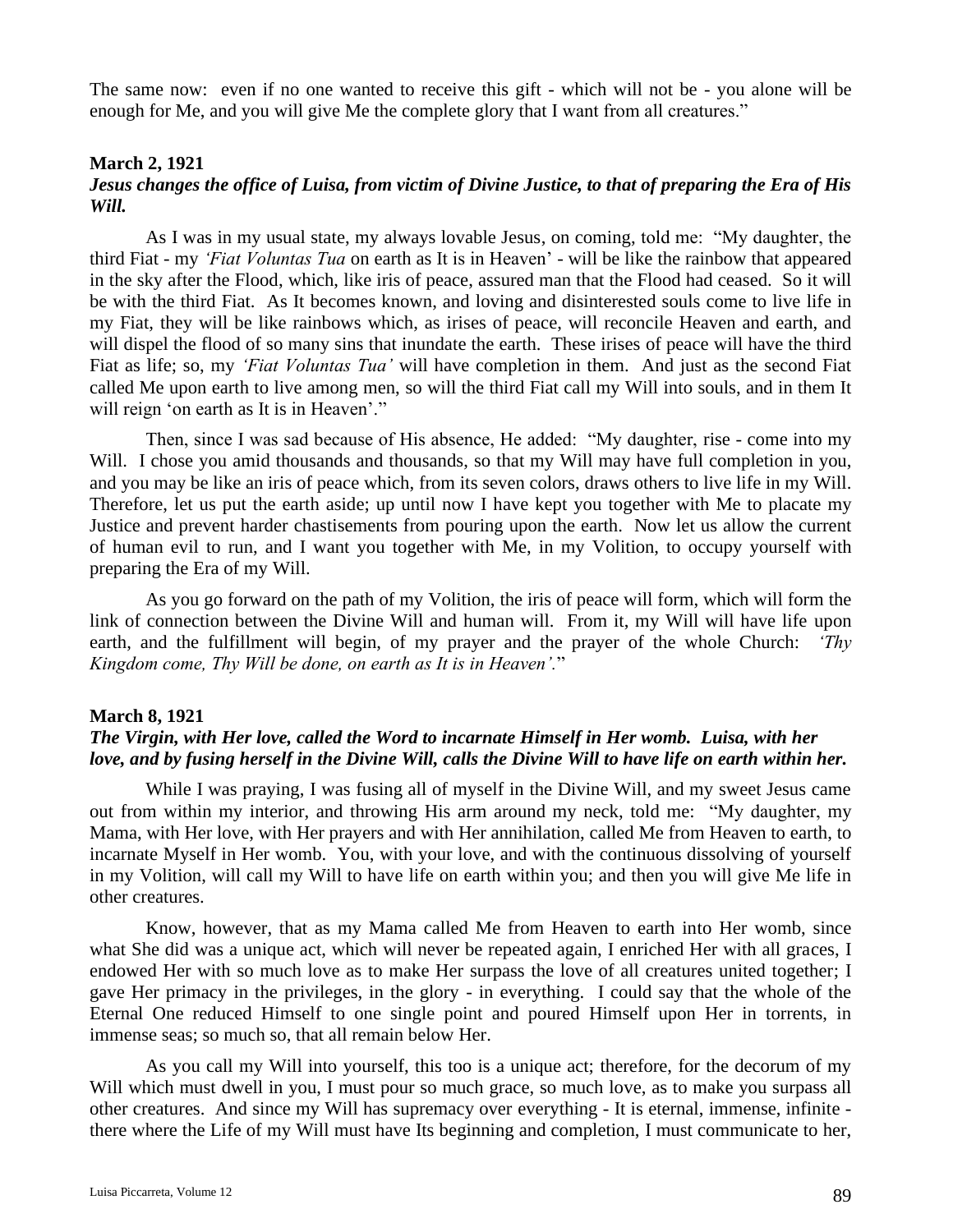endow her with, enrich her with, the same qualities of my Will, giving her supremacy over everything. My Eternal Volition will take the past, the present and the future, It will reduce them to one single point, and It will pour it into you. My Will is eternal, and wants to have life there where It finds eternity; It is immense, and wants life in the immensity; It is infinite, and wants to find infinity. How can I find all this, if I do not pour it in you before?"

On hearing this, I was frightened and terrified – and if I wrote this, it is because obedience imposed itself - and I said: 'Jesus, what are You saying? You really want to confound me and humiliate me to the dust. I feel that I cannot even tolerate what You are saying - I feel a terror that frightens the whole of me.' And He added: "What I say to you will serve Me; it is necessary to the sanctity and dignity of my Will. I do not lower Myself to dwelling there where I do not find the things that belong to Me. You will be nothing other than the depository of a good so great, which you must be jealous of keeping. Therefore, pluck up courage, and do not fear."

## **March 12, 1921**

## *The Divine Will, wheat that will become food; Luisa, the straw that clothes it and defends it.*

I was saying to myself: 'My Queen Mother provided to Him the blood in order to form the Humanity of Jesus in Her womb. And I - what will I give Him in order to form the Life of the Divine Will in me?' And my lovable Jesus told me: "My daughter, you will provide to Me the straw in order to form the ear, in which I will be the wheat, as I will give my Will as food for the nourishment of the souls who will want to feed themselves with my Will. You will be the straw that will preserve the wheat." On hearing this, I said: 'My Love, my office of serving You as straw is ugly, because the straw is thrown away and burned, and it has no value.' And Jesus: "Yet, the straw is necessary to the ear of wheat. If it wasn't for the straw, the wheat could not mature, nor multiply. The poor straw serves as garment and defense for the wheat. If the scorching sun invests it, the straw defends it from the too much heat so as not to let it wither. If frost, rain or something else invade the wheat, the straw takes all these evils upon itself. So, it can be said that the straw is the life of the wheat; and if the straw is burned and thrown away, this is when it is detached from the wheat. The wheat of my Will is not subject to either increasing or decreasing; as much as they may take of it, it will not diminish by a single grain; so, your straw will be necessary to Me, for it will serve Me as garment, as defense, defending the rights of my Volition. Therefore, there is no danger that you may be separated from Me."

After a little while He came back, and I said to Him: 'My Life, Jesus, if the souls who will have life in your Volition will be rainbows, what will be the colors of these irises of peace?' And Jesus, all goodness: "Their qualities and colors will be all divine; they will blaze with the most beautiful and radiant colors, which are: Love, Goodness, Power, Wisdom, Sanctity, Mercy, Justice. The variety of these colors will be as light in the darkness of the night, and by virtue of these colors, they will make daylight arise in the minds of creatures."

#### **March 17, 1921**

# *Jesus makes Luisa pass from the office which His Humanity had upon earth, to the office which His Will had within His Humanity.*

I was saying to my sweet Jesus: 'I don't know - the more You say You give to me by means of your Holy Volition, the more wretched and ugly I feel. I should feel better - more good; instead, all the opposite.' And Jesus told me: "My daughter, the more the wheat of my Will grows in you, the more you will feel the misery of your straw. In fact, when the ear begins to form, wheat and straw are one single thing; but as the life of the ear keeps forming, since the wheat forms, the straw is detached from the wheat, and remains only as defense of the wheat. So, the more wretched you feel,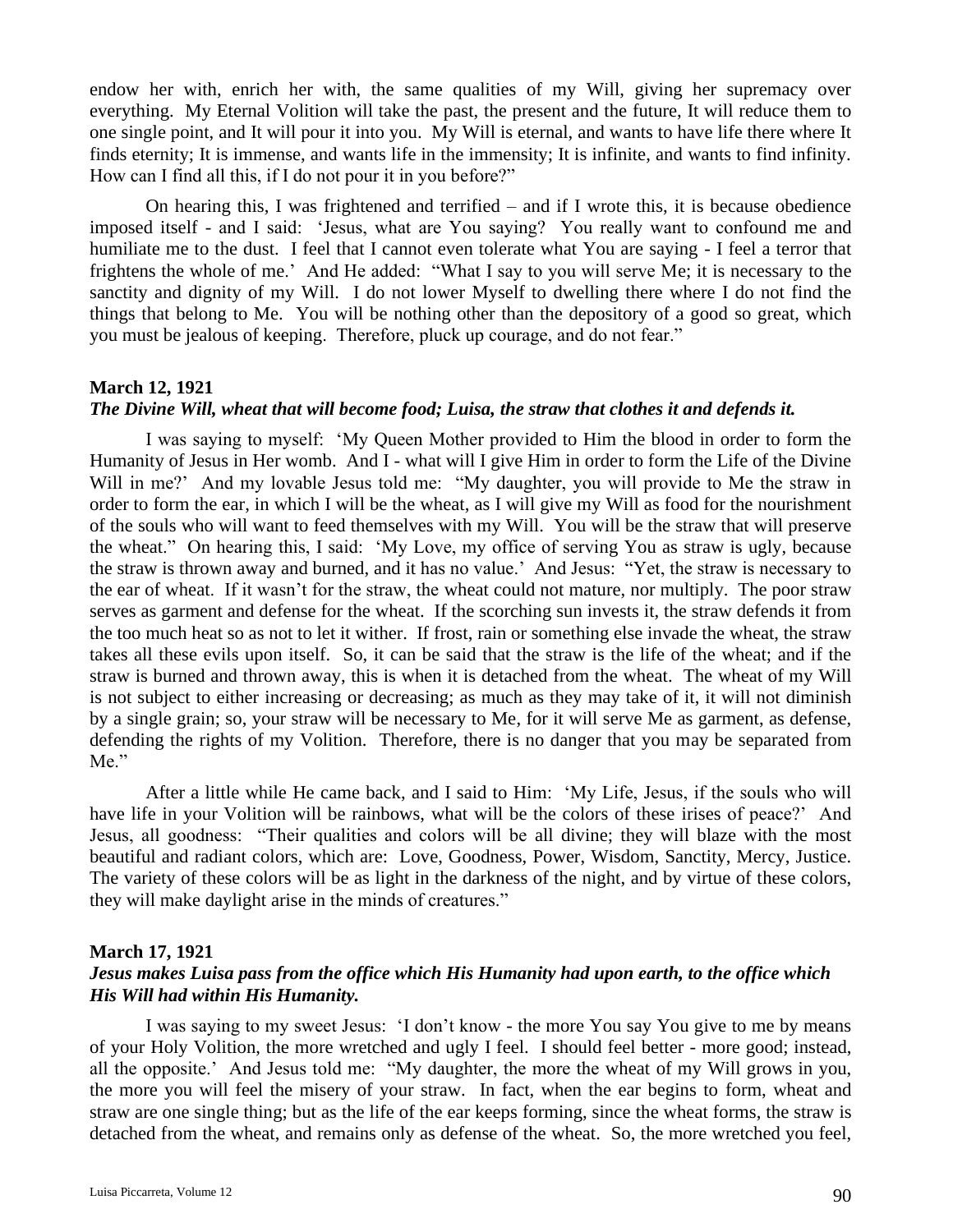the more the wheat of my Will keeps forming in you, and is closer to perfect maturation. The straw in you is nothing other than your weak nature which, living together with the sanctity and nobility of my Will, feels its misery more."

Then He added: "My beloved, up until now you have occupied before Me the office which my Humanity had upon earth. Now I want to change your office, giving you another one, more noble, more extensive: I want to give you the office which my Will had within my Humanity. See how much higher, more sublime, this is: my Humanity had a beginning - my Will is eternal; my Humanity is circumscribed and limited - my Will has no limits and no boundaries, It is immense. A more noble and distinguished office I could not give you."

On hearing this, I said: 'My sweet Jesus, I cannot give myself a reason why You want to give me such an office; nor have I done anything to deserve such a great favor.' And Jesus: "The whole reason is my love, your littleness, your living in my arms like a baby who is concerned with nothing but her Jesus alone, your not refusing Me, ever, any sacrifice that I have asked of you. I do not let Myself be impressed by great things, because in the things that are great in appearance there is always something human; but by small things – yet small in appearance, but great in themselves. And besides, you yourself should have understood that I was to give you a special mission in my Will. That continuous speaking to you about my Will; that making you understand Its admirable effects, which I have not done with anyone until now. I behaved with you like a teacher, when he wants his disciple to become perfect, whether in medicine, or in history, or something else: it seems that he cannot speak about anything else; he keeps beating on that point. So I have done with you: I assumed the attitude of Teacher of Divine Will, as if I ignored everything else. After I instructed you well, I manifested to you your mission, and how in you there will take place the beginning of the fulfillment of the *Fiat Voluntas Tua* upon earth. Courage, my daughter; I see that you lose heart. Do not fear, you will have the whole of my Will as your help and support." And while He was saying this, He marked my head, my face, my heart with His hands, as though confirming in me what He was saying; and He disappeared.

## **March 23, 1921**

## *The Divine Will renders the soul little. Luisa is the littlest of all.*

As I was in my usual state, I found myself outside of myself together with Jesus, and I said to Him: "My Love, I want to let You hear what I do in order to enter into your Will, to see whether You like it or not.' So I said what I usually say when I enter into His Will - which I don't think it is necessary to say here, since I have said it elsewhere. And Jesus gave me a kiss, approving, with His kiss, of what I was saying to Him. And then He said to me: "My daughter, my Will has the special virtue of rendering souls little, making them become so little, that they feel the extreme need for my Will to administer life to them. Their littleness is such that they are unable to do one act or take one step if my Will does not administer to them the act or the step. So they live completely at the expense of my Will, because their littleness carries no baggage, either of their own things, or of love of self, but they take everything from my Will - not in order to keep it for themselves, but to give it to Me; and since they need everything, they live dissolved in my Will.

Listen: I went round the earth over and over again; I looked at all creatures, one by one, in order to find the littlest of all. Among many I found you - the littlest of all. I liked your littleness and I chose you. I entrusted you to my Angels, so that they might keep you, not to make you great, but to preserve your littleness; and now I want to begin the great work of the fulfillment of my Will. Nor will you feel greater because of this; on the contrary, my Will will make you smaller, and you will continue to be the little daughter of your Jesus - *the little daughter of my Will."*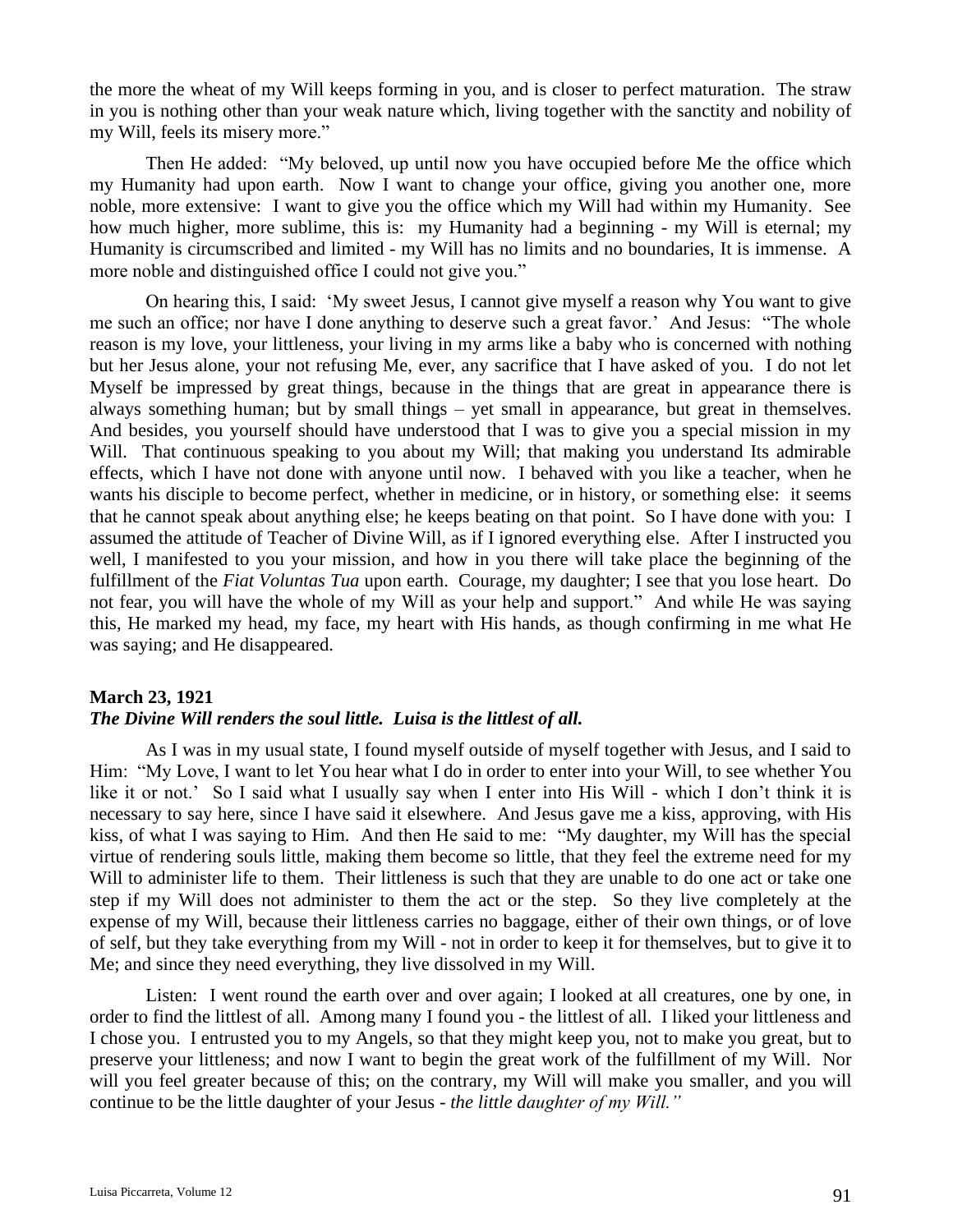## **April 2, 1921**

## *The soul who operates in the Divine Will gives for all and receives for all.*

I feel my poor mind as though dazed, and I lack the words to put on paper what I feel. If my Jesus wants me to write, He will deign to say in words what He infuses in Me by means of light. So, I just remember that, on coming, He said to me: "My daughter, in one who prays, loves, repairs, kisses Me, adores Me in my Will, I feel as if all were praying Me, loving Me, etc. In fact, since my Will envelops everything and everyone, in my Volition the soul gives Me the kiss, the love, the adoration of all; and I, looking at everyone in her, give to her as many kisses, as much love, as I should give to all.

The soul in my Will is not content if she does not see Me fulfilled by the love of all, if she does not see Me kissed, adored, prayed by all. In my Will one cannot do things by halves, but complete; and to the soul who acts in my Volition I cannot give small things, but immense, which can be sufficient for all. I behave with the soul who acts in my Volition like a person who would want to have a work done by ten people. Now, of these ten, only one offers himself to do the work - all the others refuse. Is it not right that he give to one alone everything that he should give to all ten of them? Otherwise, where would be the difference between one who acts in my Will and one who acts in his own will?"

## **April 23, 1921**

# *The love of God will triumph over all the evils of creatures. God will look at the acts of the creatures through the acts of the soul done in the Divine Will.*

I am going through most bitter days; my always lovable Jesus has almost eclipsed Himself. What pain! What torment! Only, I feel my mind beyond the spheres, in His Will, wanting to take this Holy Volition and bring It below the spheres, into the midst of men, and give It to each one of them as their own life. My poor mind struggles between the Divine Will and the human will of all, in order to make them one.

Now, as I was at the summit of my bitterness, my sweet Jesus just barely moved in my interior, and putting out His hands, He took my hands in His, and told me in my interior: "My daughter, courage, I will come, I will come. You - occupy yourself with nothing else but my Volition. Let us leave the earth aside; they will get tired in evil. Everywhere they will keep sowing terrors and frights and slaughters; but the end will come - my love will triumph over all their evils. Therefore, you – extend your will within Mine, and with your acts you will come to extend it like a second heaven over the heads of all. And I will look at the acts of the creatures through your acts divine, because they all start from my Will; and you will force my Eternal Volition to descend below the spheres, to triumph over the evil of the human will. Therefore, if you want my Will to descend, and my love to triumph, you must ascend beyond the spheres, dwell up there, extend your acts in my Will. And then we will descend together, we will assail the creatures with my Volition, with my love; we will confound them in such a way that they will not be able to resist us. Therefore, for now let us allow them to do what they want. Live in my Will and have patience."

## **April 26, 1921**

## *The war which the Divine Will will wage on the creatures.*

I continue in my painful state. My sweet Jesus came for just a little, and drawing me strongly to Himself, told me: "My daughter, I repeat it to you - do not look at the earth; let us allow them to do what they want. They want to make war – let them do it; when they get tired, I too will make my war. Their tiredness in evil, their disenchantments, the disillusions, the losses suffered, will dispose